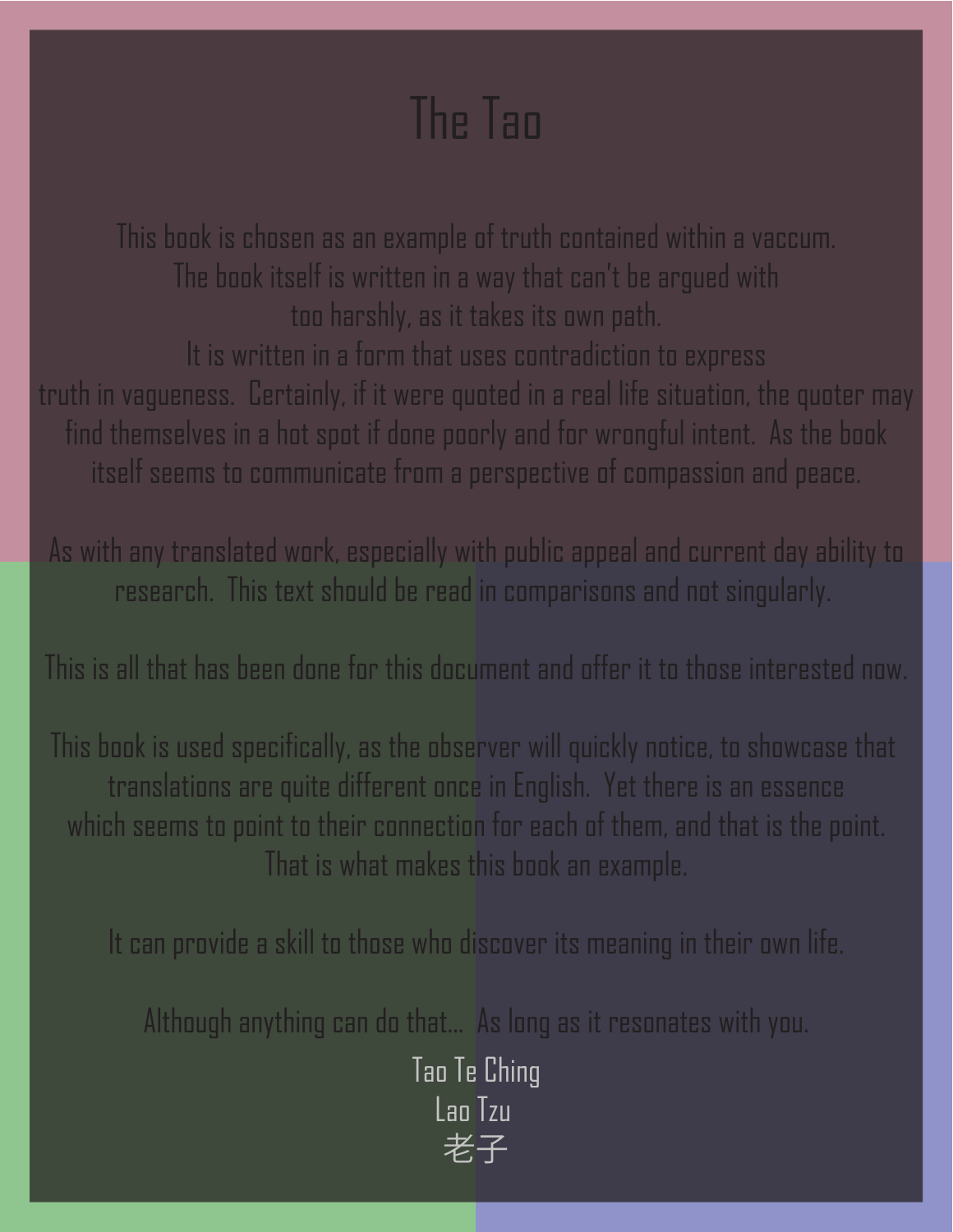This section was found with this description:

This online version of Derek Lin's original translation is made available by special permission from the publisher. Commentaries and explanations are available in Tao Te Ching: Annotated & Explained published by SkyLight Paths.

> Also Referenced was a compilation by B.Boisen. Titled " Lao Tzu's Tao-Teh-Ching: A Parallel Translation Collection."

This section was found with this description:

Tao Te Ching Written by Lao-Tzu A translation for the public domain by j.h. mcdonald 1996

This section was found with this description:

The Tao Te Ching Translation by Tolbert McCarroll Comments and layout by Thomas Knierim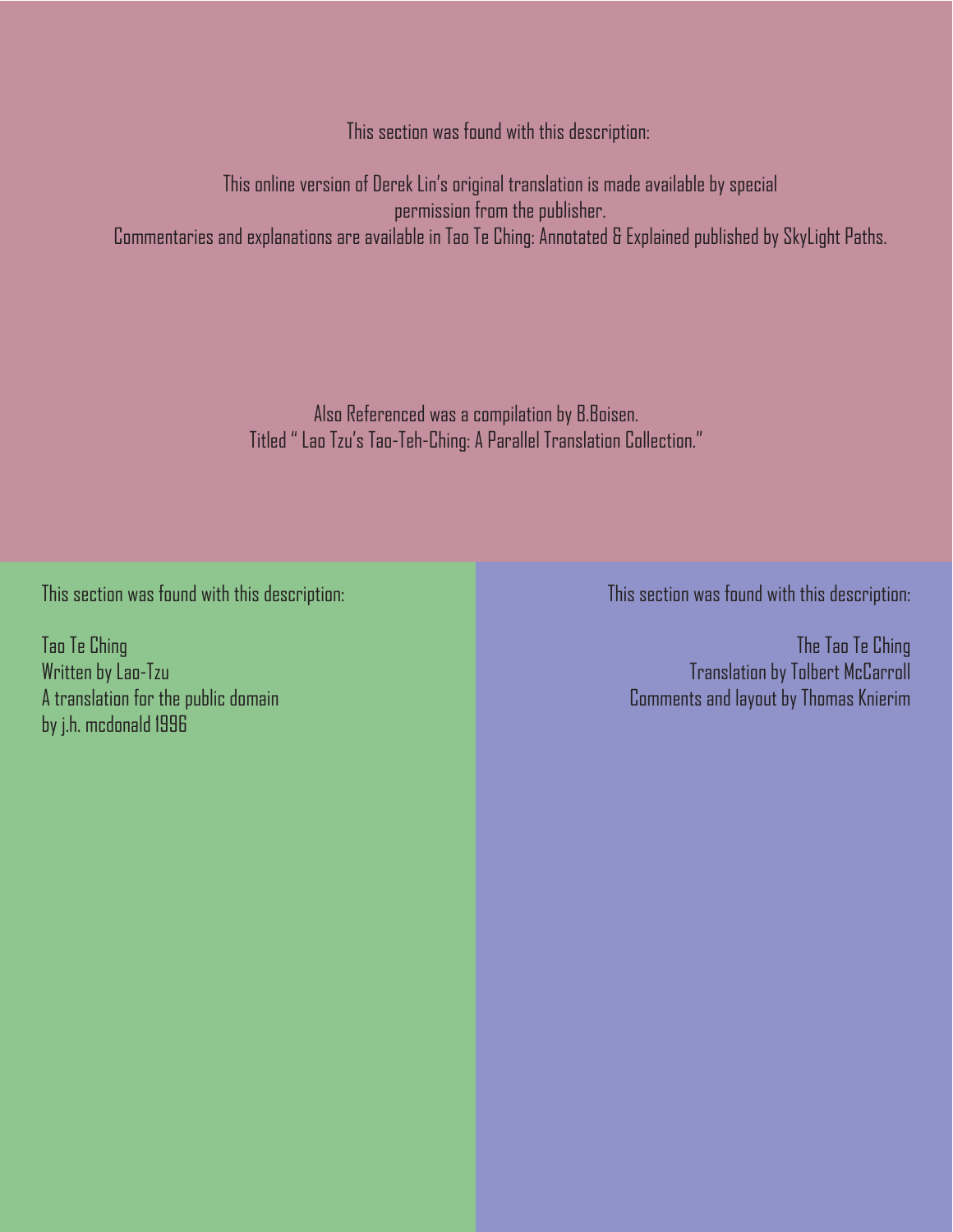|        | Chapter 1第一章<br>Chapter 1 |                                                           |
|--------|---------------------------|-----------------------------------------------------------|
| Line 1 | 道可道 非常道                   | The Tao that can be spoken is not the eternal Tao         |
| Line 2 | 名可名 非常名                   | The name that can be named is not the eternal name        |
| Line 3 | 無名天地之始                    | The nameless is the origin of Heaven and Earth            |
| Line 4 | 有名萬物之母                    | The named is the mother of myriad things                  |
| Line 5 | 故常無欲以觀其妙                  | Thus, constantly without desire, one observes its essence |
| Line 6 | 常有欲以觀其徼                   | Constantly with desire, one observes its manifestations   |
| Line 7 | 此兩者 同出而異名                 | These two emerge together but differ in name              |
| Line 8 | 同謂之玄                      | The unity is said to be the mystery                       |
| Line 9 | 玄之又玄 眾妙之門                 | Mystery of mysteries, the door to all wonders             |

"The tao that can be described is not the eternal Tao. The name that can be spoken is not the eternal Name. The nameless is the boundary of Heaven and Earth. The named is the mother of creation. Freed from desire, you can see the hidden mystery. By having desire, you can only see what is visibly real. Yet mystery and reality emerge from the same source. This source is called darkness. Darkness born from darkness. The beginning of all understanding."

"The Tao that can be spoken of is not the eternal Tao. The name that can be named is not the eternal name. The nameless is the beginning of heaven and earth. The name is the mother of the ten thousand things. Send your desires away and you will see the mystery. Be filled with desire and you will see only the manifestation. As these two come forth they differ in name. Yet at their source they are the same. This source is called a mystery. Darkness within darkness, the gateway to all mystery."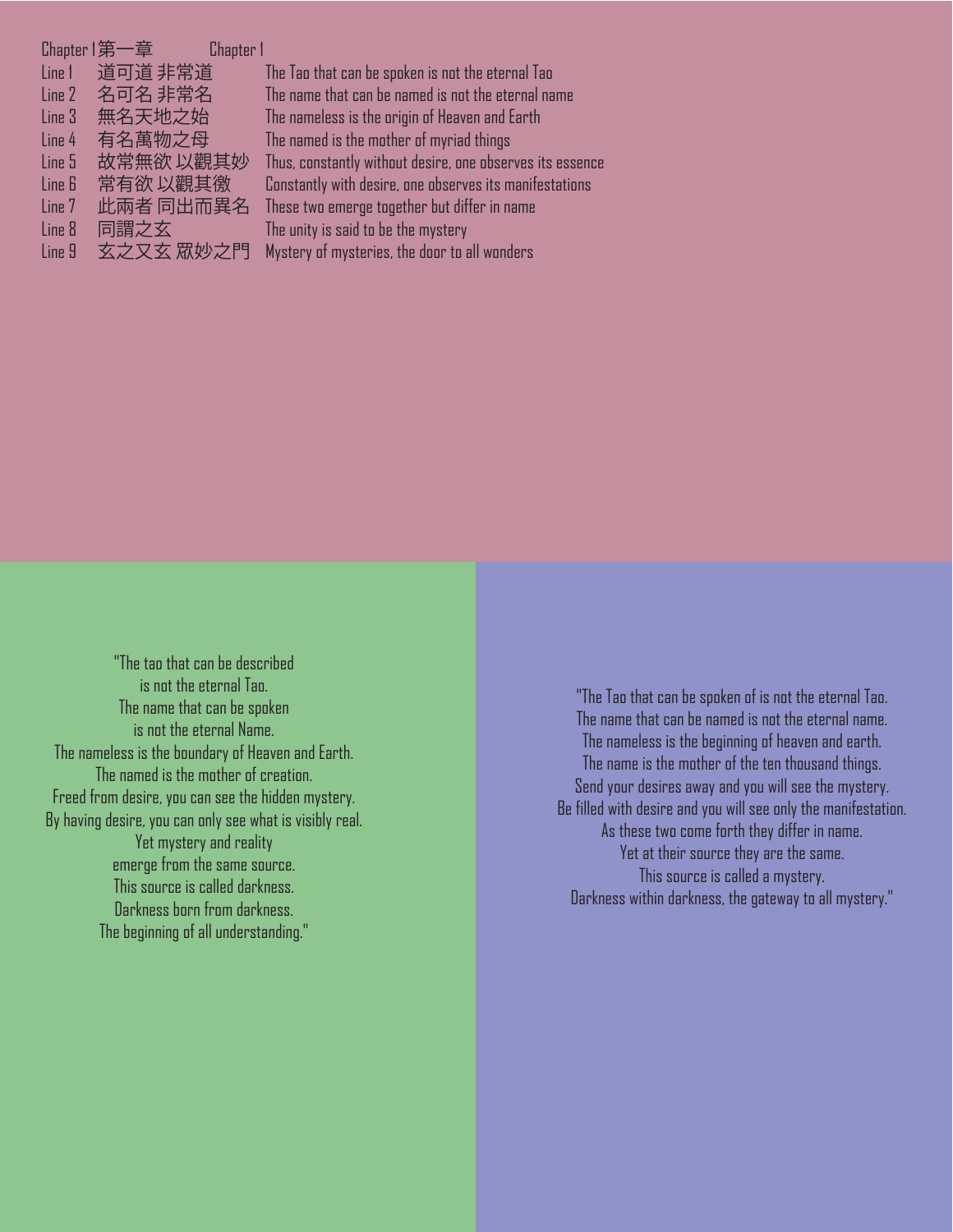Chapter 2 第二章 Chapter 2

| Line 10 | 天下皆知美之為美 斯惡已                       | When the world knows beauty as beauty, ugliness arises |
|---------|------------------------------------|--------------------------------------------------------|
| Line 11 | 皆知善之為善 斯不善已                        | When it knows good as good, evil arises                |
| Line 12 | 故有無相生                              | Thus being and non-being produce each other            |
| Line 13 | 難易相成                               | Difficult and easy bring about each other              |
| Line 14 | 長短相形                               | Long and short reveal each other                       |
|         | $\text{Line 15}$ 高下相傾              | High and low support each other                        |
| Line 16 | 音聲相和                               | Music and voice harmonize each other                   |
|         | Line 17 前後相隨                       | Front and back follow each other                       |
|         | $\mathsf{Line}$ $\mathsf{IB}$ 是以聖人 | Therefore the sages:                                   |
| Line 19 | - 處無為之事                            | Manage the work of detached actions                    |
|         | Line 20 行不言之教                      | Conduct the teaching of no words                       |
|         | Line 21 萬物作焉而不辭                    | They work with myriad things but do not control        |
|         | Line 22 生而不有                       | They create but do not possess                         |
|         | Line 23 為而不恃                       | They act but do not presume                            |
|         | Line 24 功成而弗居                      | They succeed but do not dwell on success               |
|         | Line 25 夫唯弗居                       | It is because they do not dwell on success             |
|         | Line 26 是以不去                       | That it never goes away                                |
|         |                                    |                                                        |

"When people see things as beautiful, ugliness is created. When people see things as good, evil is created. Being and non-being produce each other. Difficult and easy complement each other. Long and short define each other. High and low oppose each other. Fore and aft follow each other. Therefore the Master can act without doing anything and teach without saying a word. Things come her way and she does not stop them; things leave and she lets them go. She has without possessing, and acts without any expectations. When her work is done, she takes no credit. That is why it will last forever."

"All under heaven see beauty as beauty only because they also see ugliness. All announce that good is good only because they also denounce what is bad. Therefore, something and nothing give birth to one another. Difficult and easy complete one another. Long and short fashion one another. High and low arise from one another. Notes and tones harmonise with one another. Front and back follow one another. Thus, the True Person acts without striving and teaches without words. Deny nothing to the ten thousand things. Nourish them without claiming authority, Benefit them without demanding gratitude, Do the work, then move on. And, the fruits of your labour will last forever."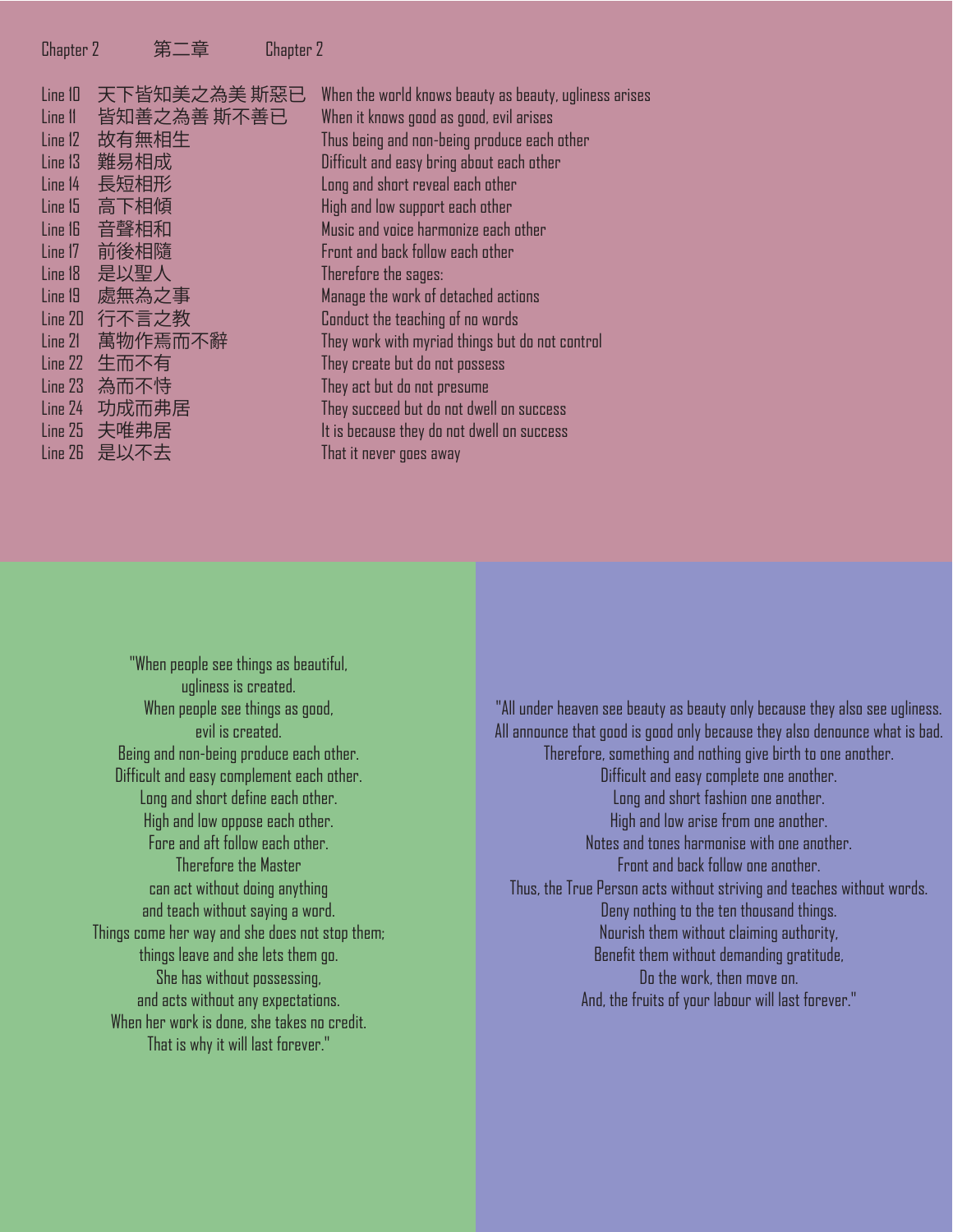| Chapter 3 | 第三章                                                                     | Chapter 3                                     |
|-----------|-------------------------------------------------------------------------|-----------------------------------------------|
|           |                                                                         |                                               |
|           | Line 27 不尚賢                                                             | Do not glorify the achievers                  |
|           | Line 28 使民不爭                                                            | So the people will not squabble               |
|           | Line 29 不貴難得之貨                                                          | Do not treasure goods that are hard to obtain |
|           | Line 30 使民不為盜                                                           | So the people will not become thieves         |
|           | Line 31 不見可欲                                                            | Do not show the desired things                |
|           | Line 32 使民心不亂                                                           | So their hearts will not be confused          |
|           | Line 33 是以聖人之治                                                          | Thus the governance of the sage:              |
|           | Line 34 虛其心                                                             | <b>Empties their hearts</b>                   |
|           | Line 35 實其腹                                                             | <b>Fills their bellies</b>                    |
|           | Line 36 弱其志                                                             | Weakens their ambitions                       |
| Line 37   | 強其骨                                                                     | Strengthens their bones                       |
|           | Liene 38 常使民無知無欲                                                        | Let the people have no cunning and no greed   |
|           | Line 39 使夫智者不敢為也                                                        | So those who scheme will not dare to meddle   |
|           | Line 40 為無為                                                             | Act without contrivance                       |
|           | $\mathsf{Line} \, 4 \quad  \text{H} \, \text{H} \, \overline{\text{H}}$ | And nothing will be beyond control            |

"If you overly esteem talented individuals, people will become overly competitive. If you overvalue possessions, people will begin to steal. Do not display your treasures or people will become envious. The Master leads by emptying people's minds; filling their bellies, weakening their ambitions, and making them become strong. Preferring simplicity and freedom from desires, avoiding the pitfalls of knowledge and wrong action. For those who practice not-doing, everything will fall into place."

"Not exalting the talented prevents rivalry. Not valuing goods that are hard to obtain prevents stealing. Not displaying desirable things prevents confusion of the heart. Therefore, the True Person governs by emptying the heart of desire and filling the belly with food, weakening ambitions and strengthening bones. If the people are simple and free from desire, then the clever ones never dare to interfere. Practise action without striving and all will be in order."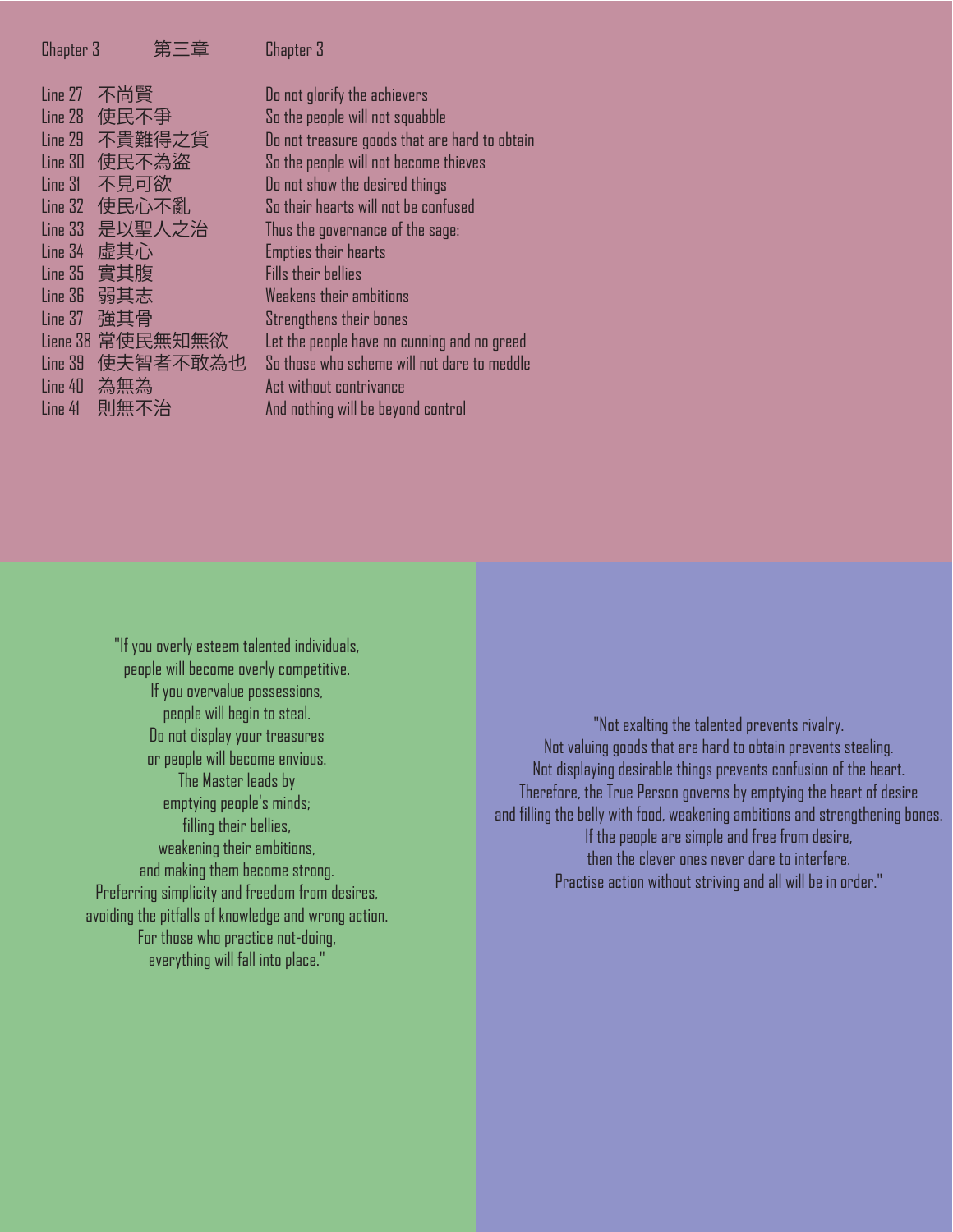| Chapter 4                                                      | 第四章                                                                                                | Chapter 4                                                                                                                                                                                                                                                                                                                |
|----------------------------------------------------------------|----------------------------------------------------------------------------------------------------|--------------------------------------------------------------------------------------------------------------------------------------------------------------------------------------------------------------------------------------------------------------------------------------------------------------------------|
| Line 42<br>Line 45<br>Line 46<br>Line 47<br>Line 48<br>Line 50 | 道沖而用之或不盈<br>Line 43 淵兮似萬物之宗<br>Line 44 挫其銳<br>解其紛<br>和其光<br>同其塵<br>湛兮似或存<br>Line 49 吾不知誰之子<br>象帝之先 | The Tao is empty; when utilized, it is not filled up<br>So deep! It seems to be the source of all things<br>It blunts the sharpness<br>Unravels the knots<br>Dims the glare<br>Mixes the dusts<br>So indistinct! It seems to exist<br>I do not know whose offspring it is<br>Its image is the predecessor of the Emperor |
|                                                                |                                                                                                    |                                                                                                                                                                                                                                                                                                                          |

"The Tao is like an empty container: it can never be emptied and can never be filled. Infinitely deep, it is the source of all things. It dulls the sharp, unties the knotted, shades the lighted, and unites all of creation with dust. It is hidden but always present. I don't know who gave birth to it . It is older than the concept of God."

"The Tao is like an empty bowl, yet it may be used without ever needing to be filled. It is the deep and unfathomable source of the ten thousand things. Blunt the sharpness. Untie the knot. Soften the glare. Settle with the dust. It is hidden deep yet ever present. I do not know whose child it is. It existed before the common ancestor."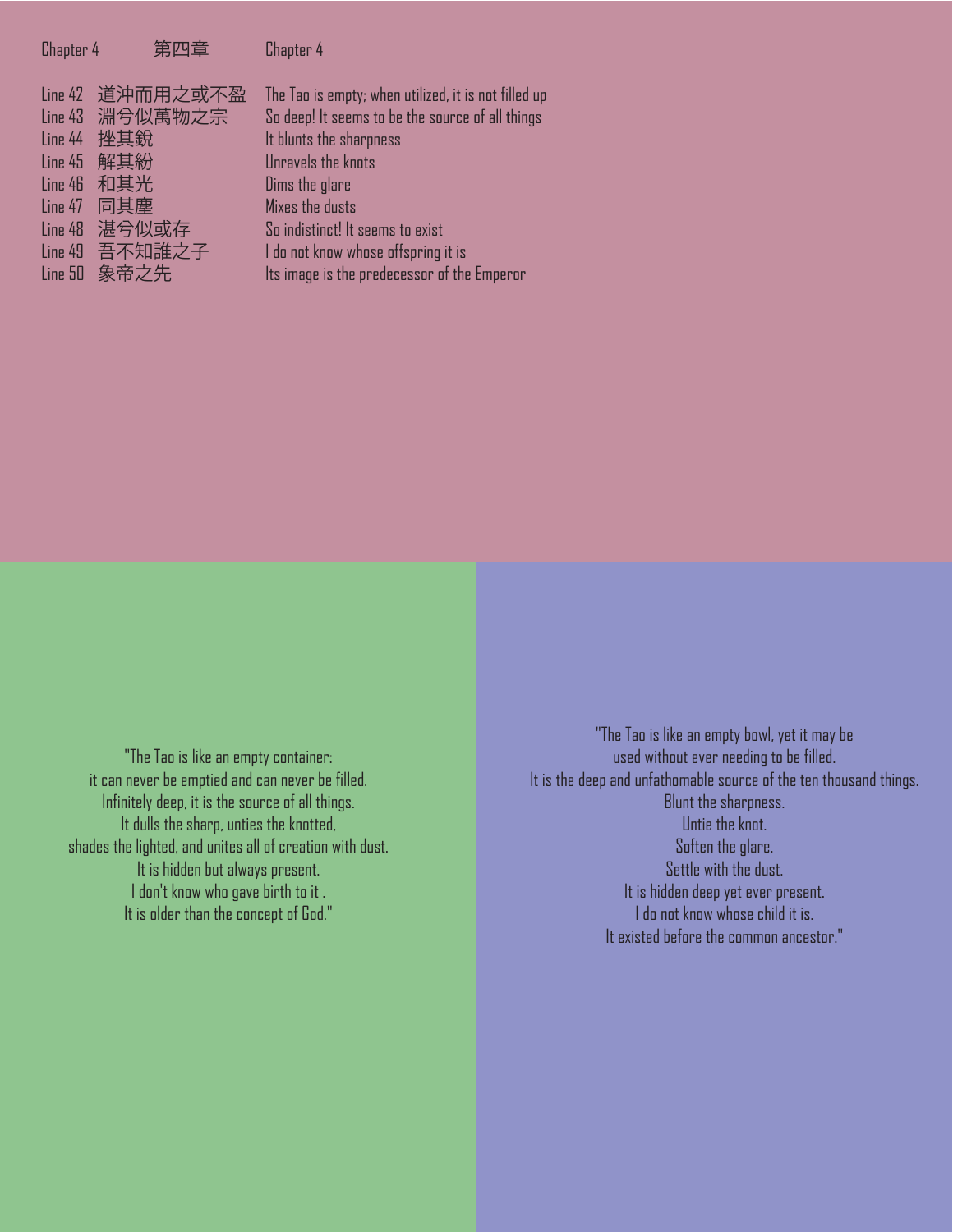# Chapter 5 第五章 Chapter 5

|                                                      | Line 51 天地不仁 Heaven and Earth are impartial           |
|------------------------------------------------------|-------------------------------------------------------|
|                                                      | Line 52 以萬物為芻狗They regard myriad things as straw dogs |
|                                                      | Line 53 聖人不仁 The sages are impartial                  |
|                                                      | Line 54 以百姓為芻狗They regard people as straw dogs        |
| $\mathop{\rm Line}\nolimits 55$ 天地之間 $\qquad \qquad$ | The space between Heaven and Earth                    |
| $\mathop{\rm Line}\nolimits$ 56 其猶橐籥乎                | Is it not like a bellows?                             |
| Line 57 虛而不屈                                         | Empty, and yet never exhausted                        |
| Line 58 動而愈出                                         | It moves, and produces more                           |
| Line 59 多言數窮                                         | Too many words hasten failure                         |
| Line 60 不如守中                                         | Cannot compare to keeping to the void                 |

"Heaven and earth are not moved by offerings of straw-dogs. The True Person is not moved by offerings of straw-dogs. The space between heaven and earth is like a bellows. It is empty and yet never exhausted. The more it works the more comes out. Many words lead to exhaustion. Better to hold fast to your centre."

"Heaven and Earth are impartial; they treat all of creation as straw dogs. The Master doesn't take sides; she treats everyone like a straw dog. The space between Heaven and Earth is like a bellows; it is empty, yet has not lost its power. The more it is used, the more it produces; the more you talk of it, the less you comprehend. It is better not to speak of things you do not understand."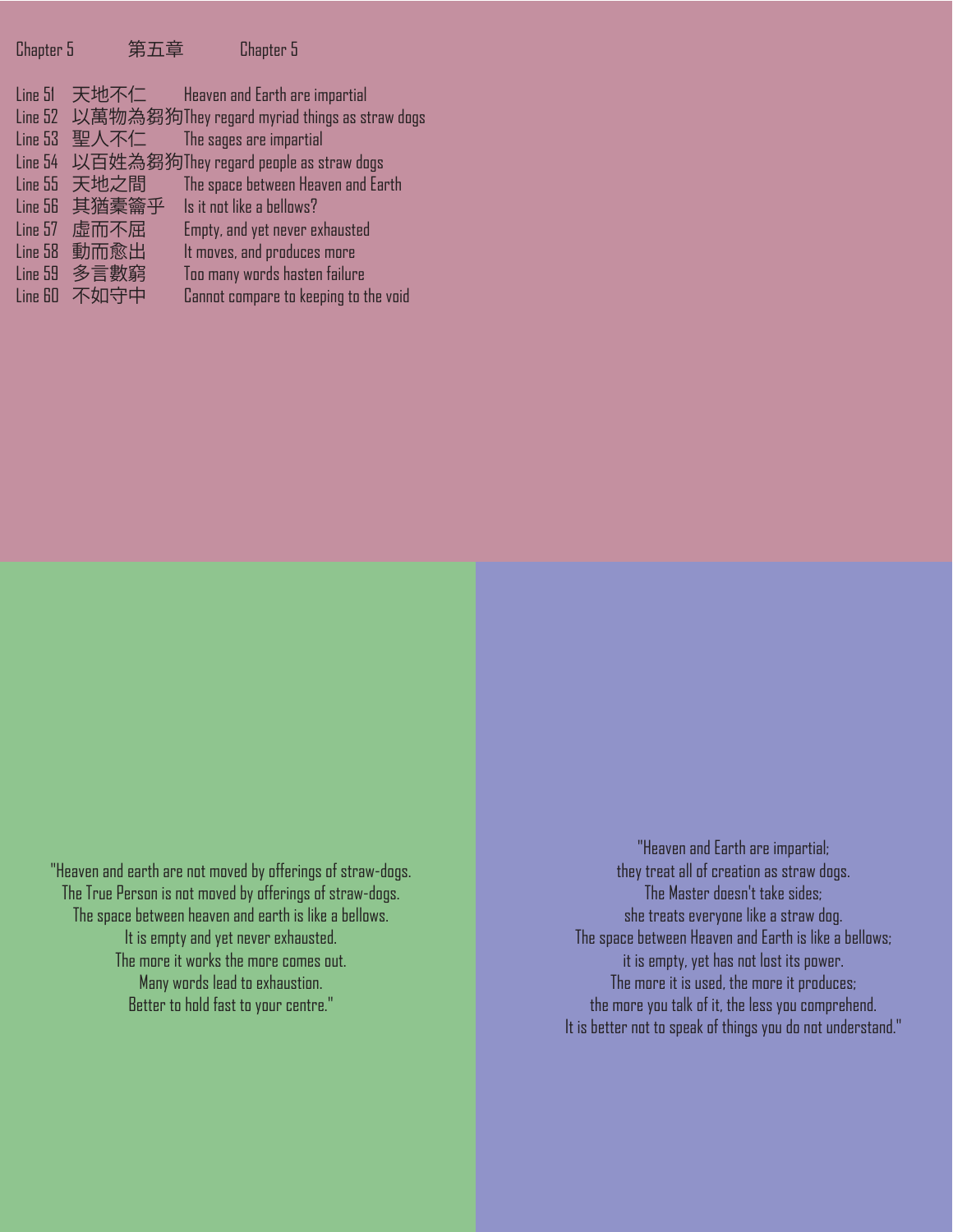| <b>Chapter 6</b> | 第六章                              | Chapter 6                                 |
|------------------|----------------------------------|-------------------------------------------|
|                  | $\lim_{h \to 0} \mathbb{S}$ 谷神不死 | The valley spirit, undying                |
|                  | Line 62 是謂玄牝                     | Is called the Mystic Female               |
|                  | Line 63 玄牝之門                     | The gate of the Mystic Female             |
|                  | Line B4 是謂天地根                    | Is called the root of Heaven and Earth    |
|                  | Line 65 綿綿若存                     | It flows continuously, barely perceptible |
|                  | Line 品 用之不勤                      | Utilize it; it is never exhausted         |
|                  |                                  |                                           |

"The spirit of emptiness is immortal. It is called the Great Mother because it gives birth to Heaven and Earth. It is like a vapor, barely seen but always present. Use it effortlessly."

"The valley spirit never dies. It is the unknown first mother, whose gate is the root from which grew heaven and earth. It is dimly seen, yet always present. Draw from it all you wish; it will never run dry."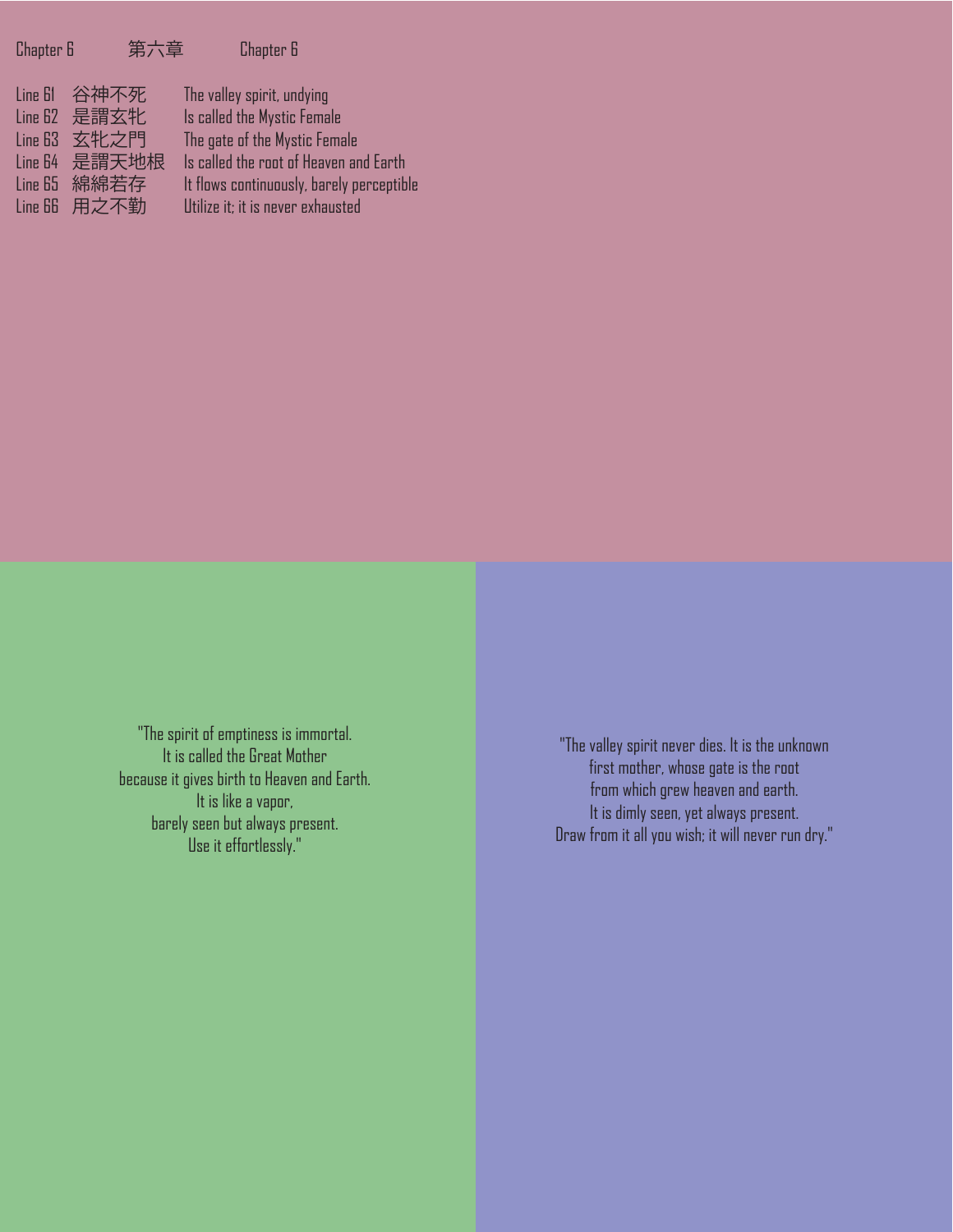## Chapter 7 第七章 Chapter 7

| Line 67 天長地久      | Heaven and Earth are everlasting             |
|-------------------|----------------------------------------------|
| Line 68 天地所以能長且久者 | The reason Heaven and Earth can last forever |
| Line 69 以其不自生     | Is that they do not exist for themselves     |
| Line 70 故能長生      | Thus they can last forever                   |
| Line 71 是以聖人      | Therefore the sages:                         |
| Line 72 後其身而身先    | Place themselves last but end up in front    |
| Line 73 外其身而身存    | Are outside of themselves and yet survive    |
| Line 74 非以其無私邪    | Is it not due to their selflessness?         |
| Line 75 故能成其私     | That is how they can achieve their own goals |

"The Tao of Heaven is eternal, and the earth is long enduring. Why are they long enduring? They do not live for themselves; thus they are present for all beings. The Master puts herself last; And finds herself in the place of authority. She detaches herself from all things; Therefore she is united with all things. She gives no thought to self. She is perfectly fulfilled."

"Heaven and earth last forever. The reason why heaven and earth last forever is that they do not live for themselves. Hence, they last forever. Therefore, the True Person leaves self behind and thus is found in front, is not guarded and thus is preserved, is self-free and thus is able to find fulfilment."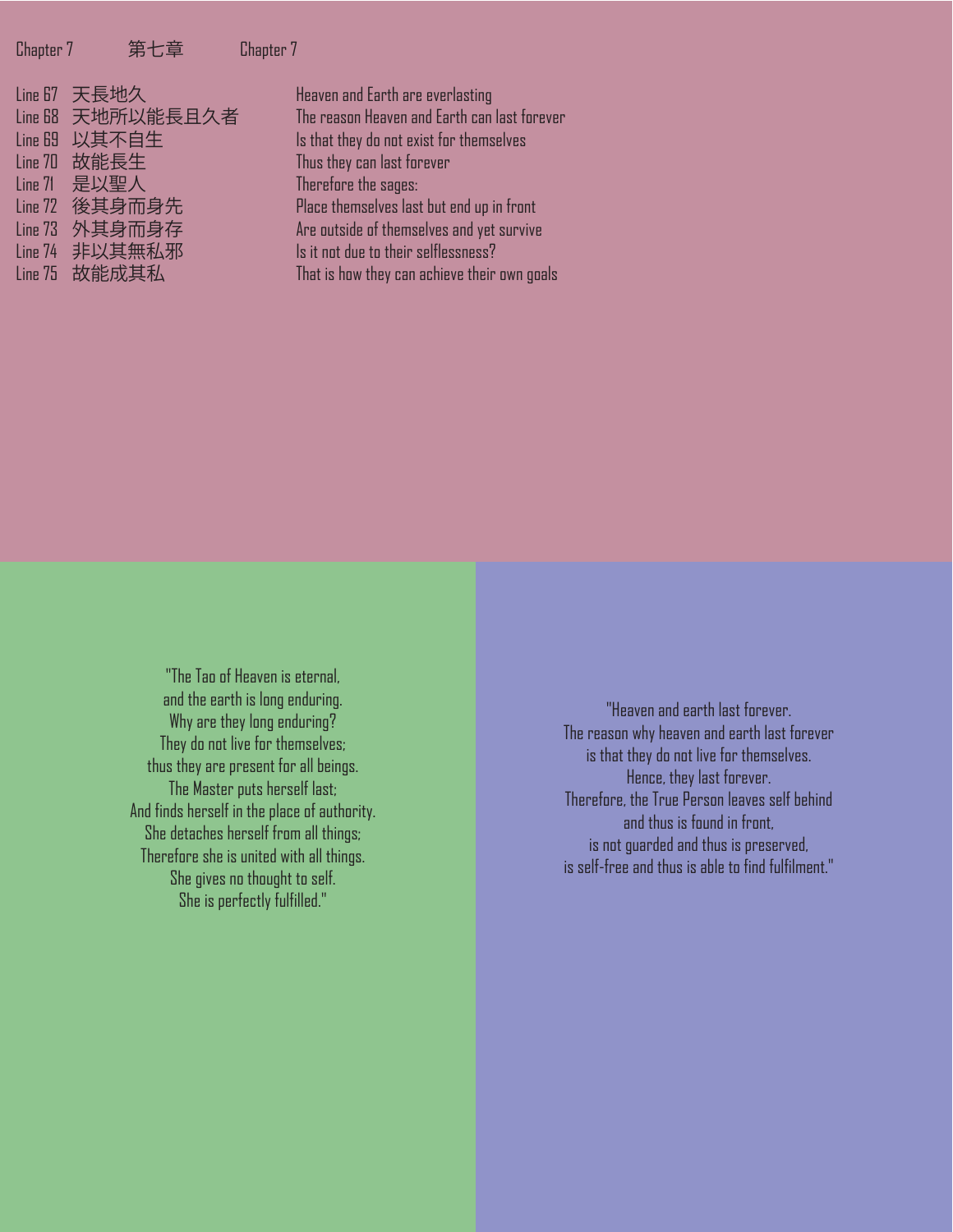| Line 76 上善若水<br>The highest goodness resembles water<br>Line 77 水善利萬物而不爭<br>Water greatly benefits myriad things without contention                                                                                                                                                    |                                  | 第八章<br>Chapter 8<br>Chapter 8                            |  |
|----------------------------------------------------------------------------------------------------------------------------------------------------------------------------------------------------------------------------------------------------------------------------------------|----------------------------------|----------------------------------------------------------|--|
| Line 79 故幾於道<br>Therefore it is similar to the Tao<br>Line 80 居善地                                                                                                                                                                                                                      |                                  | Line 78 處眾人之所惡<br>It stays in places that people dislike |  |
| Line 81 心善淵<br>Feeling with great depth<br>Line 82 與善仁<br>Giving with great kindness<br>Line 83 言善信<br>Speaking with great integrity<br>Line 84 正善治<br>Governing with great administration<br>Line 85 事善能<br>Handling with great capability<br>Line 86 動善時<br>Moving with great timing | Dwelling with the right location |                                                          |  |
|                                                                                                                                                                                                                                                                                        |                                  |                                                          |  |
|                                                                                                                                                                                                                                                                                        |                                  |                                                          |  |
|                                                                                                                                                                                                                                                                                        |                                  |                                                          |  |

"The supreme good is like water, which benefits all of creation without trying to compete with it. It gathers in unpopular places. Thus it is like the Tao. The location makes the dwelling good. Depth of understanding makes the mind good. A kind heart makes the giving good. Integrity makes the government good. Accomplishments make your labors good. Proper timing makes a decision good. Only when there is no competition will we all live in peace."

"The highest good is like water. For water benefits the ten thousand things without striving. It settles in places that people avoid and so is like the Tao. In choosing your home look to the land. In preparing your heart go deep. In associating with others value gentleness. In speaking exhibit good faith. In governing provide good order. In the conduct of business be competent. In action be timely. Then there is no strife, nothing goes amiss."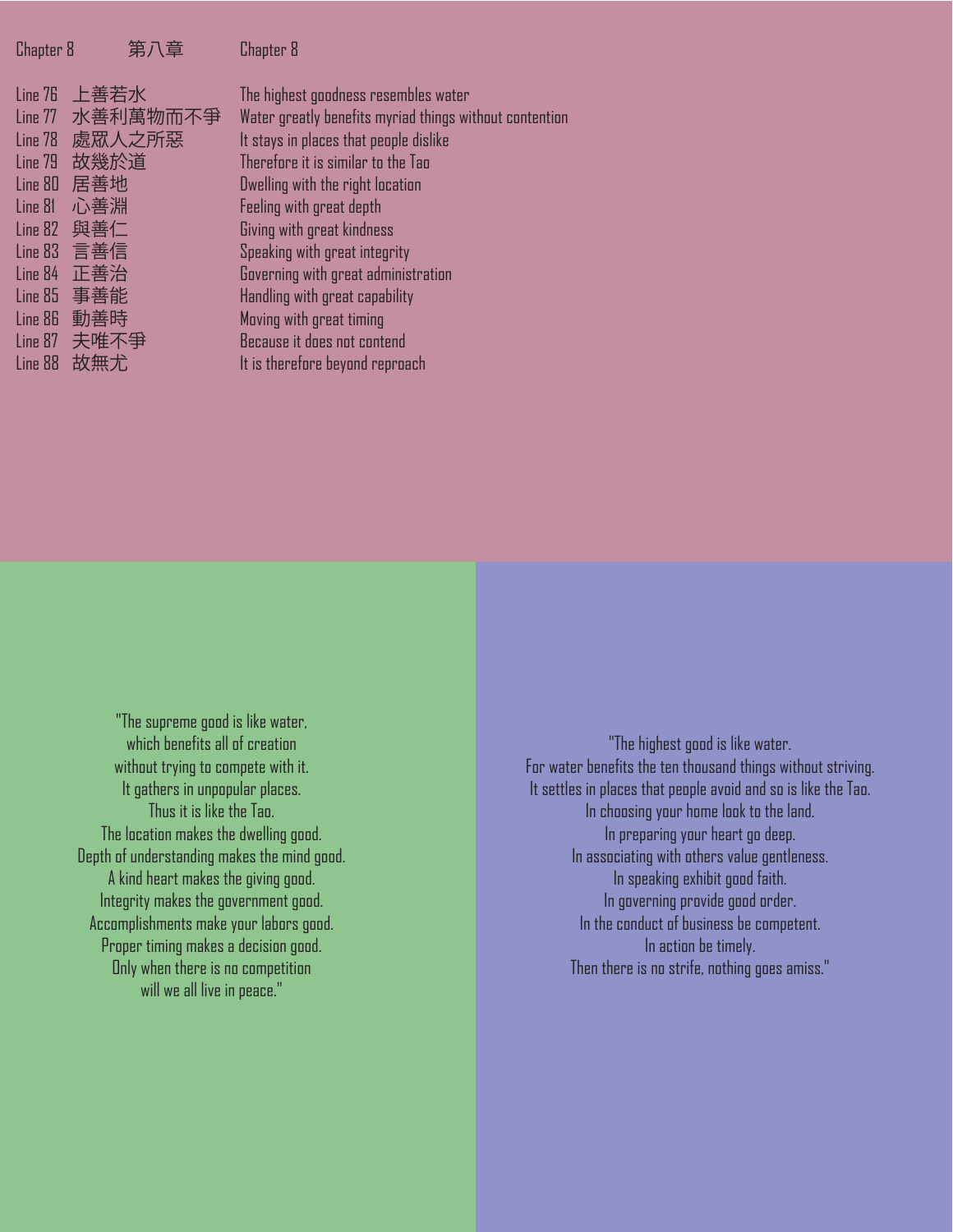## Chapter 9 第九章

| Line 97 功遂<br>Line 98 | $\mathop{\rm Line}\nolimits$ 89 持而盈之<br>Line 90 不如其已<br>Line 91 揣而銳之<br>Line 92 不可長保<br>Line 93 金玉滿堂<br>Line 94 莫之能守<br>Line 95 富貴而驕<br>Line SG 自遺其咎<br>身退 | Holding a cup and overfilling it<br>Cannot be as good as stopping short<br>Pounding a blade and sharpening it<br>Cannot be kept for long<br>Gold and jade fill up the room<br>No one is able to protect them<br>Wealth and position bring arrogance<br>And leave disasters upon oneself<br>When achievement is completed, fame is attained<br>Withdraw oneself |
|-----------------------|------------------------------------------------------------------------------------------------------------------------------------------------------------|----------------------------------------------------------------------------------------------------------------------------------------------------------------------------------------------------------------------------------------------------------------------------------------------------------------------------------------------------------------|
|                       | Line 99 天之道                                                                                                                                                | This is the Tao of Heaven                                                                                                                                                                                                                                                                                                                                      |
|                       |                                                                                                                                                            |                                                                                                                                                                                                                                                                                                                                                                |

"It is easier to carry an empty cup than one that is filled to the brim. The sharper the knife the easier it is to dull. The more wealth you possess the harder it is to protect. Pride brings it's own trouble. When you have accomplished your goal simply walk away. This is the pathway to Heaven."

"Better to stop in time than to fill to the brim. Hone a blade to the sharpest point, and it will soon be blunt. Fill your house with gold and jade, and no one can protect it. Be prideful about wealth and position, and you bring disasters upon yourself. Retire when the work is done. This is the way of heaven."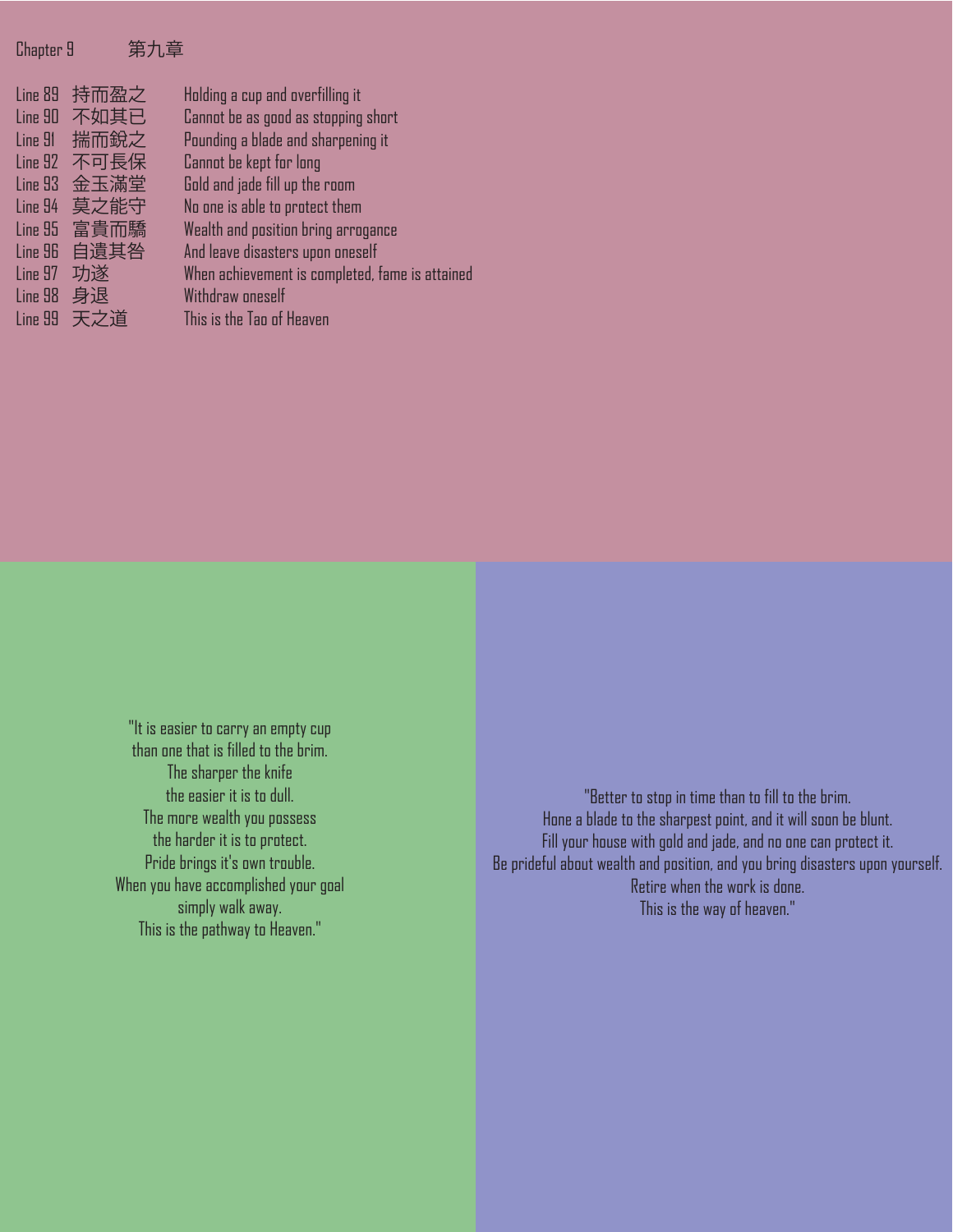|            | Line IOO 載營魄抱一 | In holding the soul and embracing oneness           |
|------------|----------------|-----------------------------------------------------|
|            | Line IOI 能無離平  | Can one be steadfast, without straying?             |
|            | Line IO2 專氣致柔  | In concentrating the energy and reaching relaxation |
|            | Line IO3 能嬰兒乎  | Can one be like an infant?                          |
|            | Line ID4 滌除玄覽  | In cleaning away the worldly view                   |
|            | Line IO5 能無疵乎  | Can one be without imperfections?                   |
|            | Line IOG 愛民治國  | In loving the people and ruling the nation          |
|            | Line ID7 能無為平  | Can one be without manipulation?                    |
|            | Line 108 天門開闔  | In the heavenly gate's opening and closing          |
|            | Line IO9 能為雌乎  | Can one hold to the feminine principle?             |
|            | Line 110 明白四達  | In understanding clearly all directions             |
|            | Line III 能無知平  | Can one be without intellectuality?                 |
|            | Line II2 生之畜之  | Bearing it, rearing it                              |
|            | Line ll3 生而不有  | Bearing without possession                          |
| $Line$ 114 | 為而不恃           | Achieving without arrogance                         |
|            | Line ll5 長而不宰  | Raising without domination                          |
| Line 116   | 是謂玄德           | This is called the Mystic Virtue                    |
|            |                |                                                     |

"Nurture the darkness of your soul until you become whole. Can you do this and not fail? Can you focus your life-breath until you become supple as a newborn child? While you cleanse your inner vision will you be found without fault? Can you love people and lead them without forcing your will on them? When Heaven gives and takes away can you be content with the outcome? When you understand all things can you step back from your own understanding? Giving birth and nourishing, making without possessing, expecting nothing in return. To grow, yet not to control: This is the mysterious virtue."

"While carrying your active life on your head can you embrace the quiet spirit in your arms, and not let go? While being fully focused on your vital breath can you make it soft like that of a newborn babe? While cleaning your inner mirror can you leave it without blemish? While loving the people and ruling the country can you dispense with cleverness? While opening and closing the gates of heaven can you be like a mother bird? While penetrating the four quarters with your insight can you remain simple? Help the people live! Nourish the people! Help them live yet lay no claim to them. Benefit them yet seek no gratitude. Guide them yet do not control them. This is called the hidden Virtue."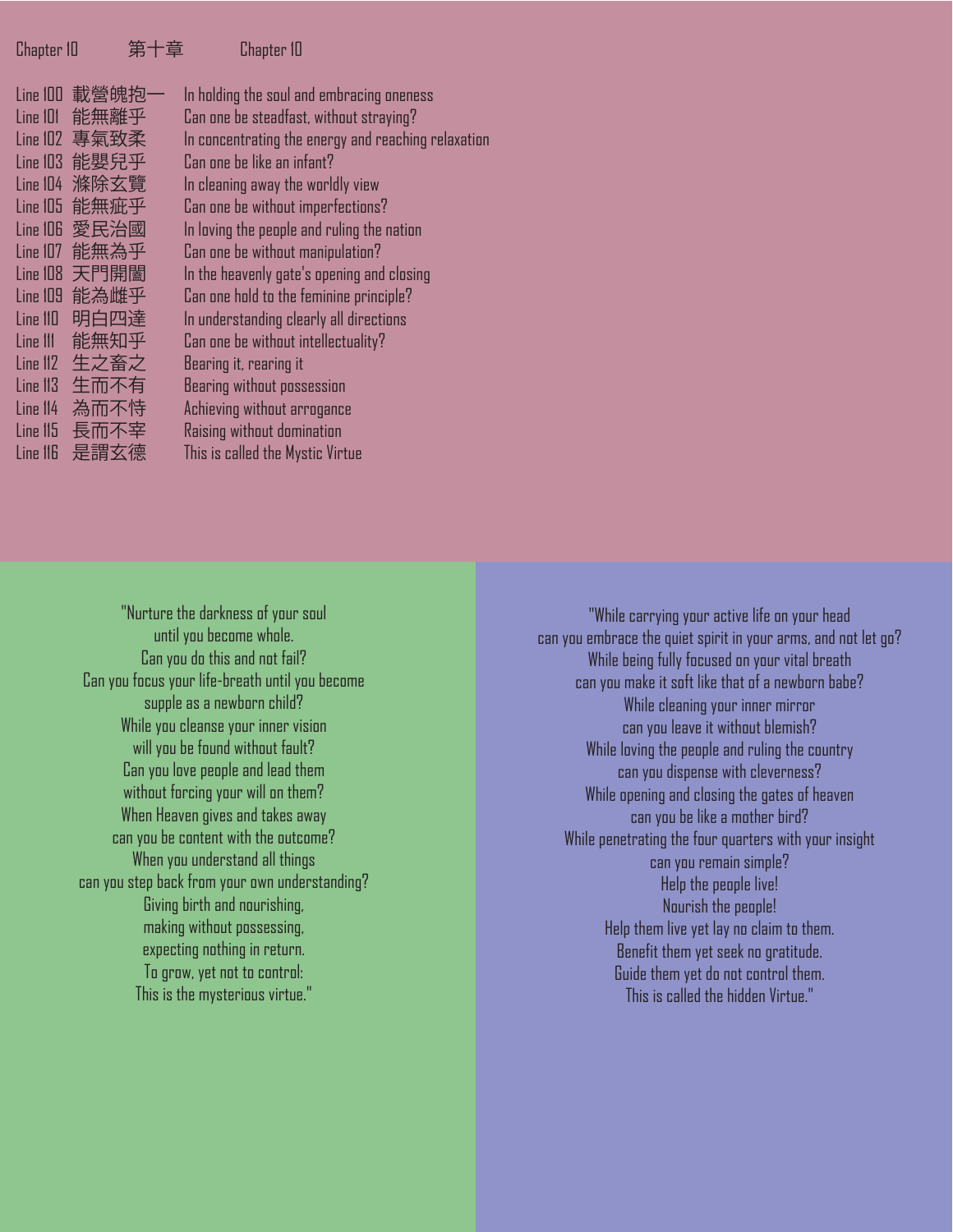| <b>Chapter II</b>   | 第十一章     |
|---------------------|----------|
| Line 117            | 三十幅 共一轂  |
| Line 118            | 當其無 有車之用 |
| $Line$ 119          | 埏埴以為器    |
| <b>Line 120</b>     | 當其無有器之用  |
| Line 121            | 鑿戶牖以為室   |
| <b>Line 122</b>     | 當其無 有室之用 |
| <b>Line 123</b>     | 故有之以為利   |
| $\cdots$ in $\iota$ | ᇭᆠᇇᄼᇑ    |

Chapter 11

Thirty spokes join in one hub In its emptiness, there is the function of a vehicle Mix clay to create a container In its emptiness, there is the function of a container Cut open doors and windows to create a room In its emptiness, there is the function of a room Therefore, that which exists is used to create benefit Line 124 無之以為用 That which is empty is used to create functionality

> "Thirty spokes are joined together in a wheel, but it is the center hole that allows the wheel to function. We mold clay into a pot, but it is the emptiness inside that makes the vessel useful. We fashion wood for a house, but it is the emptiness inside that makes it livable. We work with the substantial, but the emptiness is what we use."

"Thirty spokes connect to the wheel's hub; yet, it is the centre hole that makes it useful. Clay is shaped into a vessel; yet, it is the emptiness within that makes it useful. Doors and windows are cut for a room; yet it is the space where there is nothing that makes it useful. Therefore, though advantage comes from what is; usefulness comes from what is not."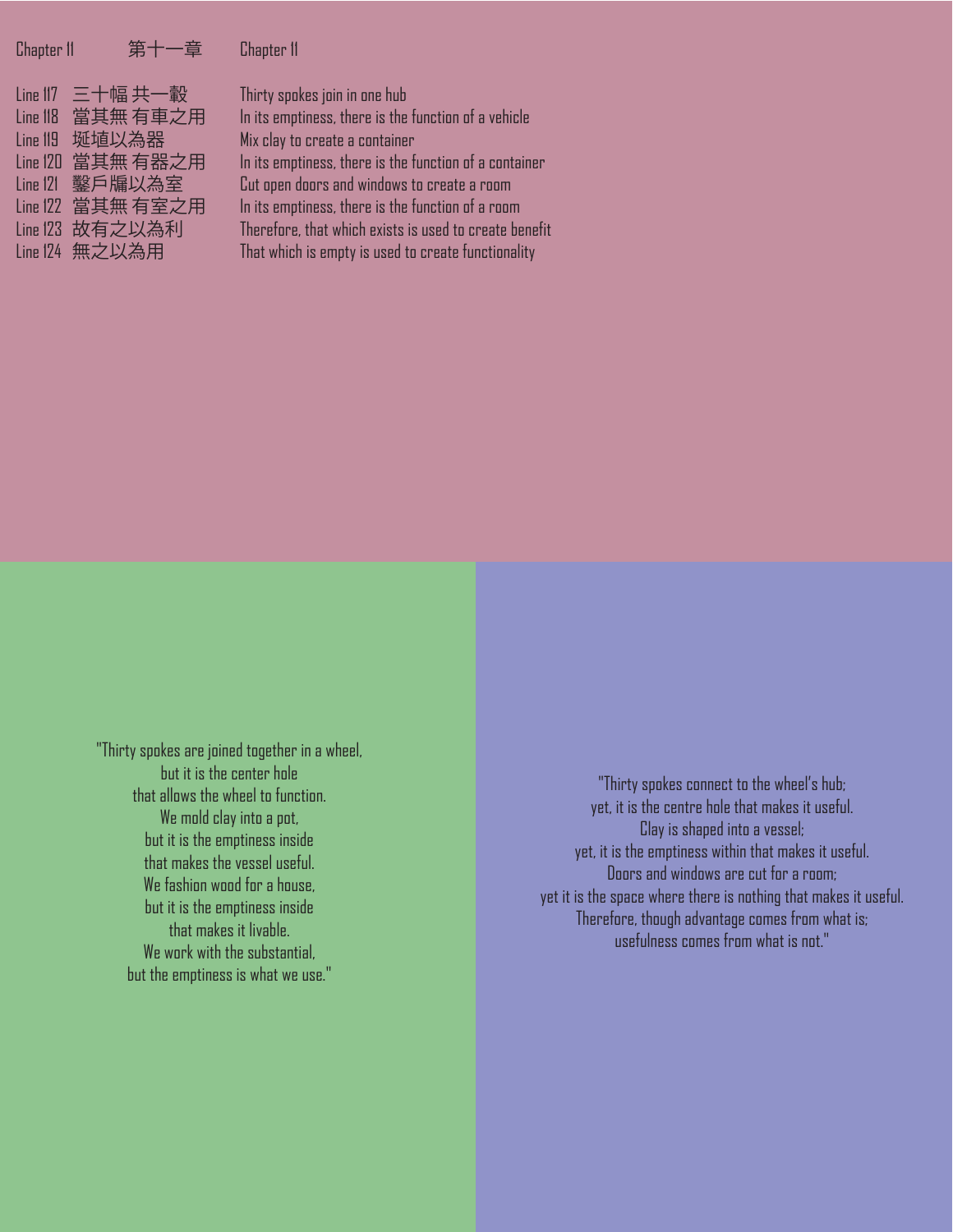## Chapter 12 第十二章 Chapter 12

| Line 125 五色令人目盲    |
|--------------------|
| Line I2G 五音令人耳聾    |
| Line 127 五味令人口爽    |
| Line 128 馳騁畋獵令人心發狂 |
| Line 129 難得之貨令人行妨  |
| Line 130 是以聖人為腹不為目 |
| Line 131 故去彼取此     |

The five colors make one blind in the eyes The five sounds make one deaf in the ears The five flavors make one tasteless in the mouth Racing and hunting make one wild in the heart Goods that are difficult to acquire make one cause damage Therefore the sages care for the stomach and not the eyes That is why they discard the other and take this

"Five colors blind the eye. Five notes deafen the ear. Five flavors make the palate go stale. Too much activity deranges the mind. Too much wealth causes crime. The Master acts on what she feels and not what she sees. She shuns the latter, and prefers to seek the former."

"The five colours blind the eye. The five notes deafen the ear. The five flavours dull the palate. Racing and hunting drive the heart wild. Goods that are hard to obtain hinder the journey. Therefore, the True Person is guided more by the belly than the eye, and prefers this within to that without."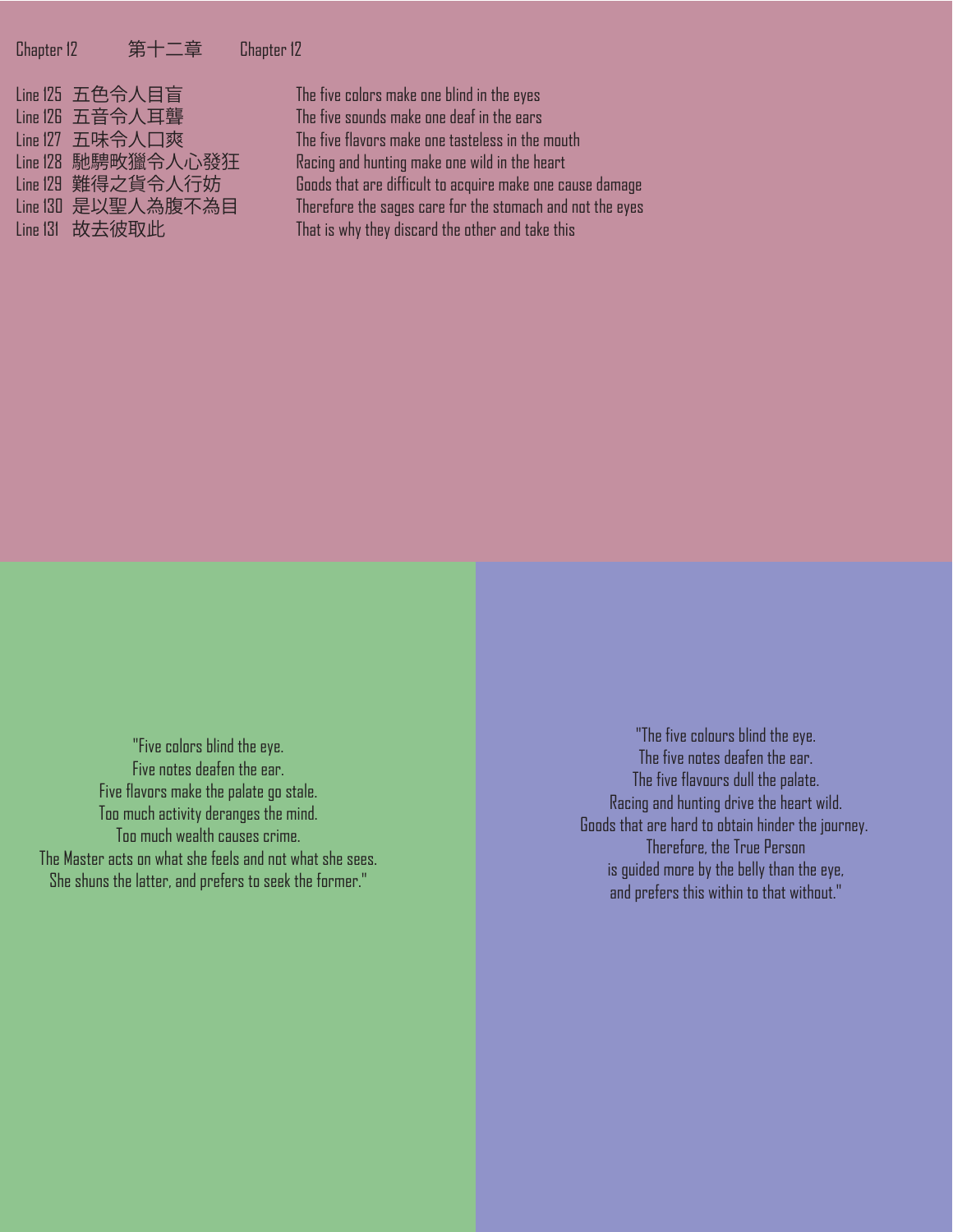| - 第十三章<br>Chapter 13                                                                                                                                                                                                                                                                             | Chapter 13                                                                                                                                                                                                                                                                                                                                                                                                                                                                                                                                                                                                       |
|--------------------------------------------------------------------------------------------------------------------------------------------------------------------------------------------------------------------------------------------------------------------------------------------------|------------------------------------------------------------------------------------------------------------------------------------------------------------------------------------------------------------------------------------------------------------------------------------------------------------------------------------------------------------------------------------------------------------------------------------------------------------------------------------------------------------------------------------------------------------------------------------------------------------------|
| Line 132 寵辱若驚<br>Line I33 貴大患若身<br>Line 134 何謂寵辱若驚<br>Line 135 寵為上辱為下<br>Line I36 得之若驚<br>Line 137 失之若驚<br>Line 138 是謂寵辱若驚<br>Line 133 何謂貴大患若身<br>Line l4D 吾所以有大患者<br>Line 141 為吾有身<br>Line 142 及吾無身<br>Line 143 吾有何患<br>Line l44 故貴以身為天下<br>Line l45 若可寄天下<br>Line l4G 愛以身為天下<br>Line 147 若可託天下 | Favor and disgrace make one fearful<br>The greatest misfortune is the self<br>What does "favor and disgrace make one fearful" mean?<br>Favor is high; disgrace is low<br>Having it makes one fearful<br>Losing it makes one fearful<br>This is "favor and disgrace make one fearful"<br>What does "the greatest misfortune is the self" mean?<br>The reason I have great misfortune<br>Is that I have the self<br>If I have no self<br>What misfortune do I have?<br>So one who values the self as the world<br>Can be given the world<br>One who loves the self as the world<br>Can be entrusted with the world |
|                                                                                                                                                                                                                                                                                                  |                                                                                                                                                                                                                                                                                                                                                                                                                                                                                                                                                                                                                  |

"Success is as dangerous as failure, and we are often our own worst enemy. What does it mean that success is as dangerous as failure? He who is superior is also someone's subordinate. Receiving favor and loosing it both cause alarm. That is what is meant by success is as dangerous as failure. What does it mean that we are often our own worst enemy? The reason I have an enemy is because I have ""self"". If I no longer had a ""self"", I would no longer have an enemy. Love the whole world as if it were your self; then you will truly care for all things."

"Both favour and disgrace bring fear. Great trouble comes from having a body. What is meant by: "Both favour and disgrace bring fear"? Favour leads to a fear of losing it and disgrace leads to a fear of greater trouble. What is meant by: "Great trouble comes from having a body"? The reason you have trouble is that you are self-conscious. No trouble can befall a self-free person. Therefore, surrender your self-interest. Love others as much as you love yourself. Then you can be entrusted with all things under heaven."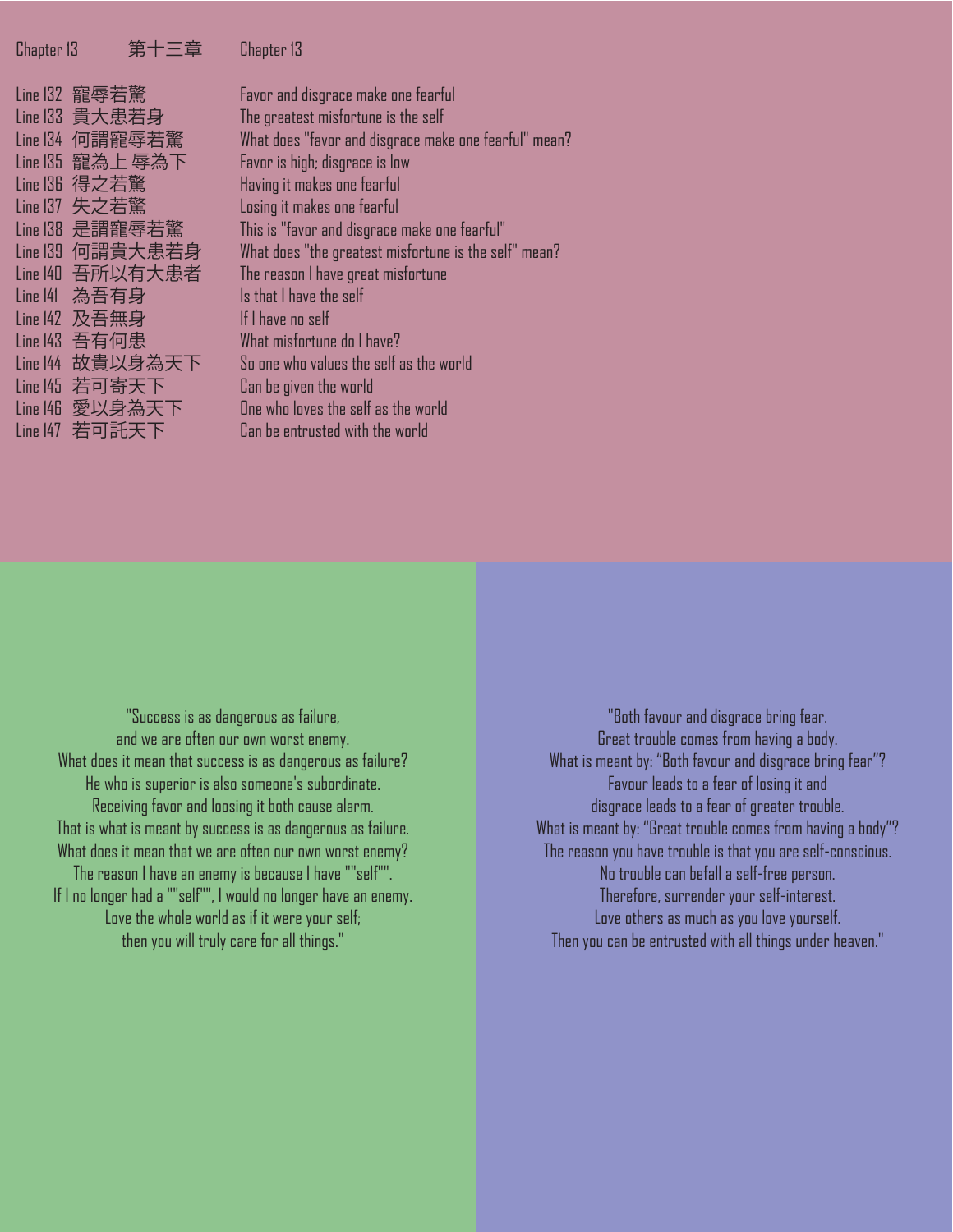| Chapter 14 | 第十四章                                                                                                                                                                                                                                                                                                                                                                        | Chapter 14                                                                                                                                                                                                                                                                                                                                                                                                                                                                                                                                                                                                                                                                                                                  |
|------------|-----------------------------------------------------------------------------------------------------------------------------------------------------------------------------------------------------------------------------------------------------------------------------------------------------------------------------------------------------------------------------|-----------------------------------------------------------------------------------------------------------------------------------------------------------------------------------------------------------------------------------------------------------------------------------------------------------------------------------------------------------------------------------------------------------------------------------------------------------------------------------------------------------------------------------------------------------------------------------------------------------------------------------------------------------------------------------------------------------------------------|
|            | Line l48 視之不見<br>Line l49 名曰夷<br>Line I50 聽之不聞<br>Line l5l 名曰希<br>Line l52 摶之不得<br>Line I53 名曰微<br>Line l54 此三者不可致詰<br>Line l55 故混而為-<br>Line I56 其上不皦<br>Line I57 其下不昧<br>Line I58 繩繩不可名<br>Line I59 復歸於無物<br>Line IGO 是謂無狀之狀<br>Line l6l 無象之象<br>Line IG2 是謂惚恍<br>Line I63 迎之不見其首<br>Line lG4 隨之不見其後<br>Line l65 執古之道<br>Line IGG 以御今之有<br>Line IG7 能知古始<br>Line IG8 是謂道紀 | Look at it, it cannot be seen<br>It is called colorless<br>Listen to it, it cannot be heard<br>It is called noiseless<br>Reach for it, it cannot be held<br>It is called formless<br>These three cannot be completely unraveled<br>So they are combined into one<br>Above it, not bright<br>Below it, not dark<br>Continuing endlessly, cannot be named<br>It returns back into nothingness<br>Thus it is called the form of the formless<br>The image of the imageless<br>This is called enigmatic<br>Confront it, its front cannot be seen<br>Follow it, its back cannot be seen<br>Wield the Tao of the ancients<br>To manage the existence of today<br>One can know the ancient beginning<br>It is called the Tao Axiom |
|            |                                                                                                                                                                                                                                                                                                                                                                             |                                                                                                                                                                                                                                                                                                                                                                                                                                                                                                                                                                                                                                                                                                                             |

"Look for it, and it can't be seen. Listen for it, and it can't be heard. Grasp for it, and it can't be caught. These three cannot be further described, so we treat them as The One. It's highest is not bright. It's depths are not dark. Unending, unnameable, it returns to nothingness. Formless forms, and image less images, subtle, beyond all understanding. Approach it and you will not see a beginning; follow it and there will be no end. When we grasp the Tao of the ancient ones, we can use it to direct our life today. To know the ancient origin of Tao: this is the beginning of wisdom."

"Look at it, you cannot see it. It is invisible. Listen to it, you cannot hear it. It is inaudible. Reach for it, you cannot grasp it. It is intangible. These three qualities are unfathomable and so they fuse together and become one. The upper part is not bright. The lower part is not dark. Ceaselessly the Unnamed moves back to nothingness. It has the form of the formless, the image of the imageless. It is indefinable and shadowy. Go up to it and you will not see its front. Follow it and you will not see its back. Yet, hold fast to this ancient Tao and you will experience the present now-moment. Know its beginnings and you can follow the path of the Tao."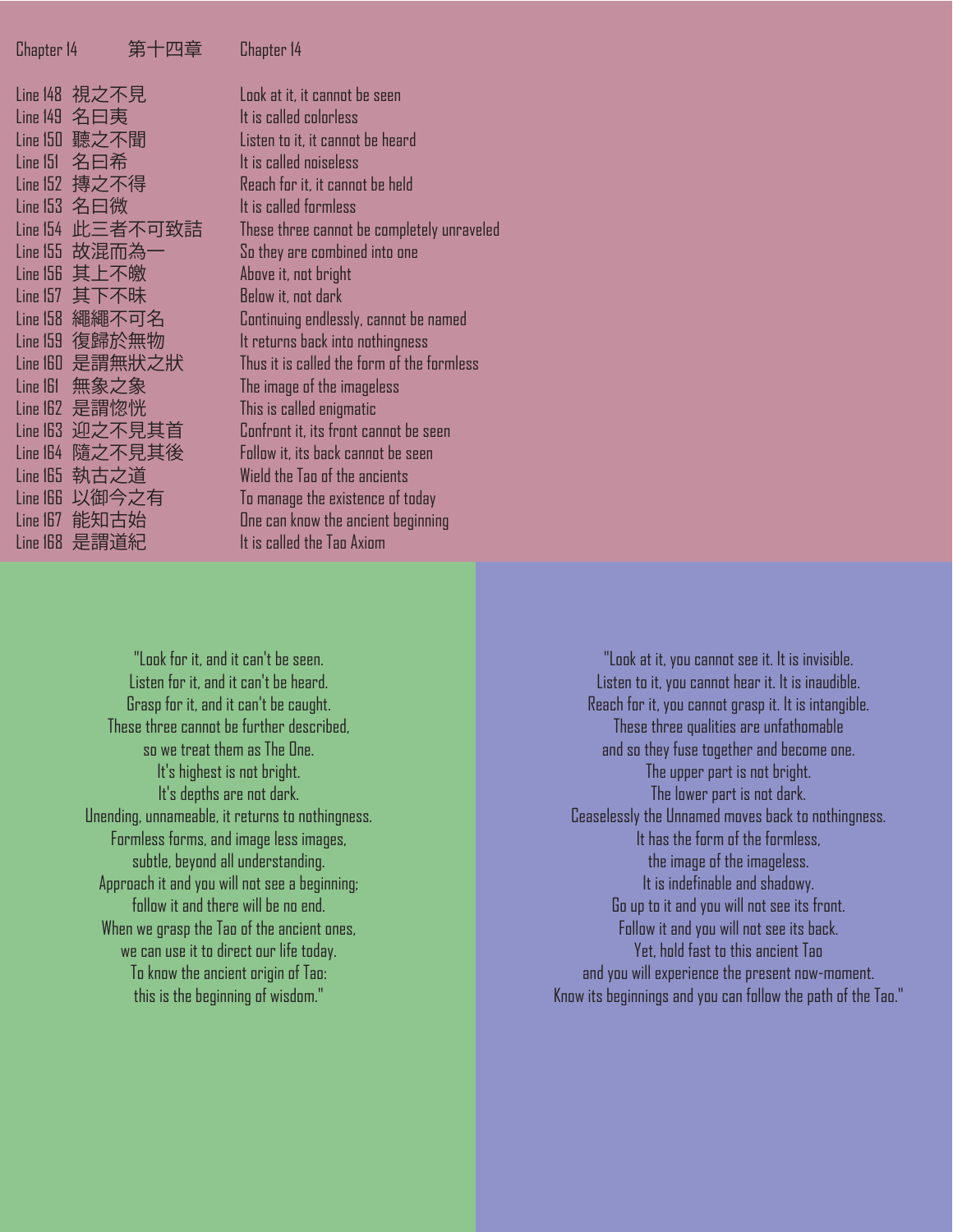| Chapter 15 | 第十五章                                                                | Chapter 15                                                                                                                           |
|------------|---------------------------------------------------------------------|--------------------------------------------------------------------------------------------------------------------------------------|
|            | Line lG9 古之善為士者<br>Line 170 微妙玄通<br>Line 171 深不可識<br>Line 172 夫唯不可識 | The Tao masters of antiquity<br>Subtle wonders through mystery<br>Depths that cannot be discerned<br>Because one cannot discern them |
|            | Line 173 故強為之容<br>Line l74 豫兮若冬涉川                                   | Therefore one is forced to describe the appearance<br>Hesitant, like crossing a wintry river                                         |
|            | Line I75 猶兮若畏四鄰                                                     | Cautious, like fearing four neighbors                                                                                                |
|            | Line I7G 儼兮其若容                                                      | Solemn, like a guest                                                                                                                 |
|            | Line I77 渙兮若冰之將釋                                                    | Loose, like ice about to melt                                                                                                        |
|            | Line178 敦兮其若樸                                                       | Genuine, like plain wood                                                                                                             |
|            | Line I79 曠兮其若谷                                                      | Open, like a valley                                                                                                                  |
|            | Line I8O 混兮其若濁                                                      | Opaque, like muddy water                                                                                                             |
|            | Line I81 孰能濁以止                                                      | Who can be muddled yet desist                                                                                                        |
|            | Line l82 靜之徐清                                                       | In stillness gradually become clear?                                                                                                 |
|            | Line I83 孰能安以久                                                      | Who can be serene yet persist                                                                                                        |
|            | Line 184 動之徐生                                                       | In motion gradually come alive?                                                                                                      |
|            | Line l85 保此道者不欲盈                                                    | One who holds this Tao does not wish to be overfilled                                                                                |
|            | Line 186 夫唯不盈                                                       | Because one is not overfilled                                                                                                        |
|            | Line 187 故能蔽不新成                                                     | Therefore one can preserve and not create anew                                                                                       |

"The Sages of old were profound and knew the ways of subtlety and discernment. Their wisdom is beyond our comprehension. Because their knowledge was so far superior I can only give a poor description. They were careful as someone crossing an frozen stream in winter. Alert as if surrounded on all sides by the enemy. Courteous as a guest. Fluid as melting ice. Whole as an uncarved block of wood. Receptive as a valley. Turbid as muddied water. Who can be still until their mud settles and the water is cleared by itself? Can you remain tranquil until right action occurs by itself? The Master doesn't seek fulfillment. For only those who are not full are able to be used which brings the feeling of completeness.."

"The ancient followers of the Tao were subtle, mysterious, and penetrating. They were too deep to be fathomed. All we can do is describe their appearance. Hesitant, as if crossing a winter stream. Watchful, as if aware of neighbours on all sides. Respectful, like a visiting guest. Yielding, like ice beginning to melt. Simple, like an Uncarved Block. Open, like a valley. Obscure, like muddy water. Who else can be still and let the muddy water slowly become clear? Who else can remain at rest and slowly come to life? Those who hold fast to the Tao do not try to fill themselves to the brim. Because they do not try to be full they can be worn out and yet ever new."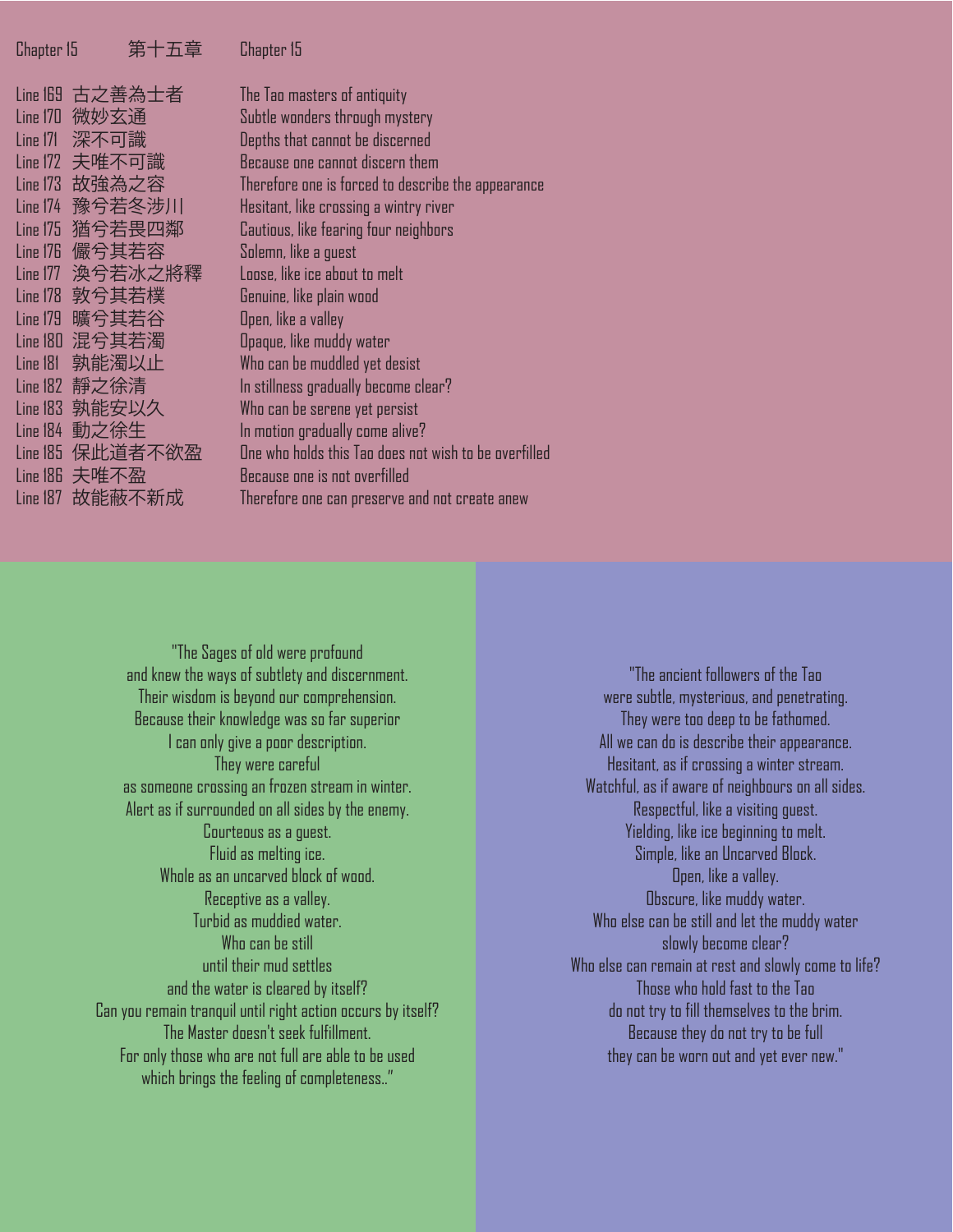| <b>Chapter 16</b> | 第十六章 | <b>Chapter 16</b> |
|-------------------|------|-------------------|
|                   |      |                   |

| Line 188 致虚極        | Attain the ultimate emptiness                        |
|---------------------|------------------------------------------------------|
| Line 189 守靜篤        | Hold on to the truest tranquility                    |
| Line I90 萬物並作       | The myriad things are all active                     |
| Line ISI 吾以觀復       | I therefore watch their return                       |
| Line l92 夫物芸芸 各復歸其根 | Everything flourishes; each returns to its root      |
| Line 193 歸根曰靜       | Returning to the root is called tranquility          |
| Line l94 是謂復命       | Tranquility is called returning to one's nature      |
| Line I95 復命曰常       | Returning to one's nature is called constancy        |
| Line I96 知常曰明       | Knowing constancy is called clarity                  |
| Line 197 不知常 妄作凶    | Not knowing constancy, one recklessly causes trouble |
| Line 198 知常容        | Knowing constancy is acceptance                      |
| Line 199 容乃公        | Acceptance is impartiality                           |
| Line 200 公乃王        | Impartiality is sovereign                            |
| Line 201 王乃天        | Sovereign is Heaven                                  |
| Line 202 天乃道        | Heaven is Tao                                        |
| Line 203 道乃久        | Tao is eternal                                       |
| Line 204 沒身不殆       | The self is no more, without danger                  |
|                     |                                                      |

"If you can empty your mind of all thoughts your heart will embrace the tranquility of peace. Watch the workings of all of creation, but contemplate their return to the source. All creatures in the universe return to the point where they began. Returning to the source is tranquility because we submit to Heavens mandate. Returning to Heavens mandate is called being constant. Knowing the constant is called 'enlightenment'. Not knowing the constant is the source of evil deeds because we have no roots. By knowing the constant we can accept things as they are. By accepting things as they are, we become impartial. By being impartial, we become one with Heaven. By being one with Heaven, we become one with Tao. Being one with Tao, we are no longer concerned about loosing our life because we know the Tao is constant and we are one with Tao."

"Empty everything out; hold fast to your stillness. Even though all things are stirring together, watch for the movement of return. The ten thousand things flourish and then each returns to the root from which it came. Returning to the root is stillness. Through stillness each fulfils its destiny. That which has fulfilled its destiny becomes part of the Always-so. To be aware of the Always-so is to awaken. Those who innovate while in ignorance of the Always-so move toward disaster. Those who act with awareness of the Always-so embrace all, are not possessed by particular desire, and move toward the Tao. Those who are at one with the Tao abide forever. Even after their bodies waste away, they are safe and whole."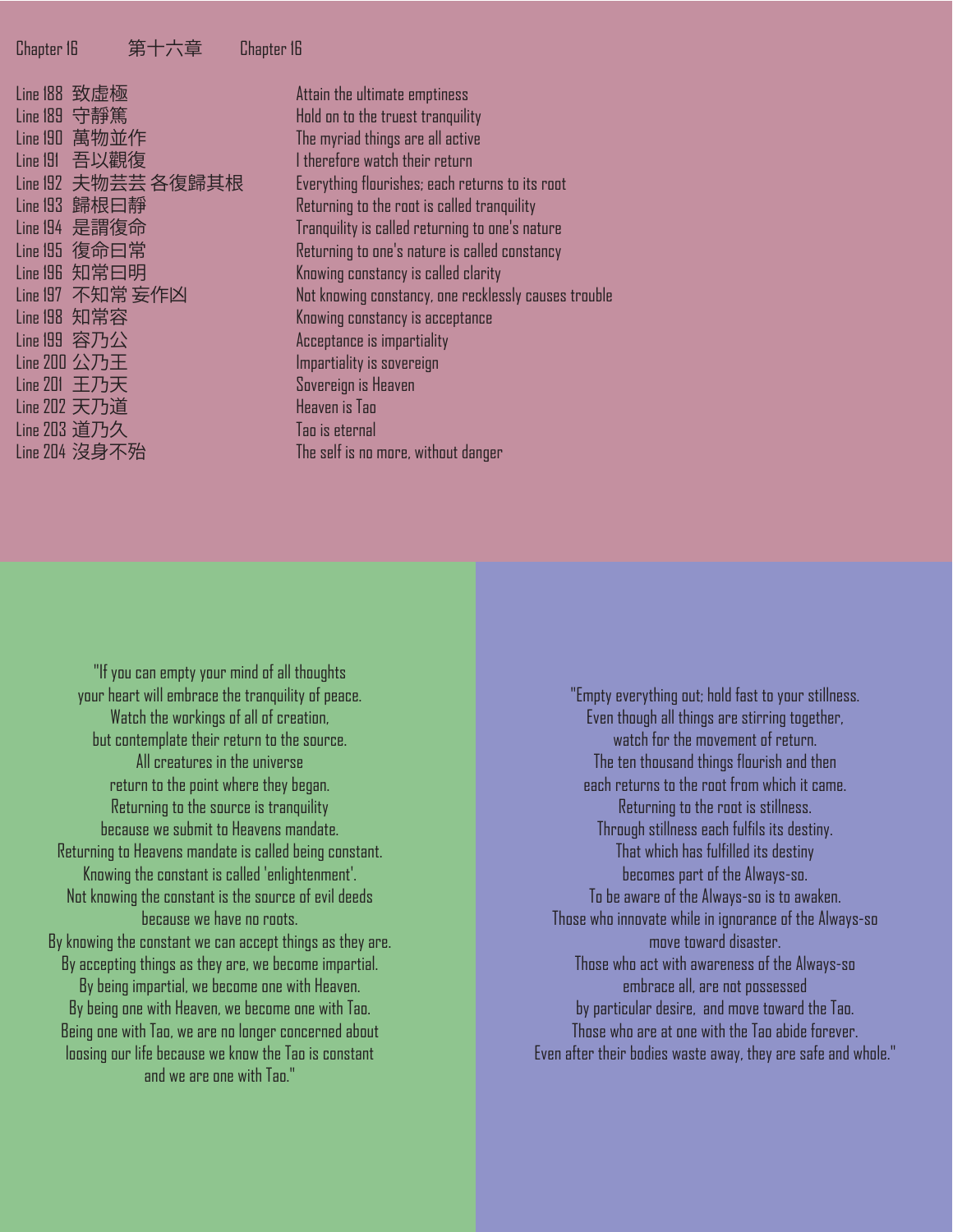| Chapter 17 | 第十七章 | Chapter 17 |
|------------|------|------------|
|            |      |            |

| Line 205 太上 不知有之<br>Line 206 其次親而譽之 |                   | The highest rulers, people do not know they have them<br>The next level, people love them and praise them |
|-------------------------------------|-------------------|-----------------------------------------------------------------------------------------------------------|
| Line 207 其次 畏之                      |                   | The next level, people fear them                                                                          |
| Line 208 其次 侮之                      |                   | The next level, people despise them                                                                       |
|                                     |                   | If the rulers' trust is insufficient                                                                      |
| Line 209 信不足焉                       |                   |                                                                                                           |
| Line 210 有不信焉                       |                   | Have no trust in them                                                                                     |
| Line 211 悠兮其貴言                      |                   | Proceeding calmly, valuing their words                                                                    |
| Line 212 功成事遂                       |                   | Task accomplished, matter settled                                                                         |
|                                     | Line 213 百姓皆謂 我自然 | The people all say, "We did it naturally"                                                                 |
|                                     |                   |                                                                                                           |

"The best leaders are those the people hardly know exist. The next best is a leader who is loved and praised. Next comes the one who is feared. The worst one is the leader that is despised. If you don't trust the people, they will become untrustworthy. The best leaders value their words, and use them sparingly. When she has accomplished her task, the people say, ""Amazing: we did it, all by ourselves!"""

"The best leader is one whose existence is barely known by the people. Next comes one whom they love and praise. Next comes one they fear. Next comes one they defy. If you do not trust enough, you will not be trusted. True Persons do not offer words lightly. When their task is accomplished and their work is completed, the people say, "It happened to us naturally.""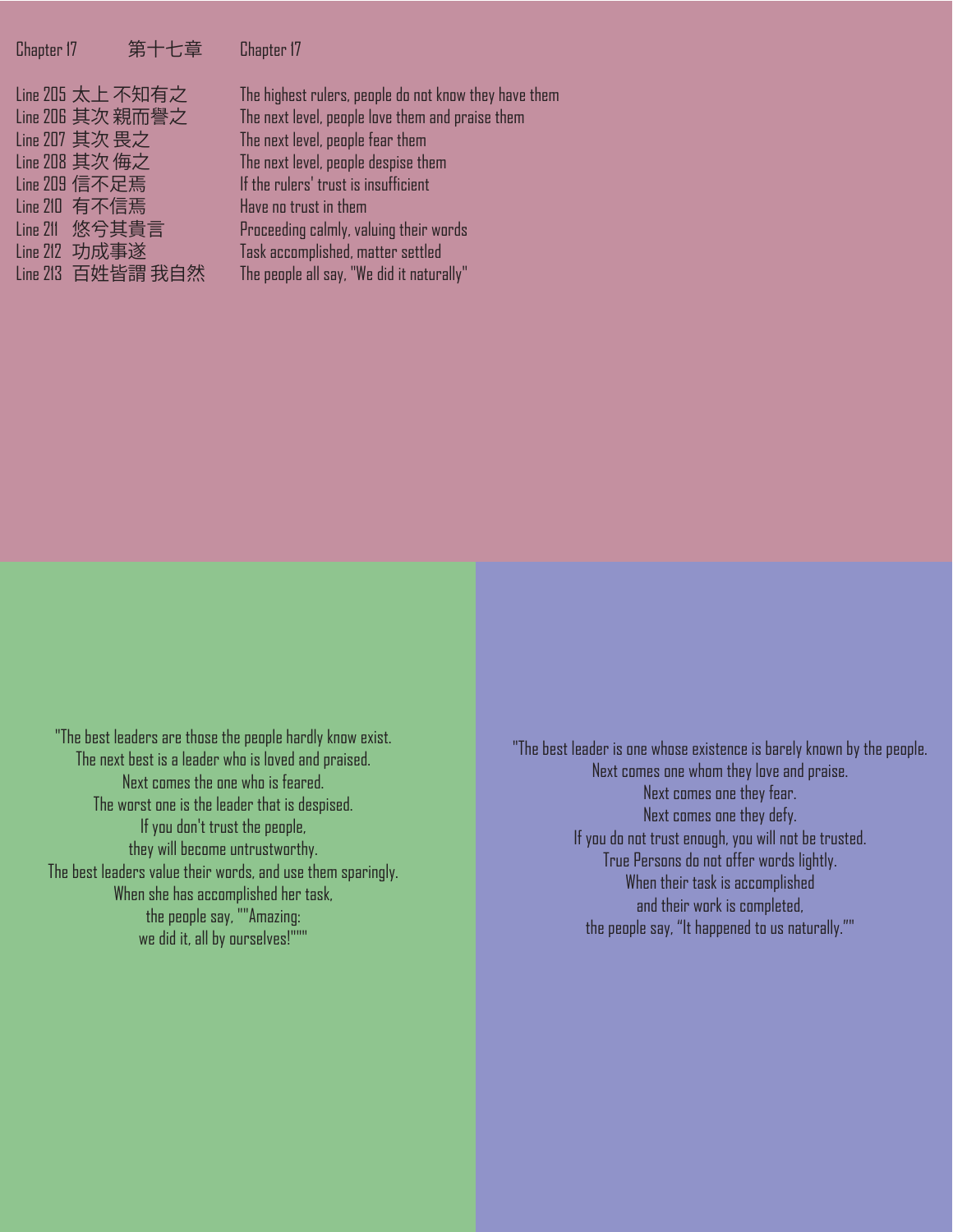| Chapter 18 | 第十八章 | Chapter 18 |
|------------|------|------------|
|------------|------|------------|

| Line 214 大道廢  | The great Tao fades away                 |
|---------------|------------------------------------------|
| Line 215 有仁義  | There is benevolence and justice         |
| Line 216 智慧出  | Intelligence comes forth                 |
| Line 217 有大偽  | There is great deception                 |
| Line 218 六親不和 | The six relations are not harmonious     |
| Line 219 有孝慈  | There is filial piety and kind affection |
| Line 220 國家昏亂 | The country is in confused chaos         |
| Line 221 有忠臣  | There are loyal ministers                |

"When the great Tao is abandoned, charity and righteousness appear. When intellectualism arises, hypocrisy is close behind. When there is strife in the family unit, people talk about 'brotherly love'. When the country falls into chaos, politicians talk about 'patriotism'."

"When the great Tao is forgotten, benevolence and moral codes arise. When shrewdness and cleverness appear, great hypocrisy follows. When there is no harmony in the family, filial manners are developed When the country is in disorder, ministers appear as loyal servants."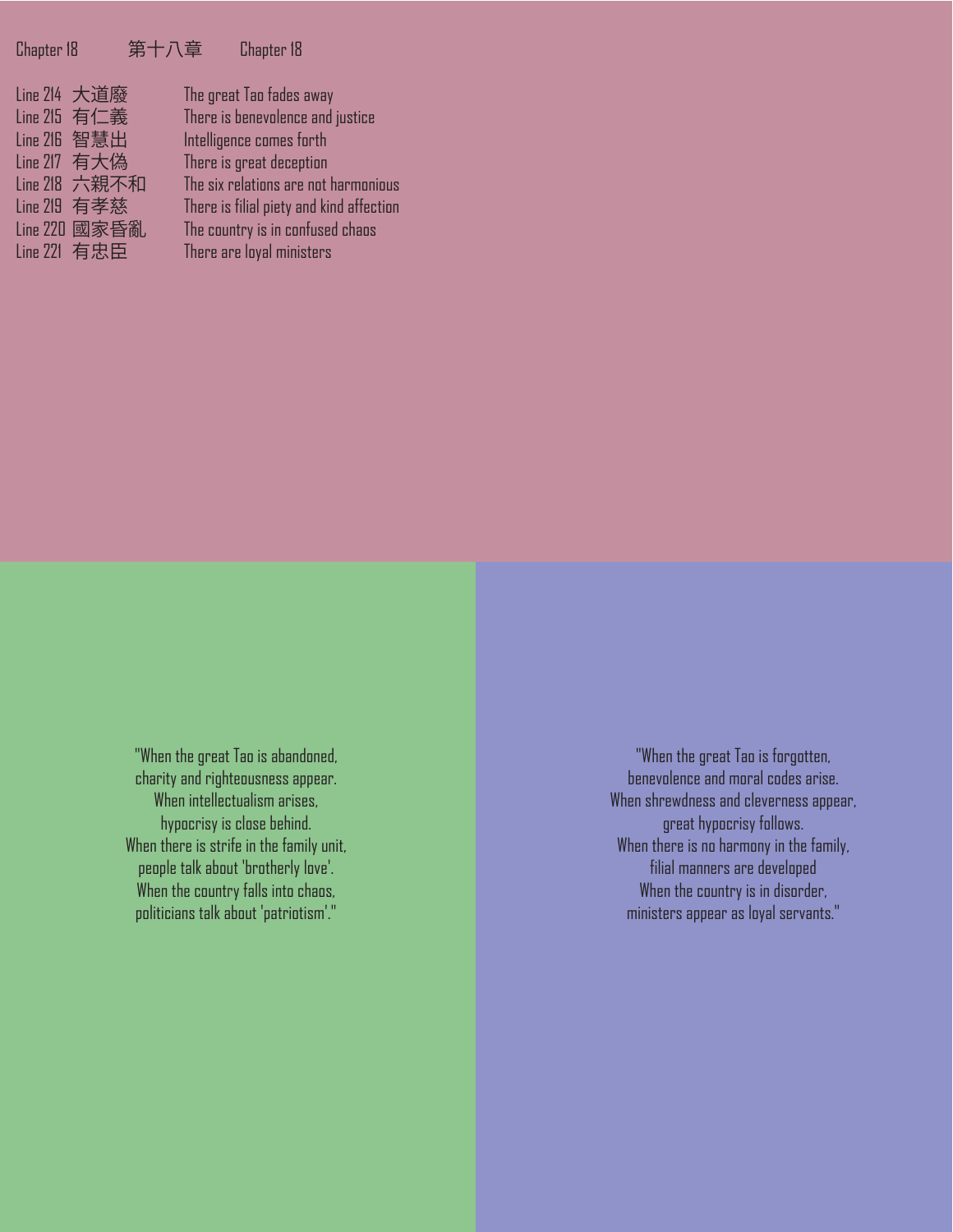| Chapter 19                                                                                                                                             | 第十九章               | Chapter 19                                                                                                                                                                                                                                                                                                                                                                                             |
|--------------------------------------------------------------------------------------------------------------------------------------------------------|--------------------|--------------------------------------------------------------------------------------------------------------------------------------------------------------------------------------------------------------------------------------------------------------------------------------------------------------------------------------------------------------------------------------------------------|
| Line 222 絕聖棄智<br>Line 223 民利百倍<br>Line 224 絕仁棄義<br>Line 225 民復孝慈<br>Line 226 絕巧棄利<br>Line 227 盗賊無有<br>Line 229 故令有所屬<br>Line 230 見素抱樸<br>Line 231 少私寡欲 | Line 228 此三者 以為文不足 | End sagacity; abandon knowledge<br>The people benefit a hundred times<br>End benevolence; abandon righteousness<br>The people return to piety and charity<br>End cunning; discard profit<br>Bandits and thieves no longer exist<br>These three things are superficial and insufficient<br>Thus this teaching has its place:<br>Show plainness; hold simplicity<br>Reduce selfishness; decrease desires |
|                                                                                                                                                        |                    |                                                                                                                                                                                                                                                                                                                                                                                                        |

"Forget about knowledge and wisdom, and people will be a hundred times better off. Throw away charity and righteousness, and people will return to brotherly love. Throw away profit and greed, and there won't be any thieves. These three are superficial and aren't enough to keep us at the center of the circle, so we must also: Embrace simplicity. Put others first. Desire little."

"Stop being learned and your troubles will end. Give up wisdom, discard cleverness, and the people will benefit a hundredfold. Give up benevolence, discard moral judgements, and the people will rediscover natural compassion. Give up shrewdness, discard gain, and thieves and robbers will disappear. These three false adornments are not enough to live by. They must give way to something more solid. Look for what is simple and hold onto the Uncarved Block. Diminish thoughts of self and restrain desires."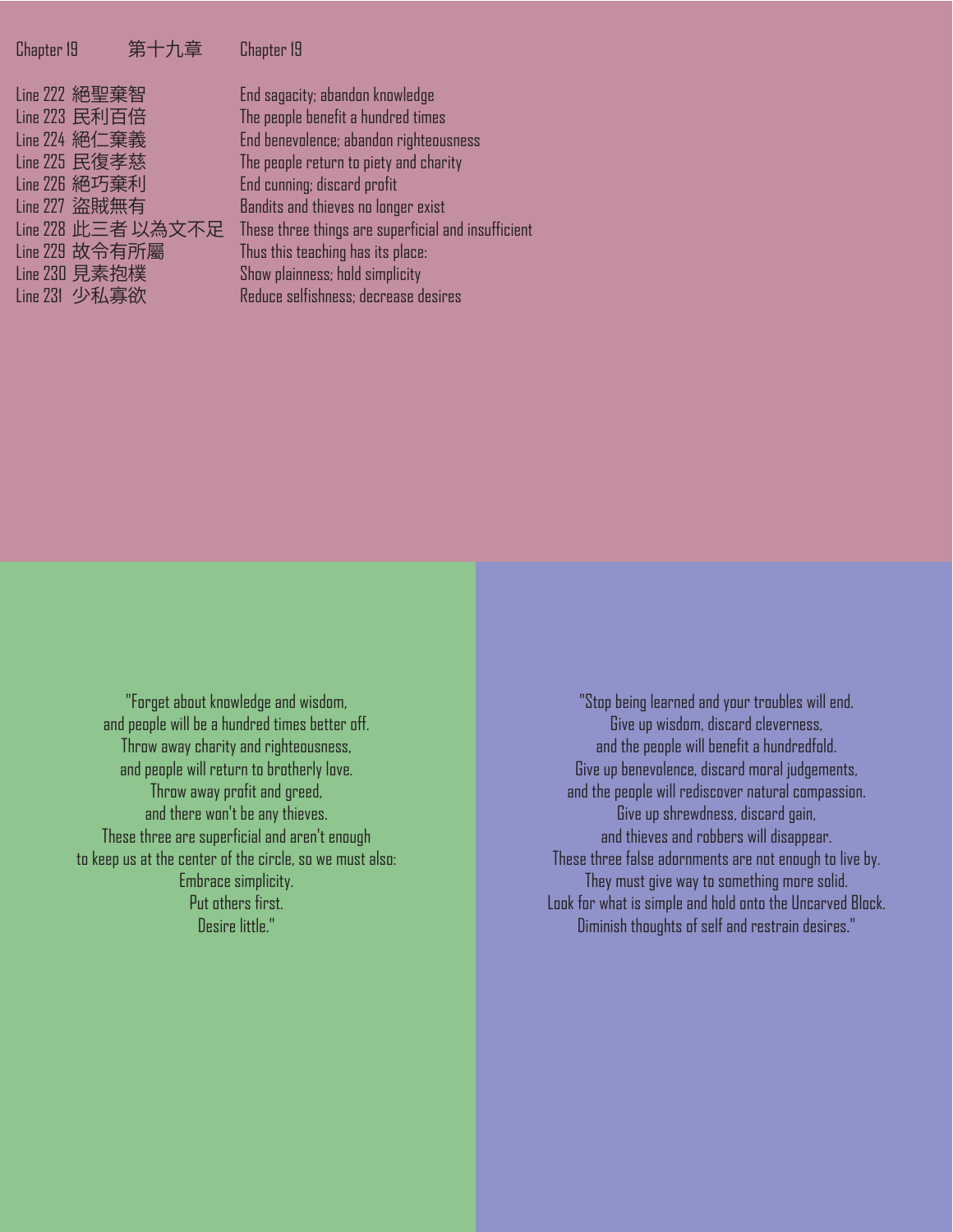|                       | Chapter 20第二十章 | Chapter 20                                       |
|-----------------------|----------------|--------------------------------------------------|
| <b>Line 232</b>       | 絕學無憂           | Cease learning, no more worries                  |
| $\ln e$ 733           | 唯之與阿           | Respectful response and scornful response        |
| Line 234              | 相去幾何           | How much is the difference?                      |
| <b>Line 235</b>       | 善之與惡           | Goodness and evil                                |
| <b>Line 236</b>       | 相去若何           | How much do they differ?                         |
| <b>Line 237</b>       | 人之所畏 不可不畏      | What the people fear, I cannot be unafraid       |
| <b>Line 238</b>       | 荒兮 其未央哉        | So desolate! How limitless it is!                |
| <b>Line 239</b>       | 眾人熙熙           | The people are excited                           |
| Line 240              | 如享太牢           | As if enjoying a great feast                     |
| $\lim_{2}$ 741        | 如春登臺           | As if climbing up to the terrace in spring       |
| <b>Line 242</b>       | 我獨泊兮其未兆        | I alone am quiet and uninvolved                  |
| <b>Line 243</b>       | 如嬰兒之未孩         | Like an infant not yet smiling                   |
| <b>Line 244</b>       | 乘乘兮若無所歸        | So weary, like having no place to return         |
| <b>Line 245</b>       | 眾人皆有餘          | The people all have surplus                      |
| $\ln e$ 74 $\ln$      | 而我獨若遺          | While I alone seem lacking                       |
| <b>Line 247</b>       | 我愚人之心也哉        | I have the heart of a fool indeed – so ignorant! |
| <b>Line 248</b>       | 沌沌兮俗人昭昭        | Ordinary people are bright                       |
| Line 249              | 我獨昏昏           | l alone am muddled                               |
| Line 250              | 俗人察察           | Ordinary people are scrutinizing                 |
| $\lim_{\epsilon}$ 751 | 我獨悶悶           | l alone am obtuse                                |
| <b>Line 252</b>       | 澹兮其若海          | Such tranquility, like the ocean                 |
| <b>Line 253</b>       | 飂兮若無所止         | Such high wind, as if without limits             |
| <b>Line 254</b>       | 眾人皆有以          | The people all have goals                        |
| Line 255              | 而我獨頑且鄙         | And I alone am stubborn and lowly                |
| <b>Line 256</b>       | 我獨異於人          | I alone am different from them                   |
| <b>Line 257</b>       | 而貴食母           | And value the nourishing mother                  |

"Renounce knowledge and your problems will end. What is the difference between yes and no? What is the difference between good and evil? Must you fear what others fear? Nonsense, look how far you have missed the mark! Other people are joyous, as though they were at a spring festival. I alone am unconcerned and expressionless, like an infant before it has learned to smile. Other people have more than they need; I alone seem to possess nothing. I am lost and drift about with no place to go. I am like a fool; my mind is in chaos. Ordinary people are bright; I alone am dark. Ordinary people are clever; I alone am dull. Ordinary people seem discriminating; I alone am muddled and confused. I drift on the waves on the ocean, blown at the mercy of the wind. Other people have their goals, I alone am dull and uncouth. I am different from ordinary people. I nurse from the Great Mother's breasts."

"How great is the difference between "yea" and "yeah"? How great is the distinction between "good" and "evil"? Must I fear what others fear? How silly! Everyone else is joyous as if enjoying the greatest feast, or going up the terraces in spring. I alone am drifting without direction, like a baby who has not yet smiled. I alone am moping as if I had no home. Everyone else has more than they need, I alone seem in want. I have the mind of a fool, how confused I am! Other people are bright and clever, I alone am dark. Other people are alert and self-assured, I alone am dull and muddled. I am unsettled like the waves of the sea, like the restless wind. Everyone else has a purpose, I alone am stubborn and awkward. I am different from other people, Even so, I am nourished by the Great."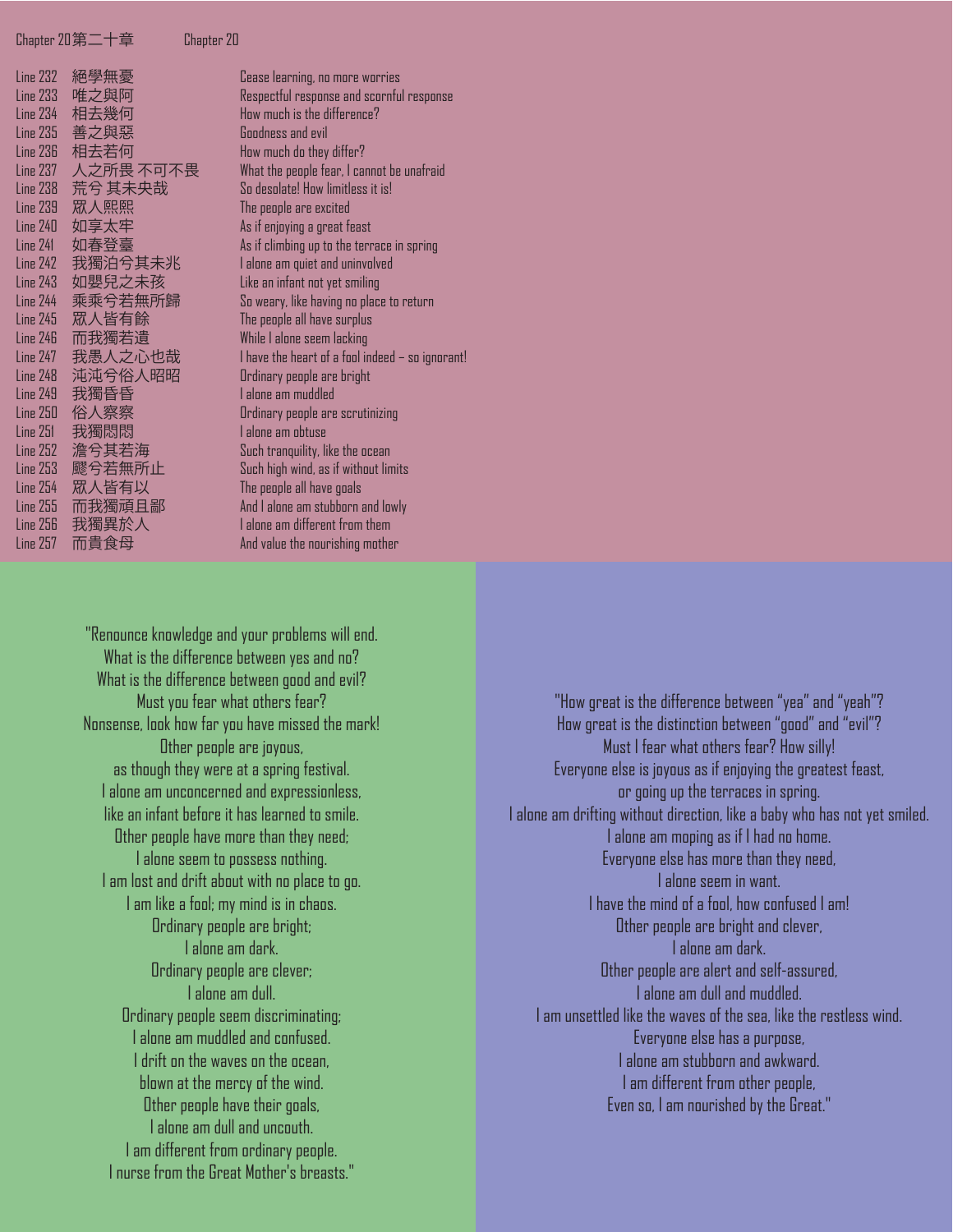#### Chapter 21 第二十一章 Chapter 21

| Line 258 孔德之容      | The appearance of great virtue      |
|--------------------|-------------------------------------|
| Line 259 惟道是從      | Follows only the Tao                |
| Line 260 道之為物      | The Tao, as a thing                 |
| Line 261 惟恍惟惚      | Seems indistinct, seems unclear     |
| Line 262 惚兮恍兮      | So unclear, so indistinct           |
| Line 263 其中有象      | Within it there is image            |
| Line 264 恍兮惚兮      | So indistinct, so unclear           |
| Line 265 其中有物      | Within it there is substance        |
| Line 266 窈兮冥兮      | So deep, so profound                |
| Line 267 其中有精      | Within it there is essence          |
| Line 268 其精甚真      | Its essence is supremely real       |
| Line 269 其中有信      | Within it there is faith            |
| Line 270 自古及今      | From ancient times to the present   |
| Line 271 其名不去      | Its name never departs              |
| Line 272 以閱眾甫      | To observe the source of all things |
| Line 273 吾何以知眾甫之狀哉 | How do I know the nature of the so  |
| $Line 274$ 以此      | With this                           |
|                    |                                     |

the source?

"The greatest virtue you can have comes from following only the Tao; which takes a form that is intangible and evasive. Even though the Tao is intangible and evasive, we are able to know it exists. Intangible and evasive, yet it has a manifestation. Secluded and dark, yet there is a vitality within it. Its vitality is very genuine. Within it we can find order. Since the beginning of time, the Tao has always existed. It is beyond existing and not existing. How do I know where creation comes from? I look inside myself and see it."

"The Great Virtue is to follow the Tao and only the Tao. The Tao is shadowy and intangible. Intangible and evasive, and yet within it is a form. Evasive and intangible, and yet within it is a substance. Shadowy and dark, and yet within it is a vital force. This vital force is real and can be relied upon. From ancient times to the present the Tao's instructions have not been forgotten. Through it can be perceived the beginning of the story of life. How do I know how it was at the beginning of the story of life? Because of what is within me."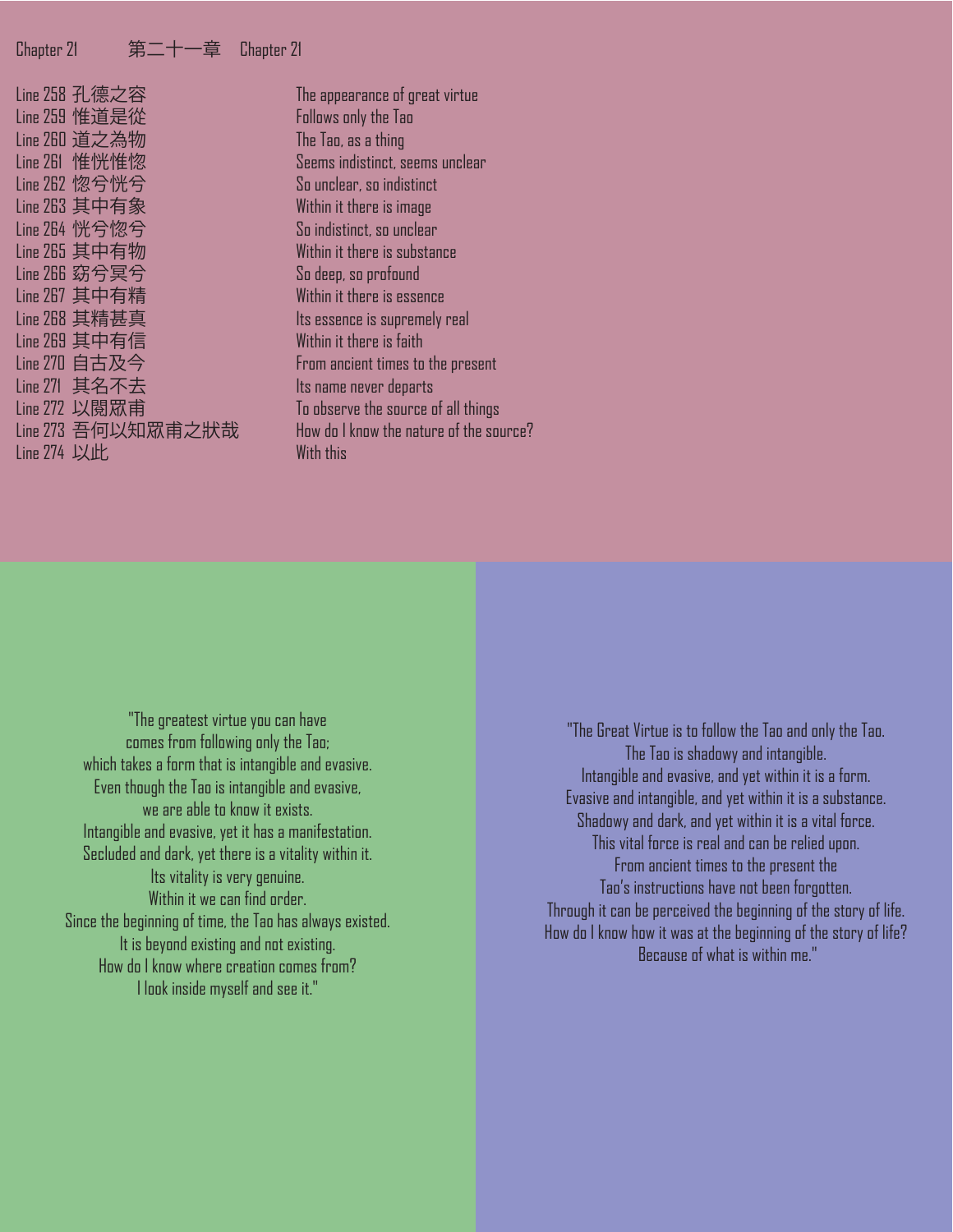Chapter 22 第二十二章 Chapter 22

| Line 275 曲則全      | Yield and remain whole                                          |
|-------------------|-----------------------------------------------------------------|
| Line 276 枉則直      | Bend and remain straight                                        |
| Line 277 窪則盈      | Be low and become filled                                        |
| Line 278 敝則新      | Be worn out and become renewed                                  |
| Line 279 少則得      | Have little and receive                                         |
| Line 280 多則惑      | Have much and be confused                                       |
| Line 281 是以聖人抱一   | Therefore the sages hold to the one                             |
| Line 282 為天下式     | as an example for the world                                     |
| Line 283 不自見故明    | Without flaunting themselves - and so are seen clearly          |
| Line 284 不自是故彰    | Without presuming themselves – and so are distinguished         |
| Line 285 不自伐故有功   | Without praising themselves $-$ and so have merit               |
| Line 286 不自矜故長    | Without boasting about themselves $-$ and so are lasting        |
| Line 287 夫唯不爭     | Because they do not contend                                     |
| Line 288 故天下莫能與之爭 | the world cannot contend with them                              |
| Line 289 古之所謂曲則全者 | What the ancients called "the one who yields and remains whole" |
| Line 290 豈虛言哉     | Were they speaking empty words?                                 |
| Line 291 誠全而歸之    | Sincerity becoming whole, and returning to oneself              |
|                   |                                                                 |

"If you want to become whole, first let yourself become broken. If you want to become straight, first let yourself become twisted. If you want to become full, first let yourself become empty. If you want to become new, first let yourself become old. Those whose desires are few gets them, those whose desires are great go astray. For this reason the Master embraces the Tao, as an example for the world to follow. Because she isn't self centered, people can see the light in her. Because she does not boast of herself, she becomes a shining example. Because she does not glorify herself, she becomes a person of merit. Because she wants nothing from the world, the world cannot overcome her. When the ancient Masters said, ""If you want to become whole, then first let yourself be broken,"" they weren't using empty words. All who do this will be made complete."

"Yield and overcome; bend and be straight. Empty out and be full; wear out and be renewed. Have little and gain; have much and be confused. Therefore, the True Person embraces the One and becomes a model for all. Do not look only at yourself, and you will see much. Do not justify yourself, and you will be distinguished. Do not brag, and you will have merit. Do not be prideful, and your work will endure. It is because you do not strive that no one under heaven can strive with you. The saying of the Old Ones, "Yield and Overcome," is not an empty phrase. True wholeness is achieved by blending with life."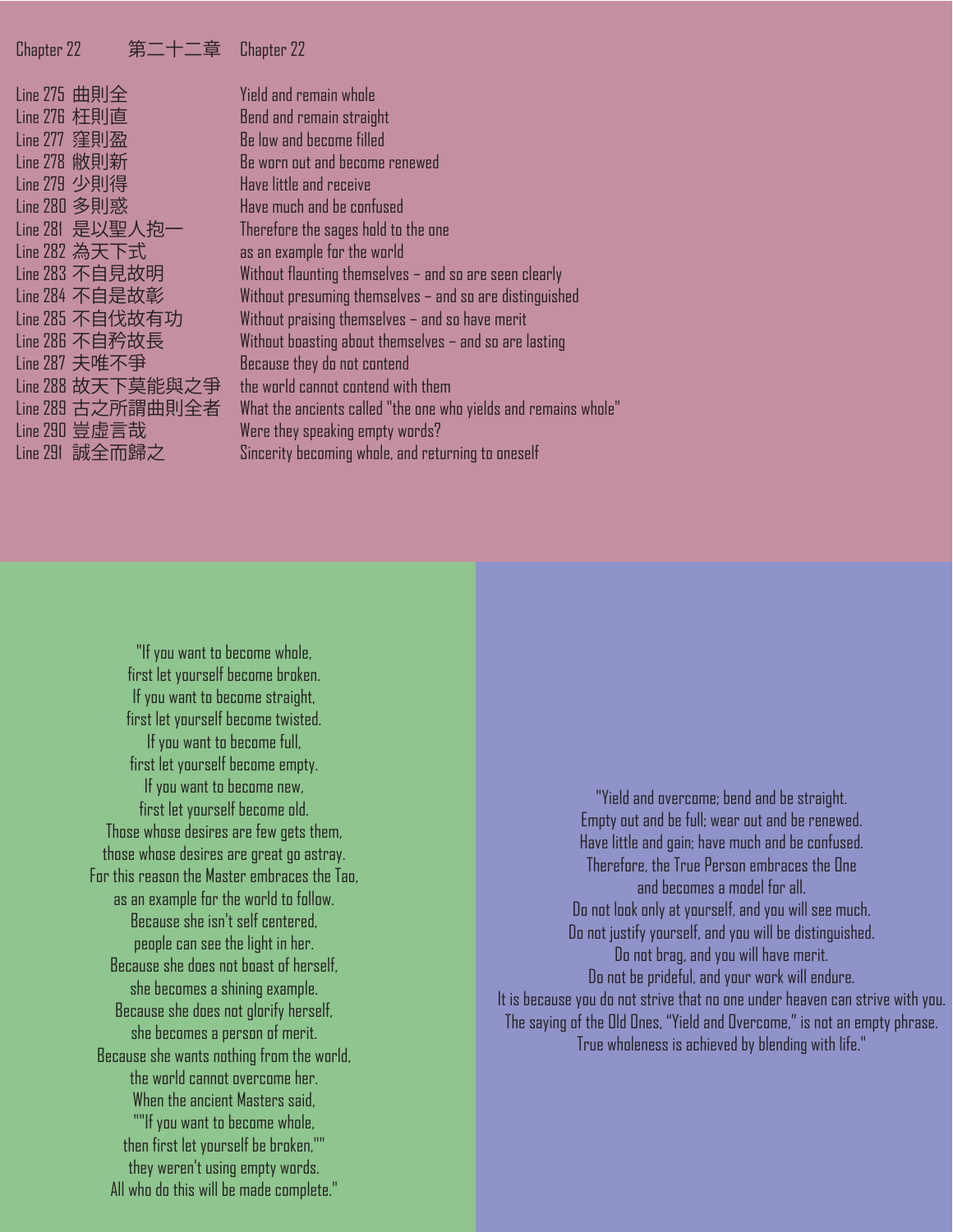Chapter 23 第二十三章 Chapter 23

Line 292 希言自然 Sparse speech is natural Line 293 故飄風不終朝 Thus strong wind does not last all morning Line 294 驟雨不終日 Sudden rain does not last all day Line 295 孰為此者 天地 What makes this so? Heaven and Earth Line 296 天地尚不能久 Even Heaven and Earth cannot make it last Line 297 而況於人乎 How can humans? Line 298 故從事於道者 Thus for those who follow the Tao: Line 299 道者同於道 Those of the Tao are with the Tao Line 300 德者同於德 Those of virtue are with virtue Line 301 失者同於失 Those of loss are with loss Line 302 同於道者 Those who are with the Tao Line  $303$  道亦樂得之 the Tao is also pleased to have them Line 304 同於德者 Those who are with virtue Line 305 德亦樂得之 virtue is also pleased to have them Line 306 同於失者 Those who are with loss Line 307 失於樂得之 loss is also please to have them Line 308 信不足焉有不信焉 Those who do not trust sufficiently, others have no trust in them

> "Nature uses few words: when the gale blows, it will not last long; when it rains hard, it lasts but a little while; What causes these to happen? Heaven and Earth. Why do we humans go on endlessly about little when nature does much in a little time? If you open yourself to the Tao, you and Tao become one. If you open yourself to Virtue, then you can become virtuous. If you open yourself to loss, then you will become lost. If you open yourself to the Tao, the Tao will eagerly welcome you. If you open yourself to virtue, virtue will become a part of you. If you open yourself to loss, the lost are glad to see you. ""When you do not trust people, people will become untrustworthy."""

"To talk little is to follow nature. A whirlwind does not last all morning. A sudden shower does not last all day. Who produces these things? Heaven and earth! Even heaven and earth cannot make wild things last long. How then can people hope to do so? People of the Tao conform to the Tao. People of Virtue conform to Virtue. People who lose the way conform to the loss. Those who conform to the Tao are welcomed into the Tao. Those who conform to Virtue are welcomed into Virtue. Those who conform to the loss are welcomed into the loss. Those who do not trust enough will not be trusted."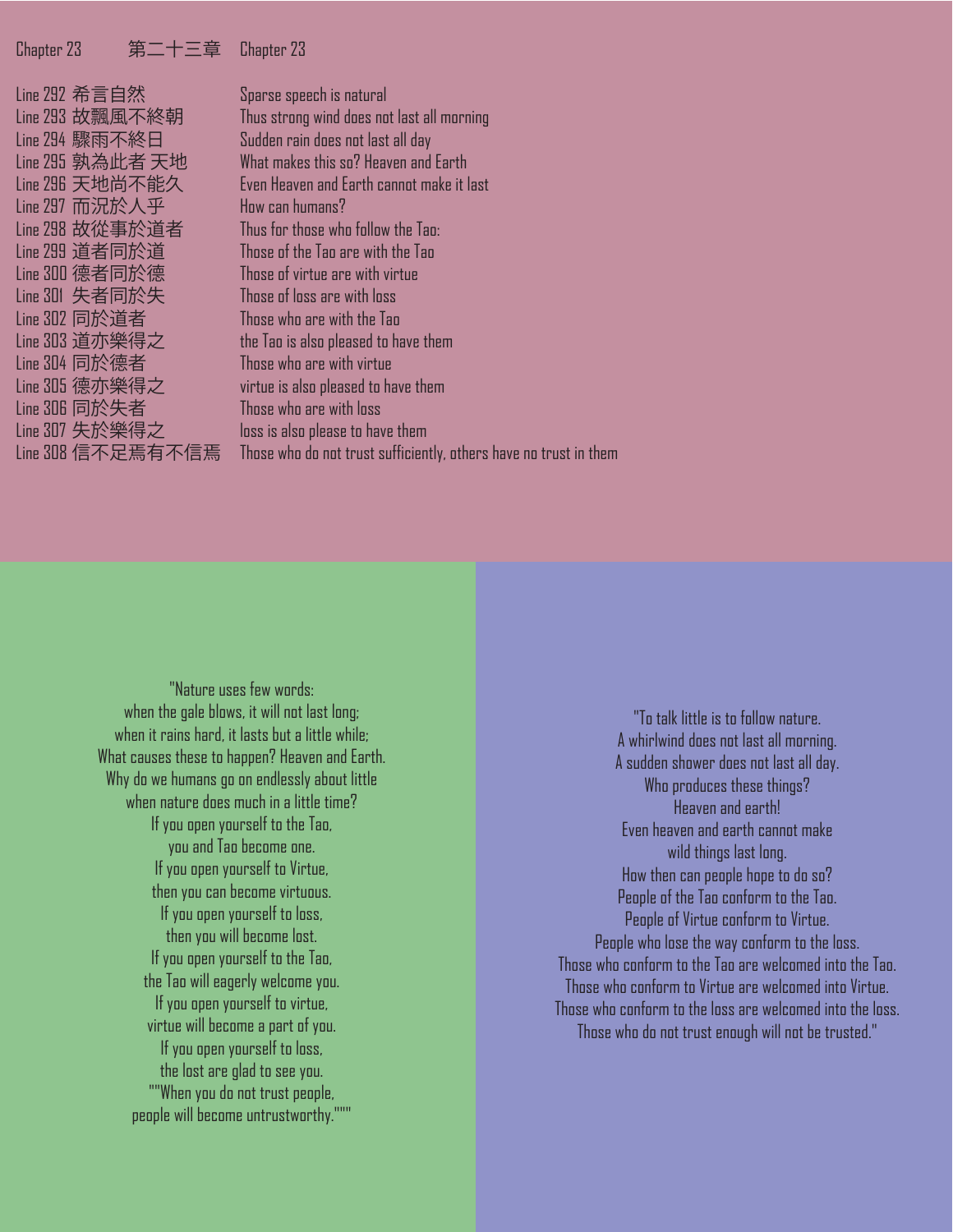#### Chapter 24 第二十四章 Chapter 24

| $\frac{209}{200}$ 企者不立 | Those who are on tiptoes cannot stand                       |
|------------------------|-------------------------------------------------------------|
| Line 310 跨者不行          | Those who straddle cannot walk                              |
| Line 311 自見者不明         | Those who flaunt themselves are not clear                   |
| Line 312 自是者不彰         | Those who presume themselves are not distinguished          |
| Line 313 自伐者無功         | Those who praise themselves have no merit                   |
| Line 314 自矜者不長         | Those who boast about themselves do not last                |
| Line 315 其在道也日餘食贅形     | Those with the Tao call such things leftover food or tumors |
| Line 316 物或惡之          | They despise them                                           |
| Line 317 故有道者不處        | Thus, those who possesses the Tao do not engage in them     |
|                        |                                                             |

"Those who stand on tiptoes do not stand firmly. Those who rush ahead don't get very far. Those who try to out shine others dim their own light. Those who call themselves righteous can't know how wrong they are. Those who boast of their accomplishments diminishes the things they have done. Compared to the Tao, these actions are unworthy. If we are to follow the Tao, we must not do these things."

"The person on tiptoe is not steady. The person with legs astride cannot walk. Those who look only at themselves see little. Those who justify themselves are not distinguished. Those who brag have no merit. The work of prideful people will not endure. From the standpoint of the Tao, these things are "excessive food and tumours of the body." As they bring sickness, followers of the Tao do not linger around them."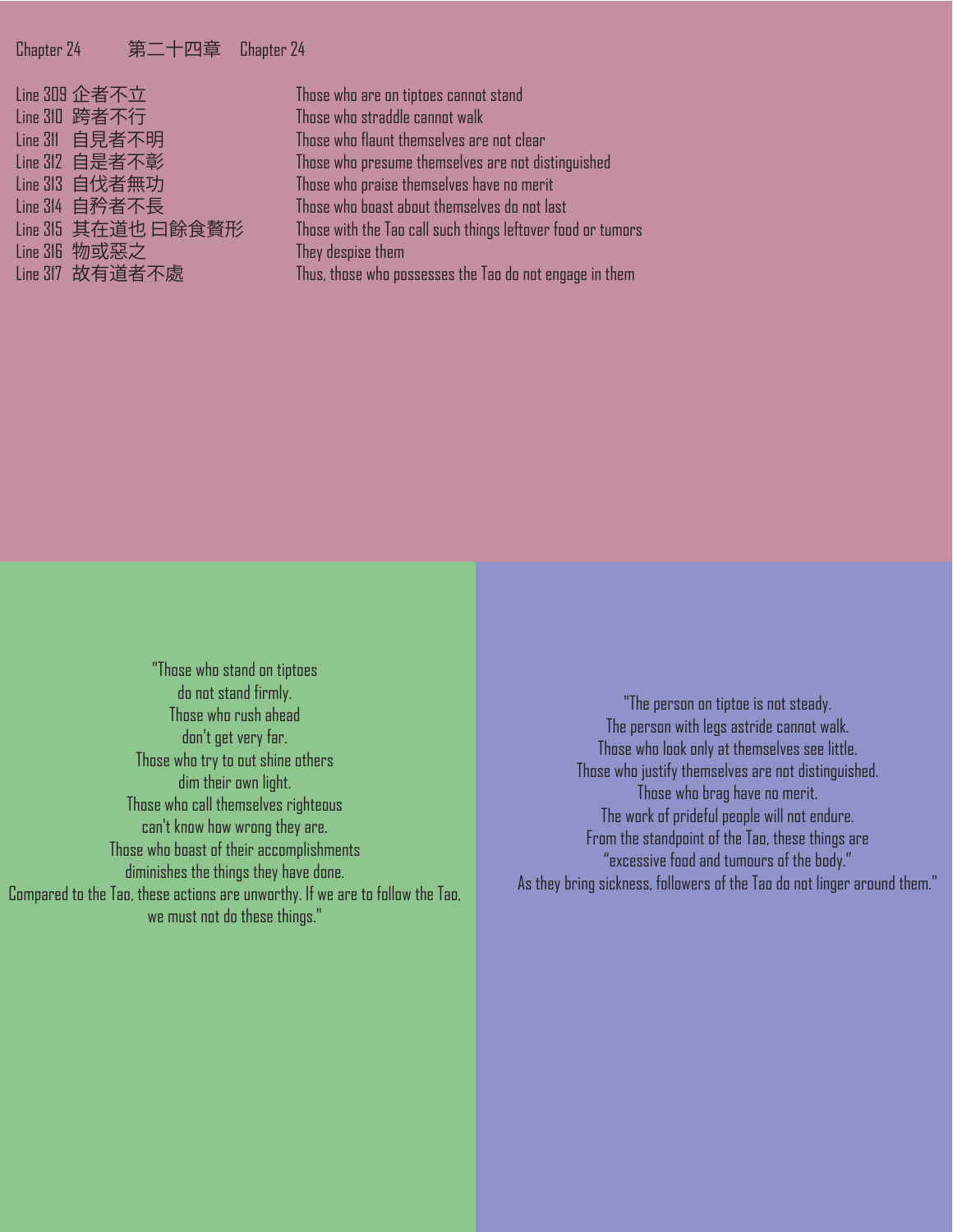| Chaper 25                                                                                                                                                                                                                                              | 第二十五章                                                                                                       | Chapter 25                                                                                                                                                                                                                                                                                                                                                                                                                                                                                                                                                                                                                                                                                     |
|--------------------------------------------------------------------------------------------------------------------------------------------------------------------------------------------------------------------------------------------------------|-------------------------------------------------------------------------------------------------------------|------------------------------------------------------------------------------------------------------------------------------------------------------------------------------------------------------------------------------------------------------------------------------------------------------------------------------------------------------------------------------------------------------------------------------------------------------------------------------------------------------------------------------------------------------------------------------------------------------------------------------------------------------------------------------------------------|
| Line 318 有物混成<br>Line 3l9 先天地生<br>Line 320 寂兮寥兮<br>Line 321 獨立不改<br>Line 325 字之曰道<br>Line 327 大曰逝<br>Line 328 逝曰遠<br>Line 329 遠曰反<br>Line 330 故道大<br>Line 331 天大<br>$\,$ Line $332$ 地大<br>Line 333 王亦大<br>Line 336 人法地<br>Line 337 地法天<br>Line 338 天法道 | Line 322 周行而不殆<br>Line 323 可以為天下母<br>Line 324 吾不知其名<br>Line 326 強為之名曰大<br>Line 334 域中有四大<br>Line 335 而王居其一焉 | There is something formlessly created<br>Born before Heaven and Earth<br>So silent! So ethereal!<br>Independent and changeless<br>Circulating and ceaseless<br>It can be regarded as the mother of the world<br>I do not know its name<br>To identify it, I call it "Tao"<br>Forced to describe it, I call it great<br>Great means passing<br>Passing means receding<br>Receding means returning<br>Therefore the Tao is great<br>Heaven is great<br>Earth is great<br>The sovereign is also great<br>There are four greats in the universe<br>And the sovereign occupies one of them<br>Humans follow the laws of Earth<br>Earth follows the laws of Heaven<br>Heaven follows the laws of Tao |
| Line 339 道法自然                                                                                                                                                                                                                                          |                                                                                                             | Tao follows the laws of nature                                                                                                                                                                                                                                                                                                                                                                                                                                                                                                                                                                                                                                                                 |

"Before the universe was born there was something in the chaos of the heavens. It stands alone and empty, solitary and unchanging. It is ever present and secure. It may be regarded as the Mother of the universe. Because I do not know it's name, I call it the Tao. If forced to give it a name, I would call it 'Great'. Because it is Great means it is everywhere. Being everywhere means it is eternal. Being eternal means everything returns to it. Tao is great. Heaven is great. Earth is great. Humanity is great. Within the universe, these are the four great things. Humanity follows the earth. Earth follows Heaven. Heaven follows the Tao. The Tao follows only itself."

"Something formless yet complete, existing before heaven and earth. Silent and limitless, it stands alone and does not change. Reaching everywhere, it does not tire. Perhaps it is the Mother of all things under heaven. I do not know its name so I call it "Tao." When I have to describe it I call it "great." Being great it flows. It flows far away. Having gone far away, it returns. Therefore, the Tao is great. Heaven is great. Earth is great. People are also great. Thus, people constitute one of the four great things of the universe. People conform to the earth. The earth conforms to heaven. Heaven conforms to the Tao. The Tao conforms to its own nature."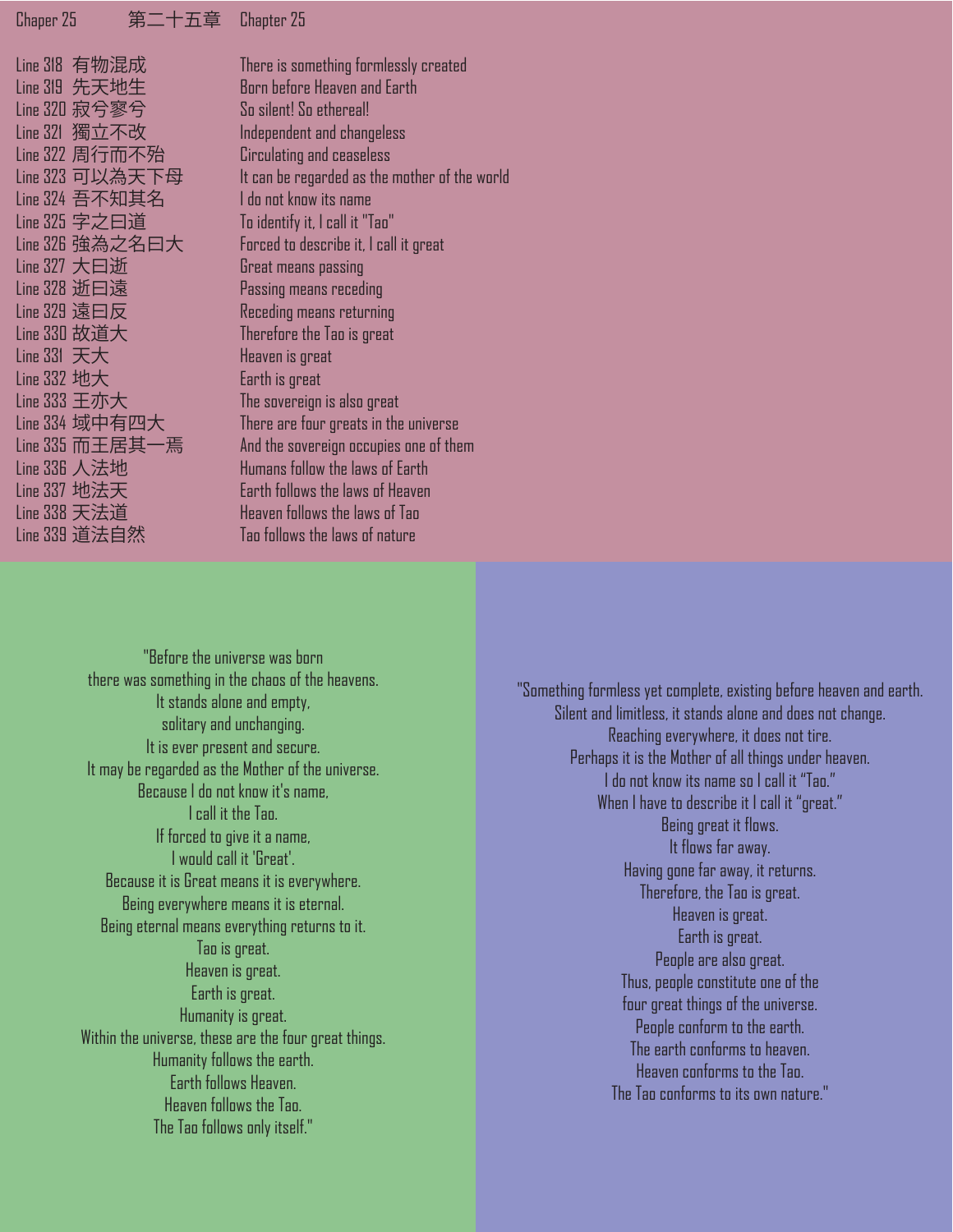#### Chapter 26 第二十六章 Chapter 26

Line 340 重為輕根 Heaviness is the root of lightness Line 348 輕則失根 To be light is to lose one's root Line 349 躁則失君 To be restless is to lose one's mastery

Line 341 靜為躁君 Quietness is the master of restlessness Line 342 是以聖人終日行 Therefore the sages travel an entire day Line 343 不離輜重 Without leaving the heavy supplies Line 344 雖有榮觀 Even though there are luxurious sights Line 345 燕處超然 They are composed and transcend beyond Line 346 奈何萬乘之主 How can the lords of ten thousand chariots Line 347 而以身輕天下 Apply themselves lightly to the world?

> "Heaviness is the basis of lightness. Stillness is the standard of activity. Thus the Master travels all day without ever leaving her wagon. Even though she has much to see, is she at peace in her indifference. Why should the lord of a thousand chariots be amused at the foolishness of the world? If you abandon yourself to foolishness, you lose touch with your beginnings. If you let yourself become distracted, you will lose the basis of your power."

"The solid must be the root of the light. The still must be the master of the restless. Therefore, wise people when travelling all day do not lose sight of their baggage cart. Although there are beautiful scenes to see, they remain quietly in their own place. Should a lord of ten thousand chariots appear more frivolous than a simple traveller? To be light is to lose the root. To be restless is to lose the master."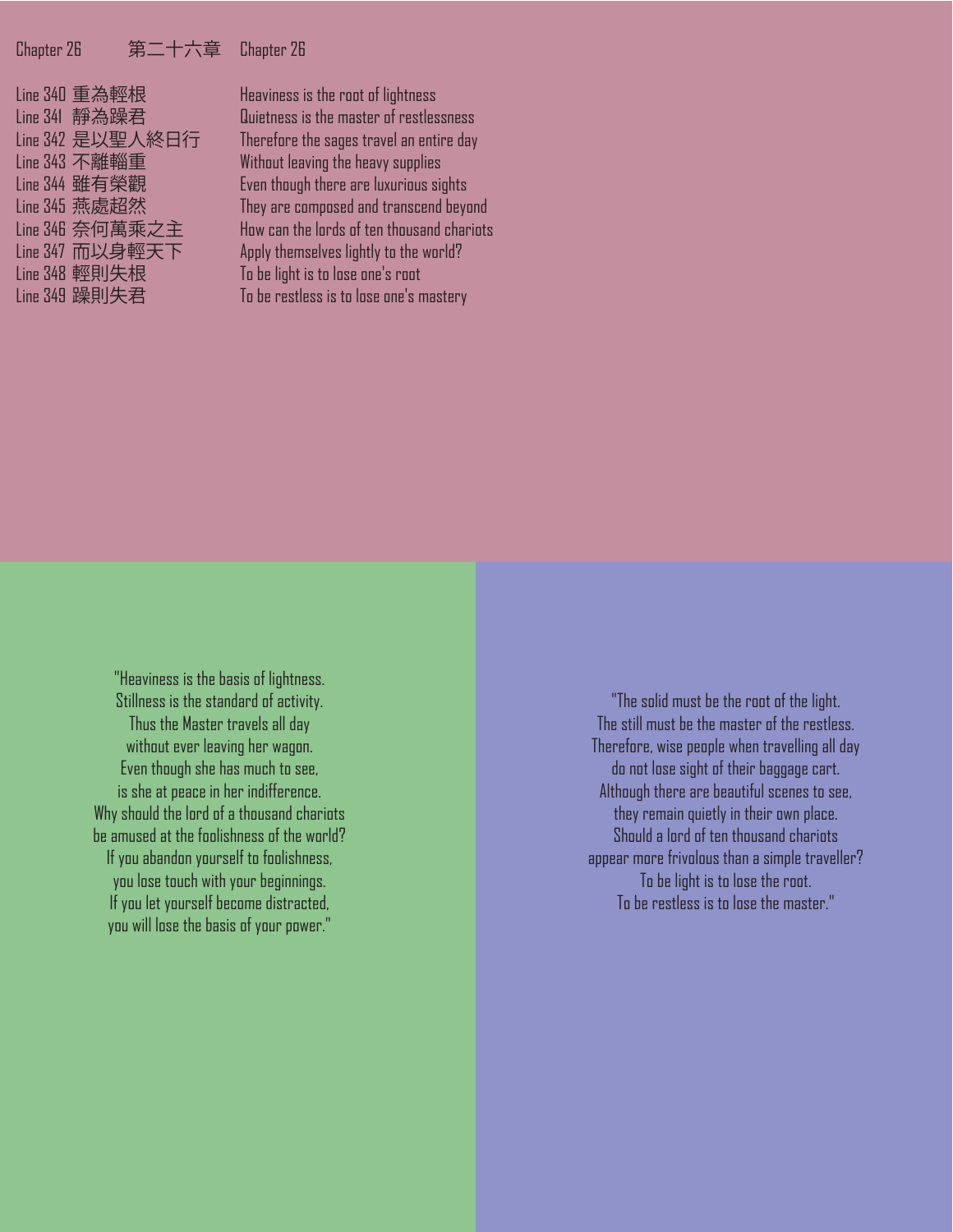#### Chapter 27 第二十七章 Chapter 27

| Line 350 善行無轍跡      | Good traveling does not leave tracks                       |
|---------------------|------------------------------------------------------------|
| Line 351 善言無瑕謫      | Good speech does not seek faults                           |
| Line 352 善數不用籌策     | Good reckoning does not use counters                       |
| Line 353 善閉無關楗而不可開  | Good closure needs no bar and yet cannot be opened         |
| Line 354 善結無繩約而不可解  | Good knot needs no rope and yet cannot be untied           |
| Line 355 是以聖人       | Therefore sages:                                           |
| Line 356 常善救人       | Often save others                                          |
| Line 357 故無棄人       | and so do not abandon anyone                               |
| Line 358 常善救物       | They often save things                                     |
| Line 359 故無棄物       | and so do not abandon anything                             |
| Line 360 是謂襲明       | This is called following enlightenment                     |
| Line 361 故善人者 不善人之師 | Therefore the good person is the teacher of the bad person |
| Line 362 不善人者 善人之資  | The bad person is the resource of the good person          |
| Line 363 不貴其師       | Those who do not value their teachers                      |
| Line 364 不愛其資       | And do not love their resources                            |
| Line 365 雖智大迷       | Although intelligent, they are greatly confused            |
| Line 366 是謂要妙       | This is called the essential wonder                        |
|                     |                                                            |

"A good traveler leaves no tracks, and a skillful speaker is well rehearsed. A good bookkeeper has an excellent memory, and a well-made door is easy to open and needs no locks. A good knot needs no rope and it cannot come undone. Thus the Master is willing to help everyone, and doesn't know the meaning of rejection. She is there to help all of creation, and doesn't abandon even the smallest creature. This is called embracing the light. What is a good person but a bad person's teacher? What is a bad person but raw materiel for his teacher? If you fail to honor your teacher or fail to enjoy your student, you will become deluded no matter how smart you are. It is the secret of prime importance."

"A skilful traveller leaves no track. A skilful speaker makes no slip. A skilful reckoner needs no counting rod. A skilfully made door requires no bolts, yet it cannot be opened. A skilful binding has no cords or knots, yet it cannot be untied. Therefore, the True Person is skilful in assisting people, and abandons nobody; Is skilful in assisting things, and abandons nothing. This is called "Following the Inner Light." Therefore, the skilful person is the teacher of the person without skill. The person without skill is the material for the skilful person. If you do not respect the teacher, if you do not care for the material, you are on the road to confusion and your cleverness will not save you. This is an essential principle."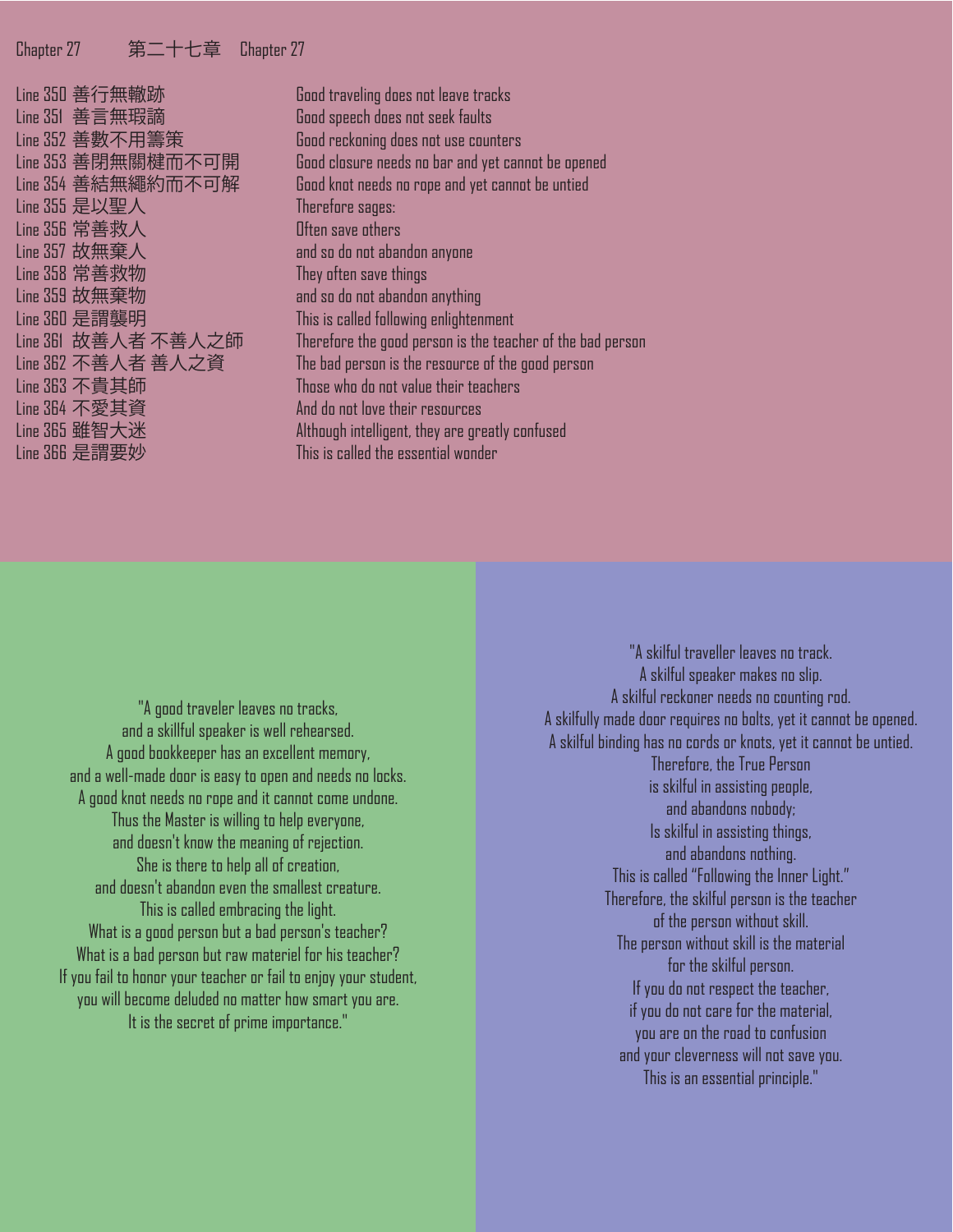## Chapter 28 第二十八章 Chapter 28

Line 373 為天下式 Be the standard of the world Line  $378$  為天下谷 Be the valley of the world Line 379 為天下谷 Being the valley of the world Line 383 聖人用之 The sages utilize them Line 384 則為官長 And then become leaders

Line 367 知其雄 守其雌 Know the masculine, hold to the feminine Line 368 為天下谿 Be the watercourse of the world Line 369 為天下谿 Being the watercourse of the world Line 370 常德不離 The eternal virtue does not depart Line 371 復歸於嬰兒 Return to the state of the infant Line 372 知其白 守其黑 Know the white, hold to the black Line 374 為天下式 Being the standard of the world Line 375 常德不䓒 The eternal virtue does not deviate Line 376 復歸於無極 Return to the state of the boundless Line 377 知其榮 守其辱 Know the honor, hold to the humility Line 380 常德乃足 The eternal virtue shall be sufficient Line 381 復歸於樸 Return to the state of plain wood Line 382 樸散則為器 Plain wood splits, then becomes tools Line 385 故大制不割 Thus the greater whole is undivided

"Know the masculine, but keep to the feminine: and become a watershed to the world. If you embrace the world, the Tao will never leave you and you become as a little child. Know the white, yet keep to the black: be a model for the world. If you are a model for the world, the Tao inside you will strengthen and you will return whole to your eternal beginning. Know the honorable, but do not shun the disgraced: embracing the world as it is. If you embrace the world with compassion, then your virtue will return you to the uncarved block. The block of wood is carved into utensils by carving void into the wood. The Master uses the utensils, yet prefers to keep to the block because of its limitless possibilities. Great works do not involve discarding substance."

"Develop the strength of a man, but live as gently as a woman. Become a brook and receive all things under heaven. If you are such a brook then Virtue will constantly flow into you and you will become a simple child again. Know the pure but live the life of the sullied. Become a fountain to all things under heaven. If you become such a fountain then you will have abundant Virtue and you will return to the state of the Uncarved Block. When the Uncarved Block is cut up into pieces, it is turned into specialised instruments. But the True Person makes use of it whole and becomes the master of the instruments. Hence, it is said, "The finest carver cuts little.""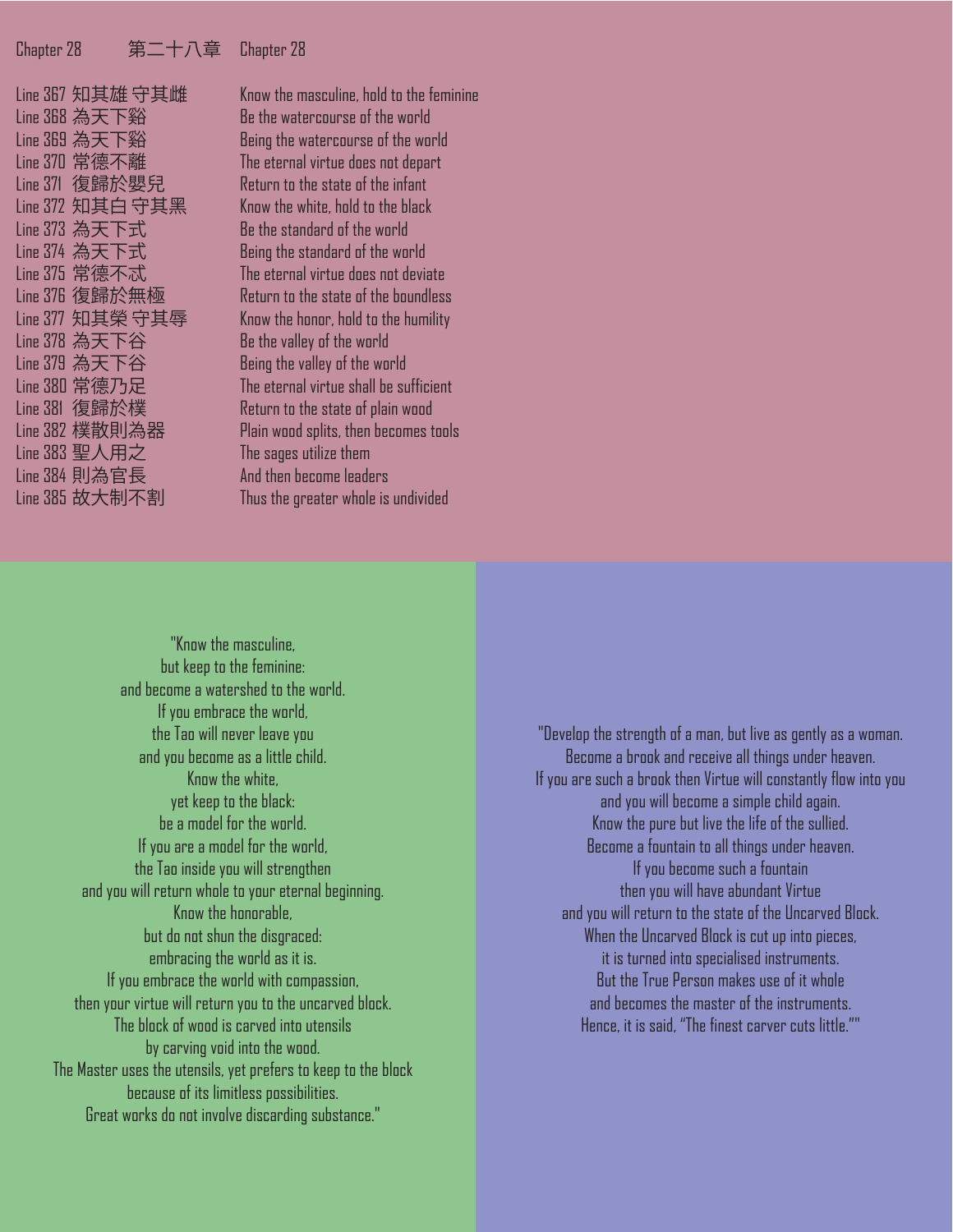## 第二十九章 Chapter 29

| 將欲取天下而為之 | Those who wish to take the world and control it |
|----------|-------------------------------------------------|
| 吾見其不得已   | I see that they cannot succeed                  |
| 天下神器     | The world is a sacred instrument                |
| 不可為也     | One cannot control it                           |
| 為者敗之     | The one who controls it will fail               |
| 執者失之     | The one who grasps it will lose                 |
| 故物       | Thus all things:                                |
| 或行或隨     | Either lead or follow                           |
| 或歔或吹     | Either blow hot or cold                         |
| 或強或羸     | Either have strength or weakness                |
| 或挫或隳     | Either have ownership or take by force          |
| 是以聖人     | Therefore the sage:                             |
| 去甚       | Eliminates extremes                             |
| 去奢       | Eliminates excess                               |
| 去泰       | Eliminates arrogance                            |
|          |                                                 |

"Do you want to rule the world and control it? I don't think it can ever be done. The world is sacred vessel and it cannot be controlled. You will only it make it worse if you try. It may slip through your fingers and disappear. Some are meant to lead, and others are meant to follow; Some must always strain, and others have an easy time; Some are naturally big and strong, and others will always be small; Some will be protected and nurtured, and others will meet with destruction. The Master accepts things as they are, and out of compassion avoids extravagance , excess and the extremes."

"Whoever wishes to take over the world will not succeed. The world is a sacred vessel and nothing should be done to it. Whoever tries to tamper with it will mar it. Whoever tries to grab it will lose it. Hence, there is a time to go ahead and a time to stay behind. There is a time to breathe easy and a time to breathe hard. There is a time to be vigorous and a time to be gentle. There is a time to gather and a time to release. Therefore, the True Person avoids extremes, self-indulgence, and extravagance."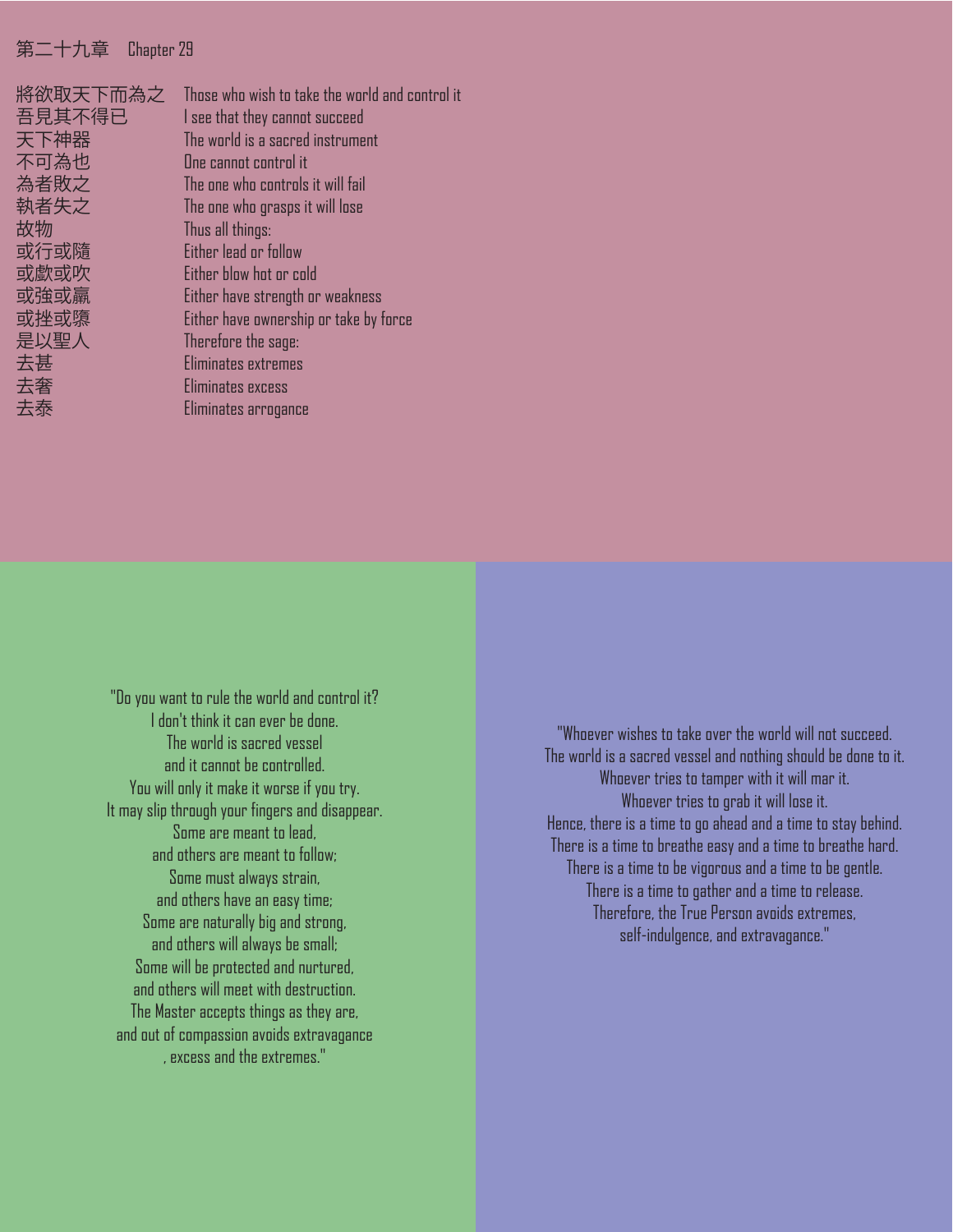| Chapter 30 | 第三十章 |
|------------|------|
|            |      |

Chapter 30

| Line 4D1 以道佐人主者 | The one who uses the Tao to advise the ruler |
|-----------------|----------------------------------------------|
| Line 402 不以兵強天下 | Does not dominate the world with soldiers    |
| Line 403 其事好還   | Such methods tend to be returned             |
| Line 404 師之所處   | The place where the troops camp              |
| Line 405 荊棘生焉   | Thistles and thorns grow                     |
| Line 406 大軍之後   | Following the great army                     |
| Line 407 必有凶年   | There must be an inauspicious year           |
| Line 408 善有果而已  | A good commander achieves result, then stops |
| Line 409 不敢以取強  | And does not dare to reach for domination    |
| Line 40 果而勿矜    | Achieves result but does not brag            |
| Line 4ll 果而勿伐   | Achieves result but does not flaunt          |
| Line 4l2 果而勿驕   | Achieves result but is not arrogant          |
| Line 413 果而不得已  | Achieves result but only out of necessity    |
| Line 414 果而勿強   | Achieves result but does not dominate        |
| Line 415 物壯則老   | Things become strong and then get old        |
| Line 4l6 是謂不道   | This is called contrary to the Tao           |
| Line 417 不道早已   | That which is contrary to the Tao soon ends  |
|                 |                                              |
|                 |                                              |

"Those who lead people by following the Tao don't use weapons to enforce their will. Using force always leads to unseen troubles. In the places where armies march, thorns and briars bloom and grow. After armies take to war, bad years must always follow. The skillful commander strikes a decisive blow then stops. When victory is won over the enemy through war it is not a thing of great pride. When the battle is over, arrogance is the new enemy. War can result when no other alternative is given, so the one who overcomes an enemy should not dominate them. The strong always weakened with time. This is not the way of the Tao. That which is not of the Tao will soon end."

"If you would assist leaders of people by way of the Tao, you will oppose the use of armed force to overpower the world. Those who use weapons will be harmed by them. Where troops have camped only thorn bushes grow. Bad harvests follow in the wake of a great army. The skilful person strikes the blow and stops, without taking advantage of victory. Bring it to a conclusion but do not be vain. Bring it to a conclusion but do not be boastful. Bring it to a conclusion but do not be arrogant. Bring it to a conclusion but only when there is no choice. Bring it to a conclusion but without violence. When force is used, youthful strength decays. This is not the way of Tao. And that which goes against the Tao will quickly pass away."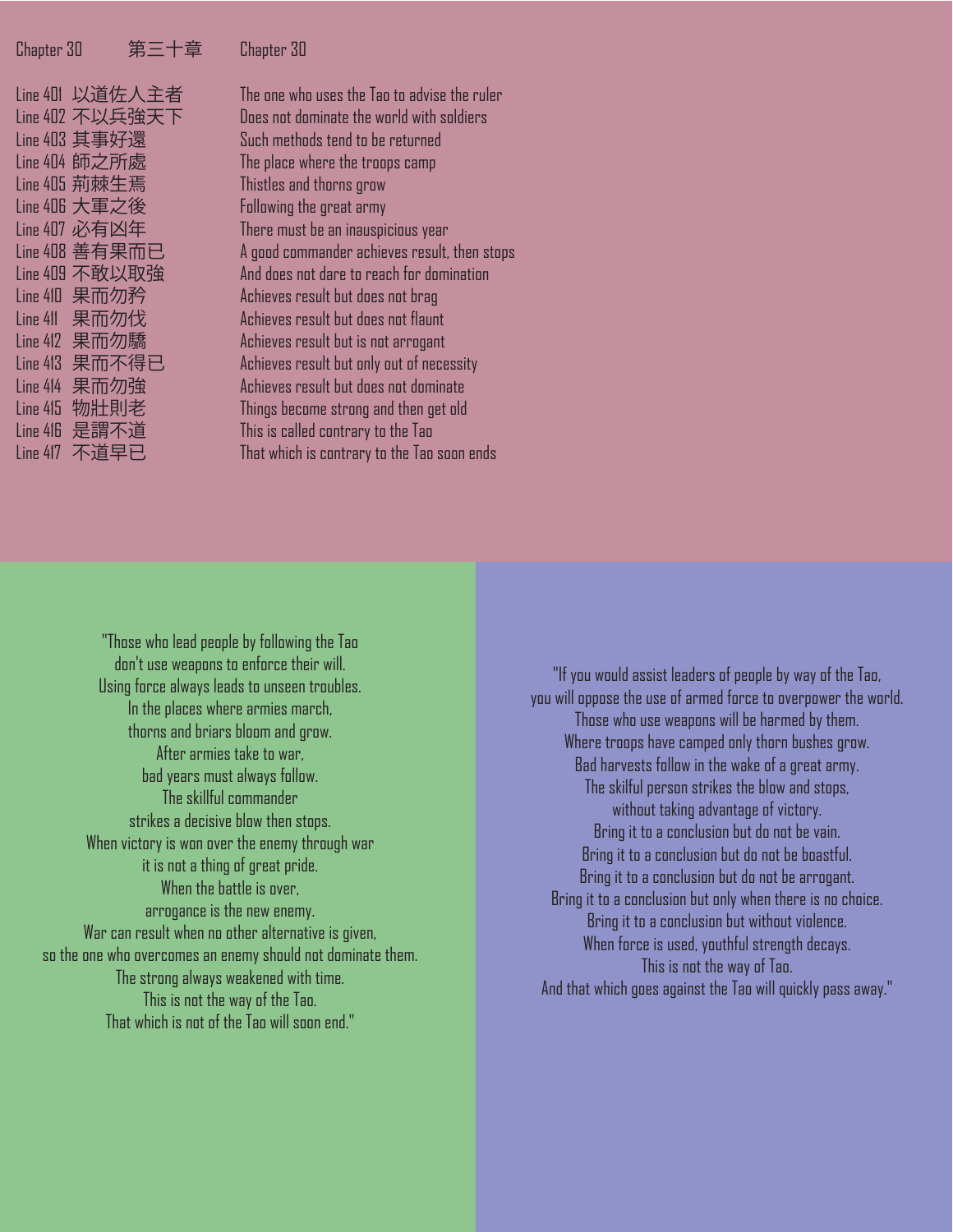Chapter 31 第三十一章 Chapter 31

| Line 418 夫佳兵者 不祥之器<br>Line 4l9 物或惡之                                                                                                                                                                                                                                          | A strong military, a tool of misfortune<br>All things detest it                                                                                                                                                                                                                                                                                                                                                                                                                                                                                                                                                   |
|------------------------------------------------------------------------------------------------------------------------------------------------------------------------------------------------------------------------------------------------------------------------------|-------------------------------------------------------------------------------------------------------------------------------------------------------------------------------------------------------------------------------------------------------------------------------------------------------------------------------------------------------------------------------------------------------------------------------------------------------------------------------------------------------------------------------------------------------------------------------------------------------------------|
| Line 420 故有道者不處<br>Line 421 君子居則貴左<br>Line 422 用兵則貴右<br>Line 423 兵者不祥之器<br>Line 424 非君子之器<br>Line 425 不得已而用之<br>Line 426 恬淡為上<br>Line 427 勝而不美<br>Line 428 而美之者<br>Line 429 是樂殺人<br>Line 430 夫樂殺人者<br>Line 431 則不可得志於天下矣<br>Line 431 吉事尚左<br>Line 432 凶事尚右<br>Line 433 偏將軍居左 | Therefore, those who possess the Tao avoid it<br>Honorable gentlemen, while at home, value the left<br>When deploying the military, value the right<br>The military is a tool of misfortune<br>Not the tool of honorable gentlemen<br>When using it out of necessity<br>Calm detachment should be above all<br>Victorious but without glory<br>Those who glorify<br>Are delighting in the killing<br>Those who delight in killing<br>Cannot achieve their ambitions upon the world<br>Auspicious events favor the left<br>Inauspicious events favor the right<br>The lieutenant general is positioned to the left |
| Line 434 上將軍居右<br>Line 435 言以喪禮處之<br>Line 436 殺人之眾<br>Line 437 以悲哀泣之<br>Line 438 戰勝以喪禮處之                                                                                                                                                                                     | The major general is positioned to the right<br>We say that they are treated as if in a funeral<br>Those who have been killed<br>Should be mourned with sadness<br>Victory in war should be treated as a funeral                                                                                                                                                                                                                                                                                                                                                                                                  |
|                                                                                                                                                                                                                                                                              |                                                                                                                                                                                                                                                                                                                                                                                                                                                                                                                                                                                                                   |

"Weapons are the bearers of bad news; all people should detest them. The wise man values the left side, and in time of war he values the right. Weapons are meant for destruction, and thus are avoided by the wise. Only as a last resort will a wise person use a deadly weapon. If peace is her true objective how can she rejoice in the victory of war? Those who rejoice in victory delight in the slaughter of humanity. Those who resort to violence will never bring peace to the world. The left side is a place of honor on happy occasions. The right side is reserved for mourning at a funeral. When the lieutenants take the left side to prepare for war, the general should be on the right side, because he knows the outcome will be death. The death of many should be greeted with great sorrow, and the victory celebration should honor those who have died."

"Weapons are ill-omened things. Among gentle people the left side is the place of honour when at home, but in war the right side is the place of honour. Weapons are not proper instruments for gentle people; they use them only when they have no other choice. Peace and quiet are what they value. They do not glory in victory. to glorify it is to delight in the slaughter of people. Those who delight in the slaughter of people will never thrive among all that dwell under heaven. The army that has killed people should be received with sorrow. Conquerors should be received with the rites of mourning."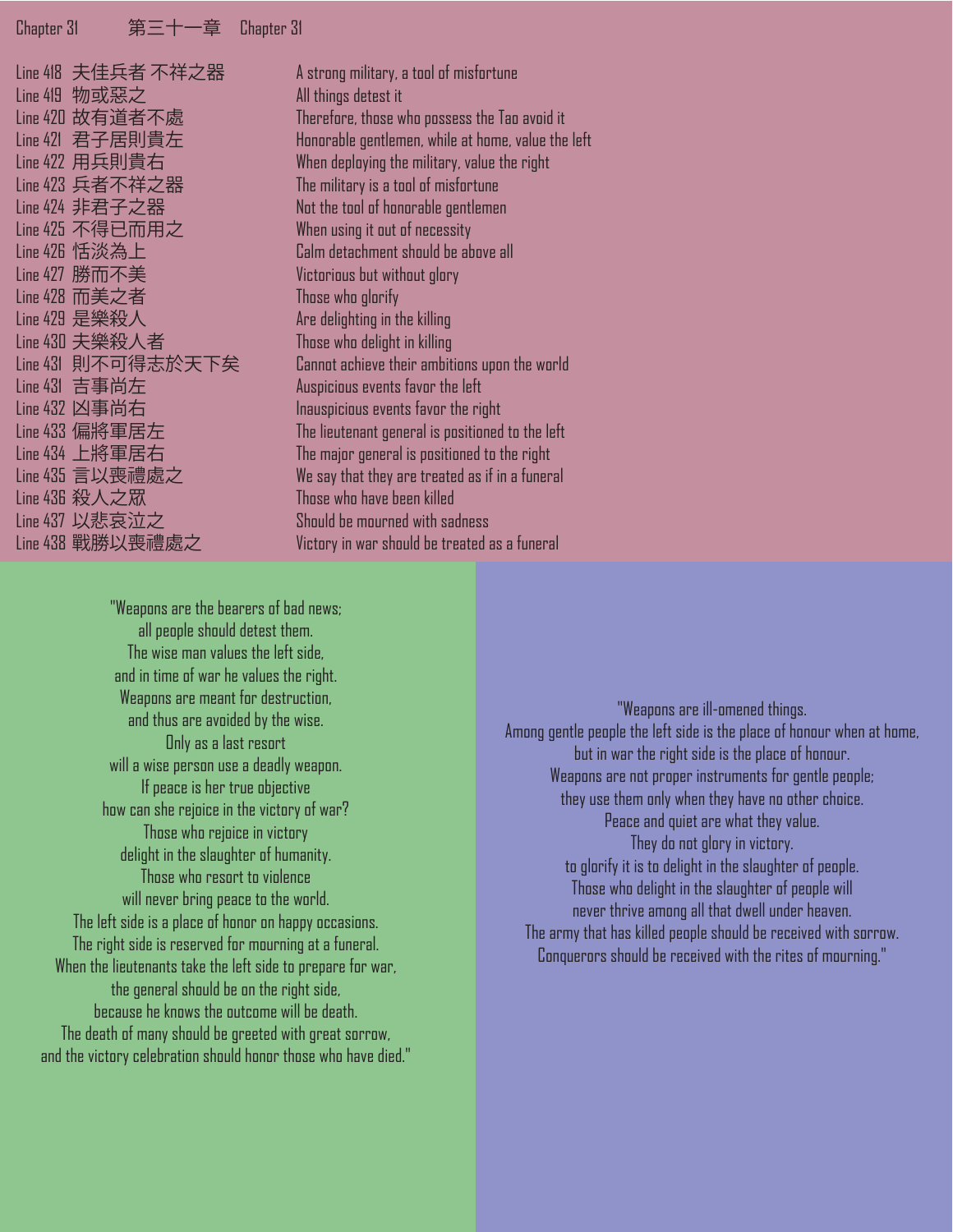Chapter 32 第三十二章 Chapter 32 Line 439 道常無名 The Tao, eternally nameless Line 440 樸雖小 Its simplicity, although imperceptible Line 441 天下莫能臣也 Cannot be treated by the world as subservient Line 442 侯王若能守之 If the sovereign can hold on to it Line 443 萬物將自賓 All will follow by themselves Line 444 天地相合 Heaven and Earth, together in harmony Line 445 以降甘露 Will rain sweet dew Line 446 民莫之令而自均 People will not need to force it; it will adjust by itself Line 447 始制有名  $\blacksquare$  In the beginning, there were names Line 448 名亦既有 Names came to exist everywhere Line 449 夫亦將知止 One should know when to stop Line 450 知止可以不殆 Knowing when to stop, thus avoiding danger Line 451 譬道之在天下 The existence of the Tao in the world Line 452 猶川谷之於江海 Is like streams in the valley into rivers and the ocean

> "The Tao is nameless and unchanging. Although it appears insignificant, nothing in the world can contain it. If a ruler abides by its principles, then her people will willingly follow. Heaven would then reign on earth, like sweet rain falling on paradise. People would have no need for laws, because the law would be written on their hearts. Naming is a necessity for order, but naming cannot order all things. Naming often makes things impersonal, so we should know when naming should end. Knowing when to stop naming, you can avoid the pitfall it brings. All things end in the Tao just as the small streams and the largest rivers flow through valleys to the sea."

"The Tao is forever nameless. Though the Uncarved Block is small, it is not inferior to anything under heaven. If leaders could keep hold of it, the ten thousand things would submit to them freely. Heaven and earth would unite and sweet dew would fall. The people would live in harmony without any law or decree. Only when the Block is carved are there names. As soon as there are names it is time to stop. Knowing when to stop prevents trouble. All under heaven will return to the Tao as brooks and streams flow home to the sea."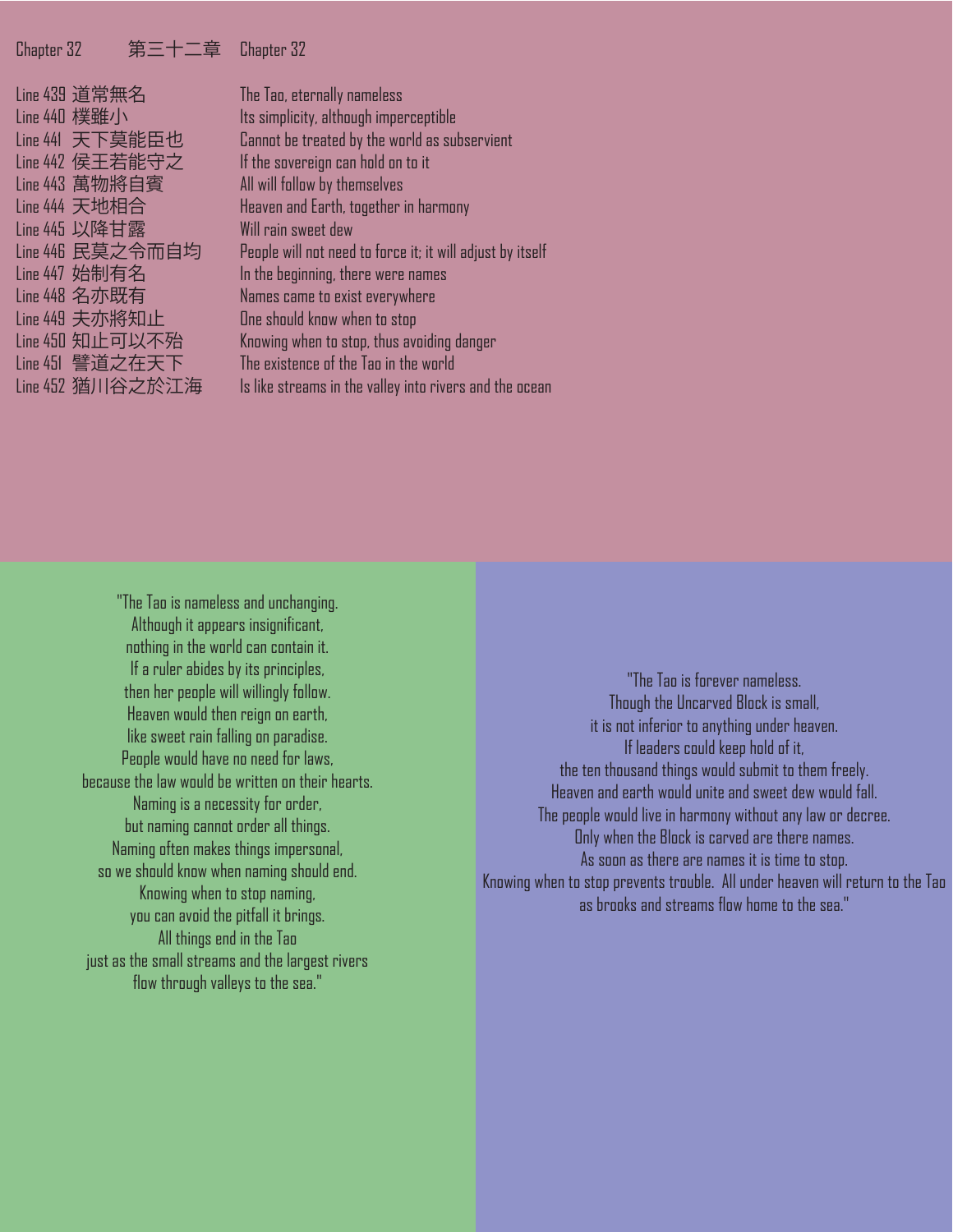## Chapter 33 第三十三章 Chapter 33

Line 453 知人者智 Those who understand others are intelligent Line 454 自知者明 Those who understand themselves are enlightened Line 455 勝人者有力 Those who overcome others have strength Line 456 自勝者強 Those who overcome themselves are powerful Line 457 知足者富 Those who know contentment are wealthy Line 458 強行者有志 Those who proceed vigorously have willpower Line 459 不失其所者久 Those who do not lose their base endure Line 460 死而不亡者壽 Those who die but do not perish have longevity

> "Those who know others are intelligent; those who know themselves are truly wise. Those who master others are strong; those who master themselves have true power. Those who know they have enough are truly wealthy. Those who persist will reach their goal. Those who keep their course have a strong will. Those who embrace death will not perish, but have life everlasting."

"Knowing others is to be clever. Knowing yourself is to be enlightened. Overcoming others requires force. Overcoming yourself requires strength. To know that you have enough is to be rich. Push through and you may get your way, but return home and you will endure. Live out your days and you have had a long life."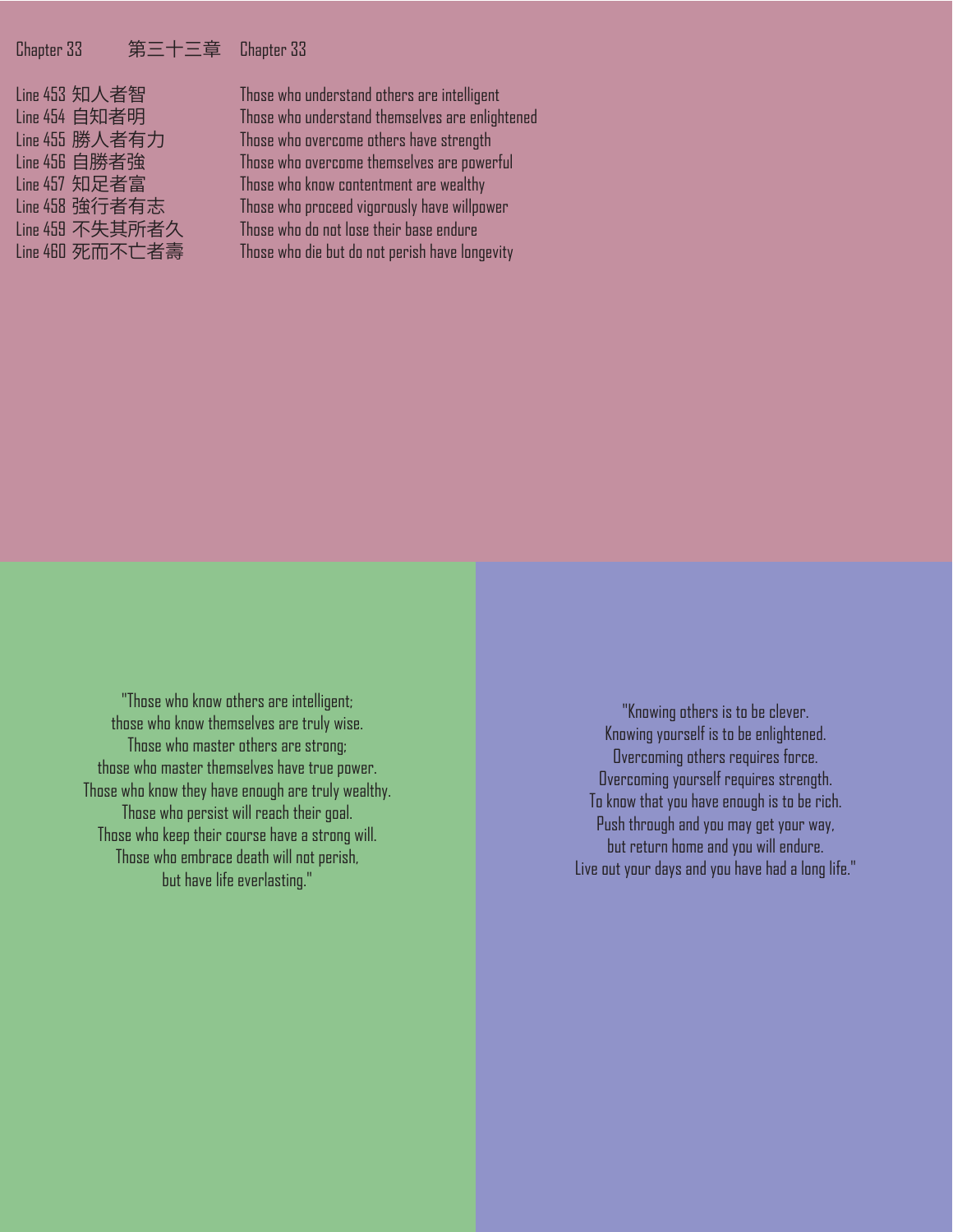#### Chapter 34 第三十四章 Chapter 34

| Line 461 大道氾兮      | The great Tao is like a flood                   |
|--------------------|-------------------------------------------------|
| Line 462 其可左右      | It can flow to the left or to the right         |
| Line 463 萬物恃之以生而不辭 | The myriad things depend on it for life, but it |
| Line 464 功成而不名有    | It achieves its work, but does not take credit  |
| Line 465 衣養萬物而不為主  | It clothes and feeds myriad things, but does    |
| Line 466 常無欲       | Ever desiring nothing                           |
| Line 467 可名於小      | It can be named insignificant                   |
| Line 468 萬物歸焉而不為主  | Myriad things return to it but it does not rule |
| Line 469 可名為大      | It can be named great                           |
| Line 470 以其終不自為大   | Even in the end, it does not regard itself as g |
| Line 471 故能成其大     | That is how it can achieve its greatness        |

| Line 461 大道氾兮,             | The great Tao is like a flood                                   |
|----------------------------|-----------------------------------------------------------------|
| Line 462 其可左右              | It can flow to the left or to the right                         |
| Line 463 萬物恃之以生而不辭         | The myriad things depend on it for life, but it never stops     |
| Line 464 功成而不名有            | It achieves its work, but does not take credit                  |
| Line 465 衣養萬物而不為主          | It clothes and feeds myriad things, but does not rule over them |
| Line 466 常無欲               | Ever desiring nothing                                           |
| Line 467 可名於小              | It can be named insignificant                                   |
| Line 468 萬物歸焉而不為主          | Myriad things return to it but it does not rule over them       |
| Line 469 可名為大              | It can be named great                                           |
| Line 470 以其終不自為大           | Even in the end, it does not regard itself as great             |
| $\mathsf{I}$ ine 471 故能成其大 | That is how it can achieve its oreatness                        |

"The great Tao flows unobstructed in every direction. All things rely on it to conceive and be born, and it does not deny even the smallest of creation. When it has accomplishes great wonders, it does not claim them for itself. It nourishes infinite worlds, yet it doesn't seek to master the smallest creature. Since it is without wants and desires, it can be considered humble. All of creation seeks it for refuge yet it does not seek to master or control. Because it does not seek greatness; it is able to accomplish truly great things."

"The great Tao covers everything like a flood. It flows to the left and to the right. The ten thousand things depend upon it and it denies none of them. It accomplishes its task yet claims no reward. It clothes and feeds the ten thousand things yet it does not attempt to control them. Therefore, it may be called "the little." The ten thousand things return to it, even though it does not control them. Therefore, it may be called "the great." So it is that the True Person does not wish to be great and therefore becomes truly great."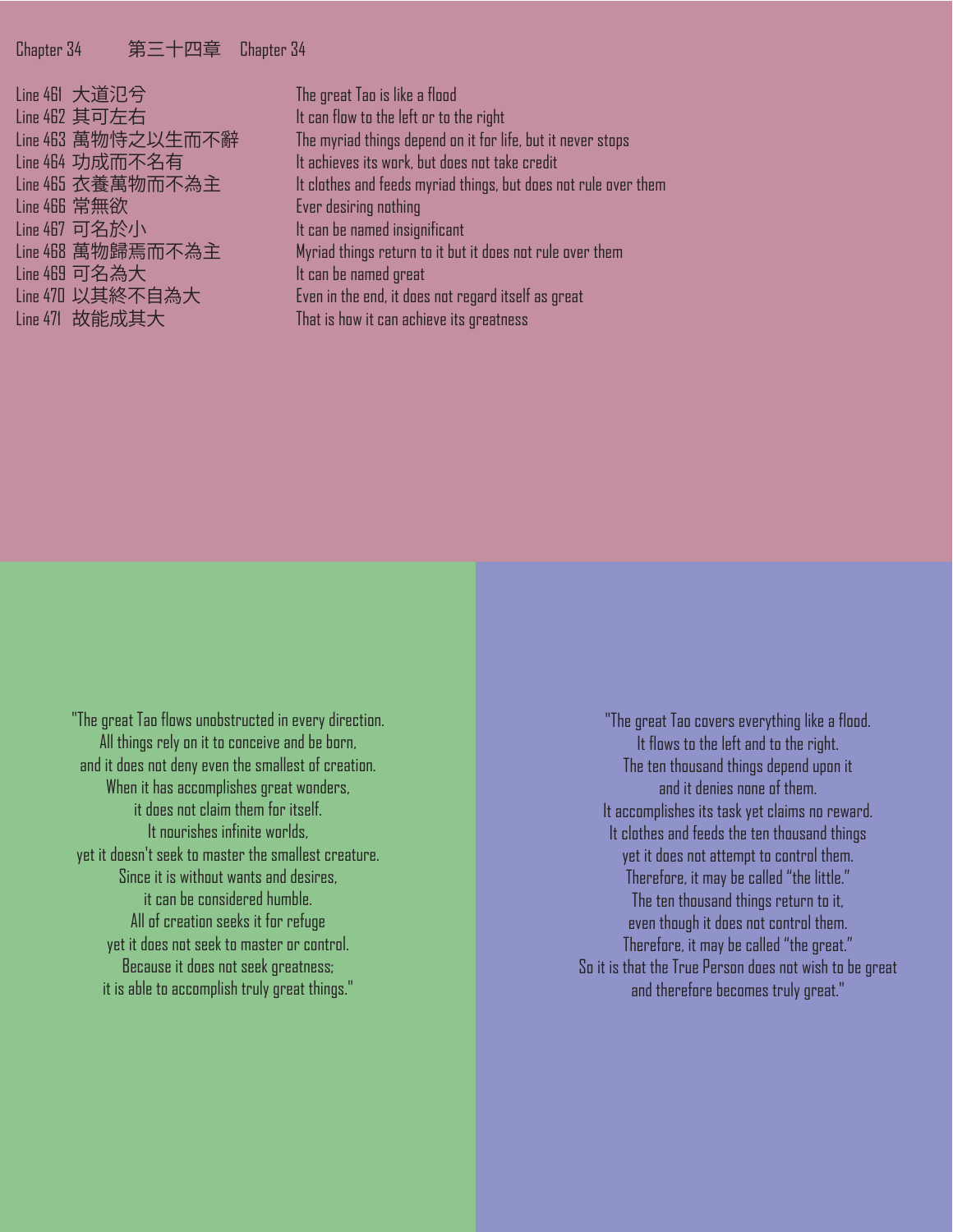Chapter 35 第三十五章 Chapter 35

| Line 472 執大象      |
|-------------------|
| Line 473 天下往      |
| Line 474 往而不害 安平太 |
| Line 475 樂與餌 過客止  |
| Line 476 道之出口     |
| Line 477 淡平其無味    |
| Line 478 視之不足見    |
| Line 479 聽之不足聞    |
| ling 480 田之不足既    |

Hold the great image All under heaven will come They come without harm, in harmonious peace Music and food, passing travelers stop The Tao that is spoken out of the mouth Is bland and without flavor Look at it, it cannot be seen Listen to it, it cannot be heard Line 480 用之不足既 Use it, it cannot be exhausted

"She who follows the way of the Tao will draw the world to her steps. She can go without fear of being injured, because she has found peace and tranquility in her heart. Where there is music and good food, people will stop to enjoy it. But words spoken of the Tao seem to them boring and stale. When looked at, there is nothing for them to see. When listen for, there is nothing for them to hear. Yet if they put it to use, it would never be exhausted."

"Hold on to the Great Image and all under heaven will approach you. Coming to you and not being harmed, they will find rest, peace, and security. A passing guest will pause at the sound of music and the smell of fancy food. By comparison the Tao is mild and flavourless. It is not solid enough to be seen, nor loud enough to be heard. Yet, it lasts forever."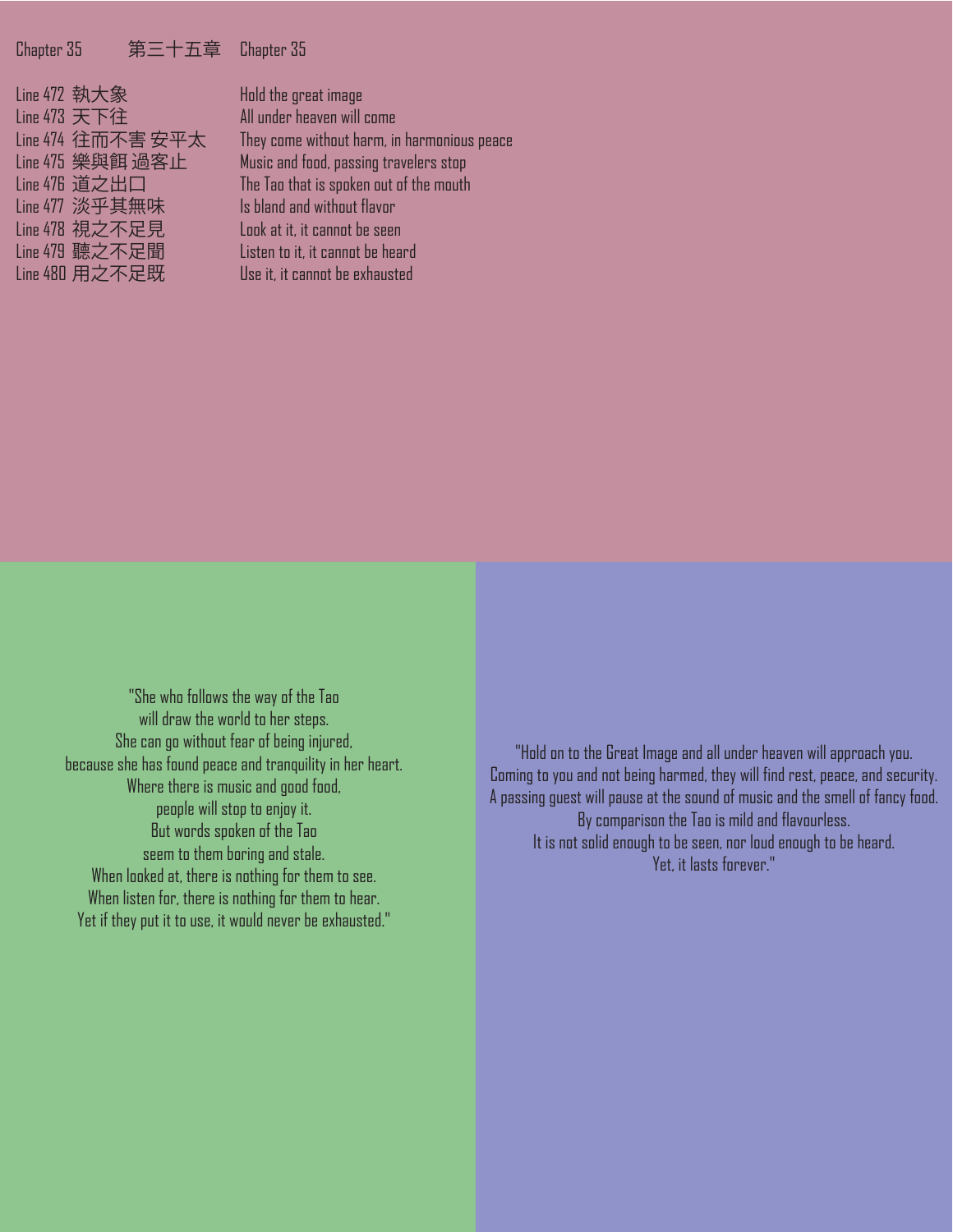| Chapter 36                                                                                                                                                                                 | 第三十六章 Chapter 36 |                                                                                                                                                                                                                                                                                                                                                              |
|--------------------------------------------------------------------------------------------------------------------------------------------------------------------------------------------|------------------|--------------------------------------------------------------------------------------------------------------------------------------------------------------------------------------------------------------------------------------------------------------------------------------------------------------------------------------------------------------|
| Line 481 將欲歙之<br>Line 482 必固張之<br>Line 483 將欲弱之<br>Line 484 必固強之<br>Line 485 將欲廢之<br>Line 486 必固興之<br>Line 487 將欲奪之<br>Line 488 必固與之<br>Line 489 是謂微明<br>Line 490 柔弱勝剛強<br>Line 491 魚不可脫於淵 |                  | If one wishes to shrink it<br>One must first expand it<br>If one wishes to weaken it<br>One must first strengthen it<br>If one wishes to discard it<br>One must first promote it<br>If one wishes to seize it<br>One must first give it<br>This is called subtle clarity<br>The soft and weak overcomes the tough and strong<br>Fish cannot leave the depths |
| Line 492 國之利器<br>Line 493 不可以示人                                                                                                                                                            |                  | The sharp instruments of the state<br>Cannot be shown to the people                                                                                                                                                                                                                                                                                          |
|                                                                                                                                                                                            |                  |                                                                                                                                                                                                                                                                                                                                                              |

"If you want something to return to the source, you must first allow it to spread out. If you want something to weaken, you must first allow it to become strong. If you want something to be removed, you must first allow it to flourish. If you want to possess something, you must first give it away. This is called the subtle understanding of how things are meant to be. The soft and pliable overcomes the hard and inflexible. Just as fish remain hidden in deep waters, it is best to keep weapons out of sight."

"That which is to be shrunk must first be stretched out. That which is to be weakened must first be strengthened. That which is to be cast down must first be raised up. That which is to be taken must first be given. There is wisdom in dimming your light. For the soft and gentle will overcome the hard and powerful. Fish are best left in deep waters. And, weapons are best kept out of sight."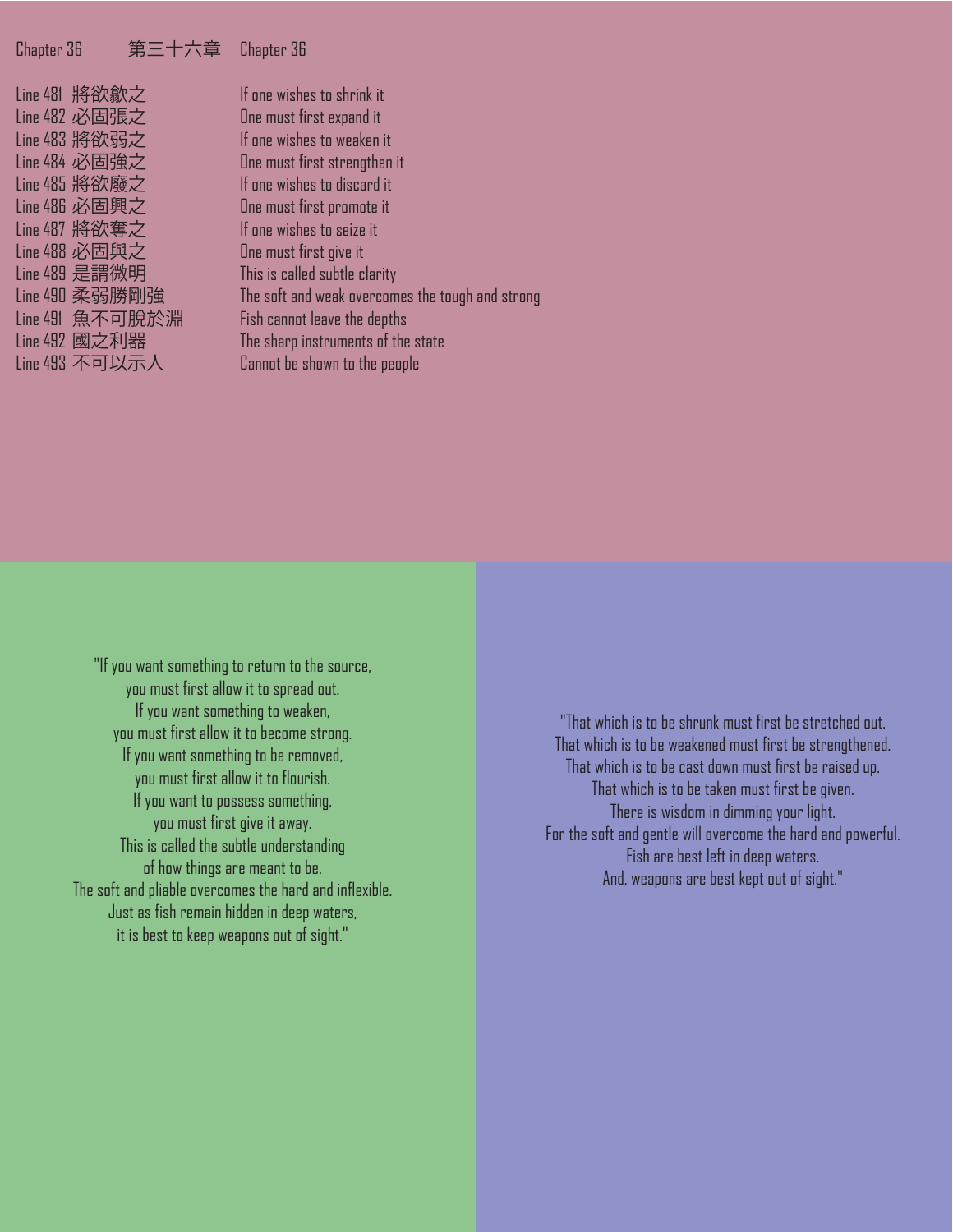# Chapter 37 第三十七章 Chapter 37

Line 494 道常無為 The Tao is constant in non-action Line 495 而無不為 Yet there is nothing it does not do Line 496 侯王若能守之 If the sovereign can hold on to this Line 497 萬物將自化 All things shall transform themselves<br>Line 498 化而欲作 Transformed, yet wishing to achieve Line 500 無名之樸 The simplicity of the nameless Line 501 夫亦將無欲 They shall be without desire Line 502 不欲以靜 Without desire, using stillness Line 503 天下將自定 The world shall steady itself

Transformed, yet wishing to achieve Line 499 吾將鎮之以無名之樸 I shall restrain them with the simplicity of the nameless

"The Tao never acts with force, yet there is nothing that it cannot do. If rulers could follow the way of the Tao, then all of creation would willingly follow their example. If selfish desires were to arise after their transformation, I would erase them with the power of the Uncarved Block. By the power of the Uncarved Block, future generations would loose their selfish desires. By loosing their selfish desires, the world would naturally settle into peace."

"The Tao never strives, yet nothing is left undone. If leaders were able to adhere to it the ten thousand things would develop of their own accord. If after they have developed they experience desires to strive, they can bury those desires under the nameless Uncarved Block. The nameless Uncarved Block can protect against desire. When desires are restrained there will be peace, and then all under heaven will be at rest."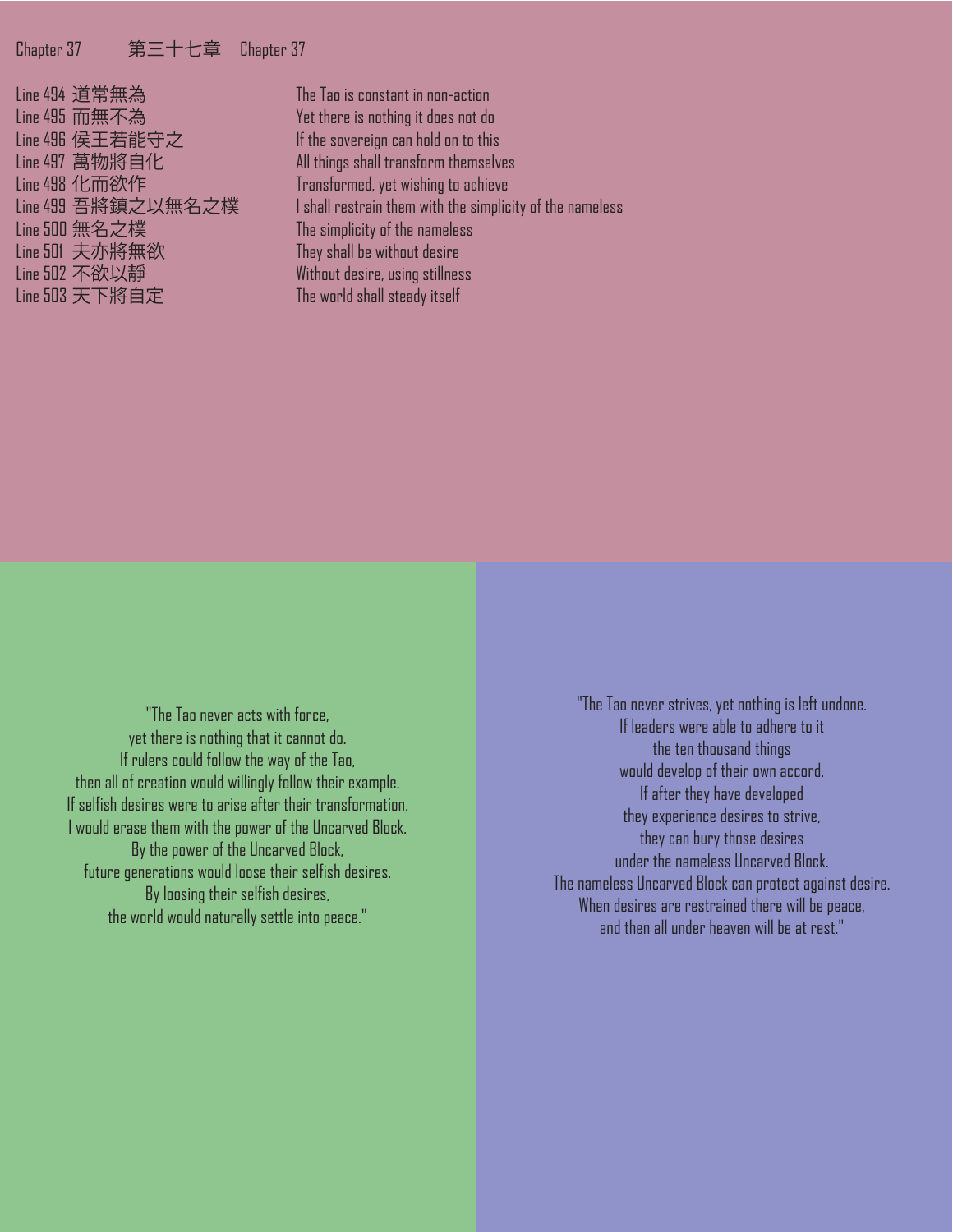#### Chapter 38 第三十八章 Chapter 38 [Part1]

| Line 504 上德不德  | High virtue is not virtuous               |
|----------------|-------------------------------------------|
| Line 505 是以有德  | Therefore it has virtue                   |
| Line 506 下德不失德 | Low virtue never loses virtue             |
| Line 507 是以無德  | Therefore it has no virtue                |
| Line 508 上德無為  | High virtue takes no contrived action     |
| Line 509而無以為   | And acts without agenda                   |
| Line 510 下德為之  | Low virtue takes contrived action         |
| Line 511 而有以為  | And acts with agenda                      |
| Line 512上仁為之   | High benevolence takes contrived action   |
| Line 513 而無以為  | And acts without agenda                   |
| Line 514 上義為之  | High righteousness takes contrived action |
| Line 515 而有以為  | And acts with agenda                      |
| Line 516上禮為之   | High etiquette takes contrived action     |
| Line 517 而莫之應  | And upon encountering no response         |
| Line 518則攘臂而扔之 | Uses arms to pull others                  |

"The highest good is not to seek to do good, but to allow yourself to become it. The ordinary person seeks to do good things, and finds that they cannot do them continually. The Master does not force virtue on others, thus she is able to accomplish her task. The ordinary person who uses force, will find that they accomplish nothing. The kind person acts from the heart, and accomplishes a multitude of things. The righteous person acts out of pity, yet leaves many things undone. The moral person will act out of duty, and when no one will respond will roll up his sleeves and uses force.

"A person of high virtue is not conscious of virtue and therefore possesses Virtue. A person of little virtue tries to be virtuous and therefore lacks Virtue. A person of high virtue does not make a fuss and is not seen. A person of little virtue always makes a fuss and is always seen. A truly good person functions without ulterior motive. A moralist acts out of private desires. A ritualist acts and, when no one responds, rolls up a sleeve and marches.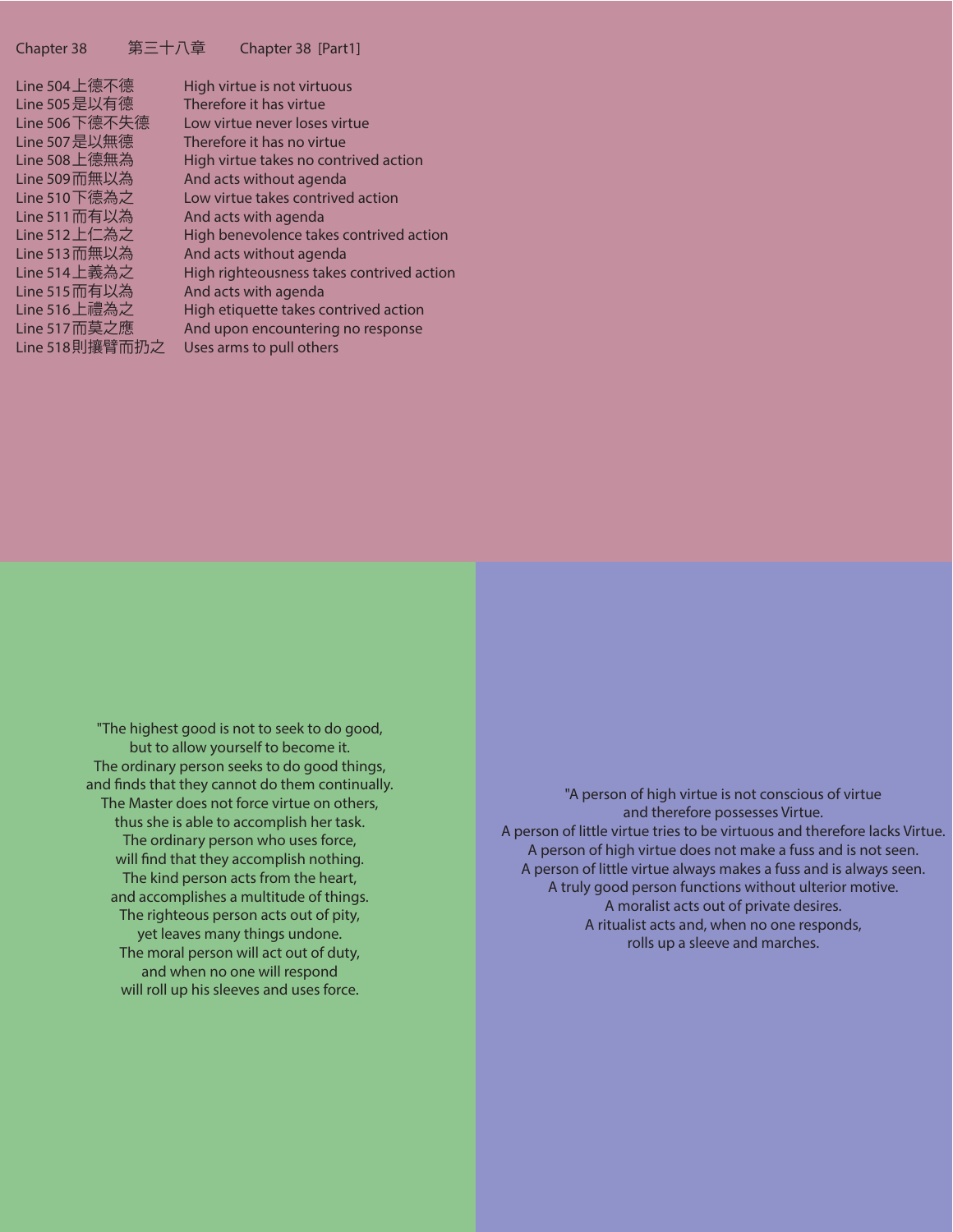# Chapter 38 第三十八章 Chapter 38 [Part2]

| Line 5l9 故失道而後德   | Therefore, the Tao is lost, and then virtue               |
|-------------------|-----------------------------------------------------------|
| Line 520 失德而後仁    | Virtue is lost, and then benevolence                      |
| Line 521 失仁而後義    | Benevolence is lost, and then righteousness               |
| Line 522 失義而後禮    | Righteousness is lost, and then etiquette                 |
| Line 523 夫禮者      | Those who have etiquette                                  |
| Line 524 忠信之薄     | are a thin shell of loyalty and sincerity                 |
| Line 525 而亂之首     | And the beginning of chaos                                |
| Line 526 前識者      | Those with foreknowledge                                  |
| Line 527 道之華      | Are the flowers of the Tao                                |
| Line 528 而愚之始     | And the beginning of ignorance                            |
| Line 529 是以大丈夫    | Therefore the great person:                               |
| Line 530 處其厚 不居其薄 | Abides in substance, and does not dwell on the thin shell |
| Line 531 處其實 不居其華 | Abides in the real, and does not dwell on the flower      |
| Line 532 故去彼取此    | Thus they discard that and take this                      |
|                   |                                                           |

When the Tao is forgotten, there is righteousness. When righteousness is forgotten, there is morality. When morality is forgotten, there is the law. The law is the husk of faith, and trust is the beginning of chaos. Our basic understandings are not from the Tao because they come from the depths of our misunderstanding. The master abides in the fruit and not in the husk. She dwells in the Tao, and not with the things that hide it. This is how she increases in wisdom."

When we lose the Tao, we turn to Virtue. When we lose Virtue, we turn to kindness. When we lose kindness, we turn to morality. When we lose morality, we turn to ritual. Ritual is the mere husk of good faith and loyalty and the beginning of disorder. Knowledge of what is to come may be a flower of the Tao, but it is the beginning of folly. Hence, the well-formed person relies on what is olid and not on what is flimsy, on the fruit and not the flower. Therefore, such a person lets go of that without and is content with this within."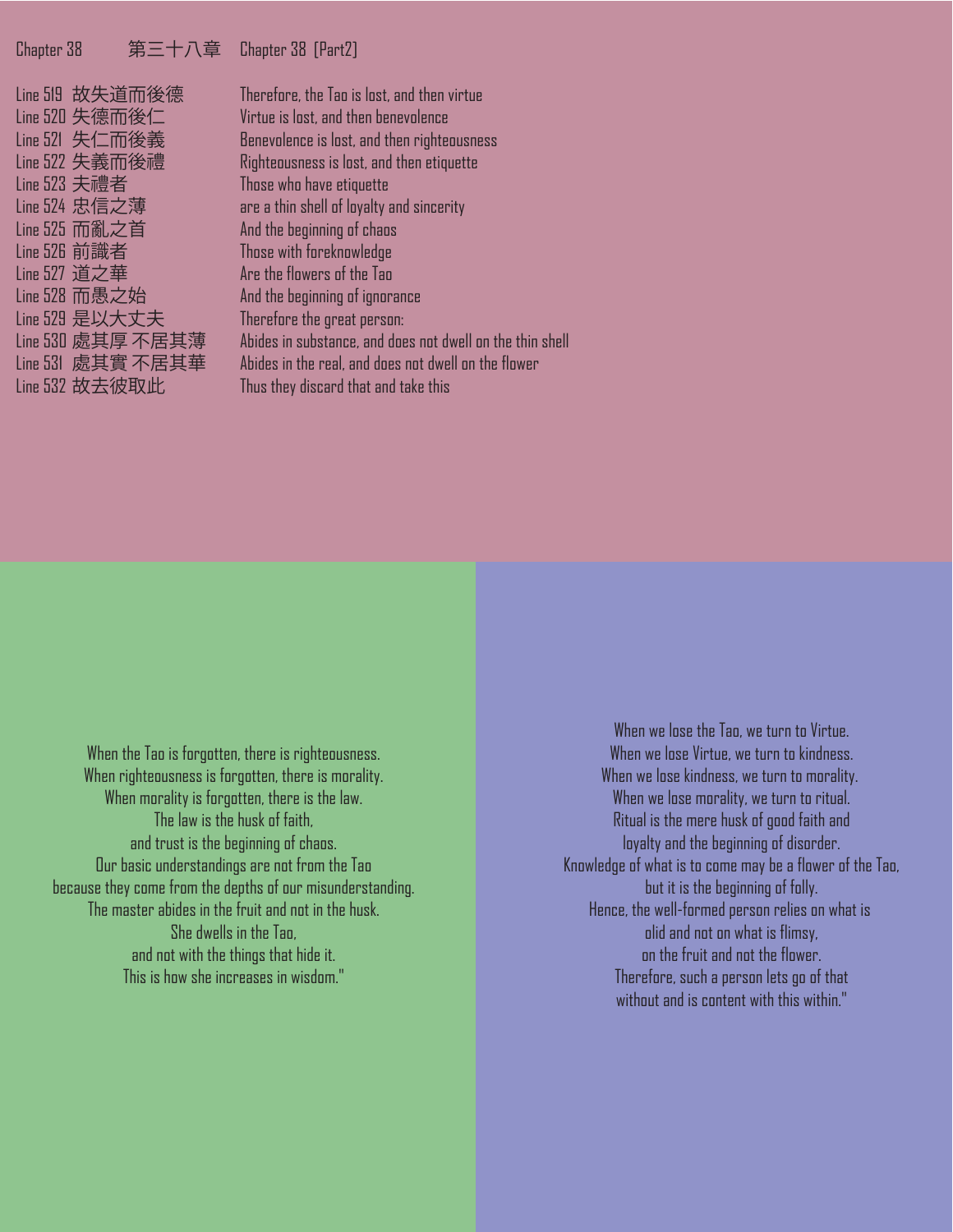Chapter 39 第三十九章 Chapter 39

| Line 533 昔之得一者                   | Those that attained oneness since ancient times:                                |
|----------------------------------|---------------------------------------------------------------------------------|
| Line 534 天得一以清                   | The sky attained oneness and thus clarity                                       |
| Line 535 地得一以寧                   | The earth attained oneness and thus tranquility                                 |
| Line 536 神得一以靈                   | The gods attained oneness and thus divinity                                     |
|                                  | Line 537 谷得一以盈 The valley attained oneness and thus abundance                   |
|                                  | Line 538 萬物得一以生The myriad things attained oneness and thus life                 |
|                                  | Line 539 侯王得一以為天下貞The rulers attained oneness and became the world's standard   |
|                                  | Line 540 其致之一也 These all emerged from oneness                                   |
| Line 541 天無以清將恐裂                 | The sky, lacking clarity, would break apart                                     |
| Line 542 地無以寧將恐發                 | The earth, lacking tranquility, would erupt                                     |
| Line 543 神無以靈將恐歇                 | The gods, lacking divinity, would vanish                                        |
| Line 544 谷無以盈將恐竭                 | The valley, lacking abundance, would wither                                     |
| line 545 萬物無以生將恐滅                | Myriad things, lacking life, would be extinct                                   |
|                                  | Line 546 侯王無以貞而貴高將恐蹶 The rulers, lacking lofty standards, would be toppled      |
|                                  | Line 547 故貴以賤為本Therefore, the honored uses the lowly as basis                   |
|                                  | Line 548 高以下為基 The higher uses the lower as foundation                          |
|                                  | Line 549 是以侯王自稱孤寡不穀 Thus the rulers call themselves alone, bereft, and unworthy |
|                                  | Line 550 此非以賤為本耶 非乎 lsthis not using the lowly as basis? Is it not so?          |
|                                  | Line 551 故致數輿無輿     Therefore, the ultimate honor is no honor                   |
|                                  | Line 552 不欲琭琭如玉 Do not wish to be shiny like jade                               |
| Line 553 珞珞如石 Be dull like rocks |                                                                                 |

"The masters of old attained unity with the Tao. Heaven attained unity and become pure. The earth attained unity and found peace. The spirits attained unity so they could minister. The valleys attained unity that they might be full. Humanity attained unity that they might flourish. Their leaders attained unity that they might set the example. This is the power of unity. Without unity, the sky becomes filthy. Without unity, the earth becomes unstable. Without unity, the spirits become unresponsive and disappear. Without unity, the valleys become dry as a desert. Without unity, human kind can't reproduce and becomes extinct. Without unity, our leaders become corrupt and fall. The great view the small as their source, and the high takes the low as their foundation. Their greatest asset becomes their humility. They speak of themselves as orphans and widows, thus they truly seek humility. Do not shine like the precious gem, but be as dull as a common stone."

"From ancient times these things have arisen from the One: Heaven is clear because of the One, The earth is firm because of the One, The Spirit is strong because of the One, The valley is full because of the One, The ten thousand things reproduce because of the One, Leaders are able to lead because of the One. All of this comes from the One. If heaven were not clear it would soon split. If the earth were not firm it would soon bend and break. If the Spirit were not strong it would soon wear out. If the valley were not full it would soon dry up. If the ten thousand things did not reproduce they would soon die out. If leaders could not lead they would soon fall. Therefore, greatness has its source in the little. The low is the foundation of the high. Princes call themselves "alone," "helpless," "worthless." Is this not acknowledging a humble root? Enumerate the parts of a carriage and you have not defined a carriage. Better to resound like stone chimes than to tinkle like jade bells."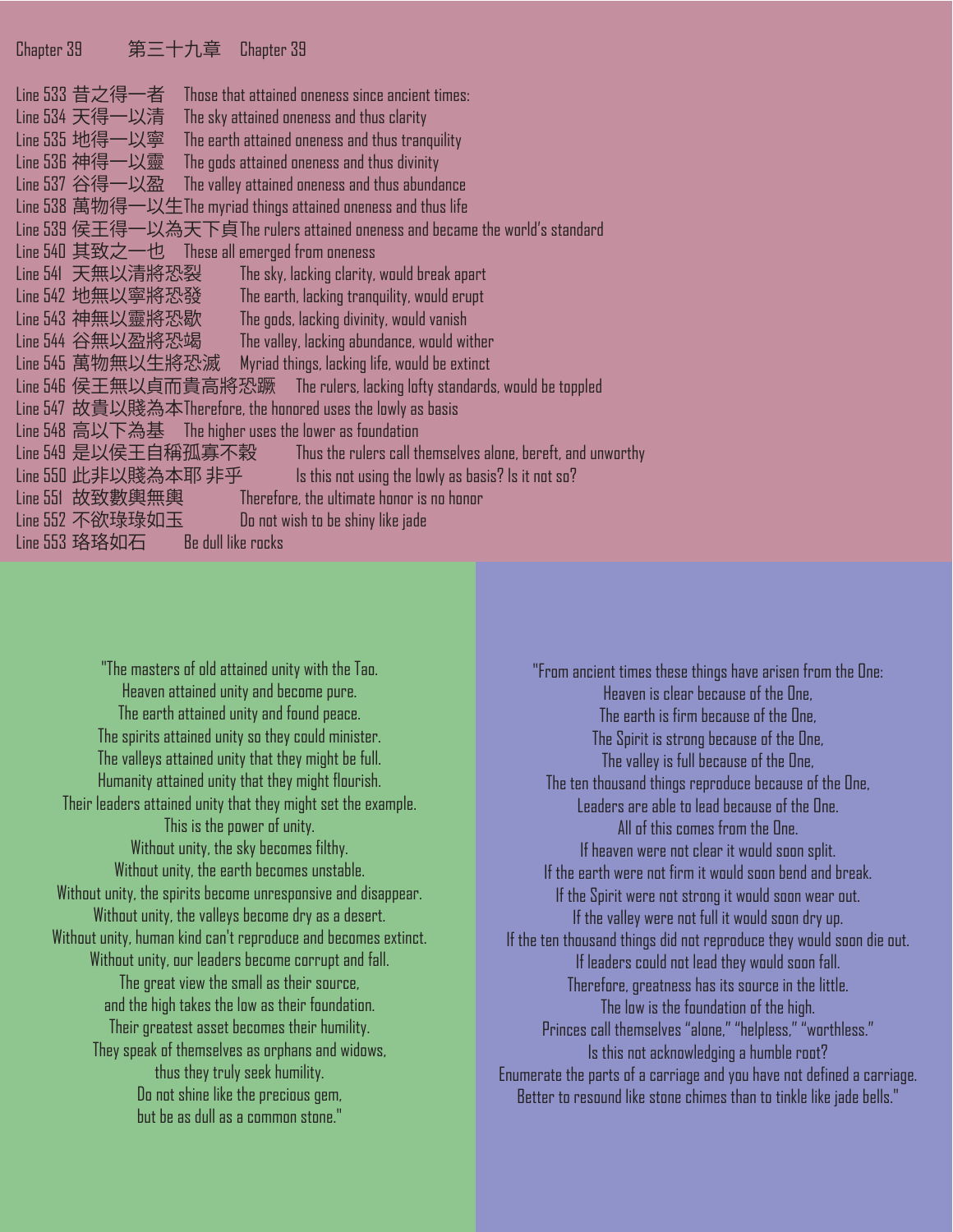Chapter 40 第四十章 Chapter 40

Line 554 反者道之動 The returning is the movement of the Tao<br>Line 555 弱者道之用 The weak is the utilization of the Tao Line 555 弱者道之用 The weak is the utilization of the Tao<br>Line 556 天下萬物生於有 The myriad things of the wo The myriad things of the world are born of being Line 557 有生於無 Being is born of non-being

> "All movement returns to the Tao. Weakness is how the Tao works. All of creation is born from substance. Substance is born of nothing-ness."

"Returning is the direction of the Tao. Yielding is the way of the Tao. The ten thousand things are born of Being and Being is born of Nonbeing."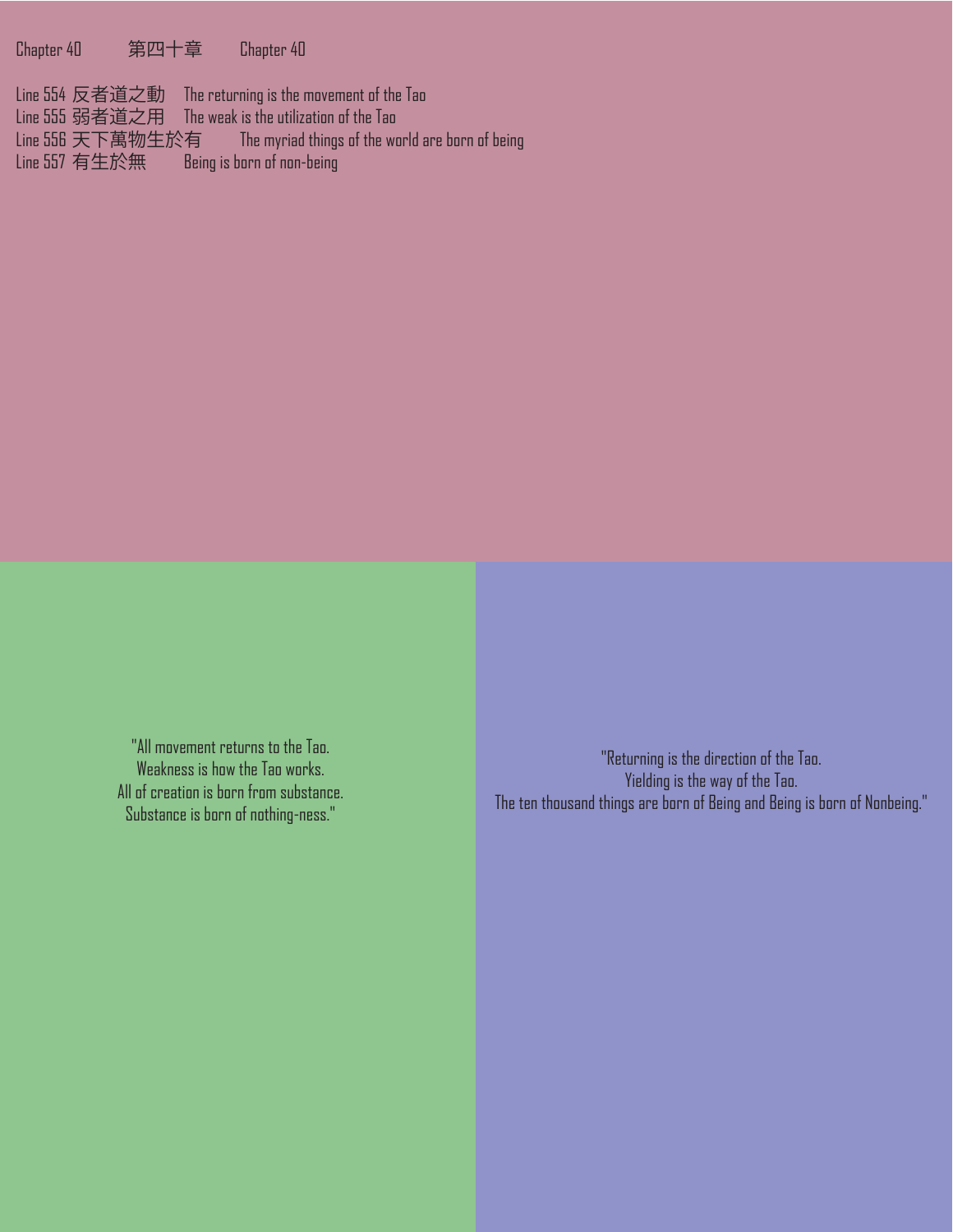| Chapter 41      | 第四十-                        | -童<br>Chapter 41                                |
|-----------------|-----------------------------|-------------------------------------------------|
| <b>Line 558</b> | 上士聞道                        | Higher people hear of the Tao                   |
| <b>Line 559</b> | 勤而行之                        | They diligently practice it                     |
| Line 560        | 中士聞道                        | Average people hear of the Tao                  |
|                 | Line 561 若存若亡               | They sometimes keep it and sometimes lose it    |
| Line 562        | 下士聞道                        | Lower people hear of the Tao                    |
| Line 563        | 大笑之 They laugh loudly at it |                                                 |
| Line 564        | 不笑不足以為道                     | If they do not laugh, it would not be the Tao   |
| <b>Line 565</b> | 故建言有之                       | Therefore a proverb has the following:          |
| Line 566        | 明道若昧                        | The clear Tao appears unclear                   |
| <b>Line 567</b> | 進道若退                        | The advancing Tao appears to retreat            |
| Line 568        | 夷道若纇                        | The smooth Tao appears uneven                   |
| <b>Line 569</b> | 上德若谷                        | High virtue appears like a valley               |
| <b>Line 570</b> | 大白若辱                        | Great integrity appears like disgrace           |
| <b>Line 571</b> | 廣德若不足                       | Encompassing virtue appears insufficient        |
| <b>Line 572</b> | 建德若偷                        | Building virtue appears inactive                |
| <b>Line 573</b> | 質真若渝                        | True substance appears inconstant               |
| <b>Line 574</b> | 大方無隅                        | The great square has no corners                 |
| <b>Line 575</b> | 大器晚成                        | The great vessel is late in completion          |
| <b>Line 576</b> | 大音希聲                        | The great music is imperceptible in sound       |
| <b>Line 577</b> | 大象無形                        | The great image has no form                     |
| <b>Line 578</b> | 道隱無名                        | The Tao is hidden and nameless                  |
| <b>Line 579</b> | 夫唯道                         | Yet it is only the Tao                          |
| <b>Line 580</b> | 善貸且成                        | That excels in giving and completing everything |
|                 |                             |                                                 |

"When a superior person hears of the Tao, She diligently puts it into practice. When an average person hears of the Tao, he believes half of it, and doubts the other half. When a foolish person hears of the Tao, he laughs out loud at the very idea. If he didn't laugh, it wouldn't be the Tan. Thus it is said: The brightness of the Tao seems like darkness, the advancement of the Tao seems like retreat, the level path seems rough, the superior path seem empty, the pure seems to be tarnished, and true virtue doesn't seem to be enough. The virtue of caution seems like cowardice, the pure seems to be polluted, the true square seems to have no corners, the best vessels take the most time to finish, the greatest sounds cannot be heard, and the greatest image has no form. The Tao hides in the unnamed, Yet it alone nourishes and completes all things."

"The wise student on hearing the Tao diligently puts it into practice. The average student on hearing the Tao keeps it one minute and loses it the next. The mediocre student on hearing the Tao laughs at it loudly. If this student did not laugh it would not be the Tao. Therefore, the ancient proverb says: The bright path seems dull. The path that goes toward seems to lead backward. The even path seems up and down. The greatest whiteness seems soiled. High Virtue seems like a canyon. Abundant Virtue seems deficient. Vigorous Virtue seems limp. Simple Virtue seems faded. The greatest square has no corners. The greatest vessel takes long to complete. The greatest note is hard to hear. The greatest image has no shape. The Tao is hidden and nameless; yet, it is the Tao alone that supports all things and brings them to completion."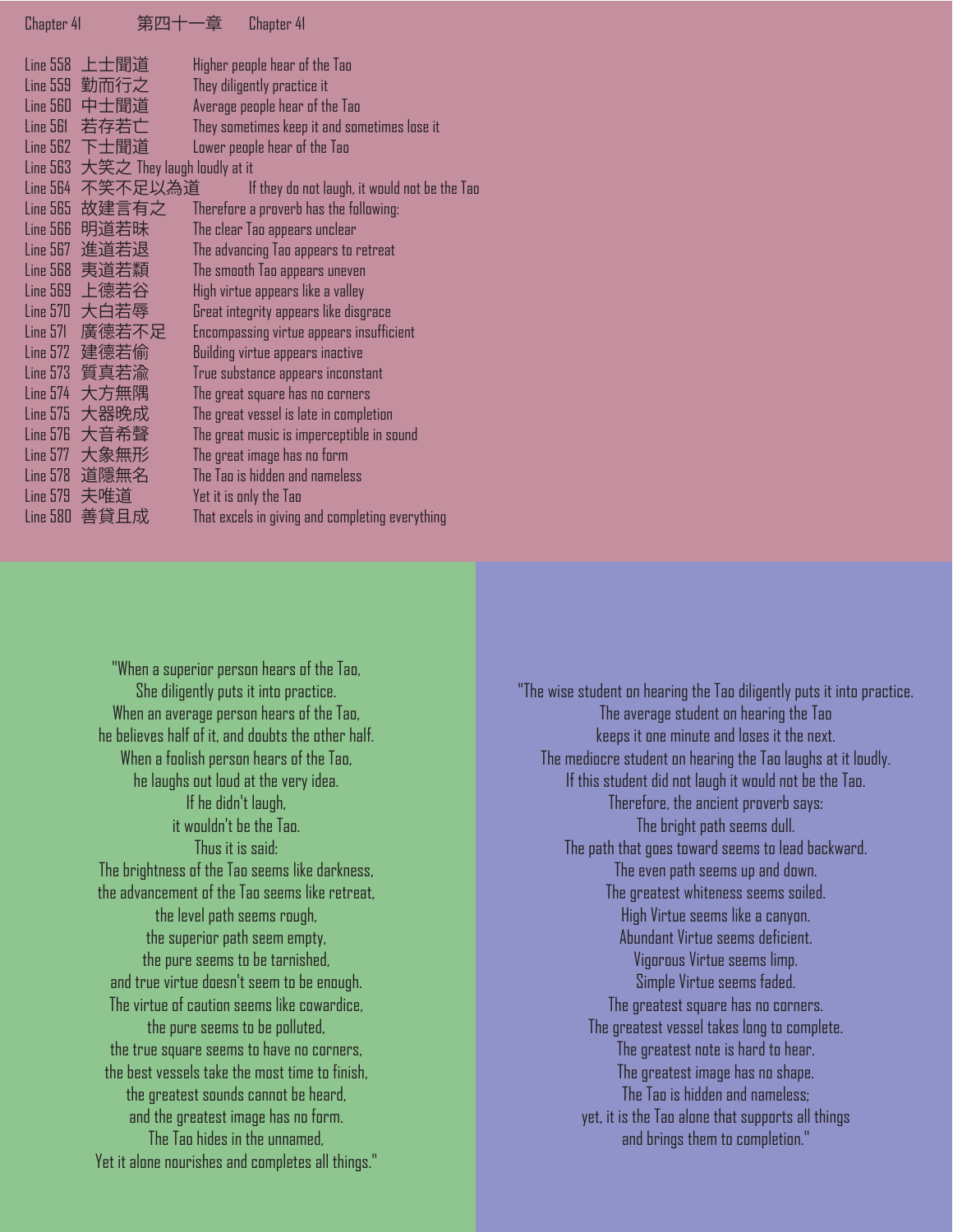Chapter 42 第四十二章 Chapter 42

Line 581 道生一 Tao produces one  $\frac{1}{100}$  582 一生二 One produces two Line 583 二生三 Two produce three Line 584 三生萬物 Three produce myriad things Line 585 萬物負陰而抱陽 Myriad things, backed by yin and embracing yang Line 586 沖氣以為和 Achieve harmony by integrating their energy Line 587 人之所惡 What the people dislike Line 588 唯孤寡不穀 Are alone, bereft, and unworthy Line 589 而王公以為稱But the rulers call themselves with these terms Line 590 故物 So with all things Line 591 或損之而益 Appear to take loss but benefit Line 592 或益之而損 Or receive benefit but lose Line 593 人之所教 What the ancients taught Line 594 我亦教之 I will also teach Line 595 強梁者不得其死 The violent one cannot have a natural death Line 596 吾將以為教父I will use this as the principal of all teachings

> "The Tao gave birth to One. The One gave birth to Two. The Two gave birth to Three. The Three gave birth to all of creation. All things carry Yin yet embrace Yang. They blend their life breaths in order to produce harmony. People despise being orphaned, widowed and poor. But the noble ones take these as their titles. In loosing, much is gained, and in gaining, much is lost. What others teach I too will teach: ""The strong and violent will not die a natural death."""

"The Tao gives birth to the One. The One gives birth to two. Two gives birth to three. And three gives birth to the ten thousand things. The ten thousand things have their backs in the shadow while they embrace the light. Harmony is achieved by blending the breaths of these two forces. People dislike the words "alone," "helpless," "worthless," yet this is how Princes describe themselves. So it is that sometimes a thing is increased by being diminished and diminished by being increased. What others teach I also teach: "A violent person will not die a natural death." I shall make this the basis of my teaching."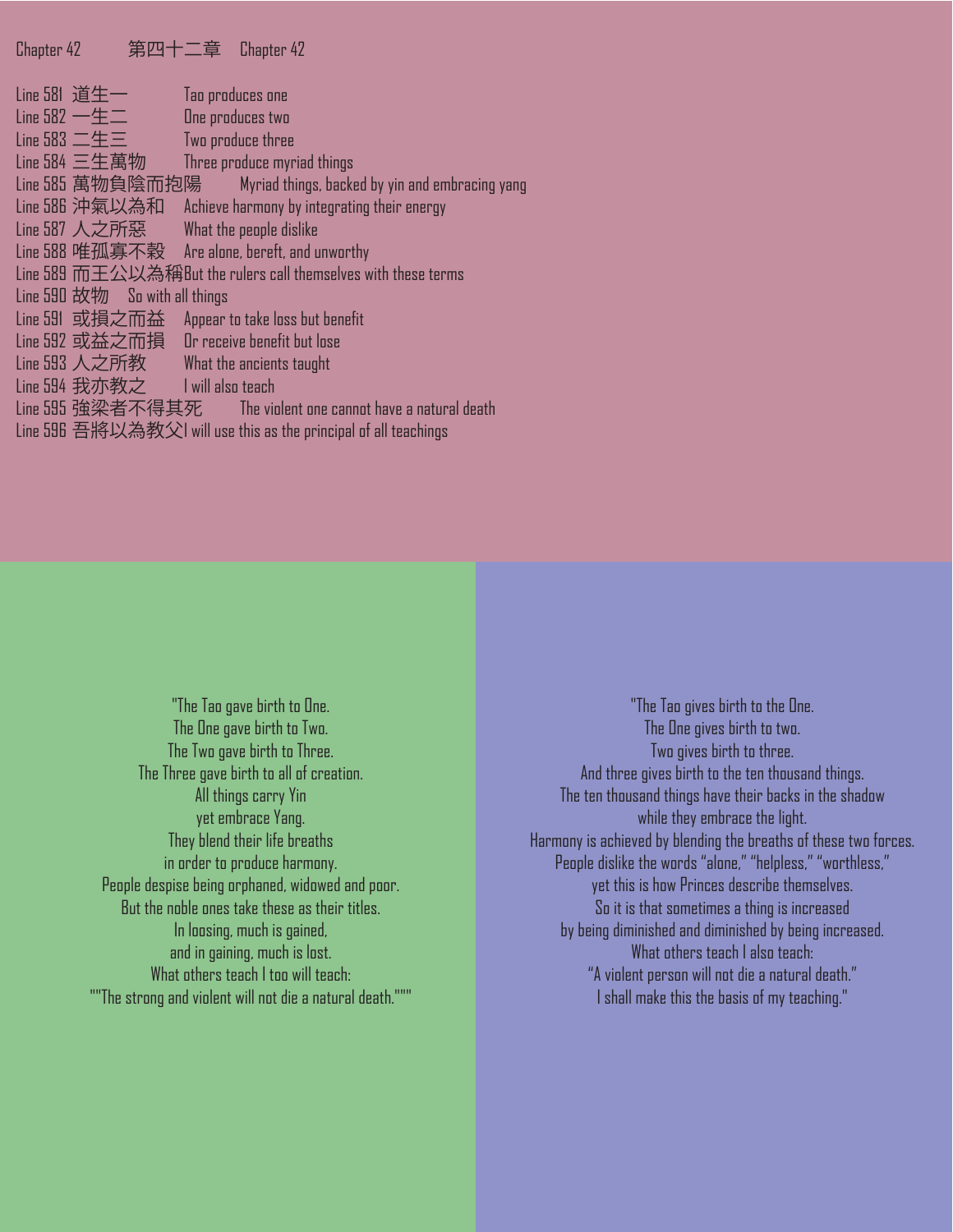# Chapter 43 第四十三章 Chapter 43

Line 597 天下之至柔 The softest things of the world Line 599 無有  $\blacksquare$  That which has no substance Line 600 入於無間 Enters into that which has no openings Line 602 不言之教 The teaching without words

Line 598 馳騁天下之至堅 Override the hardest things of the world Line 601 吾是以知無為之有益 From this I know the benefits of unattached actions Line 603 無為之益 The benefits of actions without attachment<br>Line 604 天下希及之 The rarely matched in the world Are rarely matched in the world

> "That which offers no resistance, overcomes the hardest substances. That which offers no resistance can enter where there is no space. Few in the world can comprehend the teaching without words, or understand the value of non-action."

"The most yielding of all things overcomes the hardest of all things. That which has no substance enters where there is no crevice. Hence, I know the value of action without striving. Few things under heaven bring more benefit than the lessons learned from silence and the actions taken without striving."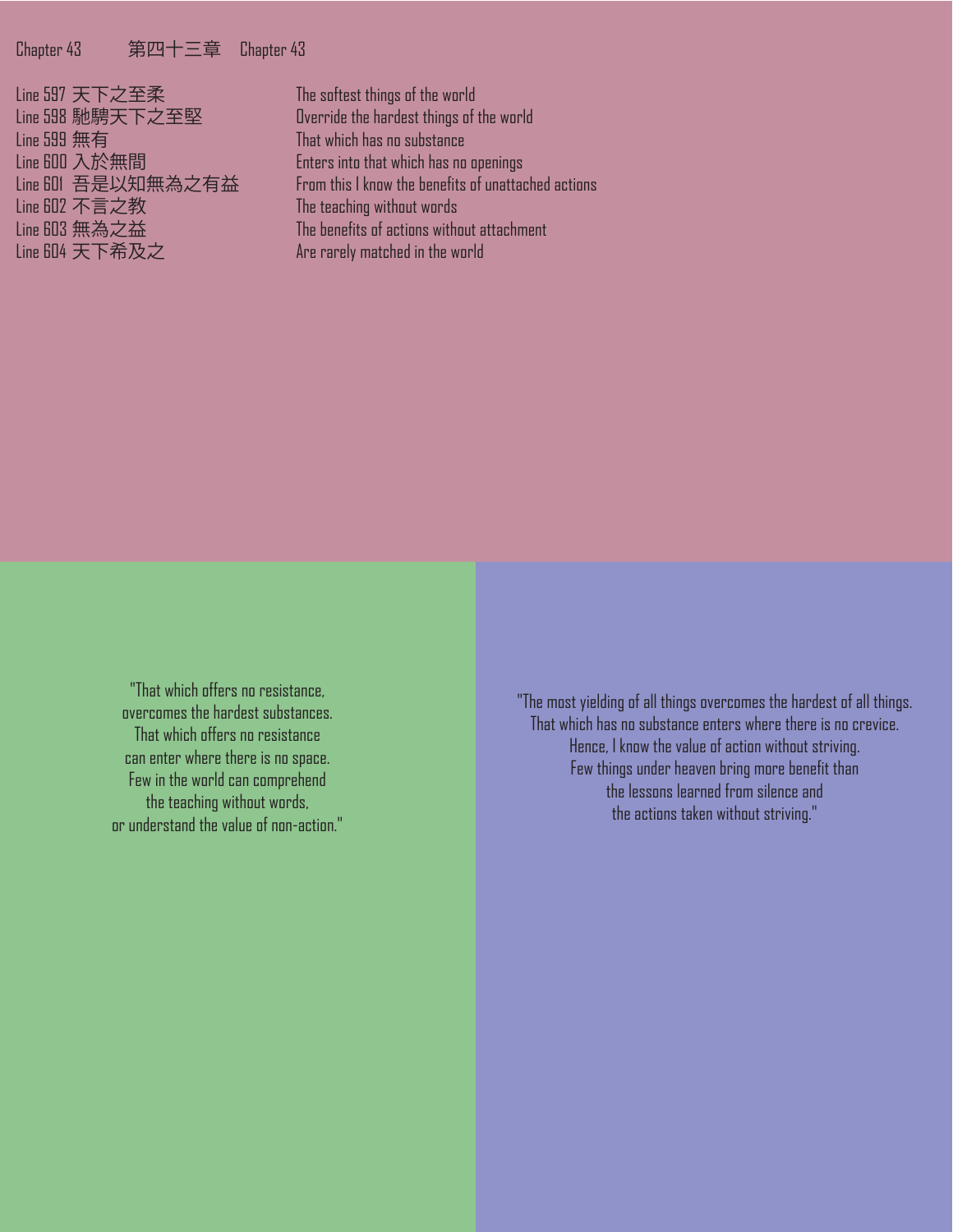Chapter 44 第四十四章 Chapter 44

| Line GD5 名與身孰親<br>Line EUG 身與貨孰多<br>Line 607 得與亡孰病<br>Line 608 是故甚愛必大費<br>Line 609 多藏必厚亡<br>Line 610 知足不辱 | Fame or the self, which is dearer?<br>The self or wealth, which is greater?<br>Gain or loss, which is more painful?<br>Thus excessive love must lead to great spending<br>Excessive hoarding must lead to heavy loss<br>Knowing contentment avoids disgrace |
|-----------------------------------------------------------------------------------------------------------|-------------------------------------------------------------------------------------------------------------------------------------------------------------------------------------------------------------------------------------------------------------|
| Line GII 知止不殆                                                                                             | Knowing when to stop avoids danger                                                                                                                                                                                                                          |
| Line 612 可以長久                                                                                             | Thus one can endure indefinitely                                                                                                                                                                                                                            |
|                                                                                                           |                                                                                                                                                                                                                                                             |

"Which is more important, your honor or your life? Which is more valuable, your possessions or your person? Which is more destructive, success or failure? Because of this, great love extracts a great cost and true wealth requires greater loss. Knowing when you have enough avoids dishonor, and knowing when to stop will keep you from danger and bring you a long, happy life."

"Your integrity or your body: Which is more important? Your body or your possessions: Which is worth more? Gain or loss: Which is more harmful? Thus it is that the miser will pay much. The hoarder will suffer great loss. Be content with what you have and you will not be disgraced. Know when to stop and you will be preserved from danger. Only in this way will you long endure."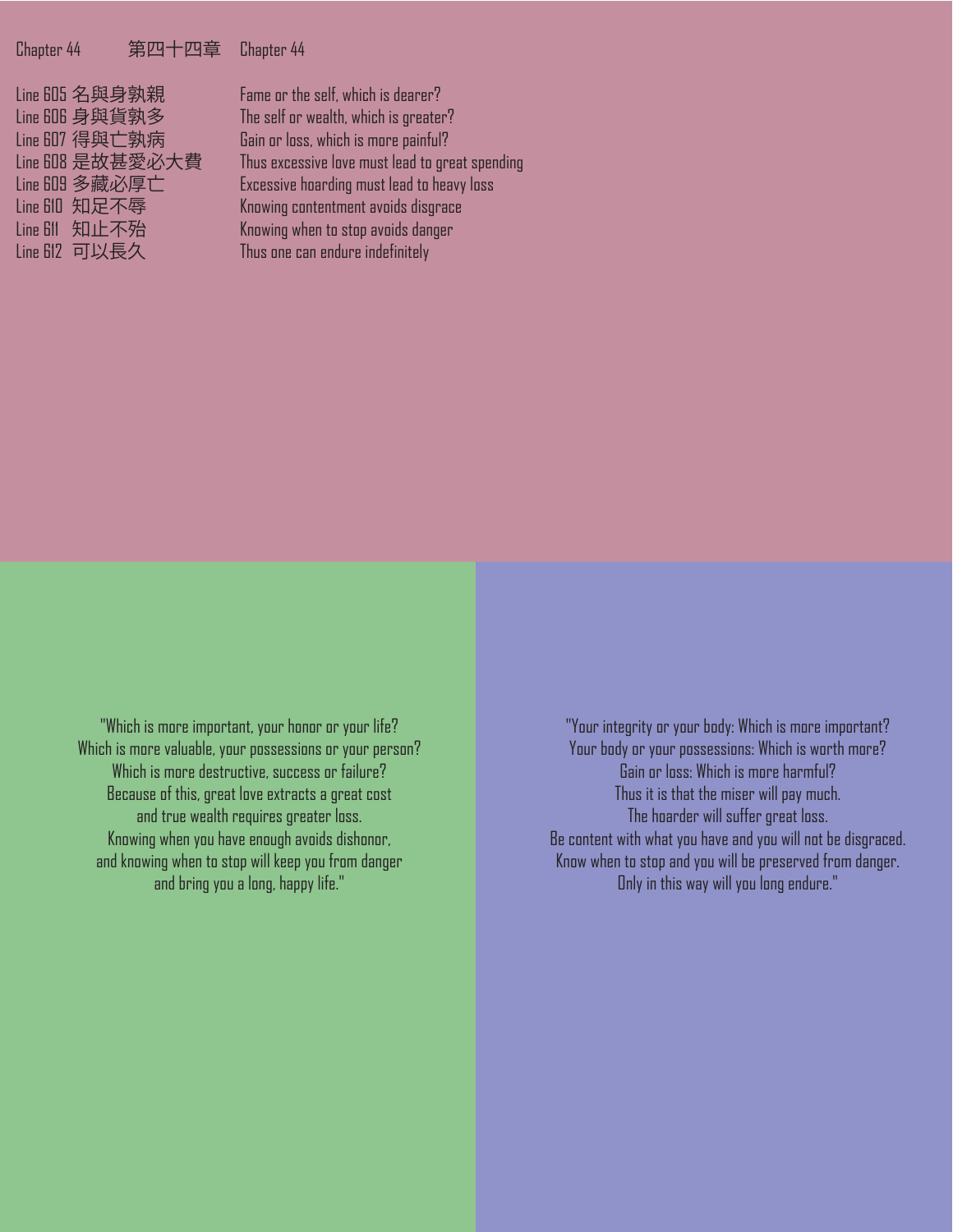| Chapter 45                                                                                                                                                             | 第四十五章 Chapter 45 |                                                                                                                                                                                                                                                                                                                                                   |
|------------------------------------------------------------------------------------------------------------------------------------------------------------------------|------------------|---------------------------------------------------------------------------------------------------------------------------------------------------------------------------------------------------------------------------------------------------------------------------------------------------------------------------------------------------|
| Line 613 大成若缺<br>Line 614 其用不弊<br>Line 615 大盈若沖<br>Line GIG 其用不窮<br>Line 617 大直若屈<br>Line 618 大巧若拙<br>Line 619 大辯若訥<br>Line 620 躁勝寒<br>Line 621 靜勝熱<br>Line 622 清靜為天下正 |                  | Great perfection seems flawed<br>Its function is without failure<br>Great fullness seems empty<br>Its function is without exhaustion<br>Great straightness seems bent<br>Great skill seems unrefined<br>Great eloquence seems inarticulate<br>Movement overcomes cold<br>Stillness overcomes heat<br>Clear quietness is the standard of the world |
|                                                                                                                                                                        |                  |                                                                                                                                                                                                                                                                                                                                                   |

"The greatest accomplishments seem imperfect, yet their usefulness is not diminished. The greatest fullness seems empty, yet it will be inexhaustible. The greatest straightness seems crooked. The most valued skill seems like clumsiness. The greatest speech seems full of stammers. Movement overcomes the cold, and stillness overcomes the heat. That which is pure and still is the universal ideal."

"Great accomplishment seems incomplete, yet its use is not impaired. Great fullness seems empty, yet it will never be drained. Great straightness looks crooked. Great skill appears clumsy. Great eloquence sounds like stammering. Movement overcomes cold, stillness overcomes heat. The calm and quiet set right everything under heaven."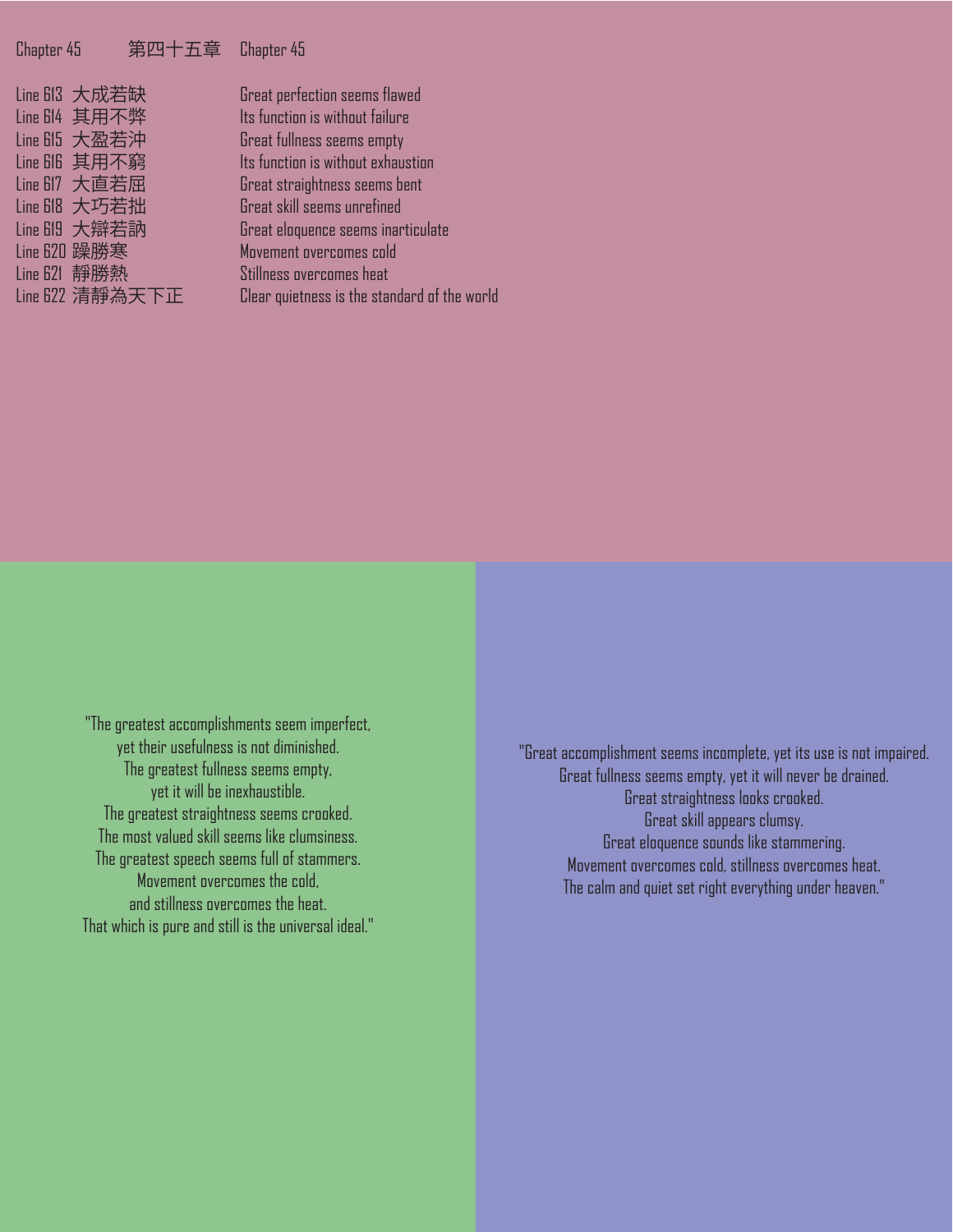Chapter 46 第四十六章 Chapter 46

Line 623 天下有道 When the world has the Tao Line 625 天下無道 When the world lacks the Tao Line 629 咎莫大於欲得 No fault greater than avarice Line  $631$  常足矣 is the lasting satisfaction

Line 624 卻走馬以糞 Fast horses are retired to till the soil Line 626 戎馬生於郊 Warhorses give birth on the battlefield<br>Line 627 罪莫大於可欲 There is no crime greater than greed There is no crime greater than greed Line 628 禍莫大於不知足 No disaster greater than discontentment Line 630 故知足之足 Thus the satisfaction of contentment

> "When the world follows the Tao, horses run free to fertilize the fields. When the world does not follow the Tao, war horses are bread outside the cities. There is no greater transgression than condoning peoples selfish desires, no greater disaster than being discontent, and no greater retribution than for greed. Whoever knows contentment will be at peace forever."

"When the Tao prevails in the world swift horses are used to fertilise the fields. When the Tao is unheeded war horses are bred on the border lands. There is no greater offence than harbouring desires. There is no greater disaster than discontent. There is no greater misfortune than wanting more. Hence, if you are content You will always have enough."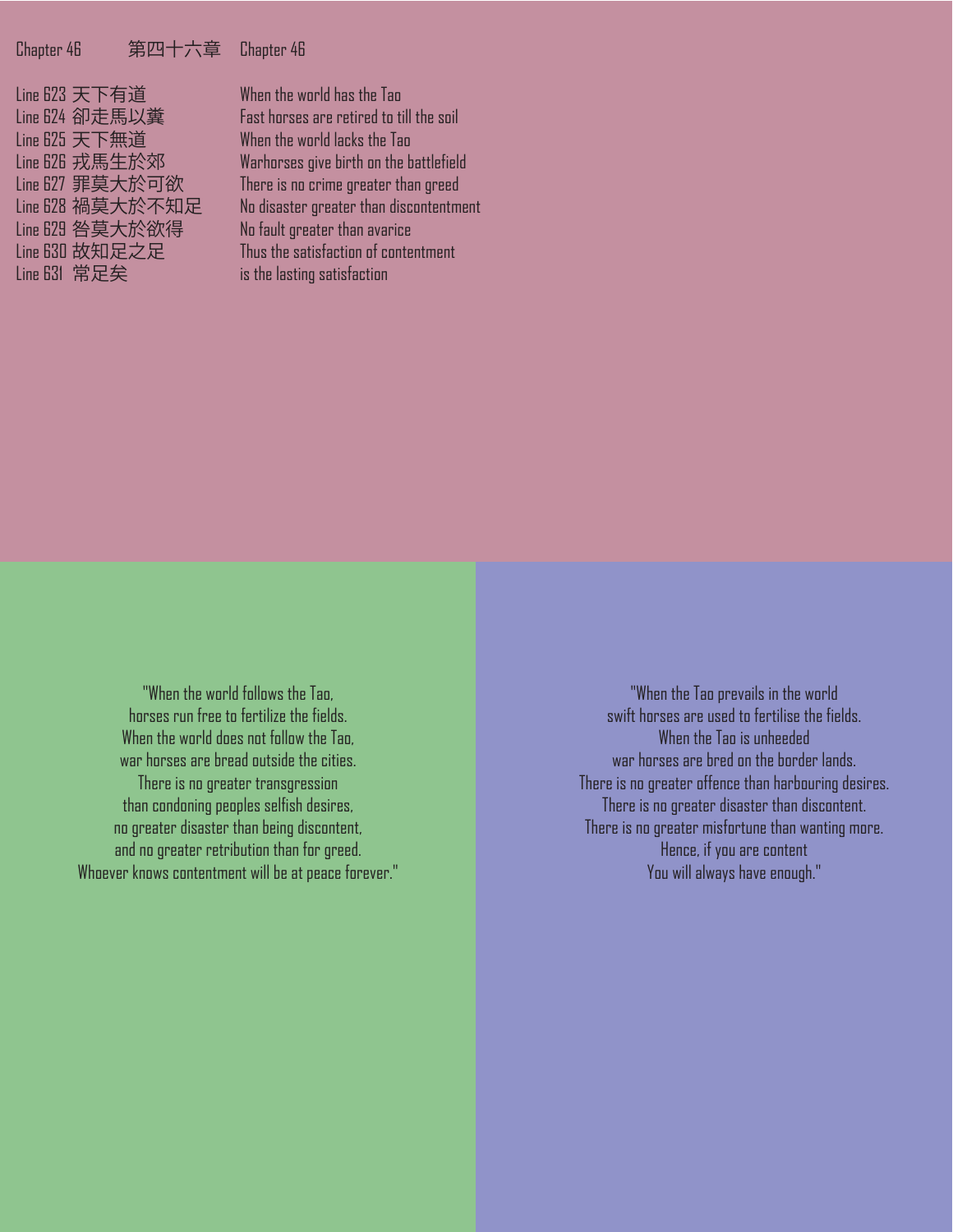Chapter 47 第四十七章 Chapter 47

| Line 632 不出戶 知天下 | Without going out the door, know the world           |
|------------------|------------------------------------------------------|
| Line 633 不闚牖 見天道 | Without peering out the window, see the Heavenly Tao |
| Line 634 其出彌遠    | The further one goes                                 |
| Line 635 其知彌少    | The less one knows                                   |
| Line 636 是以聖人    | Therefore the sage                                   |
| Line 637 不行而知    | Knows without going                                  |
| Line 638 不見而名    | Names without seeing                                 |
| Line 639 不為而成    | Achieves without striving                            |
|                  |                                                      |

"Without opening your door, you can know the whole world. Without looking out your window, you can understand the way of the Tao. The more knowledge you seek, the less you will understand. The Master understands without leaving, sees clearly without looking, accomplishes much without doing anything."

"Without going outside you can know the ways of the world. Without looking through the window you can see the way of heaven. The farther you go the less you know. Therefore, the True Person arrives without travelling, perceives without looking, and acts without striving."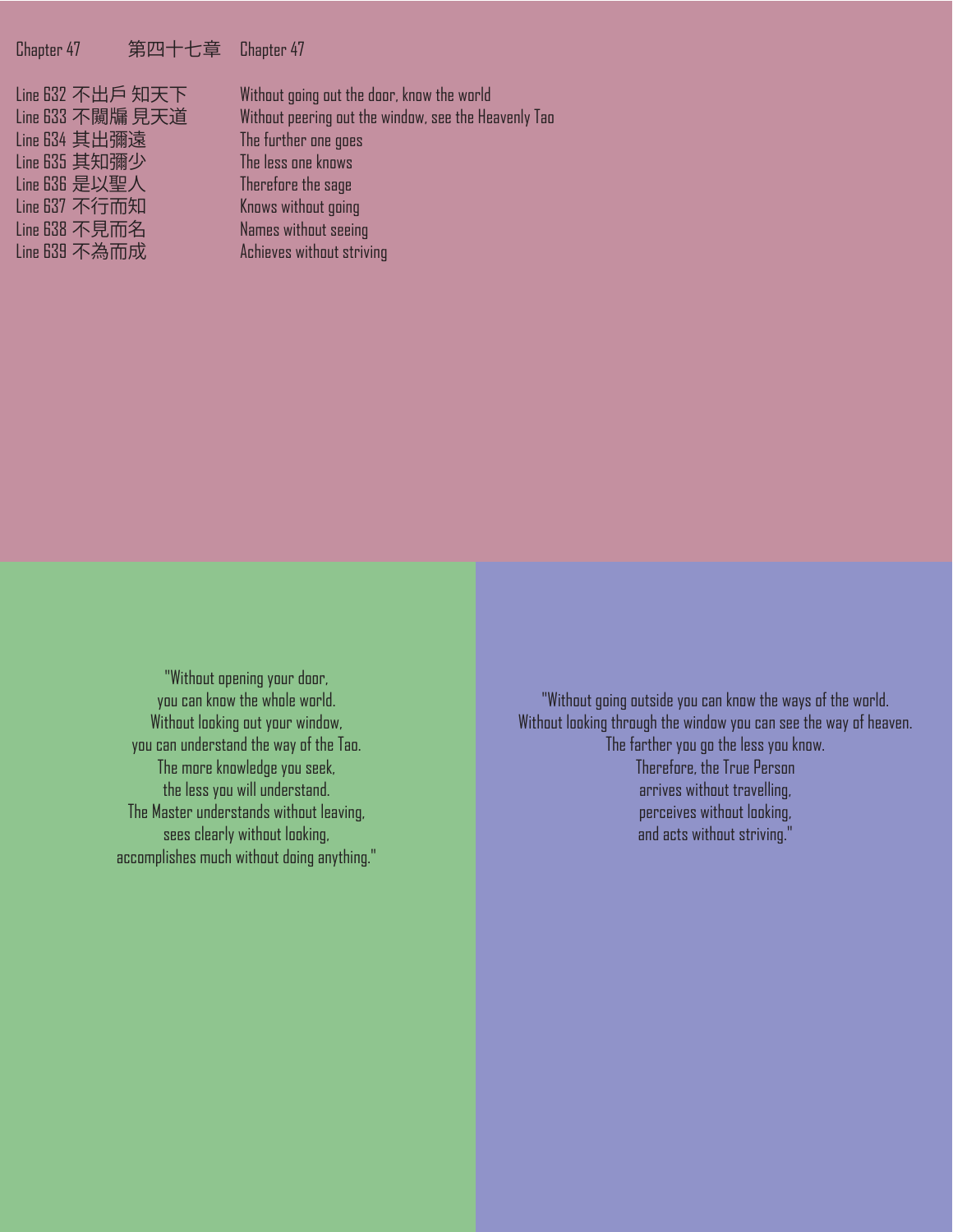Chapter 48 第四十八章 Chapter 48

| Line G40 為學日益<br>Line G41 為道日損<br>Line G42 損之又損<br>Line 643 以至於無為<br>Line 644 無為而無不為<br>Line 645 取天下常以無事 | Pursue knowledge, daily gain<br>Pursue Tao, daily loss<br>Loss and more loss<br>Until one reaches unattached action<br>With unattached action, there is nothing one cannot do<br>Take the world by constantly applying non-interference |
|----------------------------------------------------------------------------------------------------------|-----------------------------------------------------------------------------------------------------------------------------------------------------------------------------------------------------------------------------------------|
| Line 646 及其有事                                                                                            | The one who interferes                                                                                                                                                                                                                  |
| Line 647 不足以取天下                                                                                          | is not qualified to take the world                                                                                                                                                                                                      |

"One who seeks knowledge learns something new every day. One who seeks the Tao unlearns something new every day. Less and less remains until you arrive at non-action. When you arrive at non-action, nothing will be left undone. Mastery of the world is achieved by letting things take their natural course. You cannot master the world by changing the natural way."

"In the pursuit of learning, every day something is added. In the pursuit of the Tao, every day something is dropped. Less and less is done until you come to action without striving. When you follow this practice, nothing remains undone. All under heaven is won by letting things take their course. Nothing can be gained by interfering."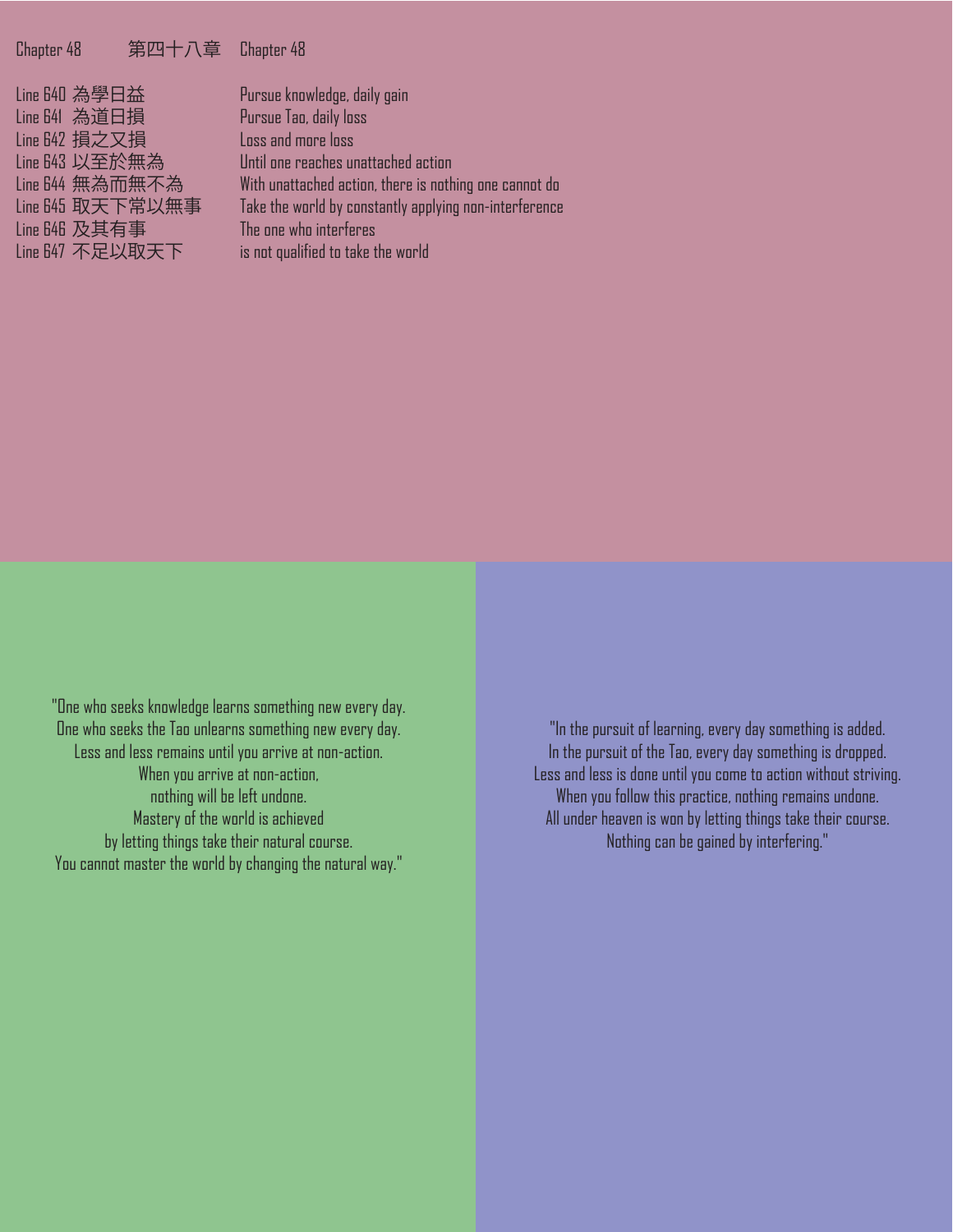# Chapter 49 第四十九章 Chapter 49

Line 648 聖人無常心 The sages have no constant mind Line 652 德善 Thus the virtue of goodness Line 653 信者 吾信之 Those who believe, I believe them Line 655 德信 Thus the virtue of belief Line 656 聖人之在天下歙歙焉 The sages live in the world

Line 649 以百姓心為心 They take the mind of the people as their mind Line 650 善者 吾善之 Those who are good, I am good to them Line 651 不善者 吾亦善之 Those who are not good, I am also good to them Line 654 不信者 吾亦信之 Those who do not believe, I also believe them Line 657 為天下渾其心 They cautiously merge their mind for the world Line 658 百姓皆注其耳目 The people all pay attention with their ears and eyes<br>Line 659 聖人皆孩之 The sages care for them as children The sages care for them as children

> "The Master has no mind of her own. She understands the mind of the people. To those who are good she treats as good. To those who aren't good she also treats as good. This is how she attains true goodness. She trusts people who are trustworthy. She also trusts people who aren't trustworthy. This is how she gains true trust. The Master's mind is shut off from the world. Only for the sake of the people does she muddle her mind. They look to her in anticipation. Yet she treats them all as her children."

"The True Person does not have an individual heart but uses the heart of the people. I am kind to those who are kind. I am also kind to those who are not kind. Thus, there is an increase in kindness. I keep faith with those who are in good faith. I also keep faith with those who lack good faith. Thus, there is an increase of good faith. The True Person is detached and humble and to the world appears confusing. The people all strain their eyes and ears, yet the True Person remains childlike."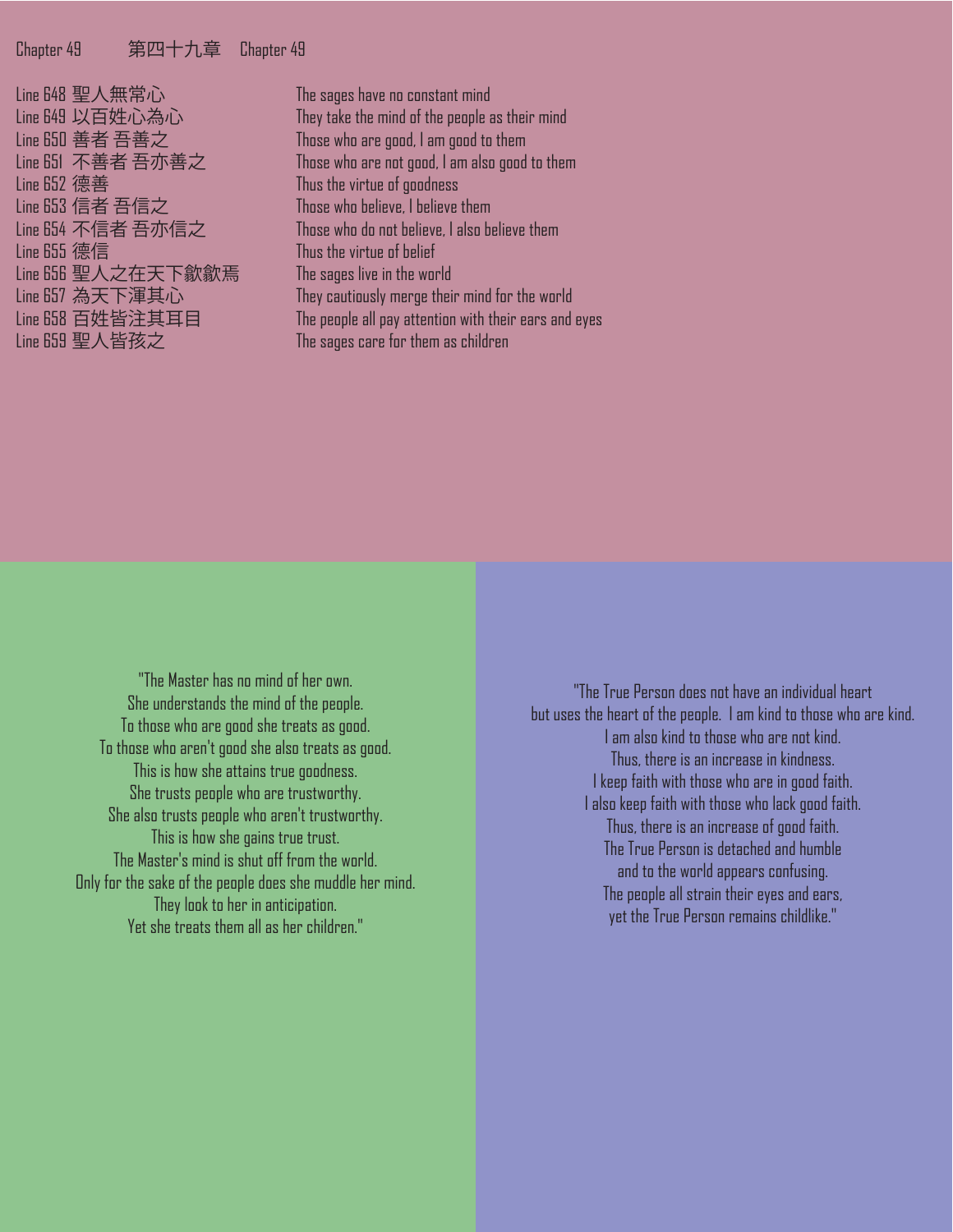| - 第五十章<br>Chapter 50                                                                                                                                                                                                                                              | Chapter 50                                                                                                                                                                                                                                                                                                                                                                                                                                                                                                                                                      |
|-------------------------------------------------------------------------------------------------------------------------------------------------------------------------------------------------------------------------------------------------------------------|-----------------------------------------------------------------------------------------------------------------------------------------------------------------------------------------------------------------------------------------------------------------------------------------------------------------------------------------------------------------------------------------------------------------------------------------------------------------------------------------------------------------------------------------------------------------|
| Line GGO 出生入死<br>Line GGI 生之徒 十有三<br>Line GG2 死之徒 十有三<br>Line 663 人之生 動之於死地<br>Line 664 亦十有三<br>Line GG5 夫何故<br>Line GGG 以其生生之厚<br>Line GG7 蓋聞善攝生者<br>Line GG8 陸行不遇兕虎<br>Line GG9 入軍不被甲兵<br>Line 670 兕無所投其角<br>Line 671 虎無所措其爪<br>Line 672 兵無所容其刃<br>Line 673 夫何故 | Coming into life, entering death<br>The followers of life, three in ten<br>The followers of death, three in ten<br>Those whose lives are moved toward death<br>Also three in ten<br>Why?<br>Because they live lives of excess<br>I've heard of those who are good at cultivating life<br>Traveling on the road, they do not encounter rhinos or tigers<br>Entering into an army, they are not harmed by weapons<br>Rhinos have nowhere to thrust their horns<br>Tigers have nowhere to clasp their claws<br>Soldiers have nowhere to lodge their blades<br>Why? |
| Line 674 以其無死地                                                                                                                                                                                                                                                    | Because they have no place for death                                                                                                                                                                                                                                                                                                                                                                                                                                                                                                                            |

"Those who leave the womb at birth and those who enter their source at death, of these; three out of ten celebrate life, three out of ten celebrate death, and three out of ten simply go from life to death. What is the reason for this? Because they are afraid of dying, therefore they cannot live. I have heard that those who celebrate life walk safely among the wild animals. When they go into battle, they remain unharmed. The animals find no place to attack them and the weapons are unable to harm them. Why? Because they can find no place for death in them."

"When going off one way means living and going off the other way means dying, three in ten are companions of Life, three in ten are companions of Death, and three in ten value Life but drift toward Death. Why is all this so? Because, these people are too greedy about living. It is said: People who are skilful in caring for the life that has been given to them travel abroad without fear of wild ox or tiger, and enter a battle without concern for sharp weapons. There is no place for the wild ox to thrust its horns, there is no place for the tiger to put its claws, there is no place for a weapon to lodge. How is this so? Because, there is no place for Death to enter in!"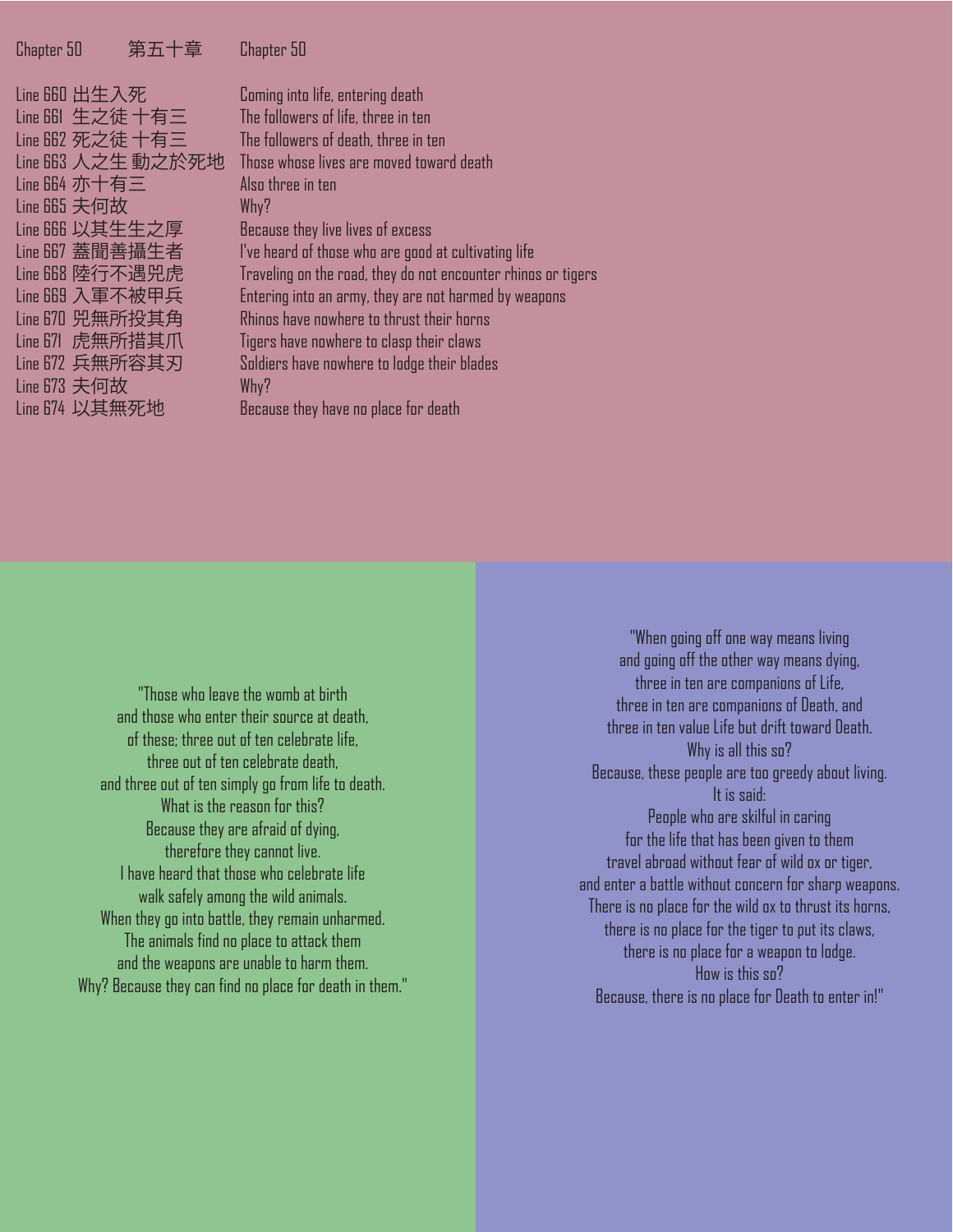| 第五十一章 Chapter 51<br>Chapter 51                                                                                                                                                                                                                                                                                  |                                                                                                                                                                                                                                                                                                                                                                                                                                                                                                                                   |
|-----------------------------------------------------------------------------------------------------------------------------------------------------------------------------------------------------------------------------------------------------------------------------------------------------------------|-----------------------------------------------------------------------------------------------------------------------------------------------------------------------------------------------------------------------------------------------------------------------------------------------------------------------------------------------------------------------------------------------------------------------------------------------------------------------------------------------------------------------------------|
| Line 675 道生之<br>Line 676 德畜之<br>Line 677 物形之<br>Line 678 勢成之<br>Line 679 是以萬物<br>Line 680 莫不尊道而貴德<br>Line G81 道之尊 德之貴<br>Line 682 夫莫之命<br>Line 683 而常自然<br>Line 684 故道生之<br>Line 685 德畜之<br>Line 686 長之育之<br>Line 687 成之熟之<br>Line 688 養之覆之<br>Line 689 生而不有<br>Line 690 為而不恃<br>Line 691 長而不宰<br>Line 692 是謂玄德 | Tao produces them<br>Virtue raises them<br>Things shape them<br>Forces perfect them<br>Therefore the myriad things<br>all respect the Tao and value virtue<br>The respect for Tao, the value of virtue<br>Not due to command<br>but to constant nature<br>Thus Tao produces them<br>Virtue raises them<br>Grows them, educates them<br>Perfects them, matures them<br>Nurtures them, protects them<br>Produces but does not possess<br>Acts but does not flaunt<br>Nurtures but does not dominate<br>This is called Mystic Virtue |
|                                                                                                                                                                                                                                                                                                                 |                                                                                                                                                                                                                                                                                                                                                                                                                                                                                                                                   |

"The Tao gives birth to all of creation. The virtue of Tao in nature nurtures them, and their family give them their form. Their environment then shapes them into completion. That is why every creature honors the Tao and its virtue. No one tells them to honor the Tao and its virtue, it happens all by itself. So the Tao gives them birth, and its virtue cultivates them, cares for them, nurtures them, gives them a place of refuge and peace, helps them to grow and shelters them. It gives them life without wanting to posses them, and cares for them expecting nothing in return. It is their master, but it does not seek to dominate them. This is called the dark and mysterious virtue."

"The Tao gives life to all things, and its Virtue nourishes them, forms each according to its nature and gives to each its inner strength.Therefore, the ten thousand things all venerate the Tao and honour its Virtue. It has never been decreed that the Tao be venerated and its Virtue be honoured; they have always been so treated spontaneously. Thus, the Tao gives life to all things; and its Virtue raises them, nourishes them, brings them to their full growth, feeds, shelters, and protects them. Giving life without claiming authority, benefiting without demanding gratitude, guiding without control. This is called hidden Virtue."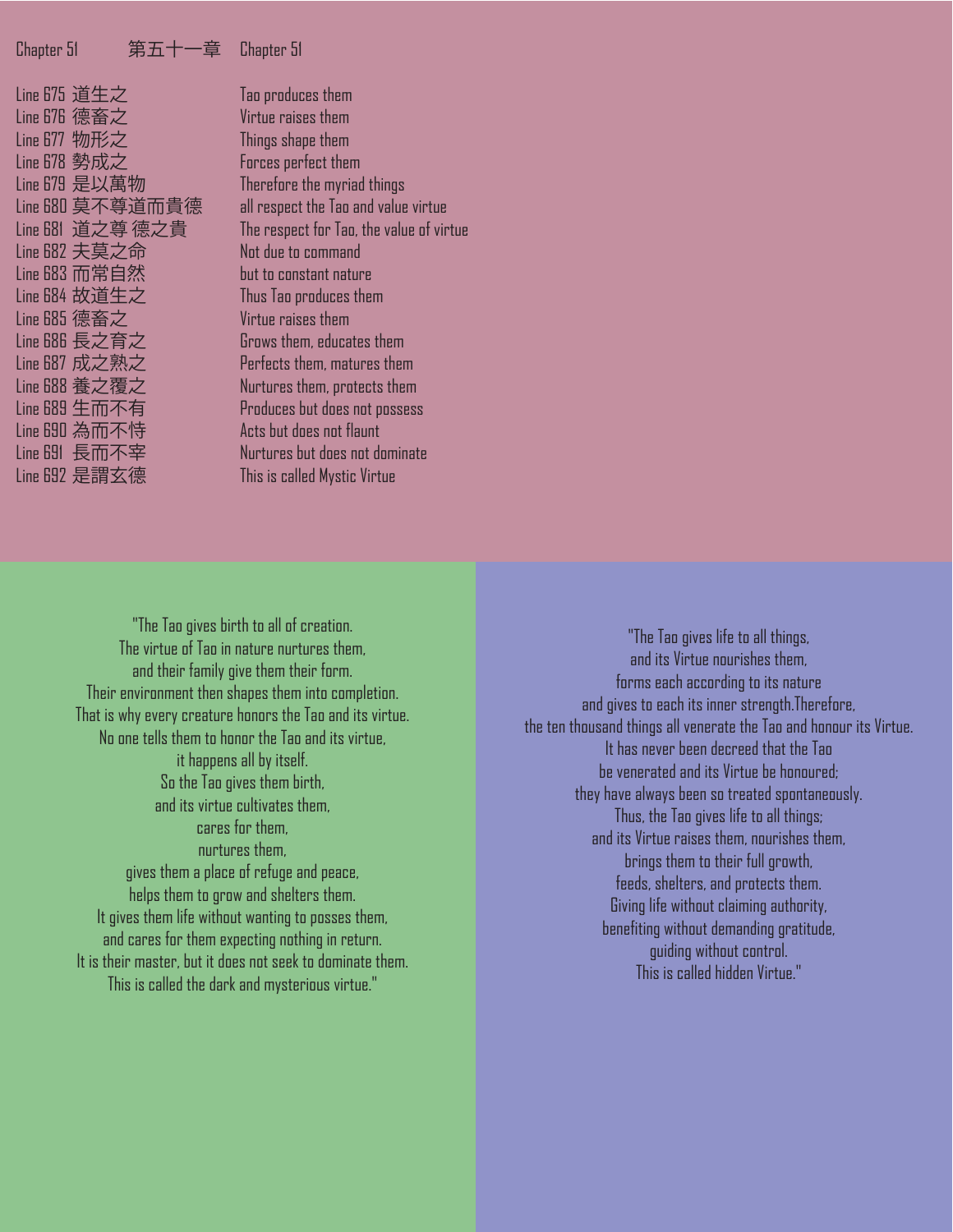# Chapter 52 第五十二章 Chapter 52

|  | Line 693 天下有始  | The world has a beginning                 |
|--|----------------|-------------------------------------------|
|  | Line 694 以為天下母 | We regard it as the mother of the world   |
|  | Line 695 既得其母  | Having its mother                         |
|  | Line 696 以知其子  | We can know her children                  |
|  | Line 697 既知其子  | Knowing her children                      |
|  | Line 698 復守其母  | Still holding on to the mother            |
|  | Line 699 沒身不殆  | Live without danger all through life      |
|  | Line 700 塞其兌   | <b>Close the mouth</b>                    |
|  | Line 701 閉其門   | Shut the doors                            |
|  | Line 702 終身不勤  | Live without toil all through life        |
|  | Line 703 開其兌   | Open the mouth                            |
|  | Line 704 濟其事   | Meddle in the affairs                     |
|  | Line 705 終身不救  | Live without salvation all through life   |
|  | Line 706 見小曰明  | Seeing details is called clarity          |
|  | Line 707 守柔曰強  | Holding on to the soft is called strength |
|  | Line 708 用其光   | Utilize the light                         |
|  | Line 709 復歸其明  | Return to the clarity                     |
|  | Line710 無遺身殃   | Leaving no disasters for the self         |
|  | Line 711 是為習常  | This is called practicing constancy       |
|  |                |                                           |

"The world had a beginning which we call the Great Mother. Once we have found the Mother, we begin to know what Her children should be. When we know we are the Mothers child, we begin to guard the qualities of the Mother in us. She will protect us from all danger even if we lose our life. Keep your mouth closed and embrace a simple life, and you will live care-free until the end of your days. If you try to talk your way into a better life there will be no end to your trouble. To understand the small is called clarity. Knowing how to yield is called strength. To use your inner light for understanding regardless of the danger is called depending on the Constant."

"All things under heaven had a common beginning, and that beginning could be considered the Mother of all things. When you know the Mother you will also know the children. Know the children, yet hold fast to the Mother, and to the end of your days you will be free from danger. Block the passages! Shut the doors! And, to the end of your days your strength will not fail you. Open the passages! Increase your activities! And, to the end of your days you will be beyond help. See the small and develop clear vision. Practise yielding and develop strength. Use the outer light to return to the inner light, and save yourself from harm. This is known as following the Always-so."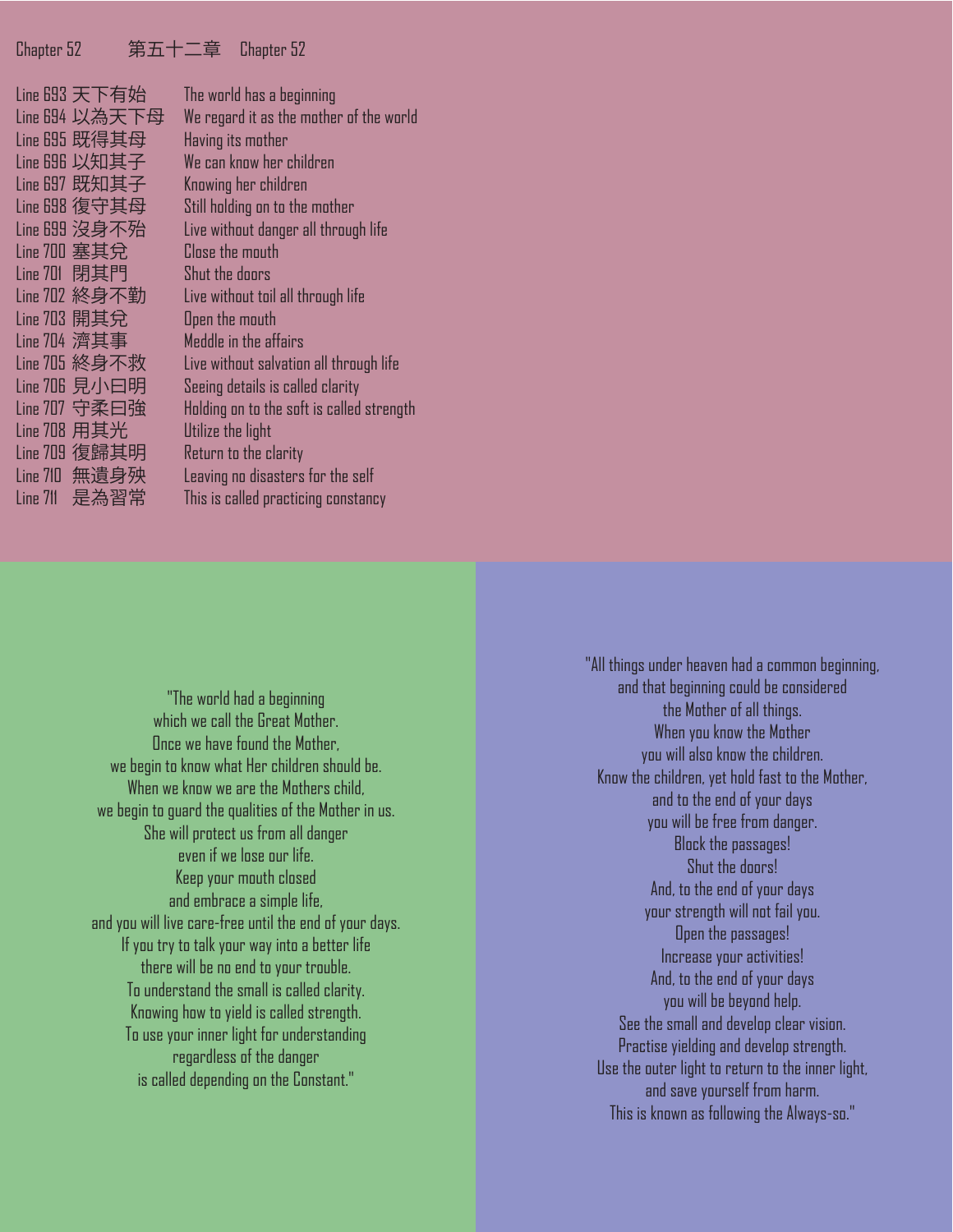| Chapter 53 | 第五十三章 Chapter 53 |  |
|------------|------------------|--|
|------------|------------------|--|

| Line 712 使我介然有知 | If I have a little knowledge     |
|-----------------|----------------------------------|
| Line 713 行於大道   | Walking on the great Tao         |
| Line 714 唯施是畏   | I fear only to deviate from it   |
| Line 715 大道甚夷   | The great Tao is broad and plain |
| Line 716 而民好徑   | But people like the side paths   |
| Line 717 朝甚除    | The courts are corrupt           |
| Line 718 田甚蕪    | The fields are barren            |
| line 7l9 倉甚虛    | The warehouses are empty         |
| Line 720 服文綵    | Officials wear fineries          |
| Line 721 帶利劍    | Carry sharp swords               |
| Line 722 厭飲食    | Fill up on drinks and food       |
| Line 723 財貨有餘   | Acquire excessive wealth         |
| Line 724 是謂盜夸   | This is called robbery           |
| Line 725 非道也哉   | It is not the Tao!               |

"If I understood only one thing, I would want to use it to follow the Tao. My only fear would be one of pride. The Tao goes in the level places, but people prefer to take the short cuts. If too much time is spent cleaning the house the land will become neglected and full of weeds, and the granaries will soon become empty because there is no one out working the fields. To wear fancy clothes and ornaments, to have your fill of food and drink and to waste all of your money buying possessions is called the crime of excess. Oh, how these things go against the way of the Tao!"

"If I have even little sense, I will walk upon the great path of Tao and only fear straying from it. This Great Way is straight and smooth yet people often prefer the side roads. The courtyard is well kept but the fields are full of weeds, and the granaries stand empty. Still, there are those of us who wear elegant clothes, carry sharp swords, pamper ourselves with food and drink and have more possessions than we can use. These are the actions of robbers. This is certainly far from the Tao."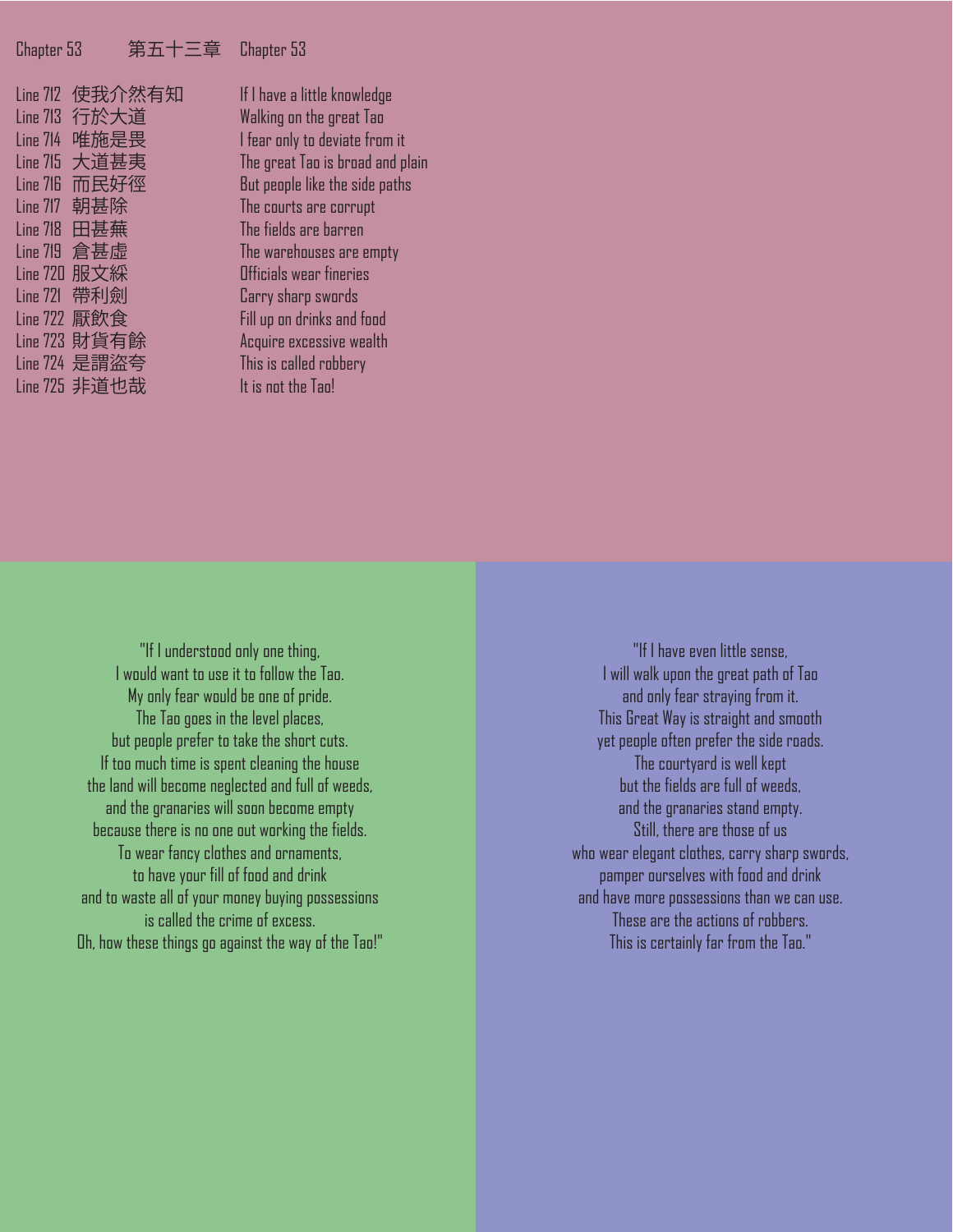# Chapter 54 第五十四章 Chapter 54

|              | Line 726 善建者不拔                                      |
|--------------|-----------------------------------------------------|
|              | Line 727 善抱者不脫                                      |
|              | Line 728 子孫以祭祀不輟                                    |
|              | Line 729 修之於身 其德乃真                                  |
|              | Line 730 修之於家 其德乃餘                                  |
|              | Line 731 修之於风 其德乃長                                  |
|              | Line 732 修之於國 其德乃豐                                  |
|              | Line 733 修之於天下 其德乃普                                 |
| $Line 734$ 故 |                                                     |
|              | Line 735 以身觀身                                       |
|              | Line 736 以家觀家                                       |
|              | $\mathop{\sf Line}$ 737 以 $\boxtimes$ 觀 $\boxtimes$ |
|              | Line 738 以國觀國                                       |
|              | Line 739 以天下觀天下                                     |
|              | Line 740 吾何以知天下然哉                                   |
|              | $\lfloor$ ine 741 以此                                |

That which is well established cannot be uprooted That which is strongly held cannot be taken The descendants will commemorate it forever Cultivate it in yourself; its virtue shall be true Cultivate it in the family; its virtue shall be abundant Cultivate it in the community; its virtue shall be lasting Cultivate it in the country; its virtue shall be prosperous Cultivate it in the world; its virtue shall be widespread Therefore: Observe others with yourself Dbserve other families with your family Observe other communities with your community Observe other countries with your country Observe the world with the world With what do I know the world? With this

"That which is well built will never be torn down. That which is well latched cannot slip away. Those who do things well will be honored from generation to generation. If this idea is cultivated in the individual, then his virtue will become genuine. If this idea is cultivated in your family, then virtue in your family will be great. If this idea is cultivated in your community, then virtue will go a long way. If this idea is cultivated in your country, then virtue will be in many places. If this idea is cultivated in the world, then virtue will be with everyone. Then observe the person for what the person does, and observe the family for what it does, and observe the community for what it does, and observe the country for what it does, and observe the world for what it does. How do I know this saying is true? I observe these things and see."

"What is well rooted cannot be pulled up. What is firmly grasped will not slip loose. It will be honoured from generation to generation. When cultivated in your person, Virtue will be real. When cultivated in your household, Virtue will be plentiful. When cultivated in your village, Virtue will endure. When cultivated in your country, Virtue will abound. When cultivated in your world, Virtue will be universal. Hence, through yourself look at Self. Through your household look at Household. Through your community look at Community. Through your country look at Country. Through your world look at World. How do I know that the world is like this? Because of what is within me."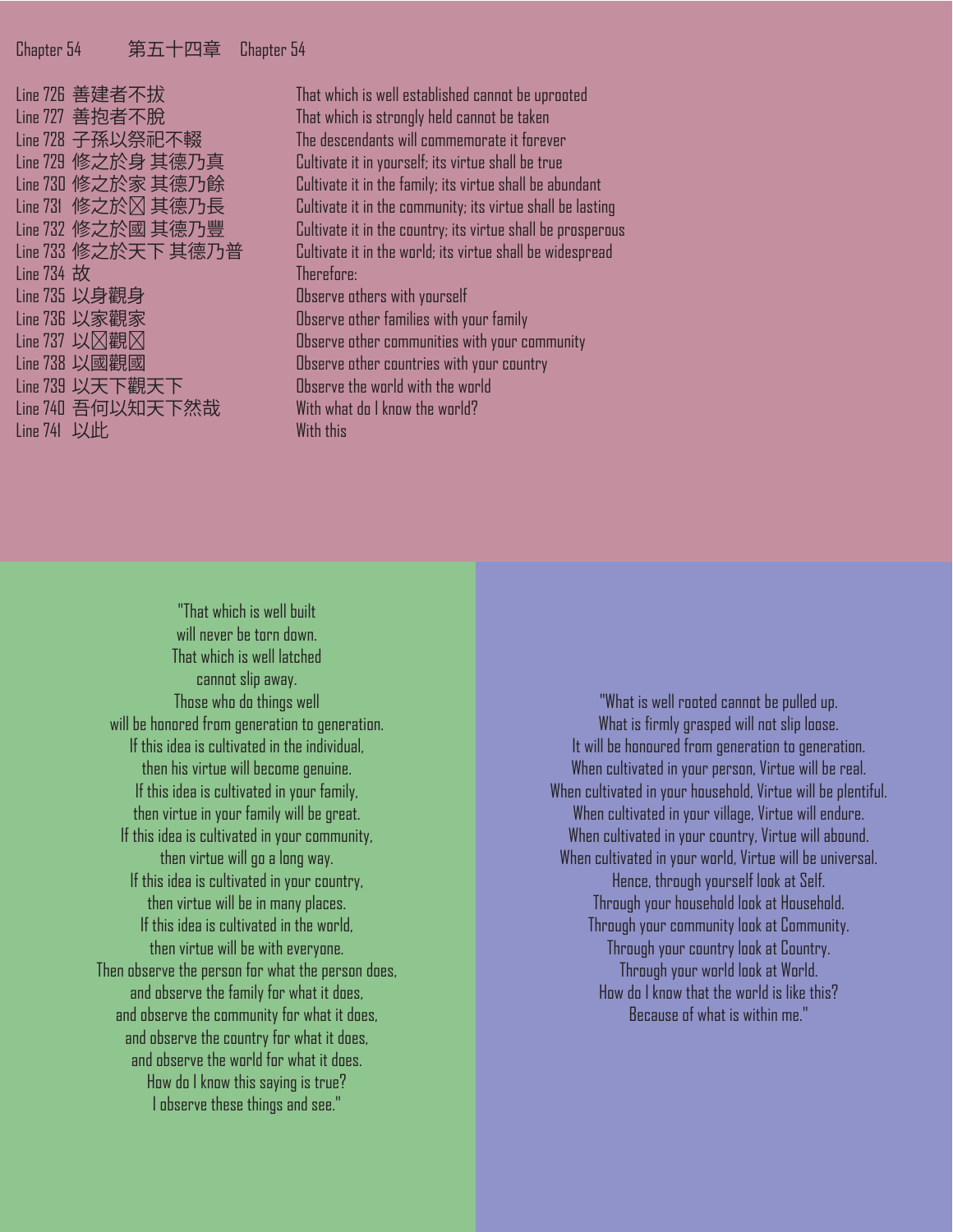### Chapter 55 第五十五章 Chapter 55

| Line 742 含德之厚      | Those who hold an abundance of virtue                     |
|--------------------|-----------------------------------------------------------|
| Line 743 比於赤子      | Are similar to newborn infants                            |
| Line 744 毒蟲不螫      | Poisonous insects do not sting them                       |
| Line 745 猛獸不據      | Wild beasts do not claw them                              |
| Line 746 攫鳥不摶      | Birds of prey do not attack them                          |
| Line 747 骨弱筋柔      | Their bones are weak, tendons are soft                    |
| Line 748 而握固       | But their grasp is firm                                   |
| Line 749 未知牝牡之合而全作 | They do not know of sexual union but can manifest arousal |
| Line 750 精之至也      | Due to the optimum of essence                             |
| Line 751 終日號而不嗄    | They can cry the whole day and yet not be hoarse          |
| Line 752 和之至也      | Due to the optimum of harmony                             |
| Line 753 知和曰常      | Knowing harmony is said to be constancy                   |
| Line 754 知常曰明      | Knowing constancy is said to be clarity                   |
| Line 755 益生曰祥      | Excessive vitality is said to be inauspicious             |
| Line 756 心使氣曰強     | Mind overusing energy is said to be aggressive            |
| Line 757 物壯則老      | Things become strong and then grow old                    |
| Line 758 謂之不道      | This is called contrary to the Tao                        |
| Line 759 不道早已      | That which is contrary to the Tao will soon perish        |
|                    |                                                           |

"One who is filled with the Tao is like a newborn child. The infant is protected from the stinging insects, wild beasts, and birds of prey. Its bones are soft, its muscles are weak, but its grip is firm and strong. It doesn't know about the union of male and female, yet his penis can stand erect, because of the power of life within him. It can cry all day and never become hoarse. This is perfect harmony. To understand harmony is to understand the Constant. To know the Constant is to be called 'enlightened'. To unnaturally try to extend life is not appropriate. To try and alter the life-breath is unnatural. The master understands that when something reaches its prime it will soon begin to decline. Changing the natural is against the way of the Tao. Those who do it will come to an early end."

"A person who is filled with Virtue is like a newborn child. Poisonous insects will not sting, wild animals will not pounce, birds of prey will not swoop down. Although bones are soft and sinews weak, a child's grip is firm. The union of man and woman is not known, yet there is completeness, because a child's vital force is at its height. Crying all day will not produce hoarseness, because there is perfect harmony. To know harmony is to know the Always-so. To know the Always-so is to be awakened. Trying to fill life to the brim invites a curse. For the mind to make demands upon the breath of life brings strain. Whatever has been forced to a peak of vigour approaches its decay. This is not the way of Tao. And that which goes against the Tao will quickly pass away."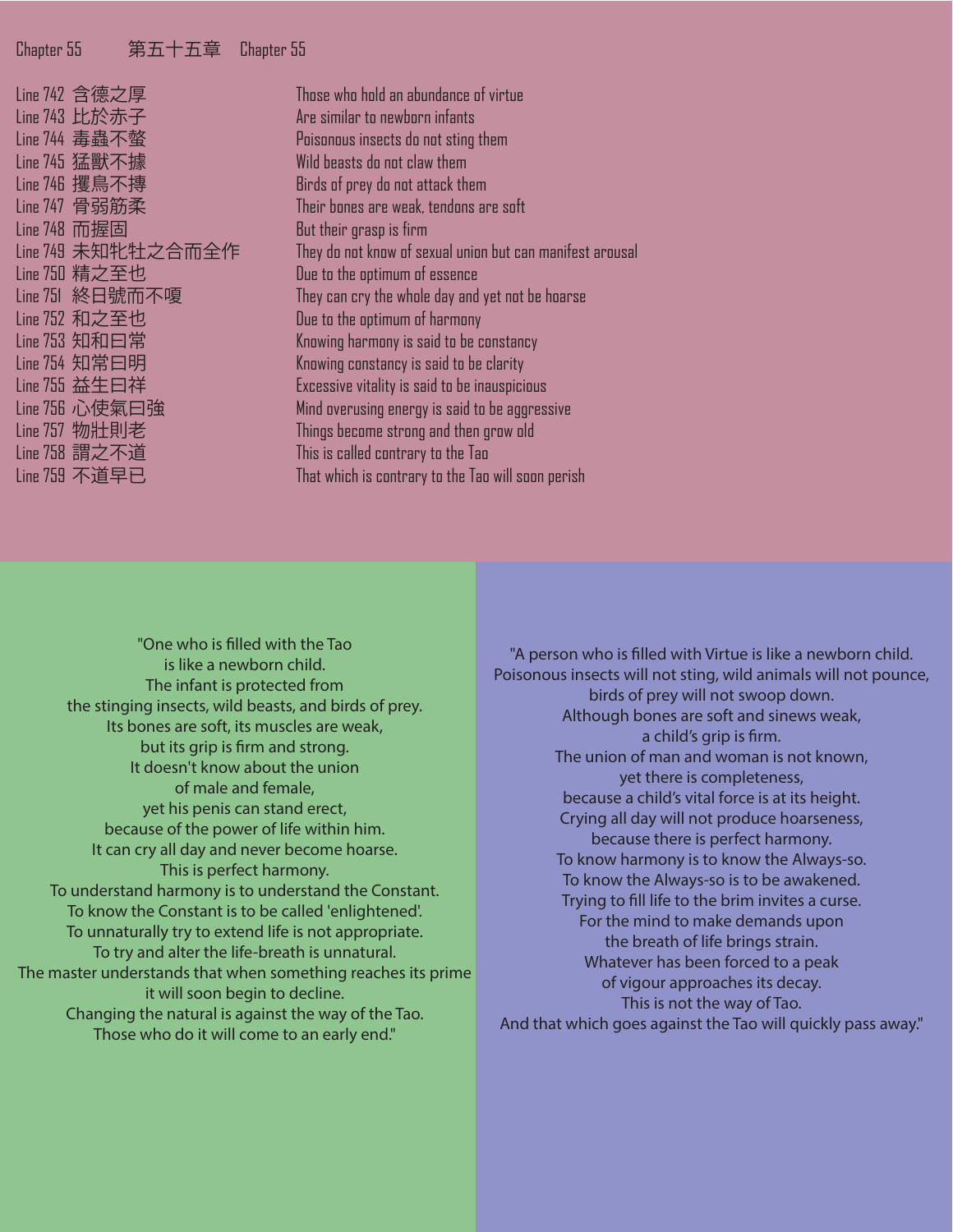| Chapter 56                                                                                                                                                                                                                                                                         | 第五十六章 | Chapter 56                                                                                                                                                                                                                                                                                                                                                                                                                                                                     |
|------------------------------------------------------------------------------------------------------------------------------------------------------------------------------------------------------------------------------------------------------------------------------------|-------|--------------------------------------------------------------------------------------------------------------------------------------------------------------------------------------------------------------------------------------------------------------------------------------------------------------------------------------------------------------------------------------------------------------------------------------------------------------------------------|
| Line 760 知者不言<br>Line 761 言者不知<br>$\mathsf{Line}$ 762 塞其 $\boxtimes$<br>Line 763 閉其門<br>Line 764 挫其銳<br>Line 765 解其紛<br>Line 766 和其光<br>Line 767 同其塵<br>Line 768 是謂玄同<br>Line 769 故不可得而親<br>Line 770 不可得而疏<br>Line 771 不可得而利<br>Line 772 不可得而害<br>Line 773 不可得而貴<br>Line 774 不可得而賤 |       | Those who know do not talk<br>Those who talk do not know<br>Close the mouth<br>Shut the doors<br><b>Blunt the sharpness</b><br>Unravel the knots<br>Dim the glare<br>Mix the dust<br>This is called Mystic Oneness<br>They cannot obtain this and be closer<br>They cannot obtain this and be distant<br>They cannot obtain this and be benefited<br>They cannot obtain this and be harmed<br>They cannot obtain this and be valued<br>They cannot obtain this and be degraded |
| Line 775 故為天下貴                                                                                                                                                                                                                                                                     |       | Therefore, they become honored by the world                                                                                                                                                                                                                                                                                                                                                                                                                                    |

"Those who know do not talk. Those who talk do not know. Stop talking, meditate in silence, blunt your sharpness, release your worries, harmonize your inner light, and become one with the dust. Doing this is the called the dark and mysterious identity. Those who have achieved the mysterious identity cannot be approached, and they cannot be alienated. They cannot be benefited nor harmed. They cannot be made noble nor to suffer disgrace. This makes them the most noble of all under the heavens."

"Those who know do not speak. Those who speak do not know. Block the passages! Shut the doors! Blunt the sharpness! Untangle the knots! Soften the glare! Settle with the dust! This is the Mystery of Evenness. Those who have achieved this cannot be enclosed nor kept at a distance; they cannot be benefited nor harmed, honoured nor disgraced. Therefore, this is the noblest state under heaven."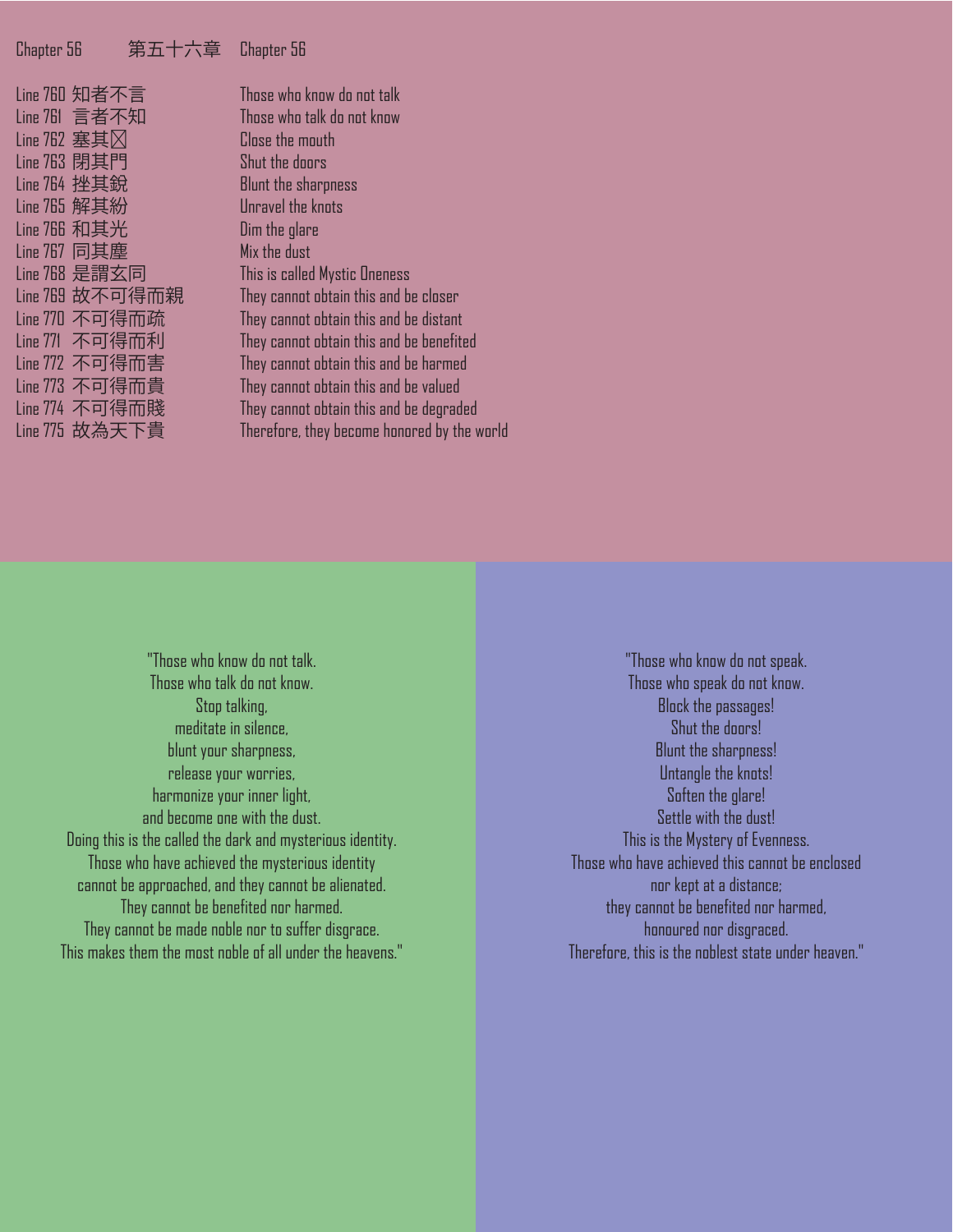|  | Chapter 57 | 第五十七章 | Chapter 57 |
|--|------------|-------|------------|
|--|------------|-------|------------|

|               | Line 776 以正治國    | Govern a country with upright integrity                       |
|---------------|------------------|---------------------------------------------------------------|
|               | Line 777 以奇用兵    | Deploy the military with surprise tactics                     |
|               | Line 778 以無事取天下  | Take the world with non-interference                          |
|               | Line 779 吾何以知其然哉 | How do I know this is so?                                     |
| $Line$ 780 以此 |                  | With the following:                                           |
|               | Line 781 天下多忌諱   | When there are many restrictions in the world                 |
|               | Line 782 而民彌貧    | The people become more impoverished                           |
|               | Line 783 民多利器    | When people have many sharp weapons                           |
|               | Line 784 國家滋昏    | The country becomes more chaotic                              |
|               | Line 785 人多伎巧    | When people have many clever tricks                           |
|               | Line 786 奇物滋起    | More strange things occur                                     |
|               | Line 787 法令滋彰    | The more laws are posted                                      |
|               | Line 788 盜賊多有    | The more robbers and thieves there are                        |
|               | Line 789 故聖人云    | Therefore the sage says:                                      |
|               | Line 790 我無為而民自化 | I take unattached action, and the people transform themselves |
|               | Line 791 我好靜而民自正 | I prefer quiet, and the people right themselves               |
|               | Line 792 我無事而民自富 | I do not interfere, and the people enrich themselves          |
|               | Line 793 我無欲而民自樸 | I have no desires, and the people simplify themselves         |
|               |                  |                                                               |

"Govern your country with integrity, Weapons of war can be used with great cunning, but loyalty is only won by not-doing. How do I know the way things are? By these: The more prohibitions you make, the poorer people will be. The more weapons you posses, the greater the chaos in your country. The more knowledge that is acquired, the stranger the world will become. The more laws that you make, the greater the number of criminals. Therefore the Master says: I do nothing, and people become good by themselves. I seek peace, and people take care of their own problems. I do not meddle in their personal lives, and the people become prosperous. I let go of all my desires, and the people return to the Uncarved Block."

"Govern the country by being straightforward. Wage war by being crafty. Win all under heaven by not meddling. How do I know that this is so? By what is within me. The more restrictions there are, the poorer are the people. The more pointed the people's weapons, the more disorder there is in the country. The more ingenious and clever the people, the more strange the contrivances that appear. The more laws and edicts that are posted, the more thieves and robbers that arise. Hence an Old One has said: I act without striving and the people transform themselves. I love stillness and the people straighten themselves. I do not meddle and the people prosper by themselves. I am free from desires and the people themselves return to the simplicity of the Uncarved Block."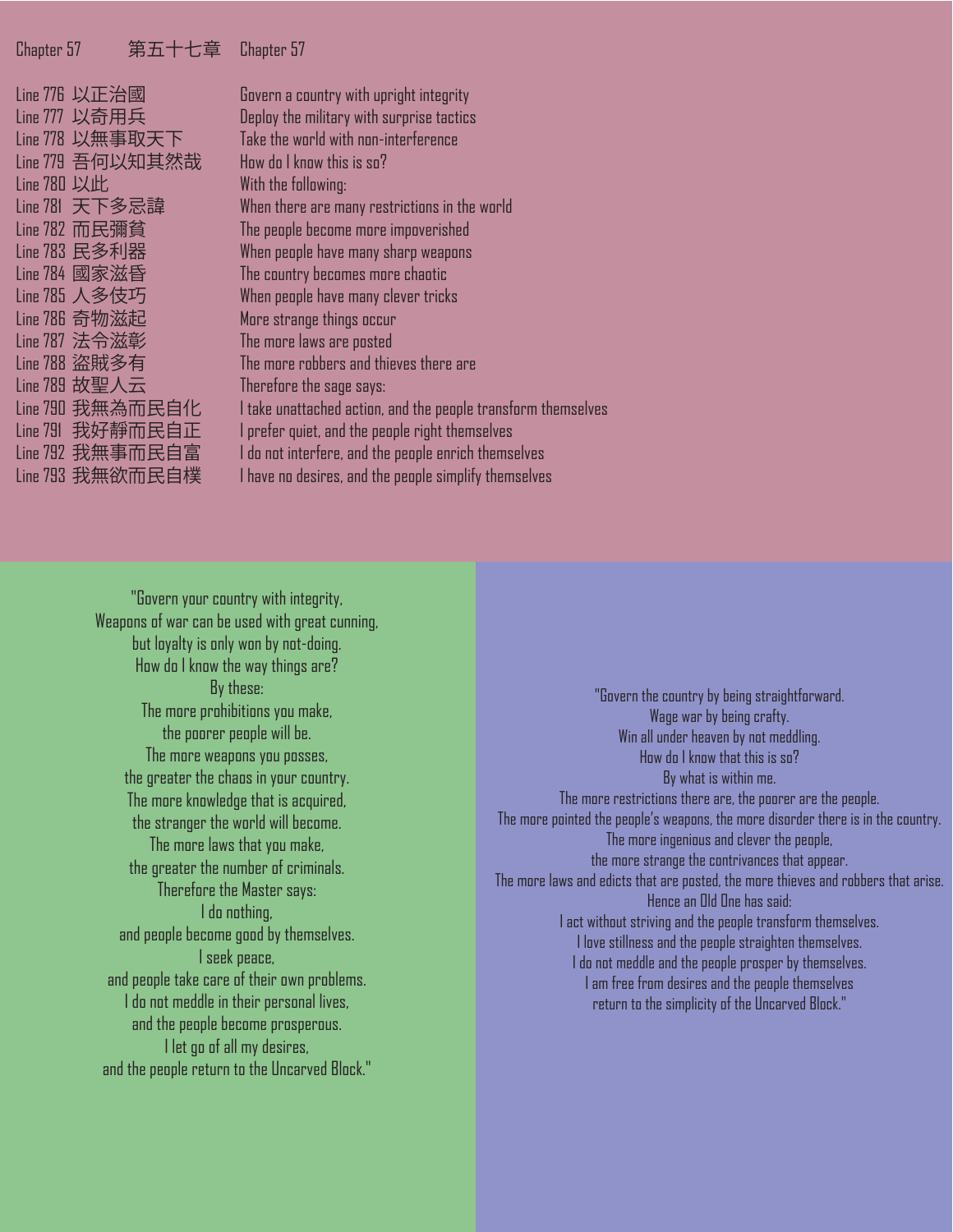# Chapter 58 第五十八章 Chapter 58

|  | Line 794 其政悶悶                        |
|--|--------------------------------------|
|  | Line 795 其民淳淳                        |
|  | Line 796 其政察察                        |
|  | Line 797 其民缺缺                        |
|  | Line 798 禍兮福之所倚                      |
|  | Line 799 福兮禍之所仂                      |
|  | Line 800 孰知其極                        |
|  | Line 801 其無正耶                        |
|  | Line 802 正復為奇                        |
|  | Line 803 善復為妖                        |
|  | $\mathop{\rm Line}\nolimits$ 804 人之迷 |
|  | Line 805 其日固久                        |
|  | Line 806 是以聖人                        |
|  | Line 807 方而不割                        |
|  | Line 808 廉而不劌                        |
|  | Line 809 直而不肆                        |
|  | ling 810 光而不耀                        |

When governing is lackluster The people are simple and honest When governing is scrutinizing The people are shrewd and crafty Misfortune is what fortune depends upon Fortune is where misfortune hides beneath Who knows their ultimate end Dr if they have no determined outcome? Rightness reverts to become strange Goodness reverts to become wicked The confusion of people has lasted many long days Therefore the sages are: Righteous without being scathing Incorruptible without being piercing Straightforward without being ruthless Illuminated without being flashy

"If a government is unobtrusive, the people become whole. If a government is repressive, the people become treacherous. Good fortune has its roots in disaster, and disaster lurks with good fortune. Who knows why these things happen, or when this cycle will end? Good things seem to change into bad, and bad things often turn out for good. These things have always been hard to comprehend. Thus the Master makes things change without interfering. She is probing yet causes no harm. Straightforward, yet does not impose her will. Radiant, and easy on the eye."

"When the government is unseen the people are simple and happy. When the government is lively the people are cunning and discontented. On misery perches happiness. Beneath happiness crouches misery. Who knows when this will cease? The straight changes into the crooked. The good becomes the ominous. Surely the people have been confused for a long time. Therefore, the True Person squares without cutting, carves without hacking, straightens without dislocating, gives forth light without blinding."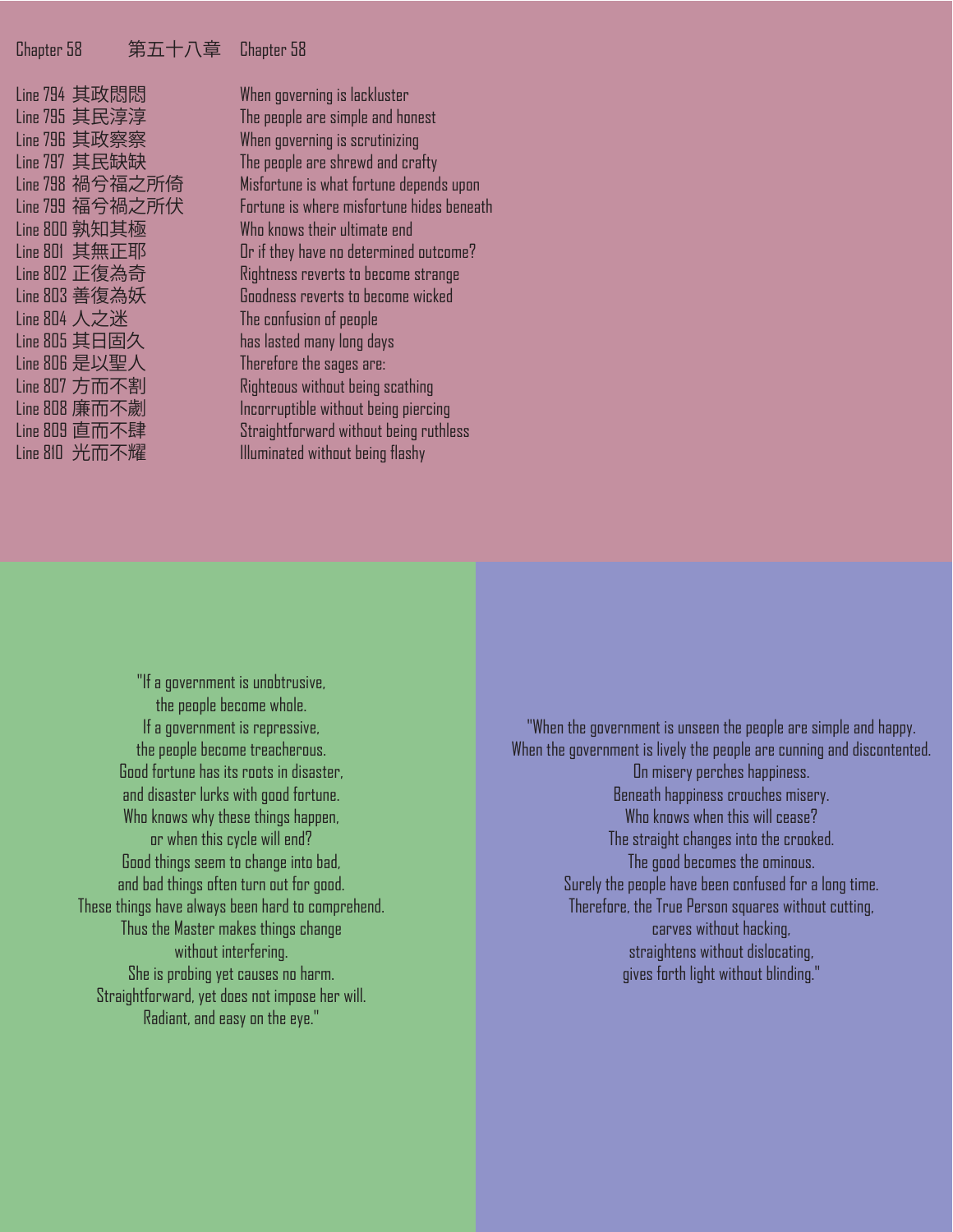Chapter 59 第五十九章 Chapter 59

| Line 811        | 治人事天      | In governing people and serving Heaven                                |
|-----------------|-----------|-----------------------------------------------------------------------|
| <b>Line 812</b> | 莫若嗇       | There is nothing like conservation                                    |
| <b>Line 813</b> | 夫唯嗇是謂早服   | Only with conservation is it called submitting early                  |
| <b>Line 814</b> | 早服謂之重積德   | Submitting early is called emphasis on accumulating virtues           |
| <b>Line 815</b> | 重積德則無不克   | Accumulating virtues means there is nothing one cannot overcome       |
| <b>Line 816</b> | 無不克       | When there is nothing that one cannot overcome                        |
| <b>Line 817</b> |           | 則莫知其極 One's limits are unknown                                        |
| <b>Line 818</b> | 莫知其極 可以有國 | The limitations being unknown, one can possess sovereignty            |
| <b>Line 819</b> |           | 有國之母 可以長久 With this mother principle of power, one can be everlasting |
| <b>Line 820</b> | 是謂深根固柢    | This is called deep roots and firm foundation                         |
| <b>Line 821</b> | 長生久視之道    | The Tao of longevity and lasting vision                               |

"There is nothing better than moderation for teaching people or serving Heaven. Those who use moderation are already on the path to the Tao. Those who follow the Tao early will have an abundance of virtue. When there is an abundance of virtue, there is nothing that cannot be done. Where there is limitless ability, then the kingdom is withing your grasp. When you know the Mother of the kingdom, then you will be long enduring. This is spoken of as the deep root and the firm trunk, the Way to a long life and great spiritual vision."

"For governing others and serving heaven there is nothing better than moderation. A person who is moderate returns to the path. Returning to the path brings an abundance of Virtue. This good store of Virtue cannot be conquered. Virtue that cannot be conquered knows no limit. Only a person who has limitless Virtue is fit to lead. Only the leader who possesses the Mother of the country will long endure. This is called making the roots go deep by restraining the trunk. Learn to focus your life and you will see many days."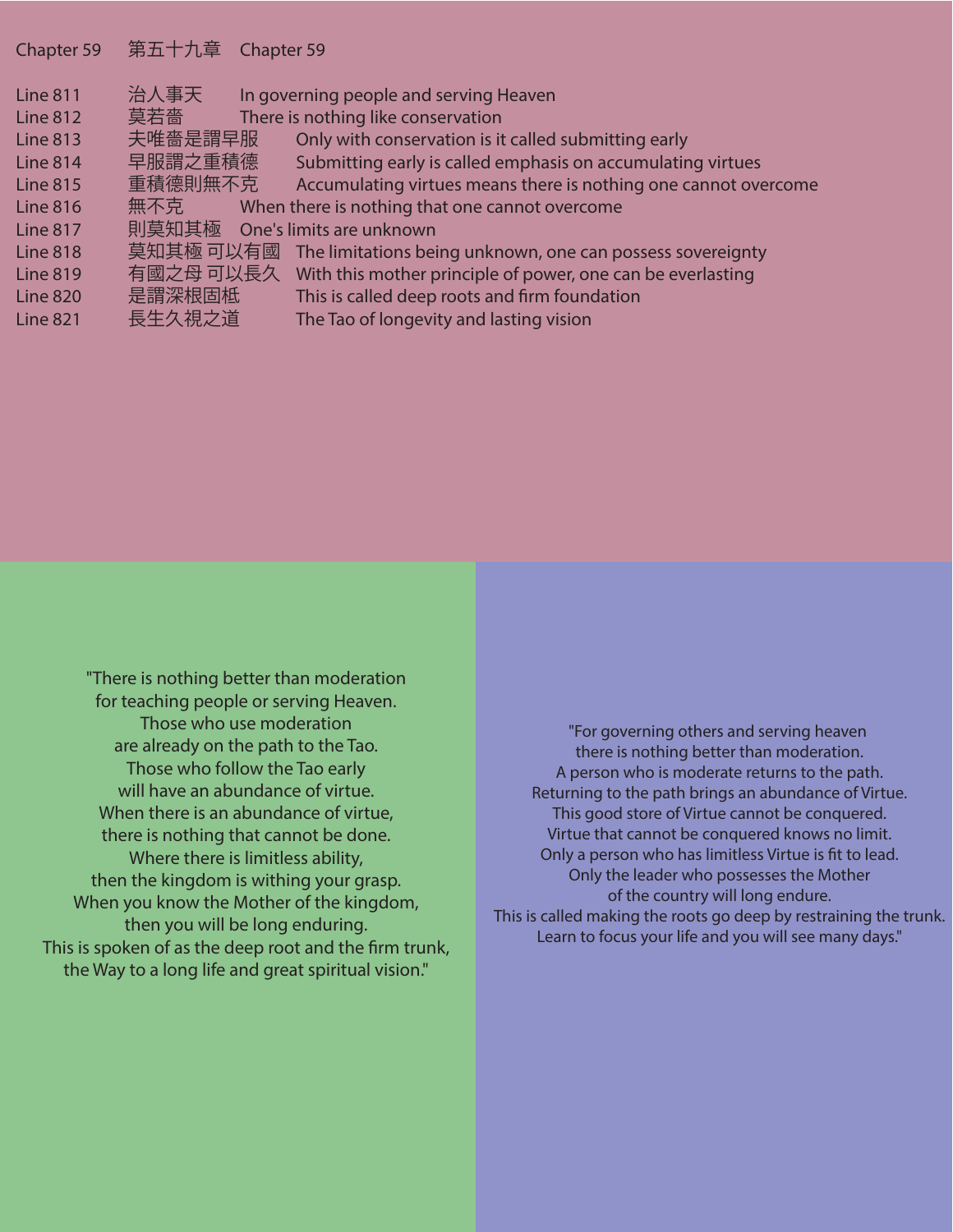| Chapter 60 | 第六十章 |  |
|------------|------|--|

Chapter 60

Line 824 其鬼不神 Its demons have no power Line 826 其神不傷人 Its gods do not harm people

Line 822 治大國若烹小鮮 Ruling a large country is like cooking a small fish Line 823 以道蒞天下 Using the Tao to manage the world Line 825 非其鬼不神 Not only do its demons have no power Line 827 非其神不傷人 Not only do its gods not harm people Line 828 聖人亦不傷人 The sages also do not harm people Line 829 夫兩不相傷 They both do no harm to one another Line 830 故德交歸焉 So virtue merges and returns

> "Governing a large country is like frying small fish. Too much poking spoils the meat. When the Tao is used to govern the world then evil will loose its power to harm the people. Not that evil will no longer exist, but only because it has lost its power. Just as evil can loose its ability to harm, the Master shuns the use of violence. If you give evil nothing to oppose, then virtue will return by itself."

"Governing a big country is like cooking a small fish. Let all under heaven be governed in accordance with the Tao, and demons will not manifest their power. It is not that they lack power but rather they will not use their power to harm the people. They are not the only ones who have power and do not use it to harm the people. The True Person does not harm the people. Whenever there is no harm done, that power flows into the common Virtue."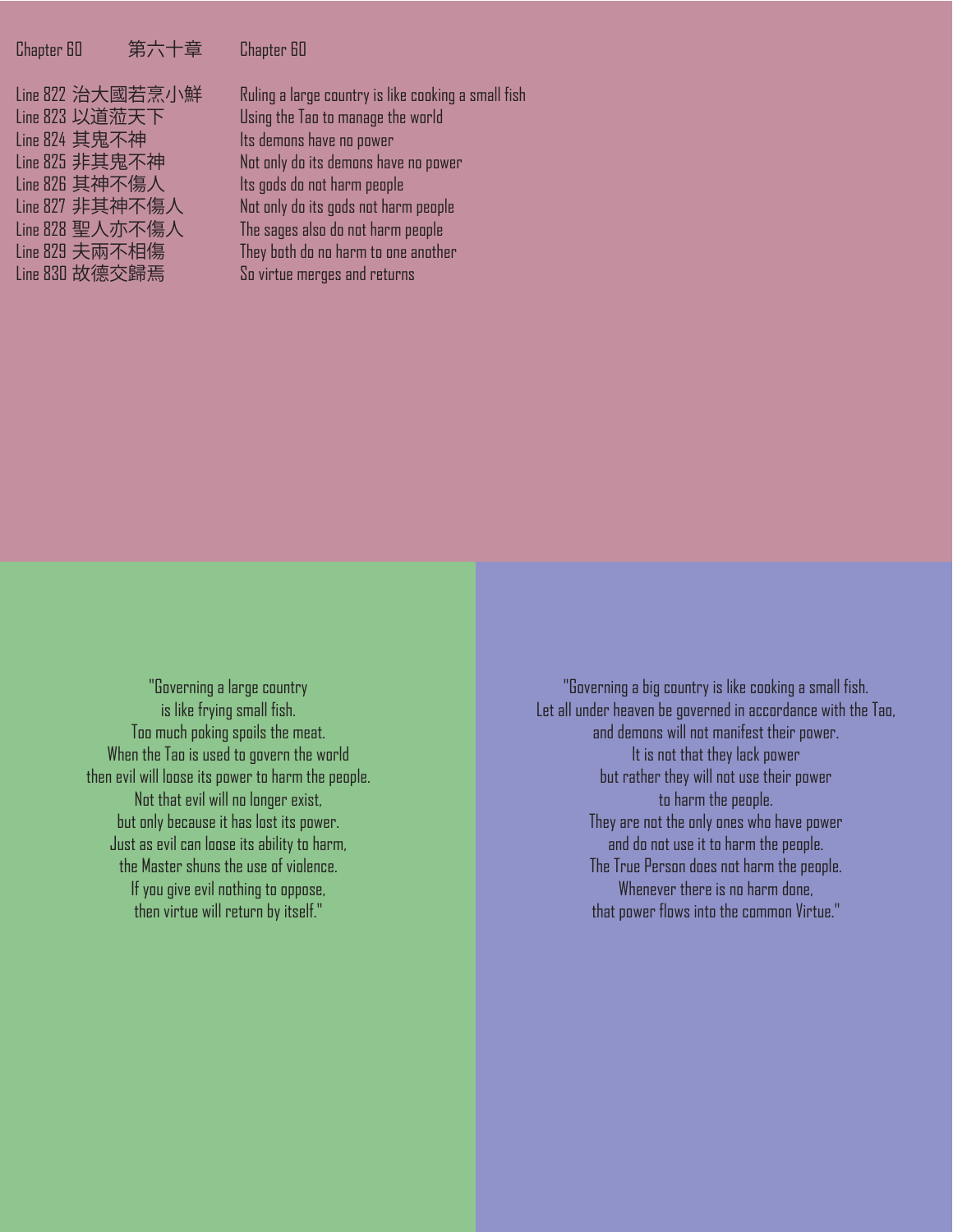Chapter 61 第六十一章 Chapter 61

Line 832 天下之交  $\qquad \qquad$  The converging point of the world Line 833 天下之牝 The receptive female of the world Line 835 以靜為下 Using serenity as the lower position Line 837 則取小國 Then it can take the small country Line 844 夫兩者各得其所欲 So that both obtain what they wish

Line 831 大國者下流 The large country is like the lowest river Line 834 牝常以靜勝牡 The female always overcomes the male with serenity Line 836 故大國以下小國 Thus if the large country is lower than the small country Line 838 小國以下大國 If the small country is lower than the large country Line 839 則取大國 Then it can be taken by the large country Line 840 故或下以取 Thus one uses the lower position to take Line 841 或下而取。 The other uses the lower position to be taken Line 842 大國不過欲兼畜人 The large country only wishes to gather and protect people Line 843 小國不過欲入事人 The small country only wishes to join and serve people Line 845 大者宜為下 The larger one should assume the lower position

"A large country should take the low place like a great watershed, which from its low position assumes the female role. The female overcomes the male by the power of her position. Her tranquility gives rise to her humility. If a large country takes the low position, it will be able to influence smaller countries. If smaller countries take the lower position, then they can allow themselves to be influenced. So both seek to take the lower position in order to influence the other, or be influenced. Large countries should desire to protect and help the people, and small countries should desire to serve others. Both large and small countries benefit greatly from humility."

"A great country is like the low lands where all the streams unite. In all things under heaven the female overcomes the male by her stillness, and because she is still she lies below. Hence, if the great country will take the low place it will win over the little country. If the little country will take the low place it will win over the great country. Thus, the one gets below and prospers and the other remains below and prospers. All that the great country wants is more people All that the little country wants is a place for its people to go and to be employed. If each is to get what it wants it is necessary for the great country to take the low place."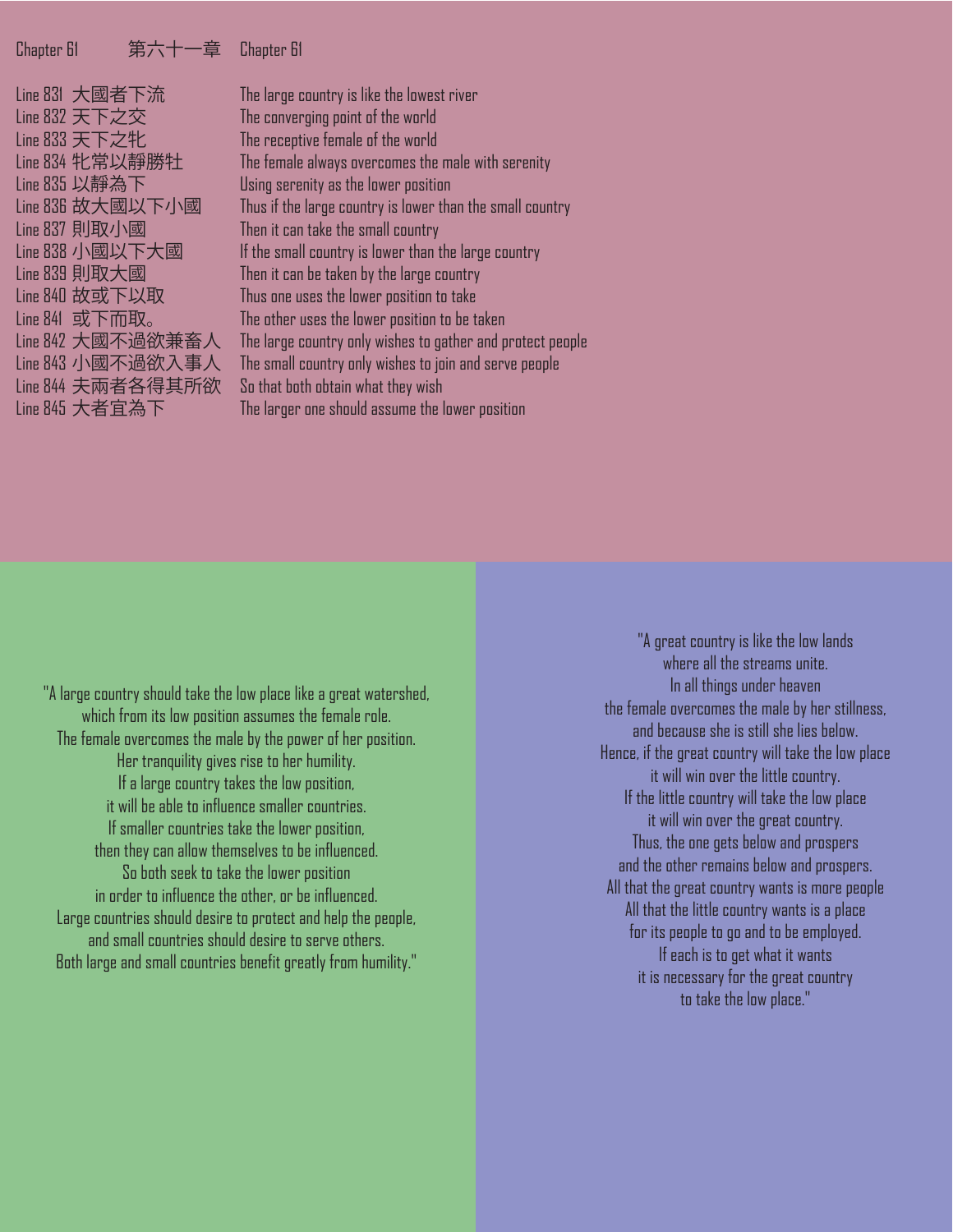# Chapter 62 第六十二章 Chapter 62

Line 847 善人之寶 The treasure of the kind person Line 848 不善人之所保 The protection of the unkind person Line 851 人之不善 Those who are unkind Line 852 何棄之有  $\blacksquare$  How can they be abandoned? Line 854 置三公  $\blacksquare$ 

Line 846 道者萬物之奧 The Tao is the wonder of all things Line 849 美言可以市尊 Admirable words can win the public's respect Line 850 美行可以加人  $\blacksquare$  Admirable actions can improve people Line 853 故立天子  $\blacksquare$  Therefore, when crowning the Emperor Line 855 雖有拱璧以先駟馬 Although there is the offering of jade before four horses Line 856 不如坐進此道 None of it can compare to being seated in this Tao Line 857 古之所以貴此道者何 Why did the ancients value this Tao so much? Line 858 不曰求以得 Is it not said that those who seek will find, Line 859 有罪以免耶 And those with guilt will not be faulted? Line 860 故為天下貴 Therefore, it is the greatest value in the world

"The Tao is the tabernacle of creation; it is a treasure for those who are good, and a place of refuge for those who are not. How can those who are not good be abandoned? Words that are beautiful are worth much, but good behavior can only be learned by example. When a new leader takes office, don't give him gifts and offerings. These things are not as valuable as teaching him about the Tao. Why was the Tao esteemed by the ancient Masters? Is it not said: ""With it we find without looking. With it we find forgiveness for our transgressions."" That is why the world cannot under stand it."

"The Tao is to the ten thousand things what the shrine is in the home. It is the treasure of the virtuous and the protection of the wrongdoer. Good words are appreciated. Good deeds are accepted as gifts. Even the wrongdoers are not abandoned. Hence, on the day an Emperor is installed and appoints the three ducal ministers. remain where you are and make an offering of the Tao. It will be preferable to a gift of jade discs followed by a team of four horses. Why did the ancients value the Tao? Was it not because through it you can find what you seek, and because of it you can escape what is hounding you? Therefore, it is the most valuable thing under heaven."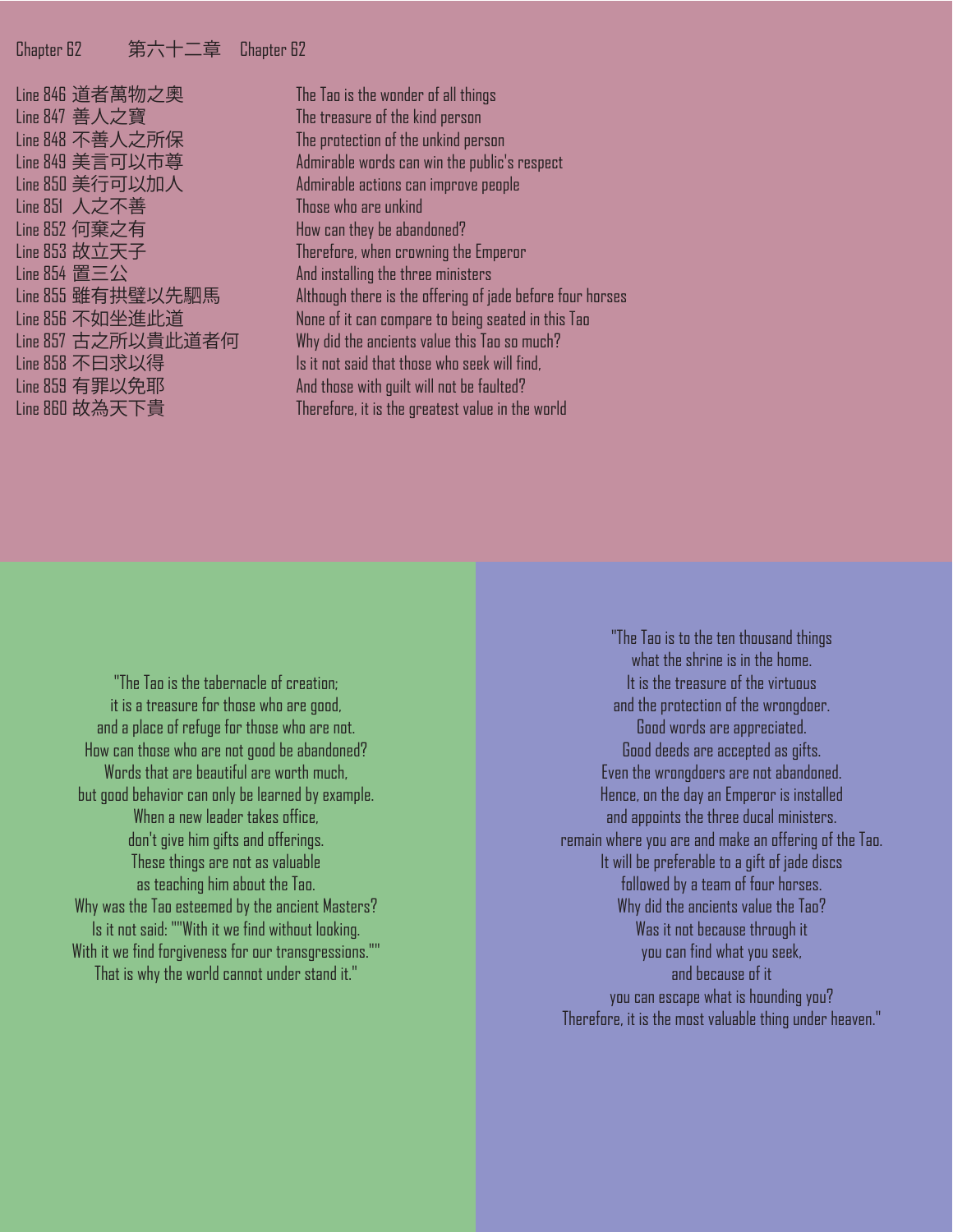Chapter 63 第六十三章 Chapter 63

| Line 861 為無為   | Act without action                                                                    |
|----------------|---------------------------------------------------------------------------------------|
| Line 862 事無事   | Manage without meddling                                                               |
| Line 863 味無味   | Taste without tasting                                                                 |
| Line 864 大小多少  | Great, small, many, few                                                               |
| Line 865 報怨以德  | Respond to hatred with virtue                                                         |
| Line 8GG 圖難於其易 | Plan difficult tasks through the simplest tasks                                       |
| Line 867 為大於其細 | Achieve large tasks through the smallest tasks                                        |
| Line 868 天下難事  | The difficult tasks of the world                                                      |
| Line 869 必作於易  | Must be handled through the simple tasks                                              |
| Line 870 天下大事  | The large tasks of the world                                                          |
| Line 871 必作於細  | Must be handled through the small tasks                                               |
|                | Line 872 是以聖人終不為大 Therefore, sages never attempt great deeds all through life         |
|                | Line 873 故能成其大 Thus they can achieve greatness                                        |
|                | Line 874 夫輕諾必寡信              One who makes promises lightly must deserve little trust |
|                | Line 875 多易必多難 One who sees many easy tasks must encounter much difficulty            |
|                | Line 876 是以聖人猶難之  Therefore, sages regard things as difficult                         |
|                | Line 877 故終無難矣 So they never encounter difficulties all through life                  |
|                |                                                                                       |

"Act by not acting; do by not doing. Enjoy the plain and simple. Find that greatness in the small. Take care of difficult problems while they are still easy; Do easy things before they become too hard. Difficult problems are best solved while they are easy. Great projects are best started while they are small. The Master never takes on more than she can handle, which means that she leaves nothing undone. When an affirmation is given too lightly, keep your eyes open for trouble ahead. When something seems too easy, difficulty is hiding in the details. The master expects great difficulty, so the task is always easier than planned."

"Act without striving. Work without interfering. Find the flavour in what is flavourless. Enlarge the small, increase the few. Heal injury with goodness. Handle the difficult while it is still easy. Cultivate the great while it is still small. All difficult things begin as easy things. All great things begin as small things. Therefore, the True Person never attempts anything great, and accomplishes great things. Lightly made promises inspire little faith. Trying to make things easy results in great difficulties. Therefore, the True Person regards everything as difficult, and is never overcome by difficulties."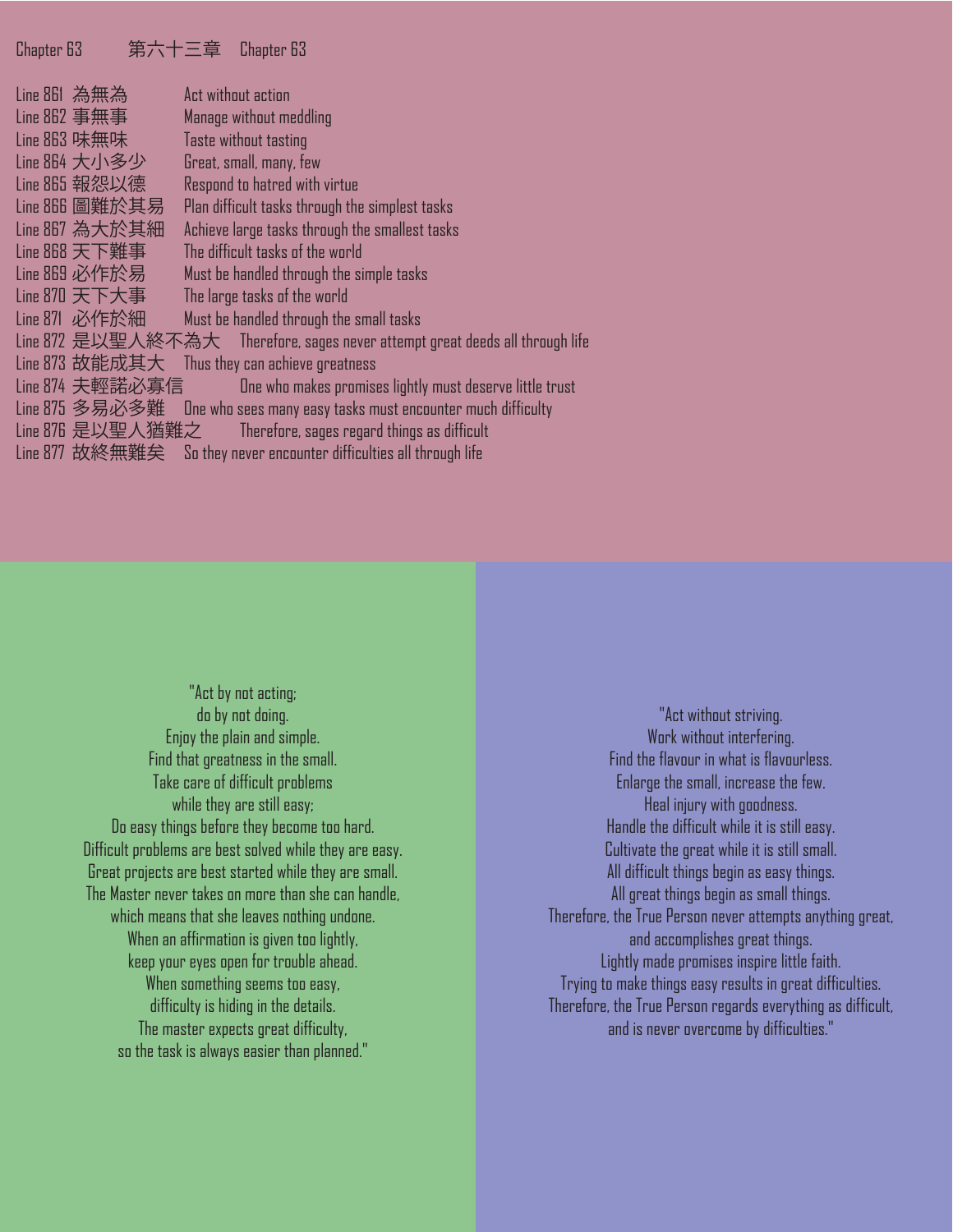|                 | Chapter 64第六十四章 | Chapter 64                                         |
|-----------------|-----------------|----------------------------------------------------|
| <b>Line 878</b> | 其安易持            | When it is peaceful, it is easy to maintain        |
|                 | Line 879 其未兆易謀  | When it shows no signs, it is easy to plan         |
| Line 880        | 其脆易破            | When it is fragile, it is easy to break            |
|                 | Line 881 其微易散   | When it is small, it is easy to scatter            |
|                 | Line 882 為之於未有  | Act on it when it has not yet begun                |
| <b>Line 883</b> | 治之於未亂           | Treat it when it is not yet chaotic                |
|                 | Line 884 合抱之木   | A tree thick enough to embrace                     |
| <b>Line 885</b> | 生於毫末            | Grows from the tiny sapling                        |
| Line 886        | 九層之台            | A tower of nine levels                             |
| Line 887        | 起於累土            | Starts from the dirt heap                          |
| <b>Line 888</b> | 千里之行            | A journey of a thousand miles                      |
| <b>Line 889</b> | 始於足下            | Begins beneath the feet                            |
| $\lim_{R}$ 890  | 為者敗之            | The one who meddles will fail                      |
| Line 891        | 執者失之            | The one who grasps will lose                       |
| <b>Line 892</b> | 是以聖人            | Therefore, sages:                                  |
| <b>Line 893</b> | 無為故無敗           | On not meddle and thus do not fail                 |
| <b>Line 894</b> | 無執故無失           | Do not grasp and thus do not lose                  |
| <b>Line 895</b> | 民之從事            | People, in handling affairs                        |
| <b>Line 896</b> | 常於幾成而敗之         | Often come close to completion and fail            |
| Line 897        | 慎終如始            | If they are as careful in the end as the beginning |
| <b>Line 898</b> | 則無敗事            | Then they would have no failure                    |
| <b>Line 899</b> | 是以聖人欲不欲         | Therefore, sages desire not to desire              |
| <b>Line 900</b> | 不貴難得之貨          | and do not value goods that are hard to acquire    |
| $Line$ $901$    | 學不學             | They learn to unlearn                              |
| <b>Line 902</b> | 復眾人之所過          | and redeem the fault of the people                 |
| Line 903        | 以輔萬物之自然         | To assist the nature of all things                 |
| <b>Line 904</b> | 而不敢為            | Without daring to meddle                           |
|                 |                 |                                                    |

"Things are easier to control while things are quiet. Things are easier to plan far in advance. Things break easier while they are still brittle. Things are easier hid while they are still small. Prevent problems before they arise. Take action before things get out of hand. The tallest tree begins as a tiny sprout. The tallest building starts with one shovel of dirt. A journey of a thousand miles starts with a single foot step. If you rush into action, you will fail. If you hold on too tight, you will loose your grip. Therefore the Master lets things take their course and thus never fails. She doesn't hold on to things and never looses them. By pursing your goals too relentlessly, you let them slip away. If you are as concerned about the outcome as you are about the beginning, then it is hard to do things wrong. The master seeks no possessions. She learns by unlearning, thus she is able to understand all things. This gives her the ability to help all of creation."

"Peace is easily maintained while things are still at rest. Trouble is easily handled before it starts. What is brittle is easily broken. What is minute is easily scattered. Handle a problem before it appears. Secure order before confusion begins. A tree as big as a person's embrace begins as a tiny shoot. A terrace nine stories high rises from a shovelful of earth. A journey of a thousand miles begins under your feet. A person who interferes does harm, and those who grasp lose their hold. Therefore, the True Person acts without striving and does no harm, avoids grabbing and never loses hold. People often ruin their ventures when they are on the verge of success. So, be as careful at the end as at the beginning, and your work will not be ruined. Therefore, the True Person seeks freedom from desire, does not value things that are hard to come by, learns without scholarship, brings people back to what they have passed by, and assists the ten thousand things to find their own natures; all without daring to interfere. Tao"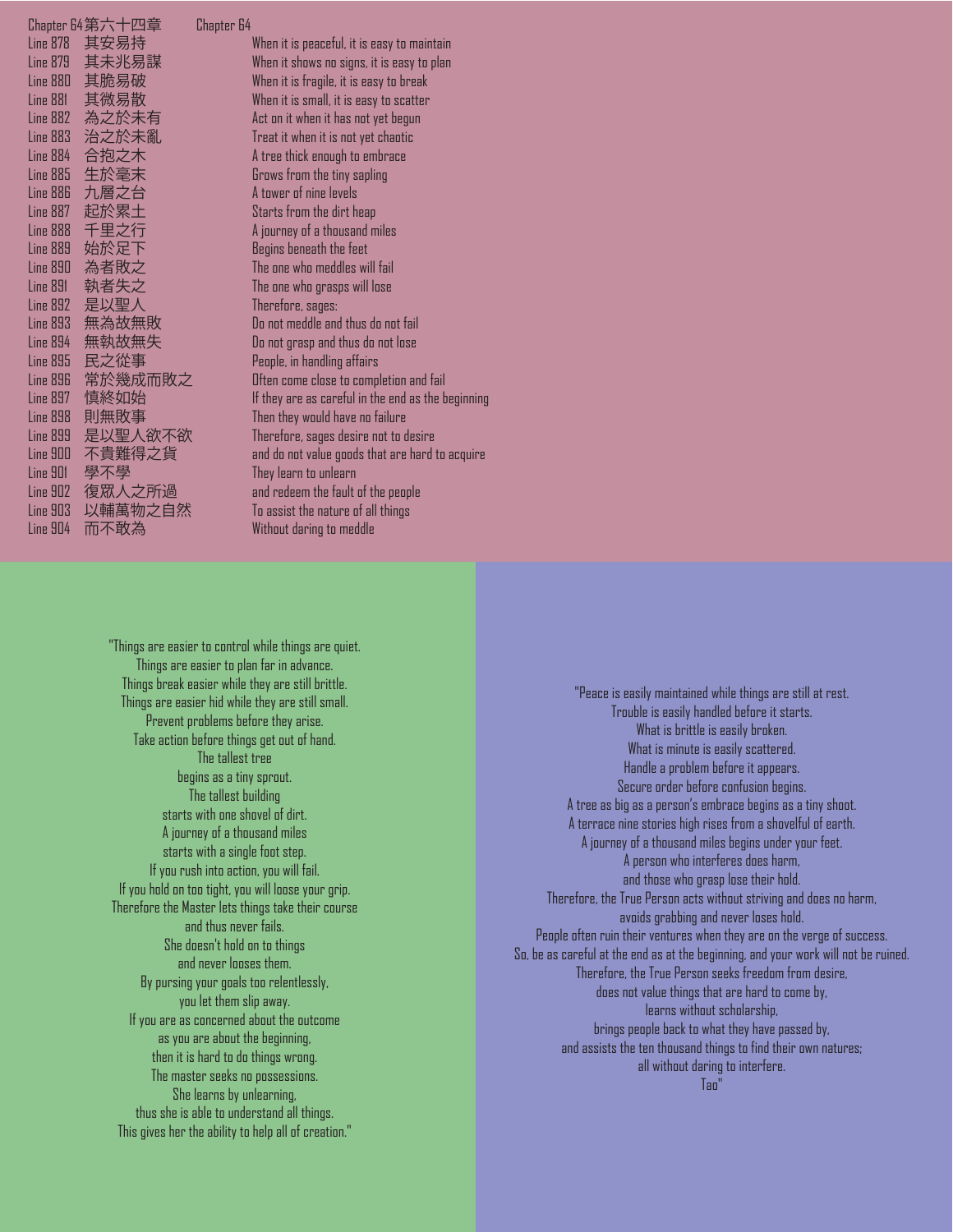# Chapter 65 第六十五章 Chapter 65

| Line 905 古之善為道者   | Those of ancient times who    |
|-------------------|-------------------------------|
| Line 906 非以明民     | Used it not to make people    |
| Line 907 將以愚之     | But to keep them simple       |
| Line 908 民之難治     | The difficulty in governing p |
| Line 909 以其智多     | Is due their excessive cleve  |
| Line 910 故以智治國    | Therefore, using clevernes    |
| Line 911 國之賊      | Is being a thief of the state |
| Line 912 不以智治國    | Not using cleverness to got   |
| Line 913 國之福      | Is being a blessing of the st |
| Line 914 知此兩者亦稽式  | Know that these two are bo    |
| Line 915 常知稽式     | Always knowing these stan     |
| Line 916 是謂玄德     | Is called Mystic Virtue       |
| Line 917 玄德 深矣 遠矣 | Mystic Virtue: Profound! Fa   |
| Line 918 與物反矣     | It goes opposite to materia   |
| Line 919 然後乃至大順   | Then it reaches great cong    |

 $\mathbf s$  who were adept at the Tao eople brighter ning people<sup>r</sup> e cleverness erness to govern the state to govern the state the state are both standards e standards i nd! Far-reaching! aterial things congruence

"The ancient Masters who understood the way of the Tao, did not educate people, but made them forget. Smart people are difficult to guide, because they think they are too clever. To use cleverness to rule a country, is to lead the country to ruin. To avoid cleverness in ruling a country, is to lead the country to prosperity. Knowing the two alternatives is a pattern. Remaining aware of the pattern is a virtue. This dark and mysterious virtue is profound. It is opposite our natural inclination, but leads to harmony with the heavens."

"The ancients who practised the Tao did not use it to enlighten the people, but rather to assist them in gaining simplicity. The reason people are difficult to govern is because they are too clever. Hence, a person who attempts to govern a country by cleverness will injure it. Those who govern without cleverness will be a blessing to the land. These are the two models. Knowing these models is called the Mystic Virtue. The Mystic Virtue is deep and so far-reaching that it can lead all things back toward great harmony."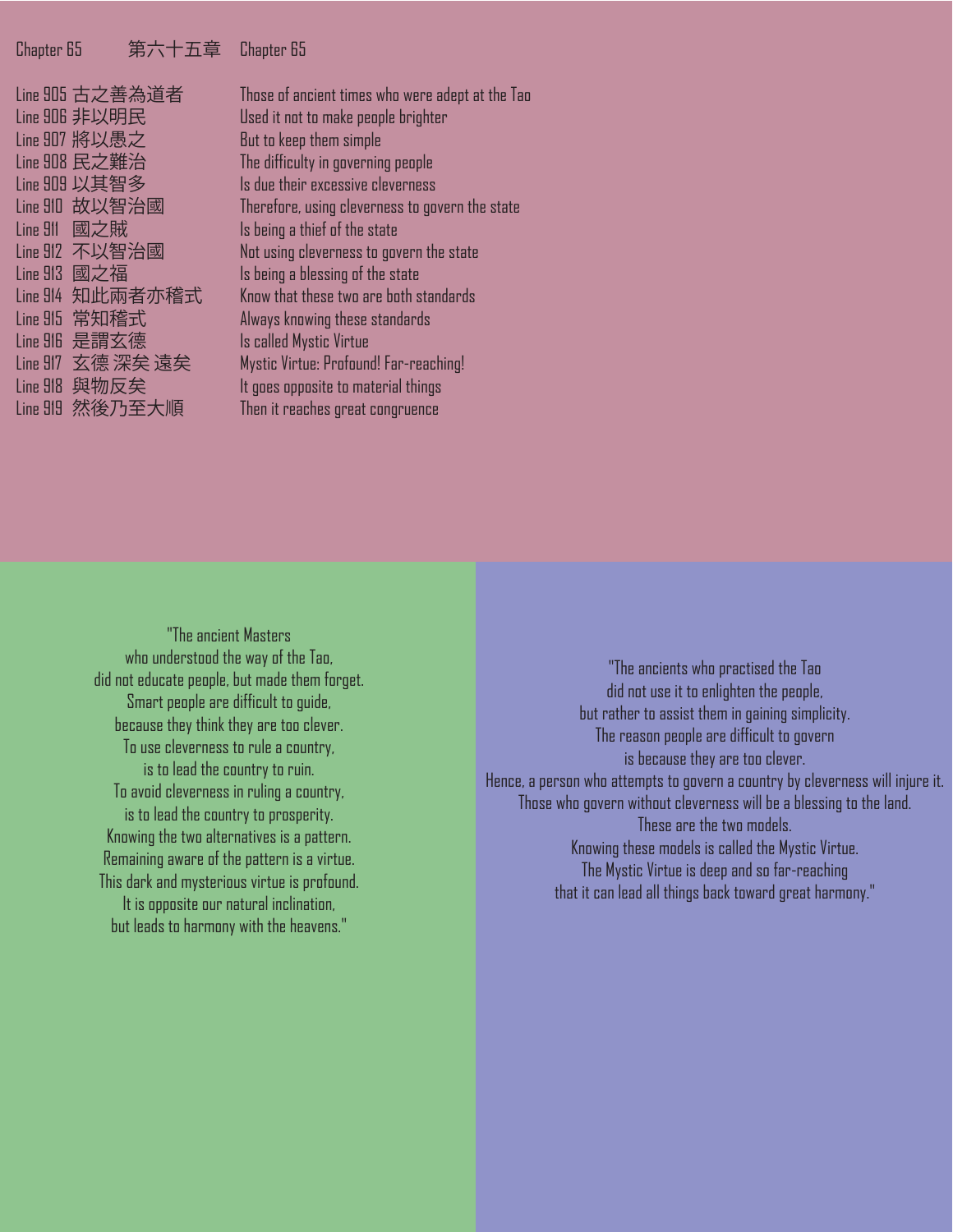# Chapter 66 第六十六章 Chapter 66

| Line 920 江海之所以能為百谷王者 | Rivers and oceans can be the kings of a hundred valleys        |
|----------------------|----------------------------------------------------------------|
| Line 921 以其善下之       | Because of their goodness in staying low                       |
| Line 922 故能為百谷王      | So they can be the kings of a hundred valleys                  |
| Line 923 是以聖人欲上民     | Thus if sages wish to be over people                           |
| Line 924 必以言下之       | They must speak humbly to them                                 |
| Line 925 欲先民         | If they wish to be in front of people                          |
| Line 926 必以身後之       | They must place themselves behind them                         |
| Line 927 是以聖人處上      | Thus the sages are positioned above                            |
| Line 928 而民不重        | But the people do not feel burdened                            |
| Line 929 處前          | They are positioned in front                                   |
| Line 930 而民不害        | But the people do not feel harmed                              |
| Line 931 是以天下樂推而不厭   | Thus the world is glad to push them forward without resentment |
| Line 932 以其不爭        | Because they do not contend                                    |
| Line 933 故天下莫能與之爭    | So the world cannot contend with them                          |
|                      |                                                                |

"Rivers and seas are rulers of the streams of hundreds of valleys because of the power of their low position. If you want to be the ruler of people, you must speak to them like you are their servant. If you want to lead other people, you must put their interest ahead of your own. The people will not feel burdened, if a wise person is in a position of power. The people will not feel like they are being manipulated, if a wise person is in front as their leader. The whole world will ask for her guidance, and will never get tired of her. Because she does not like to compete, no one can compete with the things she accomplishes."

"How did the sea gain kingship of a hundred streams? Because it takes the lower position. Hence, it is king of a hundred streams. Therefore, when True Persons are over the people they put themselves below the people by their speech. When they lead the people they stand behind the people. When True Persons are given places above the people they do not crush the people with their weight. When they take their place ahead of the people they do not obstruct the people's progress. That is why everything under heaven supports them gladly and does not tire of them. Because they strive with no one, no one can ever strive with them."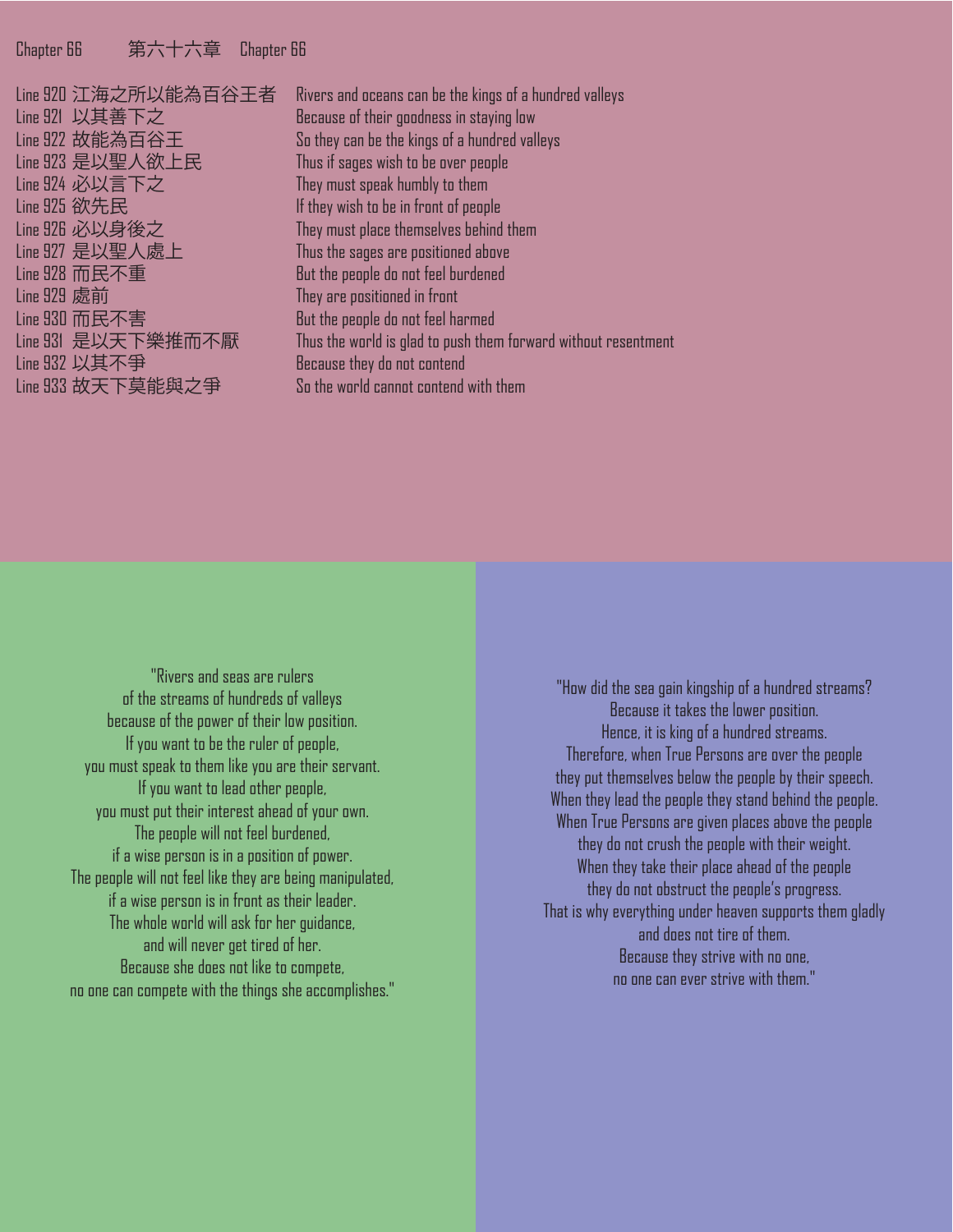Chapter 67 第六十七章 Chapter 67

| <b>Line 934</b> | 天下皆謂我道大  | Everyone in the world calls my Tao great                |
|-----------------|----------|---------------------------------------------------------|
| <b>Line 935</b> | 似不肖      | As if it is beyond compare                              |
| <b>Line 936</b> | 夫唯大      | It is only because of its greatness                     |
| <b>Line 937</b> | 故似不肖     | That it seems beyond compare                            |
| <b>Line 938</b> | 若肖       | If it can be compared                                   |
| <b>Line 939</b> | 久矣其細也夫   | It would already be insignificant long ago!             |
| Line 940        | 我有三寶     | I have three treasures                                  |
| Line 941        | 持而保之     | I hold on to them and protect them                      |
| Line 942        | 一曰慈      | The first is called compassion                          |
| <b>Line 943</b> | 二曰儉      | The second is called conservation                       |
| Line 944        | 三曰不敢為天下先 | The third is called not daring to be ahead in the world |
| <b>Line 945</b> | 慈故能勇     | Compassionate, thus able to have courage                |
| <b>Line 946</b> | 儉故能廣     | Conserving, thus able to reach widely                   |
| <b>Line 947</b> | 不敢為天下先   | Not daring to be ahead in the world                     |
| Line 948        | 故能成器長    | Thus able to assume leadership                          |
| <b>Line 949</b> | 今捨慈且勇    | Now if one has courage but discards compassion          |
| <b>Line 950</b> | 捨儉且廣     | Reaches widely but discards conservation                |
| <b>Line 951</b> | 捨後且先     | Goes ahead but discards being behind                    |
| <b>Line 952</b> | 死矣       | Then death!                                             |
| <b>Line 953</b> | 夫慈以戰則勝   | If one fights with compassion, then victory             |
| <b>Line 954</b> | 以守則固     | With defense, then security                             |
| <b>Line 955</b> | 天將救之     | Heaven shall save them                                  |
| <b>Line 956</b> | 以慈衛之     | And with compassion guard them                          |
|                 |          |                                                         |

"The world talks about honoring the Tao, but you can't tell it from their actions. Because it is thought of as great, the world makes light of it. It seems too easy for anyone to use. There are three jewels that I cherish: compassion, moderation, and humility. With compassion, you will be able to be brave, With moderation, you will be able to give to others, With humility, you will be able to become a great leader. To abandon compassion while seeking to be brave, or abandoning moderation while being benevolent, or abandoning humility while seeking to lead will only lead to greater trouble. The compassionate warrior will be the winner, and if compassion is your defense you will be secure. Compassion is the protect"

"Everyone under heaven says my Tao is great and resembles nothing else. It is because it is great that it seems different. I have three treasures that I cherish and hold fast. The first is gentleness, the second is simplicity, the third is daring not to be first among all things under heaven. Because of gentleness I am able to be courageous. Because of simplicity I am able to be generous. Because of daring not to be first I am able to lead. If people forsake gentleness and attempt to be courageous, forsake simplicity and attempt to be generous, forsake the last place and attempt to get the first place, this is certain death. Gentleness conquers in battle and protects in defence. What heaven guards, it arms with the gift of gentleness. If it were like anything on earth it would have been small from the beginning."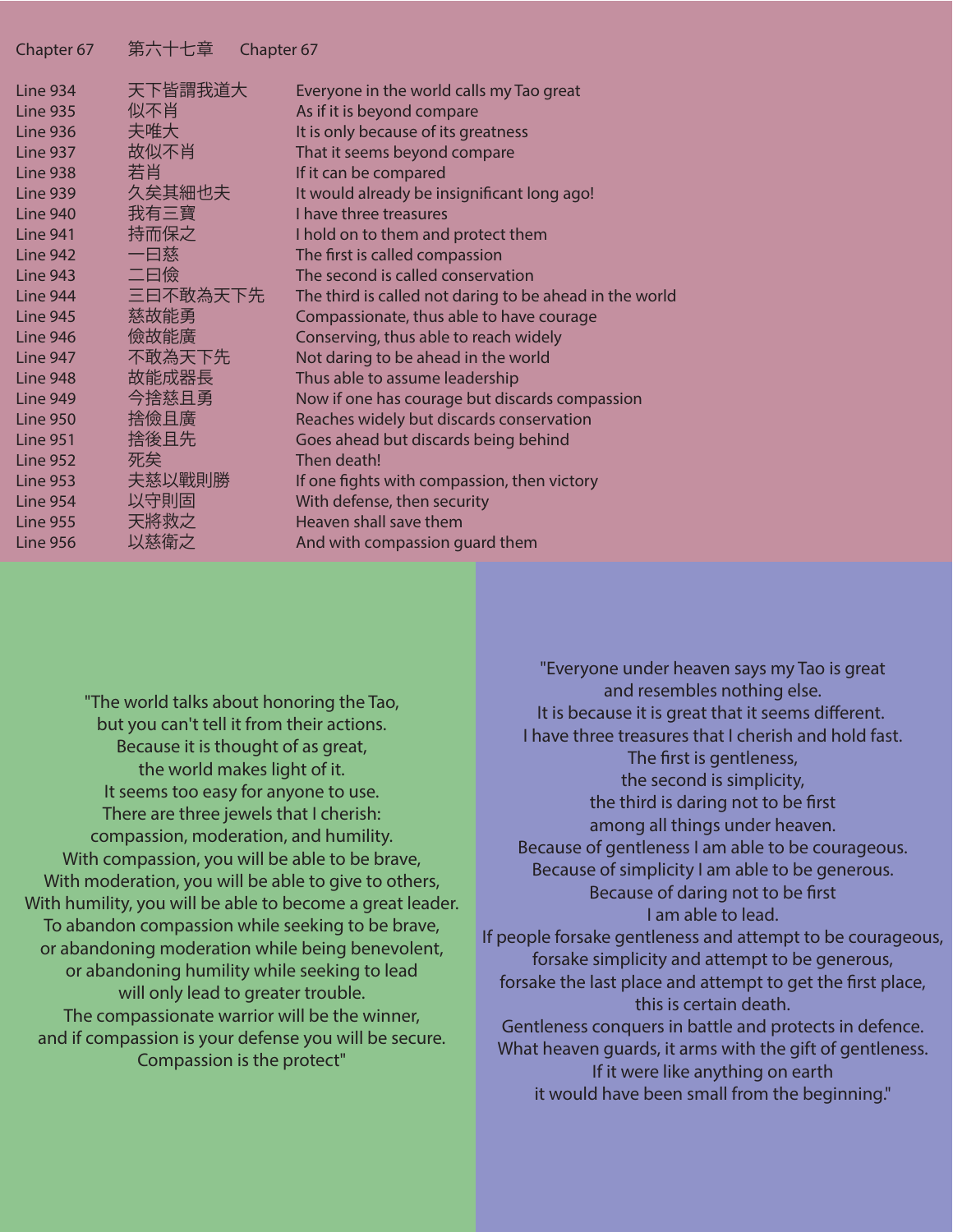# Chapter 68 第六十八章 Chapter 68

Line 960 善用人者為之下 Those who are good at managing people lower themselves<br>Line 961 是謂不爭之德 It is called the virtue of non-contention Line 962 是謂用人之力 lt is called the power of managing people

Line 957 善為士者不武 The great generals are not warlike

Line 958 善戰者不怒 The great warriors do not get angry

Line 959 善勝敵者不與 Those who are good at defeating enemies do not engage them

It is called the virtue of non-contention

Line 963 是謂配天 It is called being harmonious with Heaven

Line 964 古之極 The ultimate principle of the ancients

"The best warriors do not use violence. The best generals do not destroy indiscriminately. The best tacticians try to avoid confrontation. The best leaders becomes servants of their people. This is called the virtue of non-competition. This is called the power to manage others. This is called attaining harmony with the heavens."

"A skilled warrior does not rush ahead of others A skilled fighter does not make a show of anger. A skilled victor does not seek revenge. A skilled employer does not act superior. This is known as the virtue of not competing. This is known as making use of the abilities of others. This is known as being united with heaven as it was in ancient times."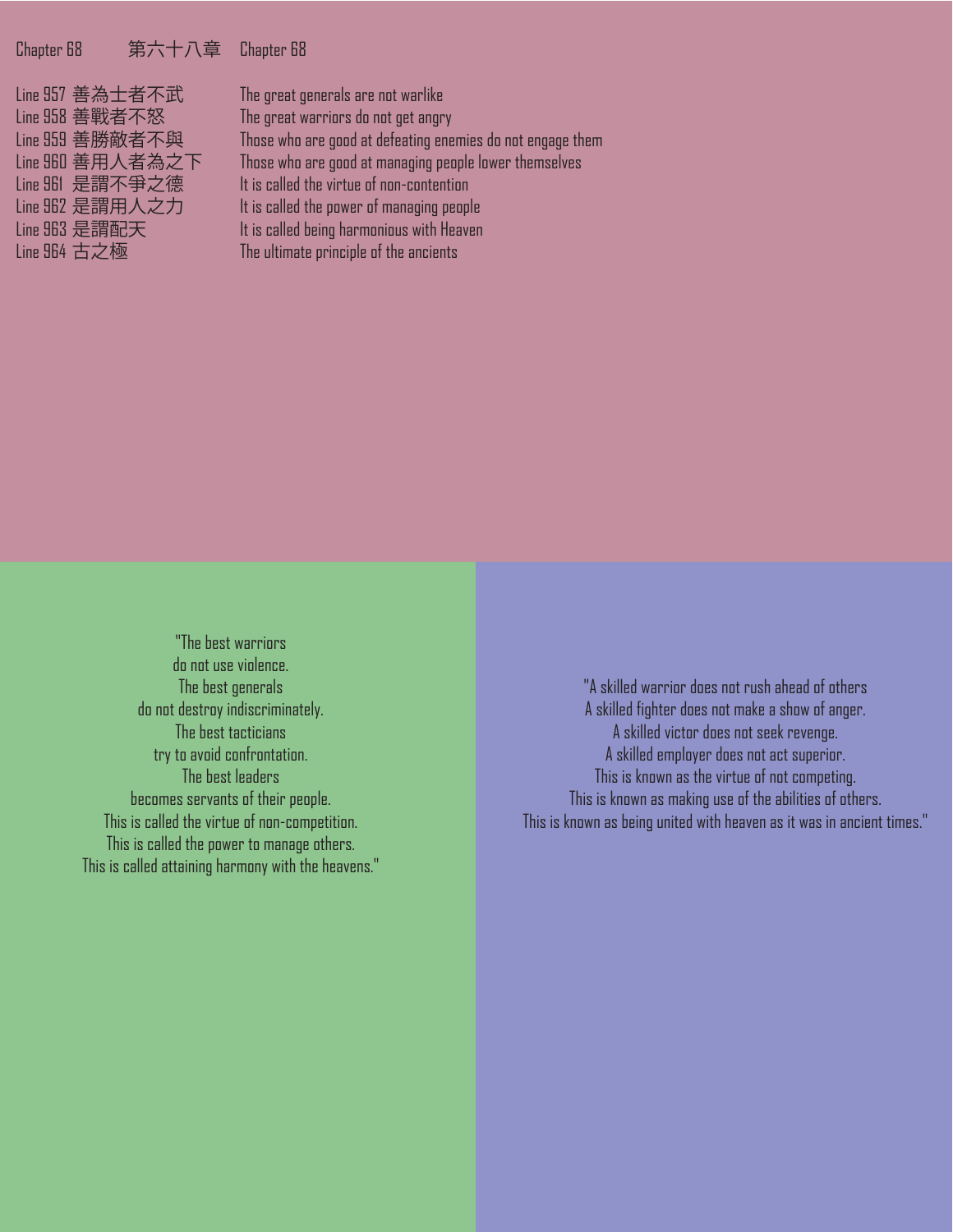# Chapter 69 第六十九章 Chapter 69

| Line 965 用兵有言     | In using the military, there is a saying: |
|-------------------|-------------------------------------------|
| Line 966 吾不敢為主而為客 | I dare not be the host, but prefer to be  |
| Line 967 不敢進寸而退尺  | I dare not advance an inch, but prefer    |
| Line 968 是謂       | This is called:                           |
| Line 969 行無行      | Marching in formation without formati     |
| Line 970 攘無臂      | Raising arms without arms                 |
| Line 971 扔無敵      | Grappling enemies without enemies         |
| Line 972 執無兵      | Holding weapons without weapons           |
| Line 973 禍莫大於輕敵   | There is no greater disaster than to ur   |
| Line 974 輕敵幾喪吾寶   | Underestimating the enemy almost ma       |
| Line 975 故抗兵相加    | So when evenly matched armies meet        |
| Line 976 哀者勝矣     | The side that is compassionate shall w    |

|  | Line 965 用兵有言     | In using the military, there is a saying:                    |
|--|-------------------|--------------------------------------------------------------|
|  | Line 966 吾不敢為主而為客 | I dare not be the host, but prefer to be the guest           |
|  | Line 967 不敢進寸而退尺  | I dare not advance an inch, but prefer to withdraw a foot    |
|  | Line 968 是謂       | This is called:                                              |
|  | Line 969 行無行      | Marching in formation without formation                      |
|  | Line 970 攘無臂      | Raising arms without arms                                    |
|  | Line 971 扔無敵      | Grappling enemies without enemies                            |
|  | Line 972 執無兵      | Holding weapons without weapons                              |
|  | Line 973 禍莫大於輕敵   | There is no greater disaster than to underestimate the enemy |
|  | Line 974 輕敵幾喪吾寶   | Underestimating the enemy almost made me lose my treasures   |
|  | Line 975 故抗兵相加    | So when evenly matched armies meet                           |
|  | Line 976 哀者勝矣     | The side that is compassionate shall win                     |
|  |                   |                                                              |

"There is an old saying: ""It is better to become the passive in order to see what will happen. It is better to retreat a foot than to advance only an inch."" This is called being flexible while advancing, pushing back without using force, and destroying the enemy without engaging him. There is no greater disaster than underestimating your enemy. Underestimating your enemy means loosing your greatest assets. When equal forces meet in battle, victory will go to the one that enters with the greatest sorrow."

"The master soldiers have a saying: I dare not be the host but prefer to be the guest. I dare not advance an inch but prefer to retreat a foot. This is called marching without moving, rolling up a sleeve without baring an arm, capturing a foe without a battlefront, arming yourself without weapons. There is no disaster greater than attacking and finding no enemy. Doing so will cost you your treasure. Thus it is that when opposing forces meet, victory will go to those who take no delight in the situation."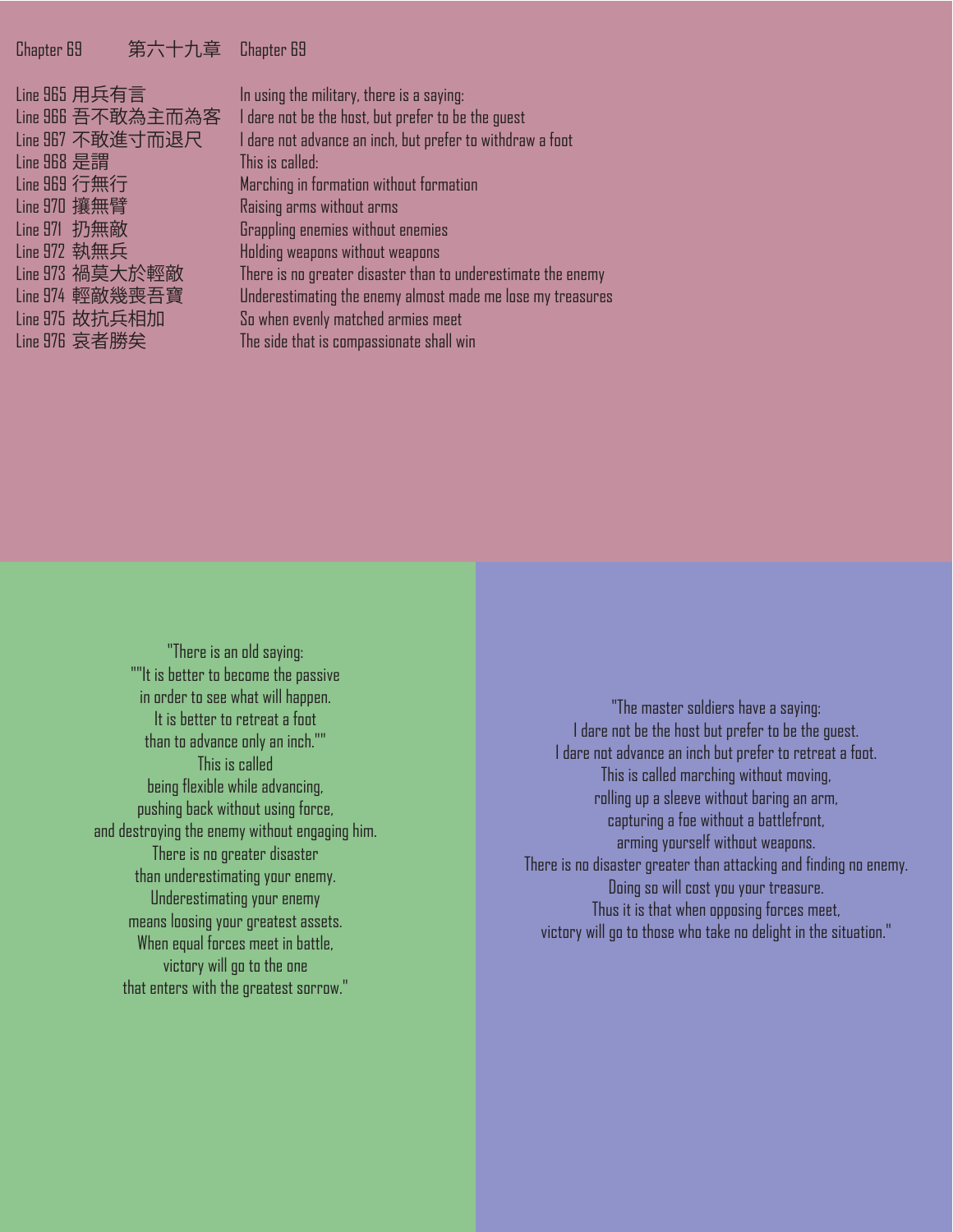Chapter 70 第七十章 Chapter 70

Line 977 吾言甚易知 甚易行 My words are easy to understand, easy to practice Line 978 天下莫能知 莫能行 The world cannot understand, cannot practice Line 979 言有宗 My words have basis Line 980 事有君 My actions have principle Line 981 夫唯無知 People do not understand this Line 982 是以不我知 Therefore they do not understand me Line 983 知我者希 Those who understand me are few Line 984 則我者貴 Thus I am highly valued Line 985 是以聖人被褐懷玉 Therefore the sage wears plain clothes but holds jade

> "My words are easy to understand and easier to put into practice. Yet no one in the world seem to understand them, and are not able to apply what I teach. My teachings come from the ancients, the things I do are done for a reason. Because you do not know me, you are not able to understand my teachings. Because those who know me are few, my teachings become even more precious."

"My words are easy to understand and easy to put into practice. Yet no one under heaven understands them or puts them into practice. My words have an ancestor. My actions are governed. Because people do not understand this they do not understand me. Those who understand me are few. Those who follow me should be respected. Therefore, the True Person wears homespun clothes and carries jade in the heart."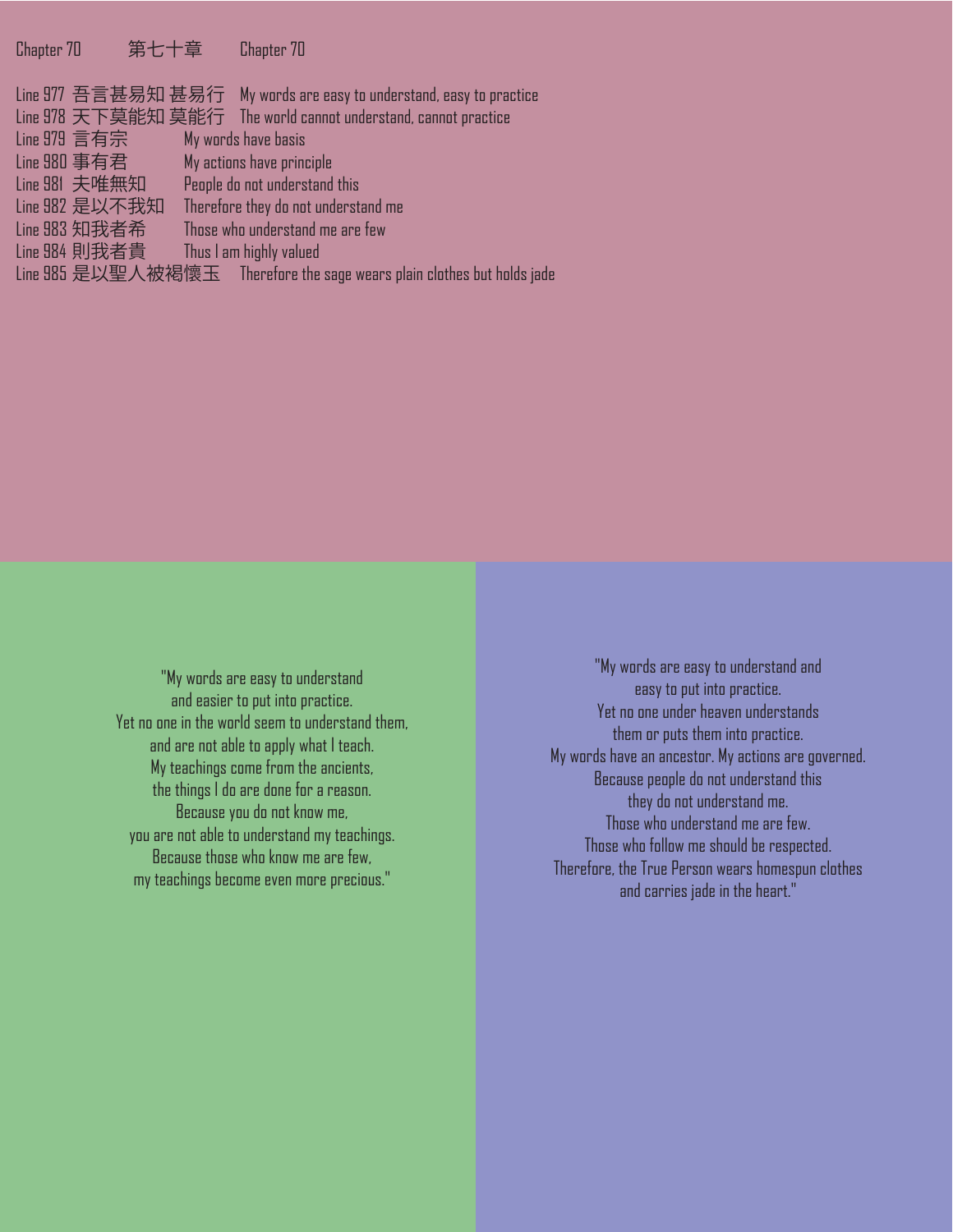Chapter 71 第七十一章 Chapter 71

| Line 986 知不知上 | To know that you do not know is highest       |
|---------------|-----------------------------------------------|
| Line 987 不知知病 | To not know but think you know is flawed      |
| Line 988 夫唯病病 | Only when one recognizes the fault as a fault |
| Line 989 是以不病 | can one be without fault                      |
| Line 990 聖人不病 | The sages are without fault                   |
| Line 991 以其病病 | Because they recognize the fault as a fault   |
| Line 992 是以不病 | That is why they are without fault            |

"Knowing you don't know is wholeness. Thinking you know is a disease. Only by recognizing that you have an illness can you move to seek a cure. The Master is whole because she sees her illnesses and treats them, and thus is able to remain whole."

"It is well to know that you do not know. To think you know when you do not is sickness. When you are sick of sickness you will no longer be sick. True Persons are not sick because they are sick of sickness; this is the way to health."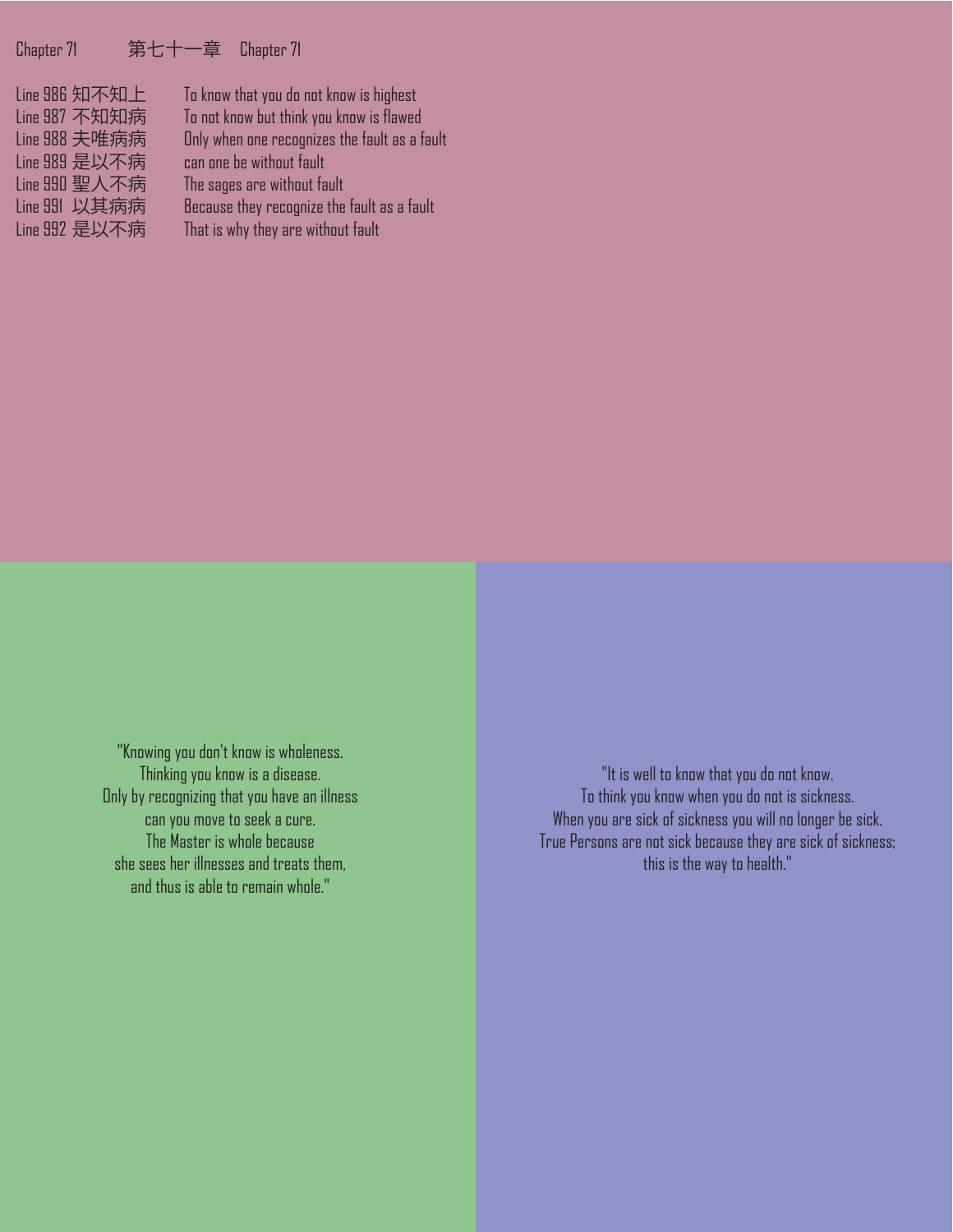# Chapter 72 第七十二章 Chapter 72

| Line 993 民不畏威   | When people no longer fear force                |
|-----------------|-------------------------------------------------|
| Line 994 則大威至   | They bring about greater force                  |
| Line 995 無狎其所居  | Do not limit their place                        |
| Line 996 無厭其所生  | Do not reject their livelihood                  |
| Line 997 夫唯不厭   | Because the ruler does not reject them          |
| Line 998 是以不厭   | Therefore they do not reject the ruler          |
| Line 999 是以聖人   | Therefore the sages:                            |
| Line 1000自知不自見  | Know themselves but do not glorify themselves   |
| Line IOOI 自愛不自貴 | Respect themselves but do not praise themselves |
| Line IOO2故去彼取此  | Thus they discard that and take this            |
|                 |                                                 |

"When people become overly bold, then disaster will soon arrive. Do not meddle with peoples livelihood; by respecting them they will in turn respect you. Therefore, the Master knows herself but is not arrogant. She loves herself but also loves others. This is how she is able to make appropriate choices."

"When the people lack a sense of awe disaster will descend upon them. Do not constrict their living space. Do not harass them in their work. If you do not oppress them, they will not weary of you. Therefore, True Persons know themselves but make no show of themselves. They know their value but do not exalt themselves. They prefer this within to that without."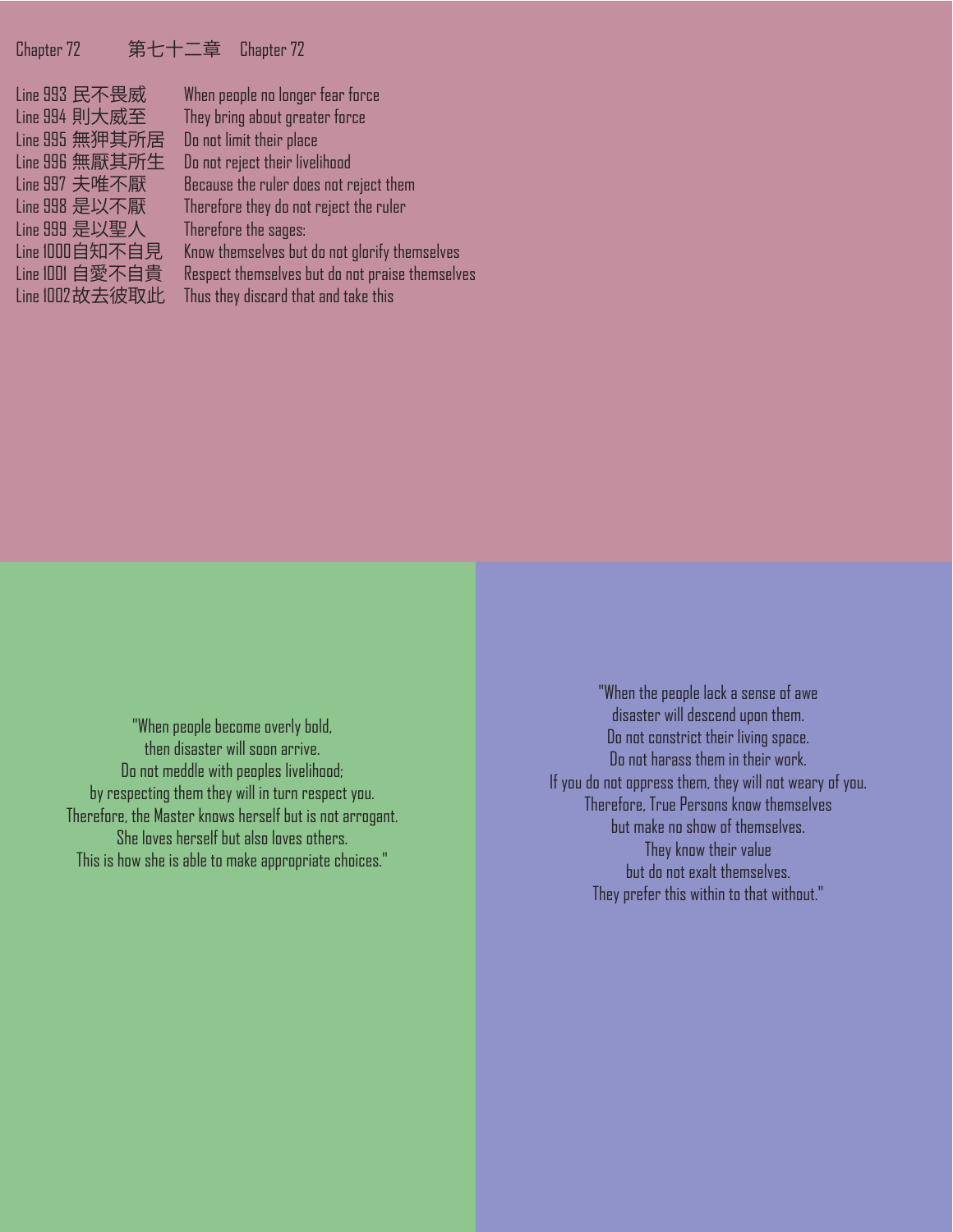## Chapter 73 第七十三章 Chapter 73

| Line 1003勇於敢則殺 The bold in daring will be killed |                                                   |
|--------------------------------------------------|---------------------------------------------------|
| Line IOD4勇於不敢則活                                  | The bold in not daring will survive               |
| Line IOO5此兩者或利或害                                 | Of these two, one may benefit, the other may harm |
| Line IOOG天之所惡 孰知其故                               | The one hated by Heaven - who knows the reason?   |
| Line IOO7是以聖人猶難之                                 | Even the sages still find this difficult          |
| Line IDD8天之道                                     | The Tao of Heaven:                                |
| Line IOO9不爭而善勝                                   | Does not contend and yet excels in winning        |
| Line IDIO 不言而善應                                  | Does not speak and yet excels in responding       |
| Line IOII 不召而自來                                  | Is not summoned and yet comes on its own          |
| Line IDI2 繟然而善謀                                  | Is unhurried and yet excels in planning           |
| Line IDI3 天網恢恢                                   | The heavenly net is vast                          |
| Line IDI4 疏而不失                                   | Loose, and yet does not let anything slip through |
|                                                  |                                                   |

"Being over bold and confidant is deadly. The wise use of caution will keep you alive. One is the way to death, and the other is the way to preserve your life. Who can understand the workings of Heaven? The Tao of the universe does not compete, yet wins; does not speak, yet responds; does not command, yet is obeyed; and does act, but is good at directing. The nets of Heaven are wide, but nothing escapes its grasp."

"A person whose courage lies in daring will meet death. A person whose courage lies in not daring will encounter life. Of the two courses, either may be beneficial or harmful. Heaven dislikes what it dislikes. Who knows the reason why? Even the True Person has difficulty with such a question. The Tao of Heaven does not strive and yet it overcomes, does not speak and yet it gets responses, does not beckon and yet it attracts, is at ease and yet it follows a plan. The net of heaven is cast wide. Though the mesh is coarse, nothing ever slips through."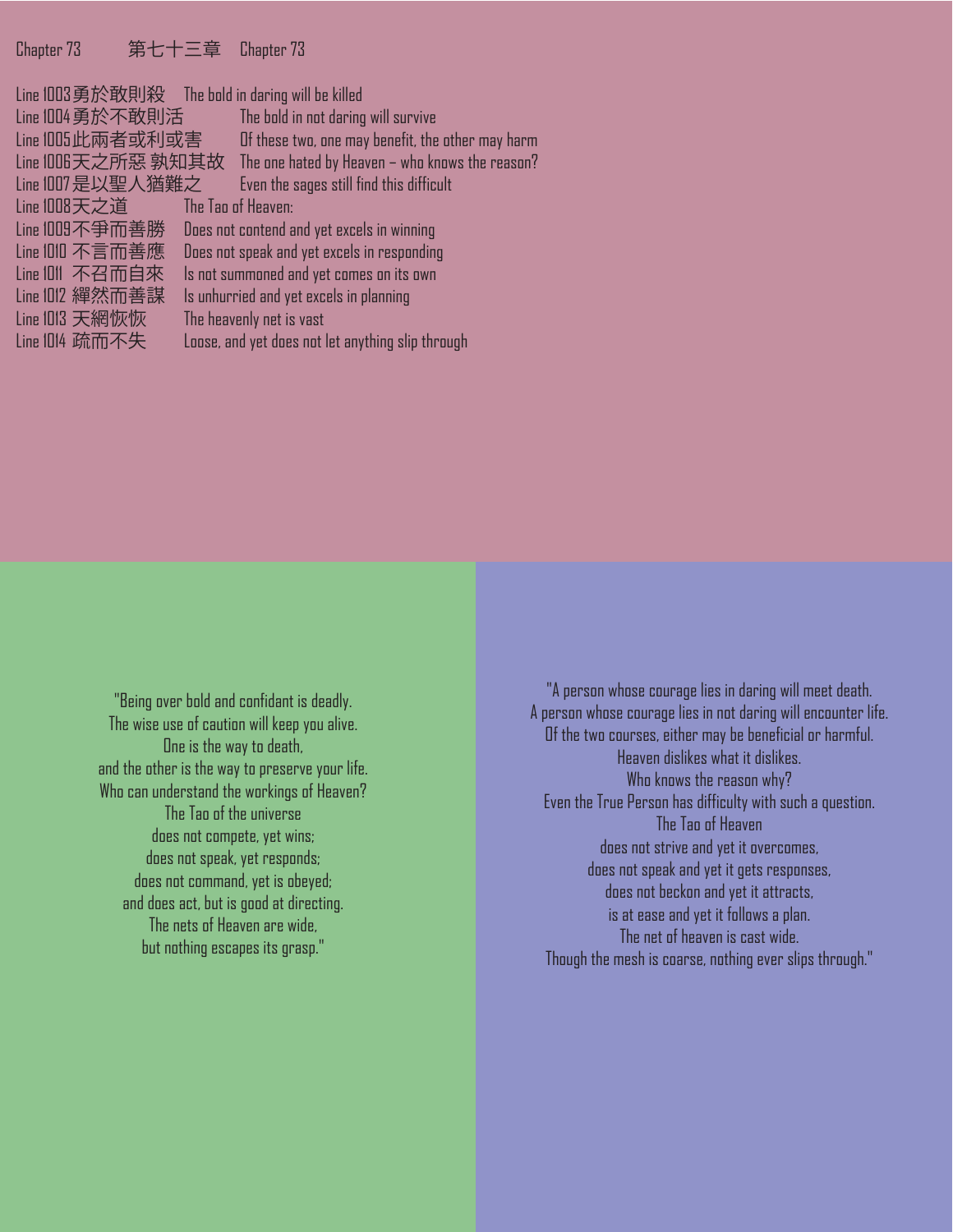Chapter 74 第七十四章 Chapter 74

Line 1015 民不畏死 People do not fear death Line IOI8 而為奇者 Then those who act unlawfully Line 1019 吾得執而殺之 I can capture and kill them Line 1020 孰敢 Who would dare?

Line IDI6 奈何以死懼之 How can they be threatened with death? Line IOI7 若使民常畏死 If people are made to constantly fear death Line IO21 常有司殺者殺 There exists a master executioner that kills Line IO22 夫代司殺者殺 If we substitute for the master executioner to kill Line 1023 是謂代大匠斲 It is like substituting for the great carpenter to cut Line 1024夫代大匠斲者 Those who substitute for the great carpenter to cut Line IO25 希有不傷其手矣 It is rare that they do not hurt their own hands

"If you do not fear death, then how can it intimidate you? If you aren't afraid of dying, there is nothing you cannot do. Those who harm others are like inexperienced boys trying to take the place of a great lumberjack. Trying to fill his shoes will only get them seriously hurt."

"When the people do not fear death, of what use is it to threaten them with death? If the people were always afraid of death and if those who did wrong would always be arrested and put to death, who would do wrong? There is always a Lord of Execution whose duty it is to kill. If you try to fill that function it is like trying to hew wood in place of a master carpenter. You will probably injure your own hands."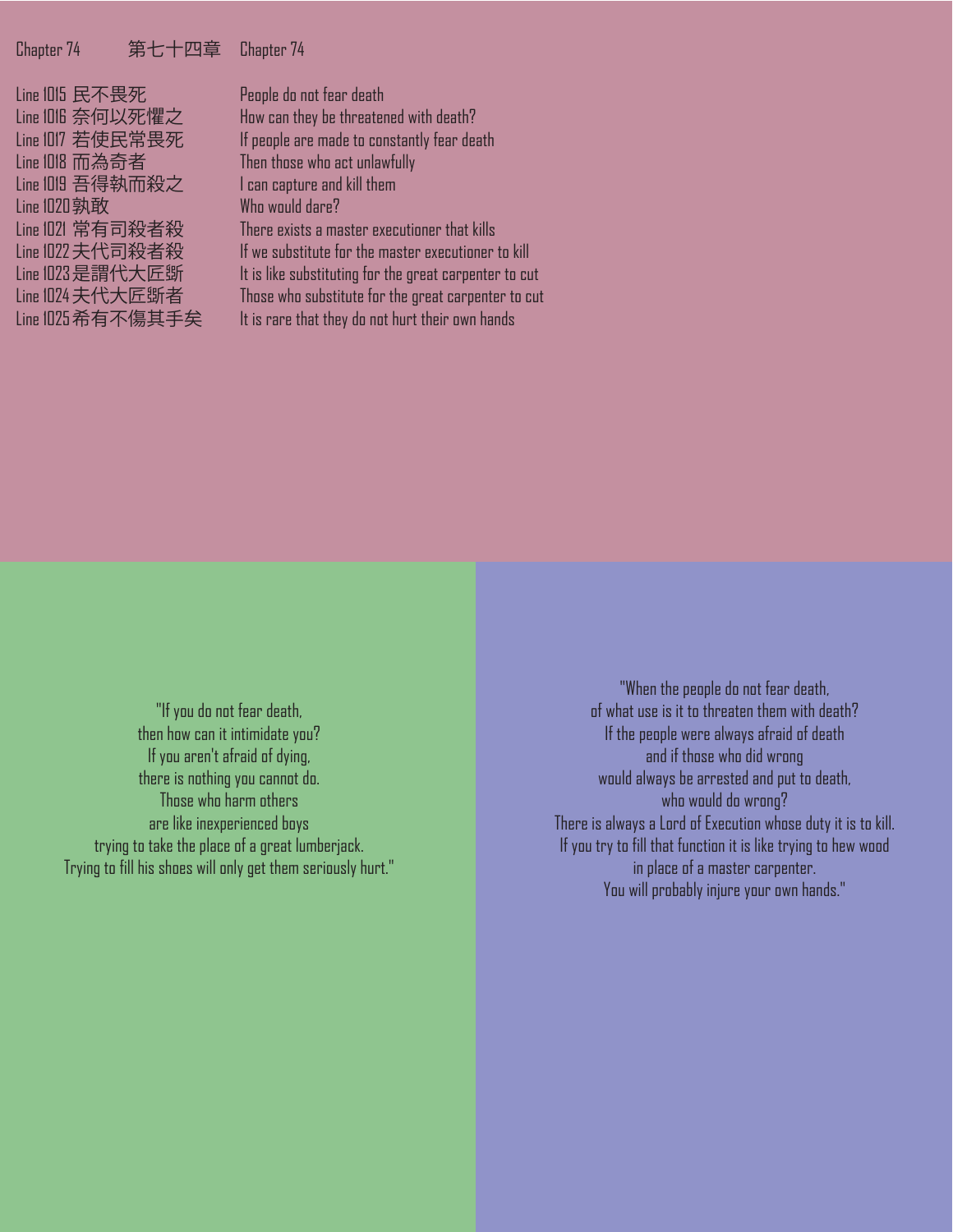#### Chapter 75 第七十五章 Chapter 75

Line 1026 民之饑 The people's hunger Line IO28 是以饑 So they starve Line 1031 是以難治 So they are difficult to govern Line IO34是以輕死 So they disregard death<br>Line IO35夫唯無以生為者 Therefore those who do

Line 1027 以其上食稅之多 Is due to the excess of their ruler's taxation Line 1029 民之難治 The people's difficulty in being governed Line ID3D以其上之有為 Is due to the meddling of their ruler Line 1032 民之輕死 The people's disregard for death<br>Line 1033以其求生之厚 Is due to the glut in their ruler's i Is due to the glut in their ruler's pursuit of life Therefore those who do not strive for living Line 1036 是賢於貴生 Are better than those who value living

> "When people go hungry, the governments taxes are too high. When people become rebellious, the government has become too intrusive. When people begin to view death lightly, wealthy people have too much which causes others to starve. Only those who do not cling to their life can save it."

"Why are the people starving? Because their leaders eat up too much of the tax-grain; that is why the people are starving. Why are the people difficult to govern? Because their leaders interfere; that is why the people are difficult to govern. Why do the people treat death lightly. Because their leaders are so grossly absorbed in the pursuit of living; that is why the people treat death lightly. Indeed, it is wiser to ignore life altogether than to place too high a value on it."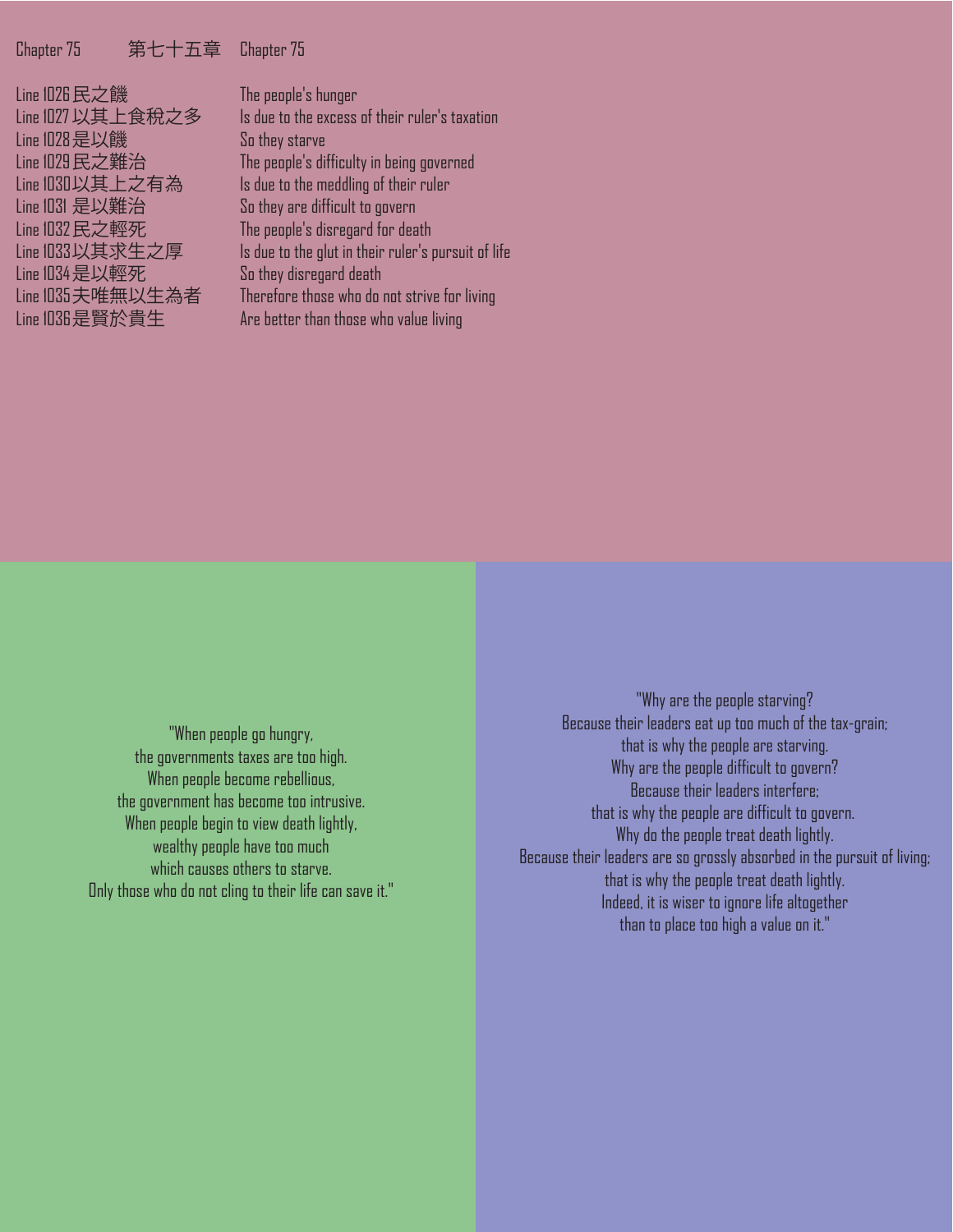# Chapter 76 第七十六章 Chapter 76

| Line IO37人之生也柔弱  |
|------------------|
| Line 1038其死也堅強   |
| Line 1039萬物草木    |
| Line 1040之生也柔脆   |
| Line 1041 其死也枯槁  |
| Line l042故堅強者    |
| Line 1043死之徒     |
| Line ID44柔弱者     |
| Line 1045生之徒     |
| Line ID46是以兵強則不勝 |
| Line ID47木強則共    |
| Line 1048強大處下    |
| Line 1049柔弱處上    |

While alive, the body is soft and pliant When dead, it is hard and rigid All living things, grass and trees, While alive, are soft and supple When dead, become dry and brittle Thus that which is hard and stiff is the follower of death That which is soft and yielding is the follower of life Therefore, an inflexible army will not win A strong tree will be cut down The big and forceful occupy a lowly position While the soft and pliant occupy a higher place

"The living are soft and yielding; the dead are rigid and stiff. Living plants are flexible and tender; the dead are brittle and dry. Those who are stiff and rigid are the disciples of death. Those who are soft and yielding are the disciples of life. The rigid and stiff will be broken. The soft and yielding will overcome."

"At birth you are supple and soft. At death you are stiff and hard. Grass and trees are pliant and tender when living, but they are dry and brittle when dead. Therefore, the stiff and hard are attendants of death, the supple and soft are attendants of life. Thus, the hard weapon will be broken. The mighty tree will invite the axe. Therefore, the hard and mighty belong below; the yielding and gentle belong above."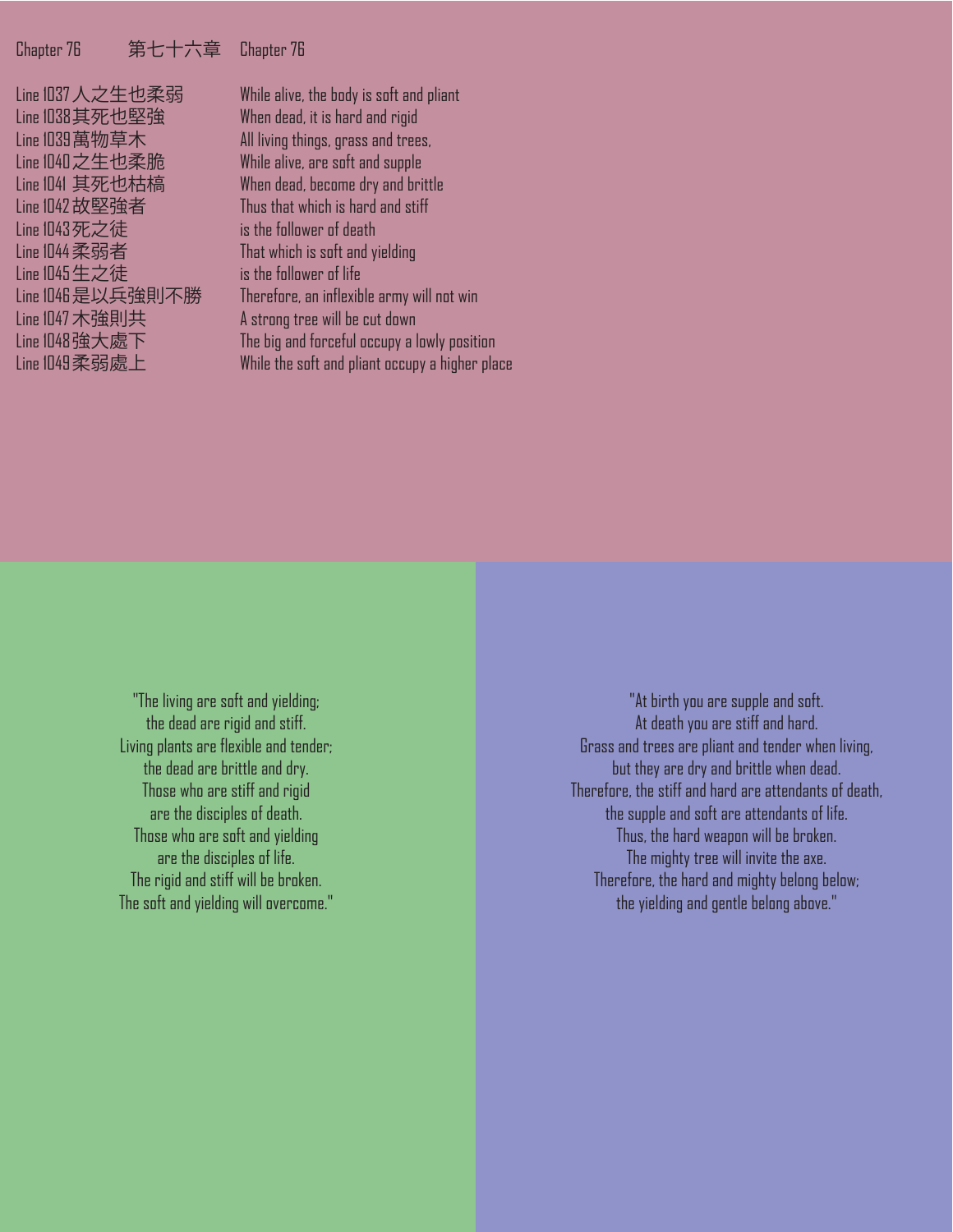## Chapter 77 第七十七章 Chapter 77

Line 1050 天之道 The Tao of Heaven Line IO5I 其猶張弓乎 Is like drawing a bow Line 1052 高者抑之 Lower that which is high Line 1053下者舉之  $\blacksquare$  Raise that which is low Line IO54 有餘者損之 Reduce that which has excess Line 1055 不足者補之 Add to that which is lacking Line 1056 天之道 The Tao of heaven Line 1057 損有餘 Reduces the excessive Line 1058 而補不足 And adds to the lacking Line 1059 人之道則不然 The Tao of people is not so Line 1060 損不足 It reduces the lacking Line 1061 以奉有餘 In order to offer to the excessive Line IO63唯有道者 Only those who have the Tao Line 1065 功成而不處 Achieve without claiming credit

Line 1062 孰能有餘以奉天下 Who can offer their excess to the world? Line 1064 是以聖人為而不恃 Therefore sages act without conceit Line 1066 其不欲見賢 They do not wish to display their virtue!

> "The Tao of Heaven works in the world like the drawing of a bow. The top is bent downward; the bottom is bent up. The excess is taken from, and the deficient is given to. The Tao works to use the excess, and gives to that which is depleted. The way of people is to take from the depleted, and give to those who already have an excess. Who is able to give to the needy from their excess? Only someone who is following the way of the Tao. This is why the Master gives expecting nothing in return. She does not dwell on her past accomplishments, and does not glory in any praise."

"The way of heaven is like the bending of a bow. The high end is pulled down and the low end is raised up. The excessive is diminished and the deficient is supplemented. It is the way of heaven to take where there is too much in order to give where there is not enough. The way of people is otherwise. They take where there is not enough in order to increase where there is already too much. Who will take from their own excesses and give to all under heaven? Only those who hold to the Tao. Therefore, the True Person benefits yet expects no reward, does the work and moves on. There is no desire to be considered better than others."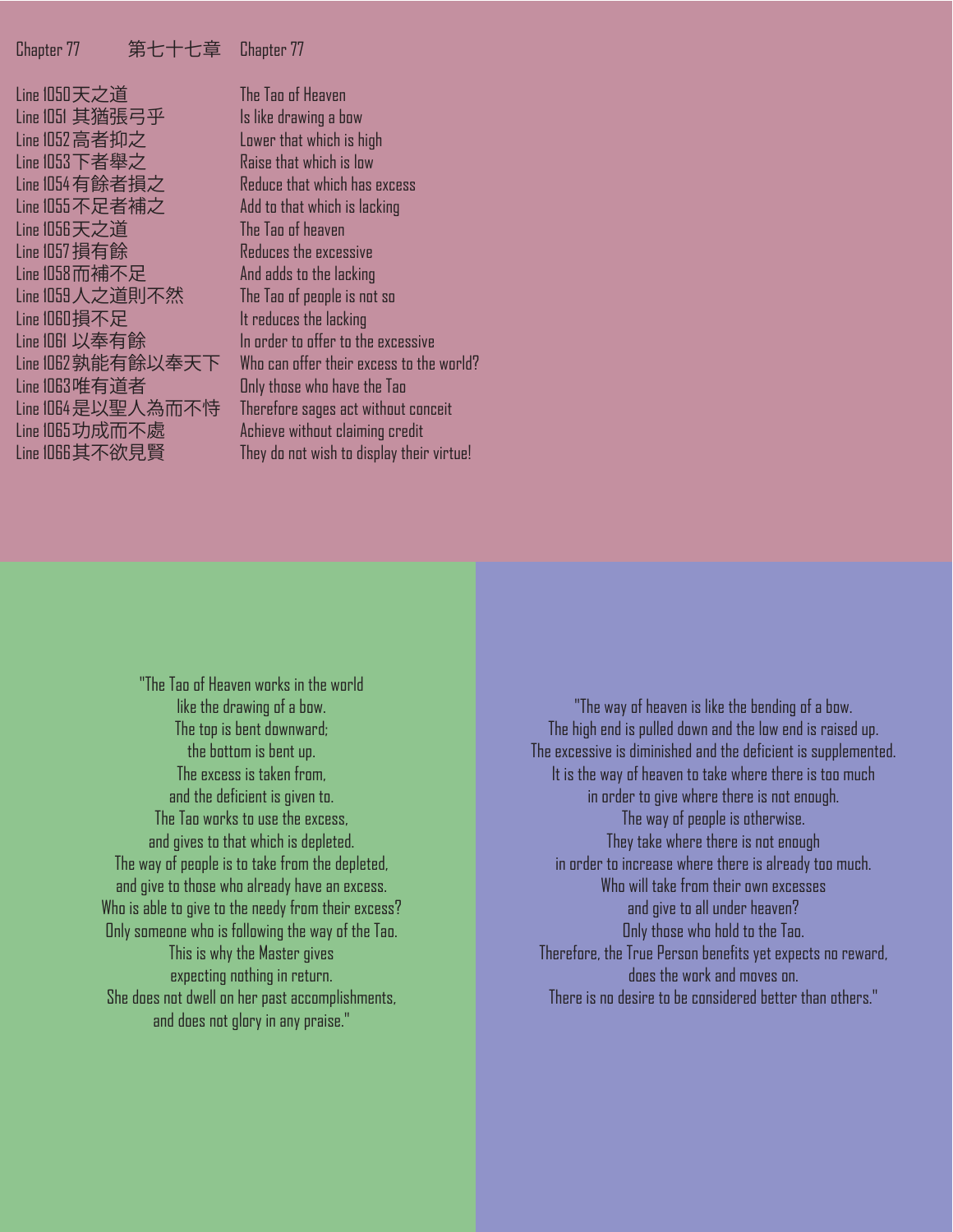#### Chapter 78 第七十八章 Chapter 78

| Line IOG7天下莫柔弱於水   | Nothing in the world is softer or weaker than water     |
|--------------------|---------------------------------------------------------|
| Line IOGB而攻堅強者莫之能勝 | Yet nothing is better at overcoming the hard and strong |
| Line IDEB以其無以易之    | This is because nothing can replace it                  |
| Line ID70弱之勝強      | That the weak overcomes the strong                      |
| Line IO7I 柔之勝剛     | And the soft overcomes the hard                         |
| Line 1073天下莫不知     | Everybody in the world knows                            |
| Line 1074 莫能行      | But cannot put into practice                            |
| Line IO75 是以聖人云    | Therefore sages say:                                    |
| Line ID7G受國之垢      | The one who accepts the humiliation of the state        |
| Line IO77 是謂社稷主    | Is called its master                                    |
| Line ID78受國不祥      | The one who accepts the misfortune of the state         |
| Line ID79 是為天下王    | Becomes king of the world                               |
| Line 1080正言若反      | The truth seems like the opposite                       |
|                    |                                                         |

"Water is the softest and most yielding substance. Yet nothing is better than water, for overcoming the hard and rigid, because nothing can compete with it. Everyone knows that the soft and yielding overcomes the rigid and hard, but few can put this knowledge into practice. Therefore the Master says: ""Only he who is the lowest servant of the kingdom, is worthy to become its ruler. He who is willing tackle the most unpleasant tasks, is the best ruler in the world."" True sayings seem contradictory."

"Nothing under heaven is softer or more yielding than water. Yet it has no equal for attacking things that are hard and stiff. Nothing can withstand it. Everyone knows that the yielding overcomes the stiff, and the soft overcomes the hard. Yet no one applies this knowledge. Therefore, an Old One said: Only a person who has accepted the country's dirt is a leader worthy to offer sacrifice at its shrines of earth and grain. Only a person who takes up the country's burdens deserves to be a leader among those who dwell under heaven. Straightforward words seem crooked."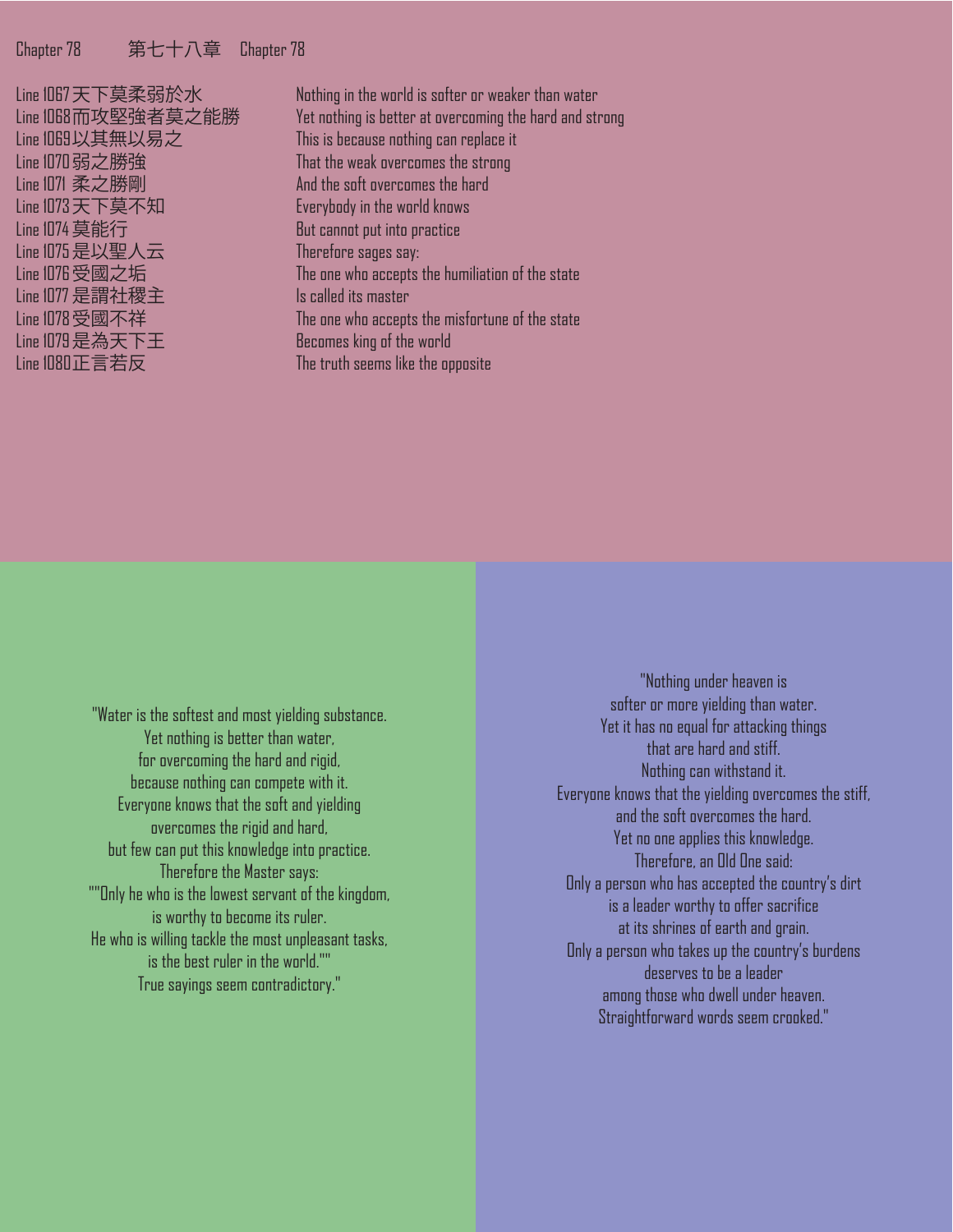# Chapter 79 第七十九章 Chapter 79

Line 1081 和大怨 After settling a great dispute

Line 1082 必有餘怨 There must be remaining resentments Line 1083 安可以為善 How can this be considered good? Line 1084 是以聖人執左契 Therefore the sage holds the left part of the contract Line IO85而不責於人 But does not demand payment from the other person Line 1086 有德司契 Those who have virtue hold the contract Line 1087 無德司徹 Those without virtue hold the collections Line 1088 天道無親 The Heavenly Tao has no favorites Line 1089 常與善人 It constantly gives to the kind people

"Difficulties remain, even after solving a problem. How then can we consider that as good? Therefore the Master does what she knows is right, and makes no demands of others. A virtuous person will do the right thing, and persons with no virtue will take advantage of others. The Tao does not choose sides; the good person receives from the Tao because she is on its side."

"Even though a truce is made between great enemies, some enmity is bound to remain. How can this be beneficial? Therefore, the True Person undertakes the obligations of the agreement but makes no claim upon others. The person who has Virtue shares with others. The person who lacks Virtue takes from others. The way of heaven has no favourites; it always remains with what is good."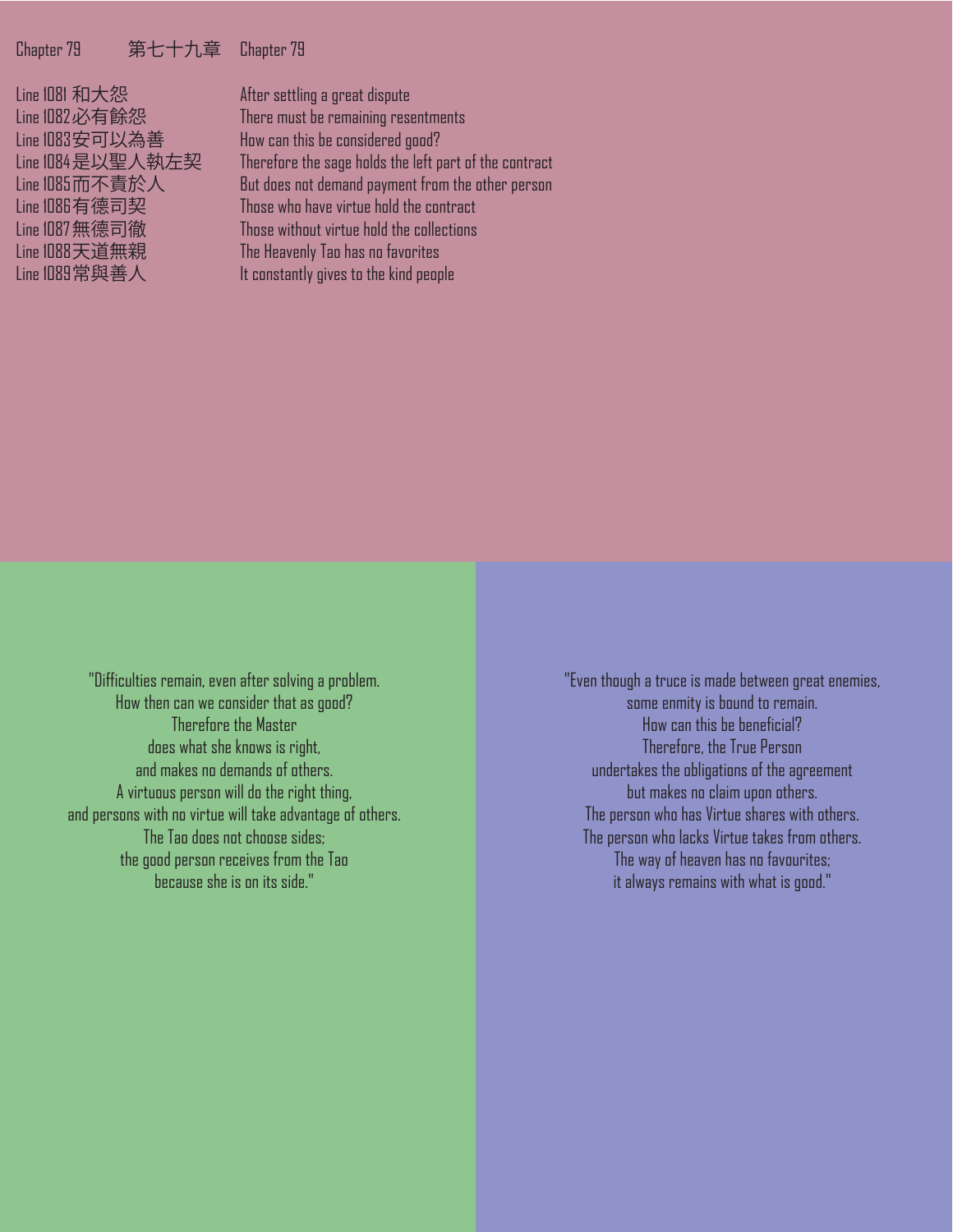Chapter 80 第八十章 Chapter 80

Line 1090 小國寡民 Small country, few people Line 1091 使有什伯之器 Let them have many weapons Line 1092而不用 But not use them Line 1094 而不遠徙 And not migrate far away Line 1096 無所乘之 They have no need to take them Line 1098 無所陳之 They have no need to display them

Line 1093 使民重死 Let the people regard death seriously Line 1095 雖有舟輿 Although they have boats and chariots Line 1097 雖有甲兵 Although they have armors and weapons Line 1099 使民復結繩而用之 Let the people return to tying knots and using them Line 1100 甘其食 美其服 Savor their food, admire their clothes Line 1101 安其居 樂其俗 Content in their homes, happy in their customs Line 1102 鄰國相望 Neighboring countries see one another Line IIO3 雞犬之聲相聞 hear the sounds of roosters and dogs from one another Line 1104 民至老死 The people, until they grow old and die Line 1105 不相往來 Do not go back and forth with one another

> "Small countries with few people are best. Give them all of the things they want, and they will see that they do not need them. Teach them that death is a serious thing, and to be content to never leave their homes. Even though they have plenty of horses, wagons and boats, they won't feel that they need to use them. Even if they have weapons and shields, they will keep them out of sight. Let people enjoy the simple technologies, let them enjoy their food, let them make their own clothes, let them be content with their own homes, and delight in the customs that they cherish. Although the next country is close enough that they can hear their roosters crowing and dogs barking, they are content never to visit each other all of the days of their life."

"In a small country with few people: Though there are machines that would increase production ten to a hundred miles they are not used. The people take death seriously and do not travel about. Though they have boats and carriages no one uses them. Though they have armour and weapons, there is no occasion to display them. The people give up writing and return to the knotting of cords. They are satisfied with their food. They are pleased with their clothes. They are content with their homes. They are happy in their simple ways. Even though they live within sight of another country and can hear dogs barking and cocks crowing in it, still the people grow old and die without ever coming into conflict."